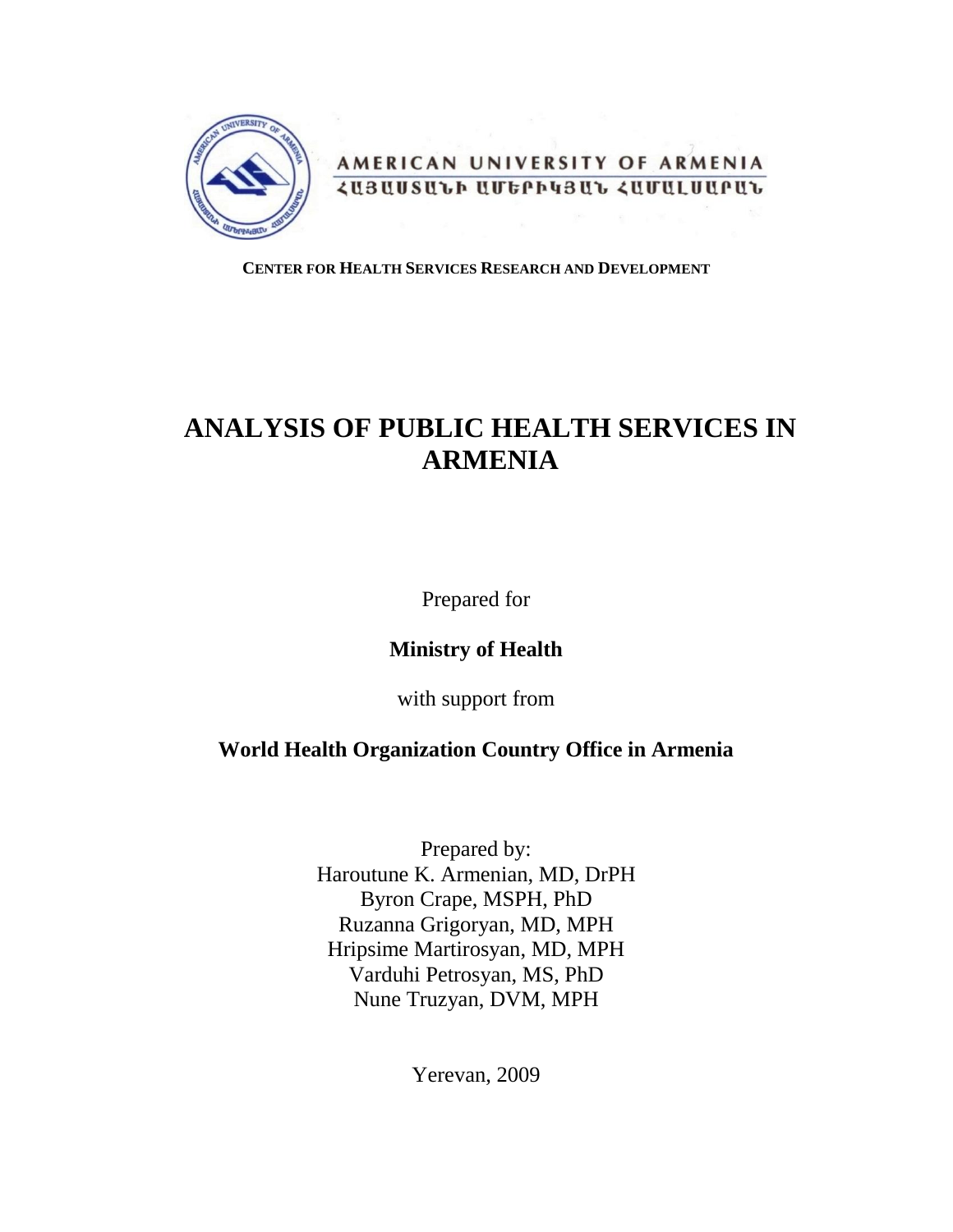## **TABLE OF CONTENTS**

| $\mathfrak{1}.$ |                                                                                              |
|-----------------|----------------------------------------------------------------------------------------------|
| 2.              |                                                                                              |
| 3.              |                                                                                              |
| 4.              | Health protection operations (environmental, occupational, food safety and others)4          |
| 5.              |                                                                                              |
| 6.              |                                                                                              |
| 7.              | Evaluation of quality and effectiveness of personal and community health services 5          |
| 8.              |                                                                                              |
| 9.              | Leadership, governance and the initiation, development and planning of public health policy6 |
| 10.             |                                                                                              |
|                 |                                                                                              |
|                 |                                                                                              |
|                 |                                                                                              |
|                 |                                                                                              |
|                 |                                                                                              |
|                 |                                                                                              |
|                 |                                                                                              |
|                 |                                                                                              |
|                 |                                                                                              |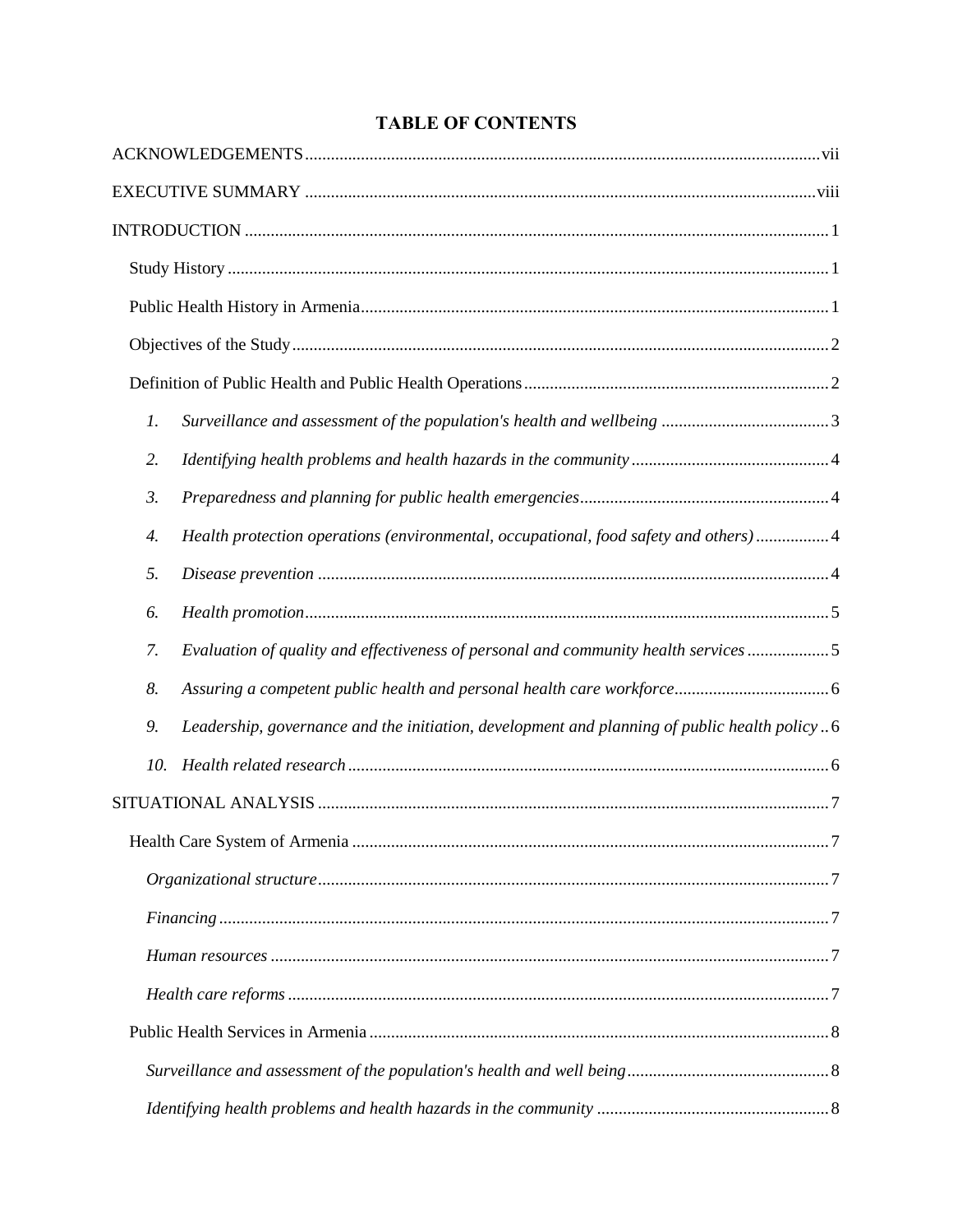| Health protection operations (environmental, occupational, food safety and others)  13          |  |
|-------------------------------------------------------------------------------------------------|--|
|                                                                                                 |  |
| Evaluation of quality and effectiveness of personal and community health services  16           |  |
|                                                                                                 |  |
| Leadership, governance and the initiation, development and planning of public health policy  18 |  |
|                                                                                                 |  |
|                                                                                                 |  |
|                                                                                                 |  |
|                                                                                                 |  |
|                                                                                                 |  |
|                                                                                                 |  |
|                                                                                                 |  |
|                                                                                                 |  |
|                                                                                                 |  |
|                                                                                                 |  |
|                                                                                                 |  |
|                                                                                                 |  |
|                                                                                                 |  |
|                                                                                                 |  |
|                                                                                                 |  |
|                                                                                                 |  |
|                                                                                                 |  |
|                                                                                                 |  |
| PUBLIC HEALTH MODELS AND RECOMMENDATIONS FOR IMPROVEMENT 35                                     |  |
|                                                                                                 |  |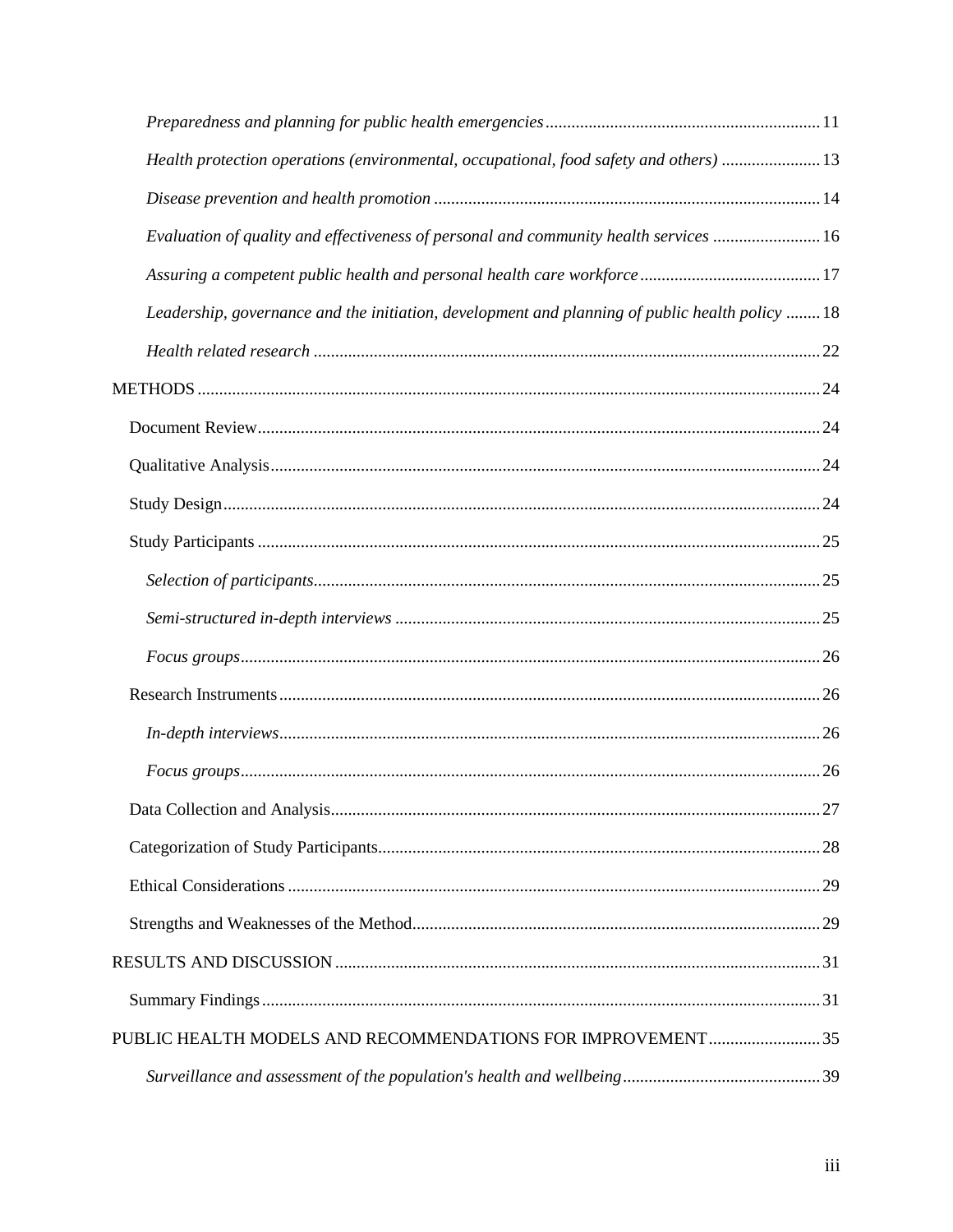|                  | Evaluation of quality and effectiveness of personal and community health services 42            |  |
|------------------|-------------------------------------------------------------------------------------------------|--|
|                  |                                                                                                 |  |
|                  | Leadership, governance and the initiation, development and planning of public health policy  43 |  |
|                  |                                                                                                 |  |
|                  |                                                                                                 |  |
|                  |                                                                                                 |  |
|                  |                                                                                                 |  |
|                  |                                                                                                 |  |
|                  |                                                                                                 |  |
|                  |                                                                                                 |  |
|                  |                                                                                                 |  |
|                  |                                                                                                 |  |
|                  |                                                                                                 |  |
|                  |                                                                                                 |  |
|                  |                                                                                                 |  |
| $\overline{0}$ . |                                                                                                 |  |
|                  |                                                                                                 |  |
|                  |                                                                                                 |  |
| 1.               |                                                                                                 |  |
|                  |                                                                                                 |  |
|                  |                                                                                                 |  |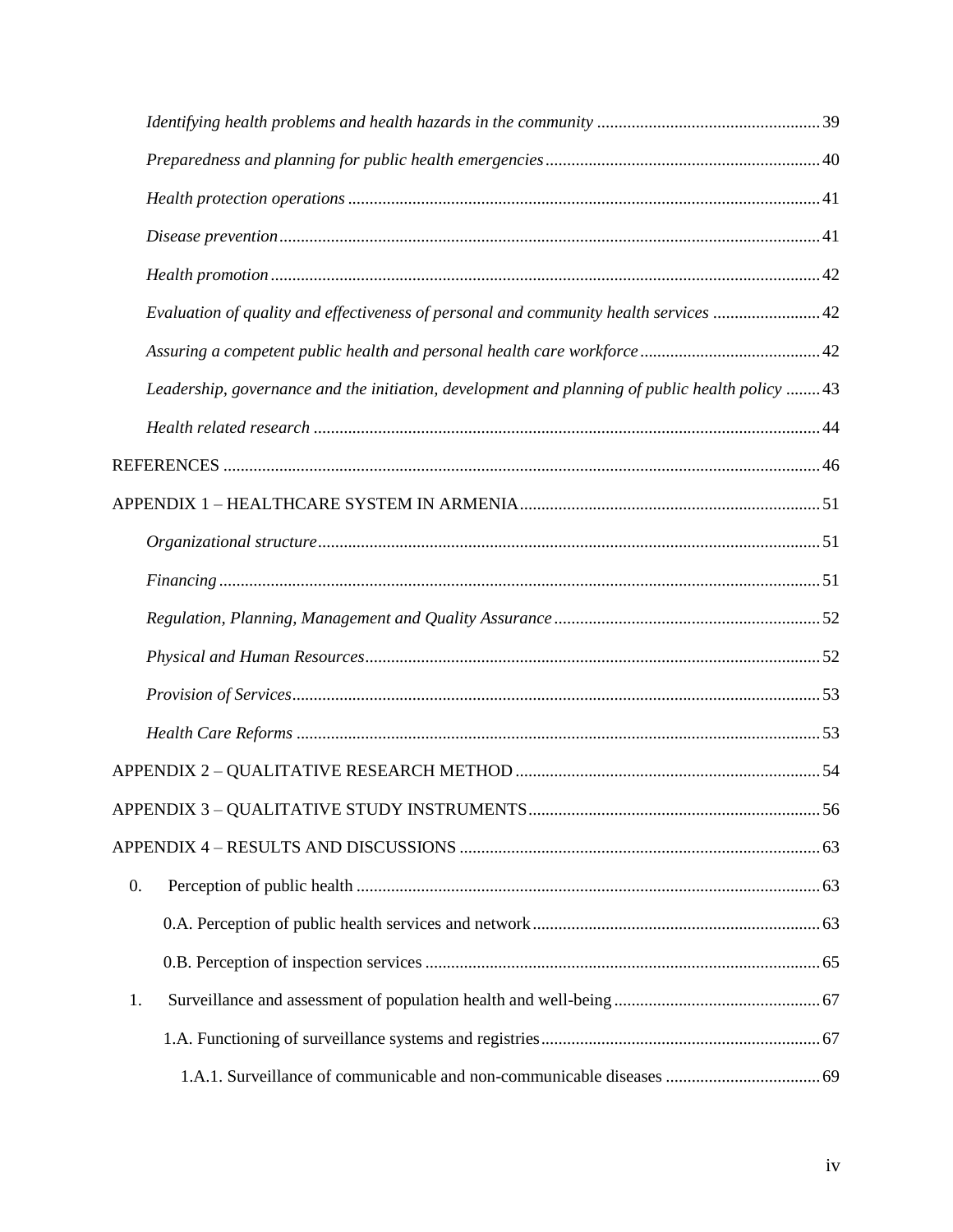| 2. |  |
|----|--|
|    |  |
|    |  |
|    |  |
|    |  |
|    |  |
|    |  |
|    |  |
|    |  |
|    |  |
|    |  |
|    |  |
|    |  |
|    |  |
|    |  |
|    |  |
| 3. |  |
|    |  |
|    |  |
| 4. |  |
|    |  |
|    |  |
|    |  |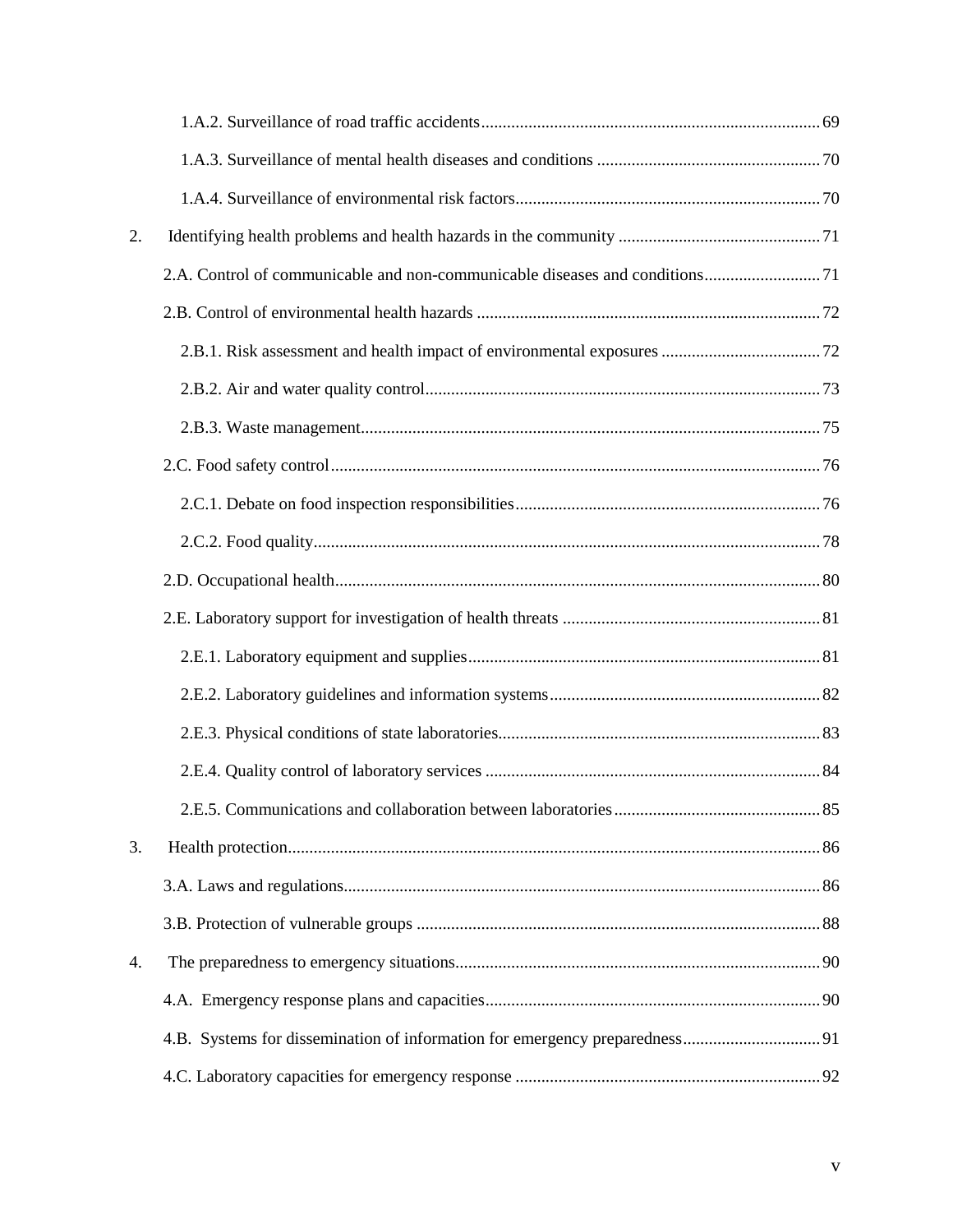| 5.  |                                                                                                |  |
|-----|------------------------------------------------------------------------------------------------|--|
|     |                                                                                                |  |
|     |                                                                                                |  |
| 6.  | Evaluation of quality and effectiveness of personal and community health services 100          |  |
| 7.  |                                                                                                |  |
|     |                                                                                                |  |
|     |                                                                                                |  |
|     |                                                                                                |  |
|     |                                                                                                |  |
|     |                                                                                                |  |
| 8.  | Leadership, governance and the initiation, development and planning of public health policy113 |  |
|     |                                                                                                |  |
|     |                                                                                                |  |
|     |                                                                                                |  |
|     |                                                                                                |  |
|     |                                                                                                |  |
|     |                                                                                                |  |
| 9.  |                                                                                                |  |
| 10. | Participants' recommendations for changes in infrastructure and provision of public health     |  |
|     |                                                                                                |  |
|     |                                                                                                |  |
|     |                                                                                                |  |
|     |                                                                                                |  |
|     |                                                                                                |  |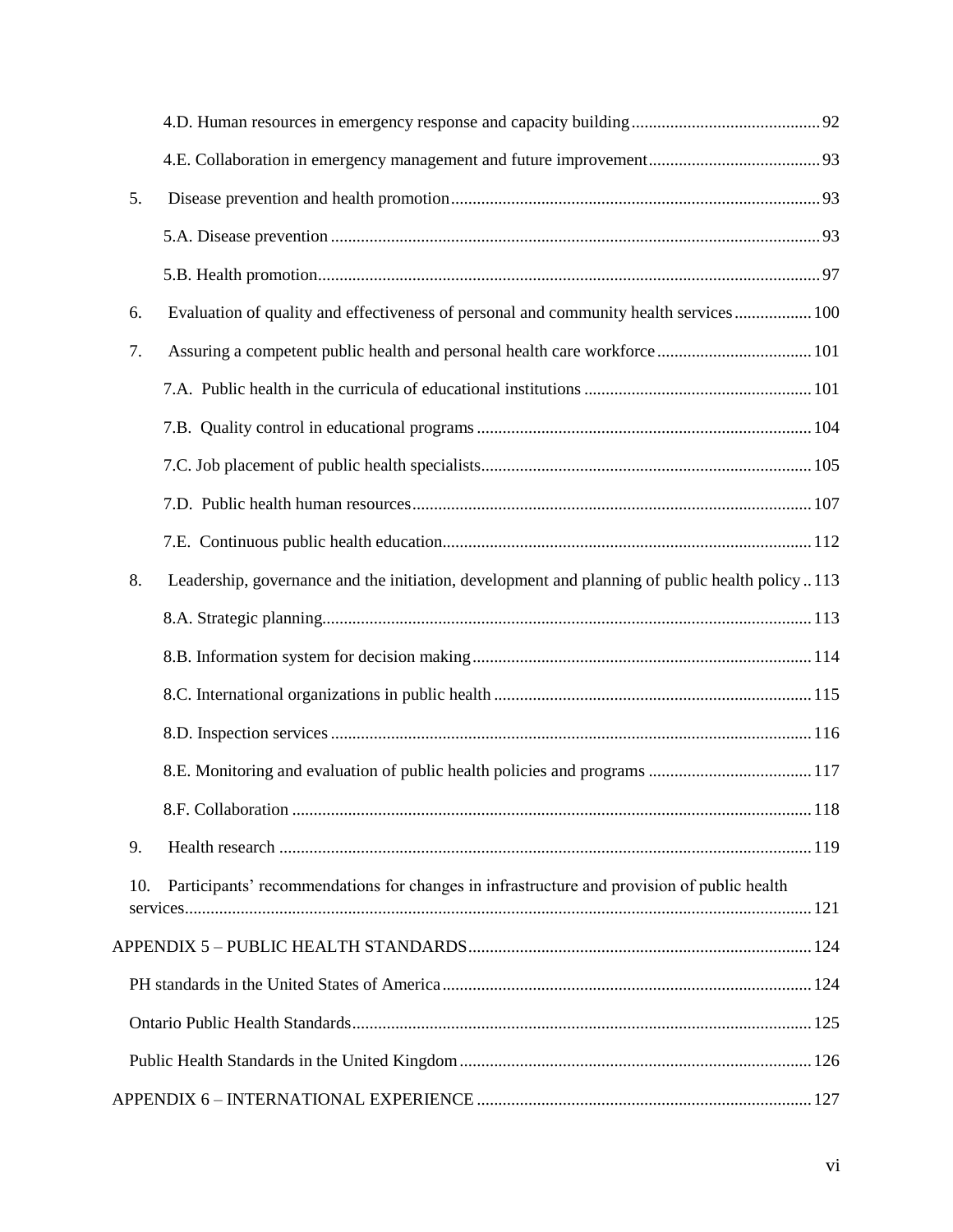## <span id="page-6-0"></span>**ACKNOWLEDGEMENTS**

We want to express our gratitude for the extensive and comprehensive reports, studies, strategic and action plans, documents, proposals, policy papers, resolutions, regulations, and legal papers used for the situational analysis that were published by the Government of Armenia, various agencies, educational institutions, and international organizations.

The greatest appreciation is reserved for the participants of this study who provided valuable information during the in-depth interviews and focus group discussions, including those from the general population, representatives of seven Ministries and their agencies, various other government agencies and departments, numerous educational and service institutions, international organizations and non-governmental organizations.

Our appreciation goes to the World Health Organization for its direction, expertise and ongoing support to bring this study to fruition.

We also thank all those who reviewed this report and provided feedback. Special thanks are reserved for the group of experts from the Ministry of Health for discussions and collaborative work around this report.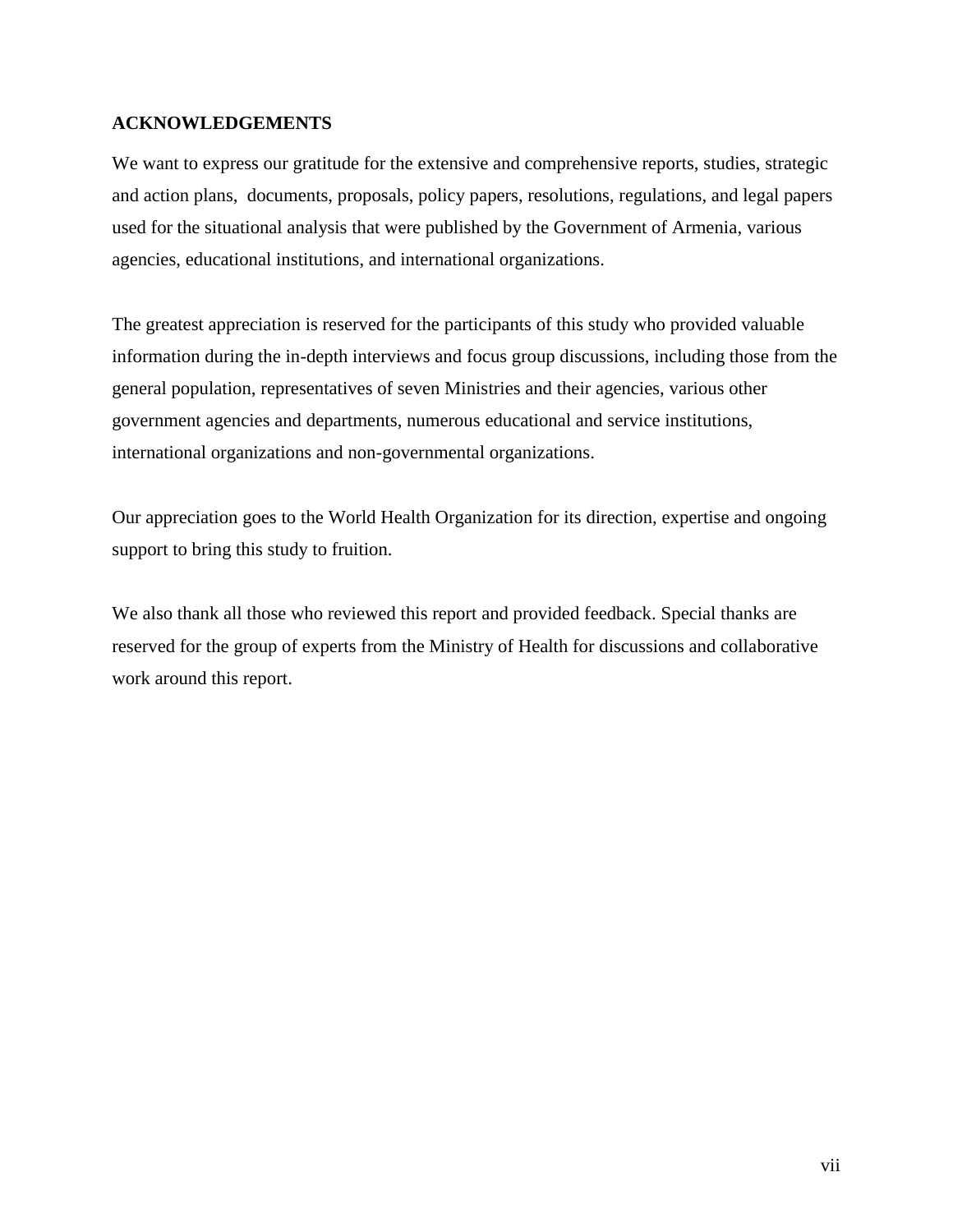## <span id="page-7-0"></span>**EXECUTIVE SUMMARY**

This report maps out and analyzes the current public health services through the review of existing official documents in Armenia, assesses the functionality of public health services through qualitative stakeholder analysis, conducts a review of international public health standards and models, and based on these findings recommends a public health model for Armenia. Overall, 179 participants from seven Ministries, various government agencies and departments, educational and service institutions, international organizations and nongovernmental organizations (NGO) participated in the stakeholder analysis.

The strengths in the current public health services are notably provided in the summary findings of this report. Much progress has been made over the last decades in various aspects of public health.

The report findings identify those areas where further progress can be made. The fragmentary, sporadic and redundant nature of some public health services as well as the lack-of-capacity in human resources to meet the current and future demands of public health were identified as the overriding obstacles to optimize public health services in Armenia. This is reflected in part by the fragmentation and overlapping responsibilities in public health by many ministries, institutions and organizations, with no overriding oversight body.

In Armenia, more than half a dozen government ministries and many state agencies have substantial role in public health; the Ministry of Health covers only some pubic health services. In addition, some public health activities are provided by international organizations and national NGOs. Currently there is no overriding authoritative central state authority that is responsible for integration, coordination, collaboration, oversight, advocacy and quality control of all public health authorities in Armenia.

Public health is an essential aspect of national security. The overriding recommendation, coming directly from the situational analysis, the stakeholder analysis and the review of the international experience in public health is that there is a need to establish an intersectoral experts' committee with a strong coordinating, advocacy and consulting role in public health. It will coordinate the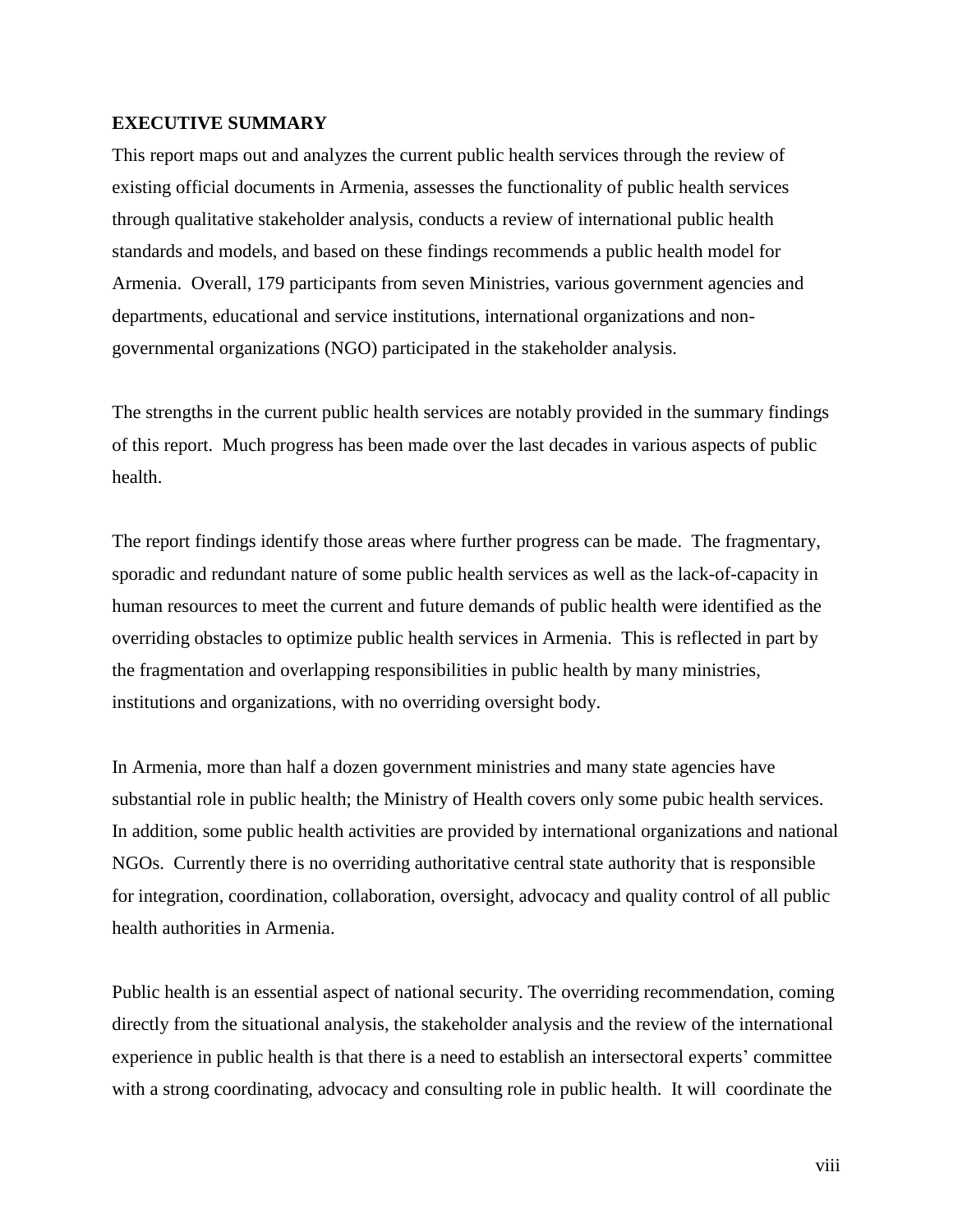public health related practices, programs and services of different organizations (independent of their organizational and legal status) It will support and facilitate collaboration between numerous ministries, government agencies, research institutions, international organizations and non-governmental organizations.

The next step following this report should be developing a public health strategy and specific action plan to reach improvements in the PH system following the basic principles of operation 1) evidence based changes in the system and 2) supportive supervision - teaching, training, advising and consulting should be superior to inspection.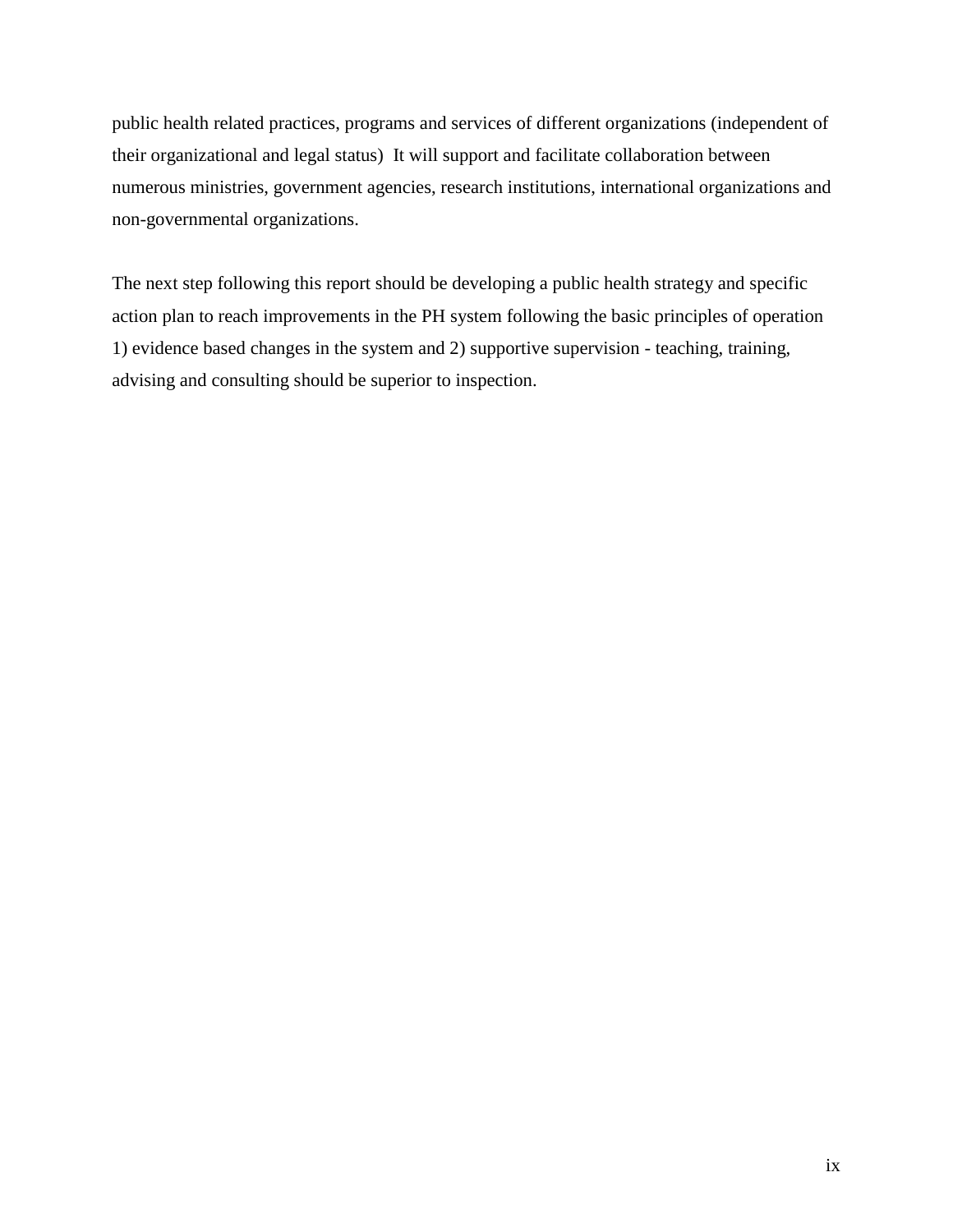#### <span id="page-9-0"></span>**INTRODUCTION**

### <span id="page-9-1"></span>**Study History**

In line with the Bilateral Collaborative Agreement 2008/2009 between the Armenian Government and the World Health Organization (WHO) Regional Office for Europe, the WHO is assisting the Government of Armenia to map out, analyze and assess the public health system, leading to strategic decisions to improve health system performance in public health through streamlining, modernizing and upgrading the individual and population-based public health services. For that purpose, the WHO Country Office in Armenia contracted the Center for Health Services Research and Development of the American University of Armenia (CHSR/AUA) to conduct an assessment of public health services in Armenia.

## <span id="page-9-2"></span>**Public Health History in Armenia**

Though public health is a modern concept and the term "public health" legally is not defined yet in Armenia, some rudimentary aspects of public health were first introduced into Armenia at least nearly 1,800 years  $ago<sup>1</sup>$ . The first leper colony on record in Armenia was established in 260-270 AD. The first hospitals with infectious disease departments in Armenia ("basilica") were found in Poqr Hayq in the  $4<sup>th</sup>$  century AD. In the  $12<sup>th</sup>$  century AD Mkhitar Heraci wrote the manuscript "Jermac Mkhitarutyun" which included a discourse on the pathology of infectious diseases. A multi-talented Armenian religious leader-patriarch and poet Tootoonji wrote on health hazards of "tootoon" (tobacco) in a poetry piece in the  $17<sup>th</sup>$  century.

In 1922 the first sanitary hygienic and anti-epidemic institutions were established in Armenia. In 1923 the Tropical institute was established which aimed to fight against malaria, protozoa infections, helmintosis and other infectious diseases. In 1971 the institute was renamed to Research Institute of Epidemiology, Virology and Medical Parasitology. The first sanitary hygienic laboratory was open in 1927 in Yerevan. Yerevan State Medical University established the department of sanitary hygiene in 1932, followed by the departments of epidemiology and parasitology in  $1935^1$ .

The health care system in Armenia during the Soviet period was highly centralized. During this period, the entire population was provided free access to at least basic health care. Public health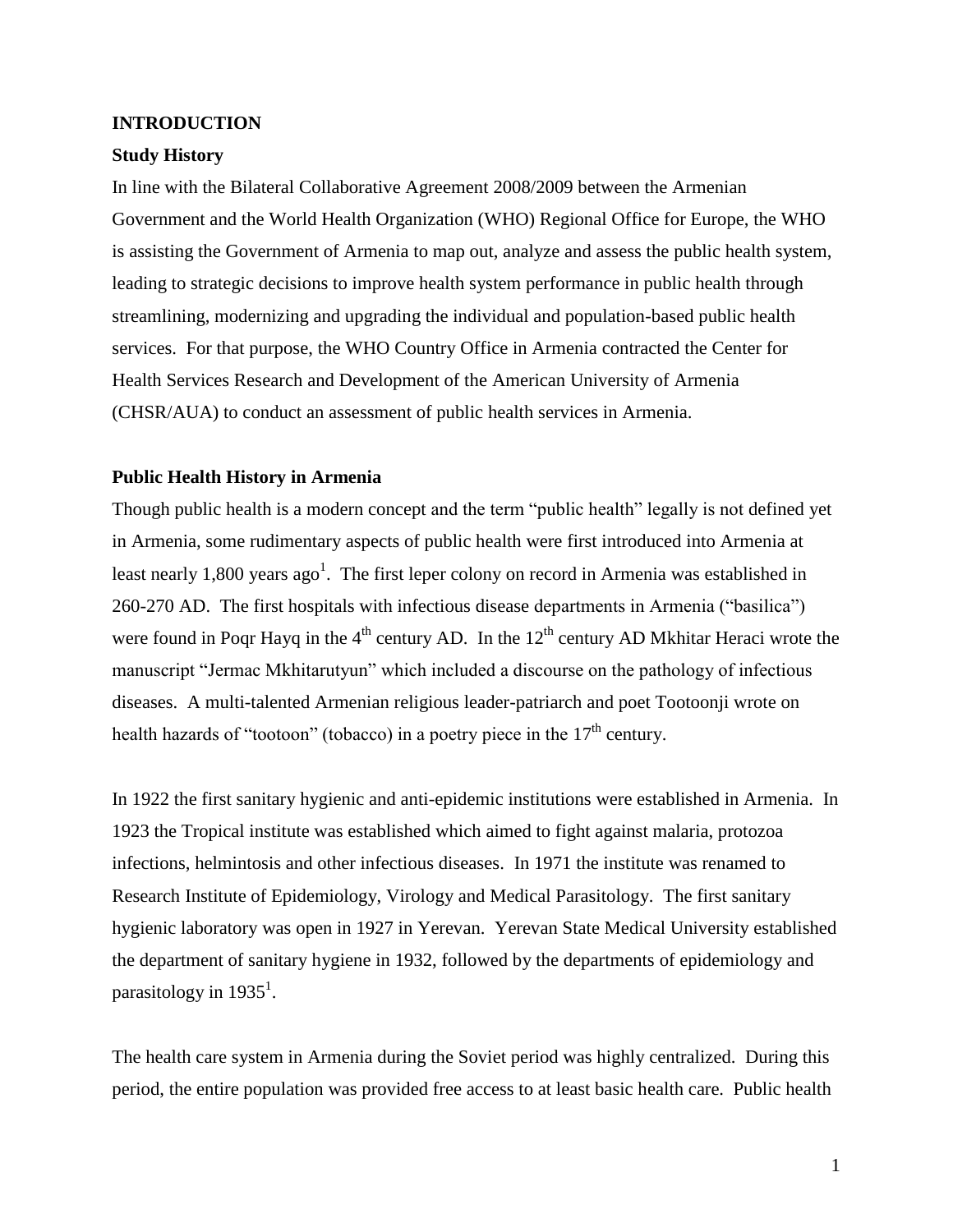focused on infectious disease control, vaccination, quarantine, sanitary-hygienic, preventive and antiepidemic activities. It also included food safety, occupational health, child and adolescent health<sup>2</sup>.

After Armenia became independent in 1991, the Armenian health care system was dramatically impacted. The economic collapse following the devastating 1988 earthquake and the breakdown of the Soviet Union led to a dysfunctional health care system, which significantly affected public health services. There were significant problems with access to needed care. During this time period, population health indicators significantly declined. Despite severe economic crisis in 1992 the RA Law on Ensuring Population Sanitary-Epidemiological Safety was developed and approved. The Armenian health system transitioned into a period of national reforms in late 1990s that continue today<sup>3</sup>.

## <span id="page-10-0"></span>**Objectives of the Study**

The objectives of this assessment are: 1) to map out the history, the evolution and the current designated functions and infrastructures of public health services in Armenia, 2) to review and summarize international public health standards, systems and lessons learned that may be applicable for Armenia, 3) to comprehensively assess the structures and functionalities of public health services in Armenia, and 4) to recommend changes to improve public health services and to introduce potential public health models that may be adaptable for Armenia.

### <span id="page-10-1"></span>**Definition of Public Health and Public Health Operations**

Public health (PH) is a discipline concerned about preventing disease and protecting and promoting health through the organized efforts of society<sup>4</sup>. Public health services are delivered to the whole population and to specific population groups both collectively and individually. Among others, PH services include communicable and non-communicable disease surveillance, environmental and occupational health, food safety, emergency preparedness, vaccination and screening programs, health promotion and public education, research, public health administration, injury control, mental health, and development, implementation and evaluation of effective programs and policies. PH focuses on health protection and disease prevention while medical care deals with restoration of health through curative services.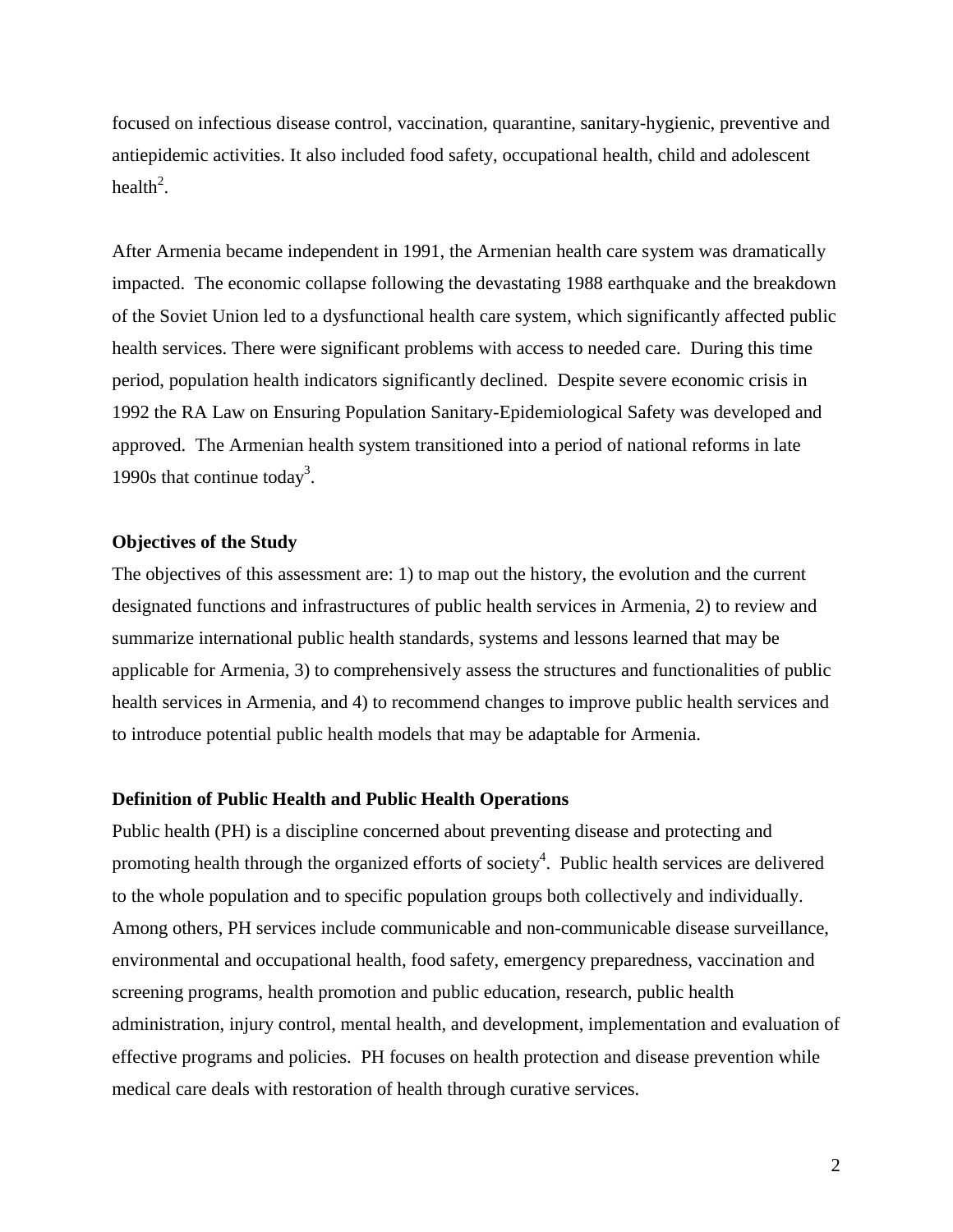The practice of public health deals with three basic elements: people, information, and financial resources. The parameters that determine the process and the style of practice in public health are the following:  $5$ 

- Public health is *interdisciplinary*. Although some disciplines may be more important for a certain problem context, most public health problems need the inputs of a number of disciplines for a resolution.
- Public health is a *force of change* and public health professional is an *agent of change.*
- *Rewords are long term*. Often the outcomes of public health programs cannot be assessed for several decades. The outcomes for the preventive effort at the population level are to be identified in the long term.
- Public health has primarily a *social concern*. The agenda of pubic health professional incorporates a number of issues that are rooted primarily in the social and political context.
- Interventions have a *scientific base*. Research information from the field as well as laboratory has formed the basis for public health policy making and intervention.
- Practice is largely limited to the *institutional framework*. Practice in public health is based on team work within the organizational structure which provides the legal framework for the practice, the necessary resources and continuity to the programs.
- *Personal characteristics* of the professional. Being part of a team and accepting to be unknown professional involved in building the future structure of societal health is what is required from the vast majority of public health professionals.

The findings of document review and qualitative research are presented in this report by WHO Europe's core public health operations. The operations and their definitions are the following:  $<sup>6</sup>$ </sup>

## <span id="page-11-0"></span>*1. Surveillance and assessment of the population's health and wellbeing*

This includes the setup and operation of surveillance systems focused on diseases of public health importance and the ongoing collection of data to be used for assessing measures of morbidity and population health indexes. It includes community health diagnosis, analysis of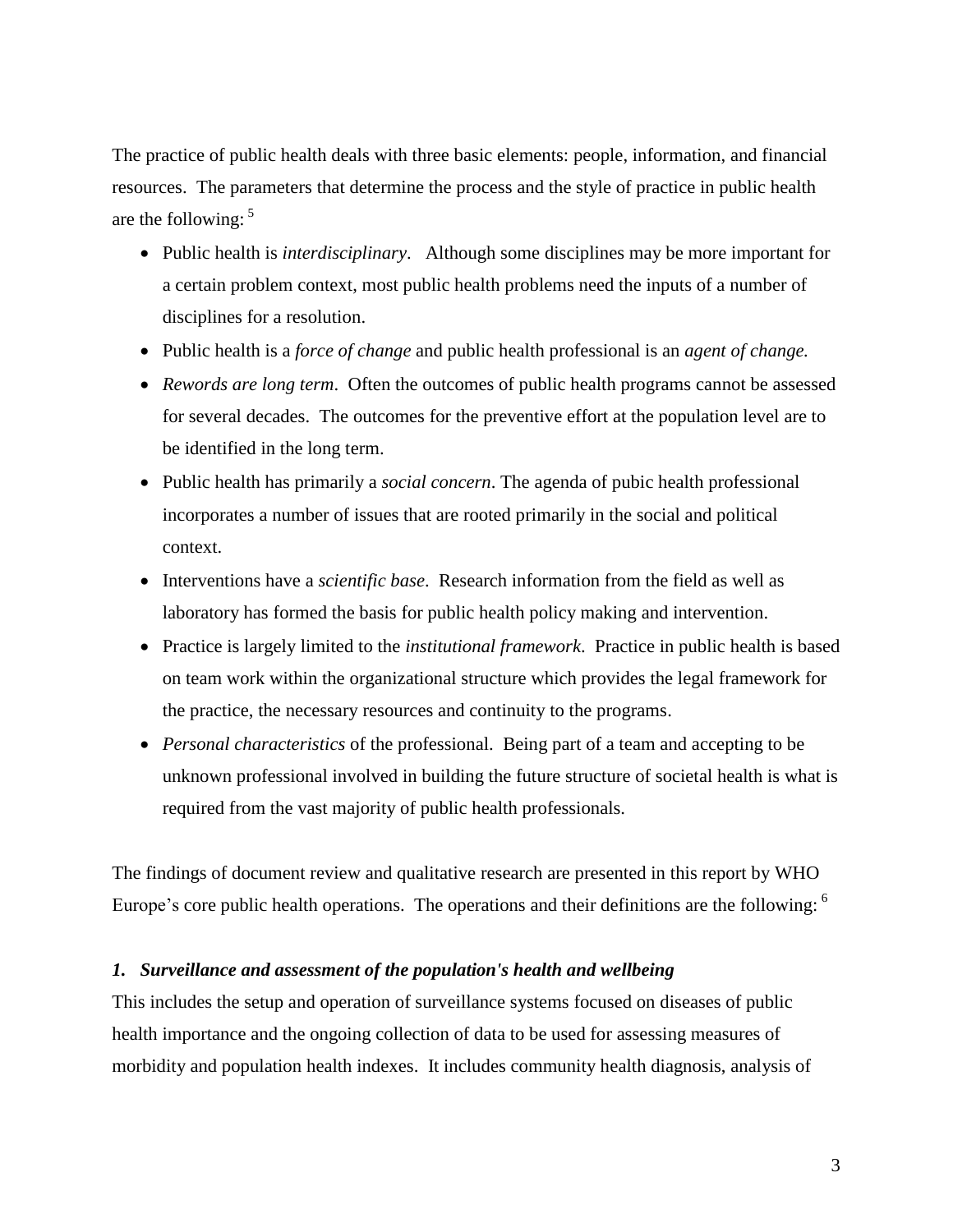trends, gaps and inequalities in the health status of specific populations, identification of needs, and planning of data orientated interventions.

#### <span id="page-12-0"></span>*2. Identifying health problems and health hazards in the community*

This includes monitoring, identification and prediction of biological, chemical and physical health risks in the workplace and the environment, application of risk assessment tools for environmental health risks and issuing public warnings about these risks, and the planning and activation of interventions aimed at minimizing environmental related health risks.

## <span id="page-12-1"></span>*3. Preparedness and planning for public health emergencies*

This includes preparedness for management of emergency events, including the construction of suitable action plans, developing systems for data collection and for control and prevention of morbidity during unusual events, and applying an integrative approach in order to cooperate effectively with various authorities involved in the management of unusual events.

## <span id="page-12-2"></span>*4. Health protection operations (environmental, occupational, food safety and others)*

This includes the technical capacity for risk assessments and actions needed for environmental, occupational and food safety. Enforcement and control activities are applied by public health authorities that supervise actions with health implications. This operation includes the institutional capacity to develop the regulatory and enforcement frameworks that protect public health and monitor compliance within these frameworks, and the capacity to generate new laws and regulations aimed at improving public health as well as promoting healthy environments.

## <span id="page-12-3"></span>*5. Disease prevention*

Disease prevention is aimed at both communicable and non-communicable diseases. Disease prevention services include primary prevention through vaccination of children, adults and the elderly, and vaccination or post-exposure prophylaxis for persons exposed to a communicable disease. Disease prevention also includes the provision of information on behavioral and medical health risks to the population as well as consultation and measures to decrease risks at the personal and community level, systems and procedures for involving primary health care and specialized care in programs on disease prevention, the capacity for the production, maintenance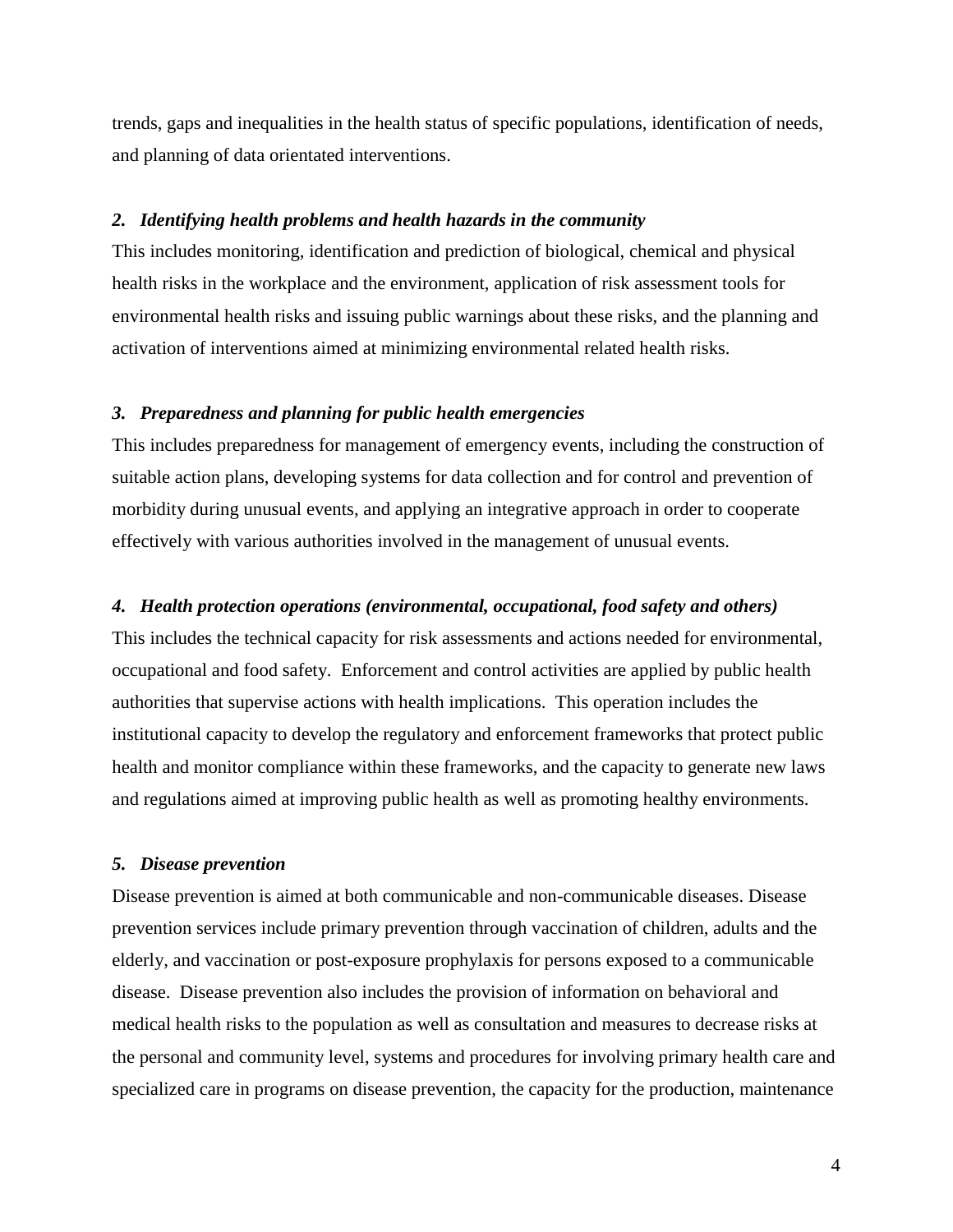and purchasing childhood and adult vaccines, and production and purchasing nutritional and food supplementation.

Secondary prevention includes evidence-based screening programs for early detection of diseases, maternal and child health programs including screening and prevention of congenital malformations, the production and purchasing of chemo-prophylactic agents, the production and purchasing of screening tests for the early detection of diseases, and building capacity in relation to actual or potential needs.

### <span id="page-13-0"></span>*6. Health promotion*

Health Promotion is the process of enabling people to increase control over their health and its determinants, and thereby improve it. It contributes to the control of communicable and noncommunicable diseases and other threats to health. Health promotion includes the following activities: 1) the promotion of changes in lifestyle, practices and environmental conditions to facilitate the development of a culture of health among individuals and the community, 2) the educational and social communications aimed at promoting healthy conditions, lifestyles, behaviors and environments, 3) the reorientation of health services to develop models of care that encourage health promotion, 4) the strengthening inter-sectorial partnerships for more effective health promotion activities, 5) the assessment of the impact of public policies on health, and 6) risk communication. The means of achieving this include conducting health promotion activities for the community-at-large or for populations at increased risk of negative health outcomes.

## <span id="page-13-1"></span>*7. Evaluation of quality and effectiveness of personal and community health services*

This includes developing standards for ensuring the quality of personal and community health services for disease prevention and health promotion, and evaluation of these services based on these standards. Evaluation should identify weaknesses in governance and operation, resources provision and the delivery of services. Findings of the evaluations provide feedback for policy and management, organization and provision of resources to improve service delivery.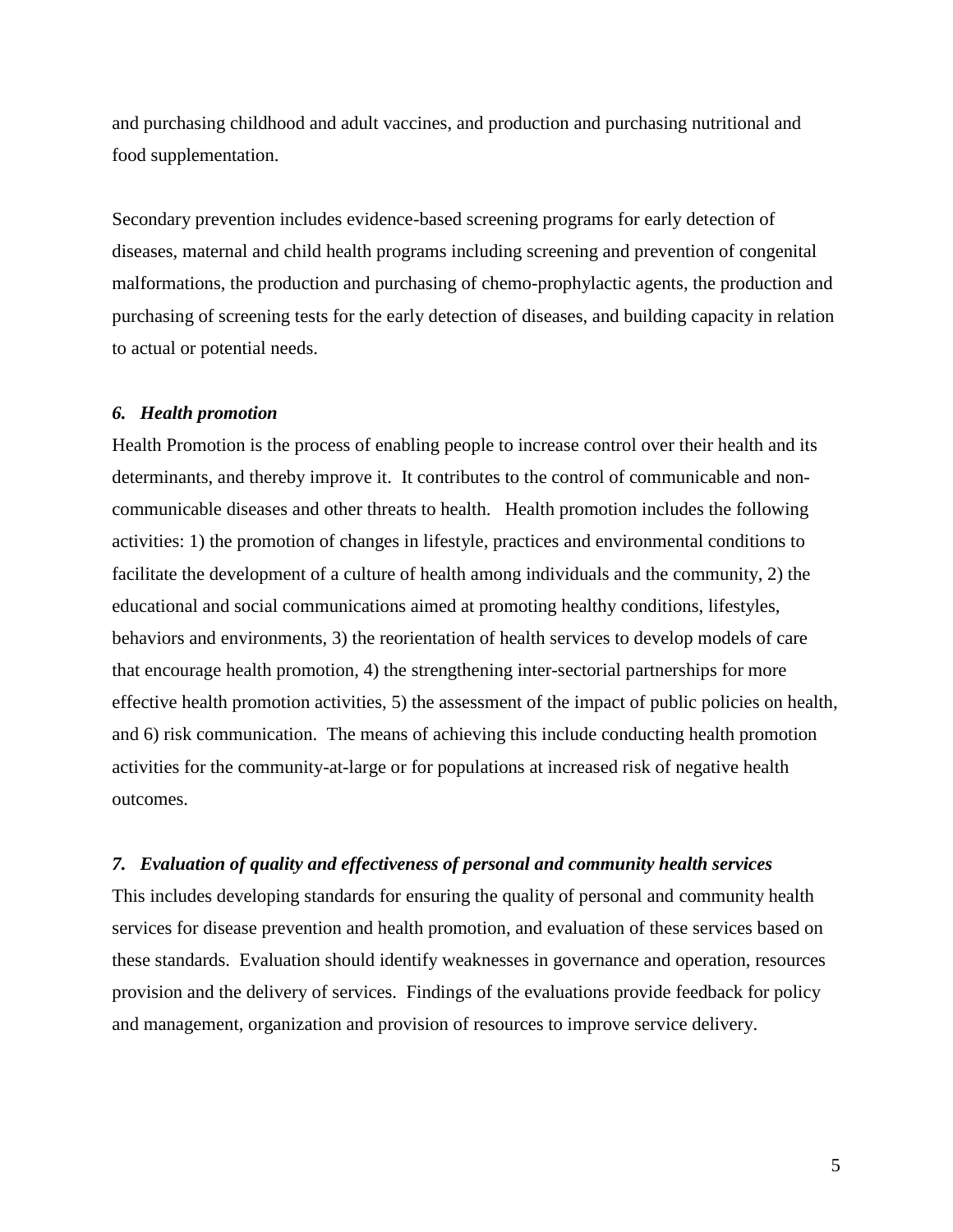## <span id="page-14-0"></span>*8. Assuring a competent public health and personal health care workforce*

Investment in and development of a public health workforce is an essential prerequisite for delivery and implementation of public health services and activities. Human resources constitute the most important resource in delivering PHS. This includes the education, training, development and evaluation of the public health workforce, to identify the needs of public health services to address public health problems and to evaluate public health activities. Licensing procedures for public health professionals assures a qualified workforce.

## <span id="page-14-1"></span>*9. Leadership, governance and the initiation, development and planning of public health policy*

Policy development enables informed decisions to be made concerning issues related to public health. It is a strategic planning process involving all internal and external stakeholders, defining the vision, the mission, the measurable health goals and the public health activities internationally, nationally, regionally and locally.

## <span id="page-14-2"></span>*10. Health related research*

Research informs policy development and service delivery. This includes research for enlarging the knowledge base that supports evidence-based policy making at all levels, the development of new research methods, innovative technologies and solutions in public health, and the establishment of collaborative research centers and academic institutions to conduct timely studies that support decision-making.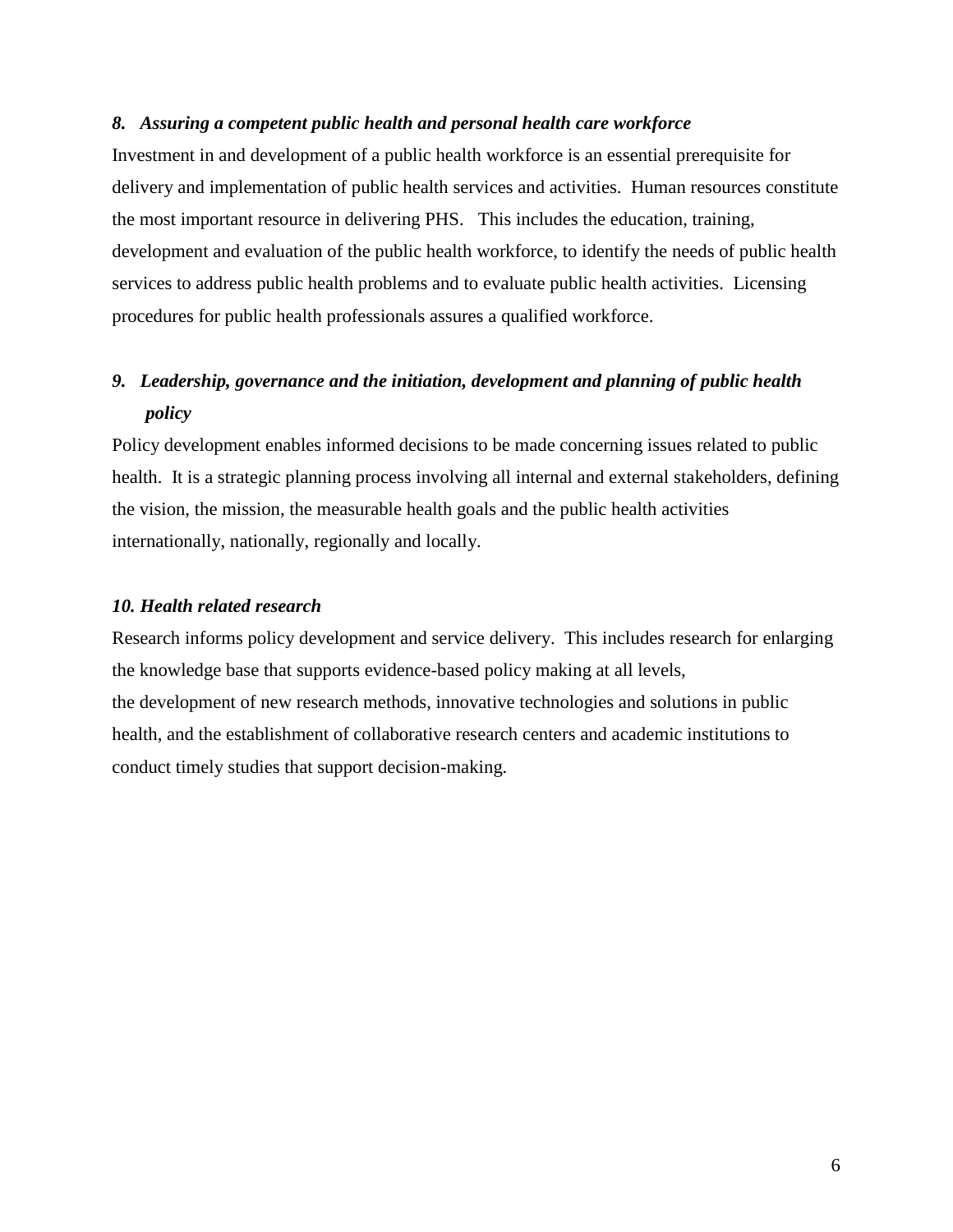## <span id="page-15-0"></span>**SITUATIONAL ANALYSIS**

## <span id="page-15-1"></span>**Health Care System of Armenia**

## <span id="page-15-2"></span>*Organizational structure*

The health care system in Armenia has three organizational levels: national, regional and community levels (see Appendix 1 for details on the Health Care System in Armenia)<sup>7</sup>. The regulation and planning of the Armenian health care system is mainly executed on the national level. The country lacks a unified systematic quality assurance mechanism. Institutions providing health care services belong to either public or private sectors<sup>7</sup>.

## <span id="page-15-3"></span>*Financing*

Financial resources for the health care system in Armenia are coming from the state budget, direct out-of-pocket payments, and international resources such as humanitarian donations and project-specific funding<sup>7</sup>. The current state funding is estimated to be one fifth of total health expenditures.

## <span id="page-15-4"></span>*Human resources*

The Yerevan State Medical University and four other private schools provide undergraduate/graduate medical training in Armenia. The National Institute of Health and YSMU provide postgraduate education of medical specialists and family physicians<sup>7</sup>.

## <span id="page-15-5"></span>*Health care reforms*

Health care reform activities [since 1997] in Armenia included: 1) decentralization, including devolution and privatization, 2) implementation of new health care financing approaches, and 3) optimization of the effectiveness of the health care system. The decentralization process has been moving the responsibilities of health services provision from the central national government to the regional governments, shifting financial responsibilities from the governmental to facility level, as well as privatization of health care facilities including dental and pharmaceutical. Health financing reforms included development of the Basic Benefit Package, introduction of National Health Accounts, and some changes in facility and provider payment mechanisms<sup>7</sup>. The primary health care and maternal and child services also went through reforms<sup>79</sup>.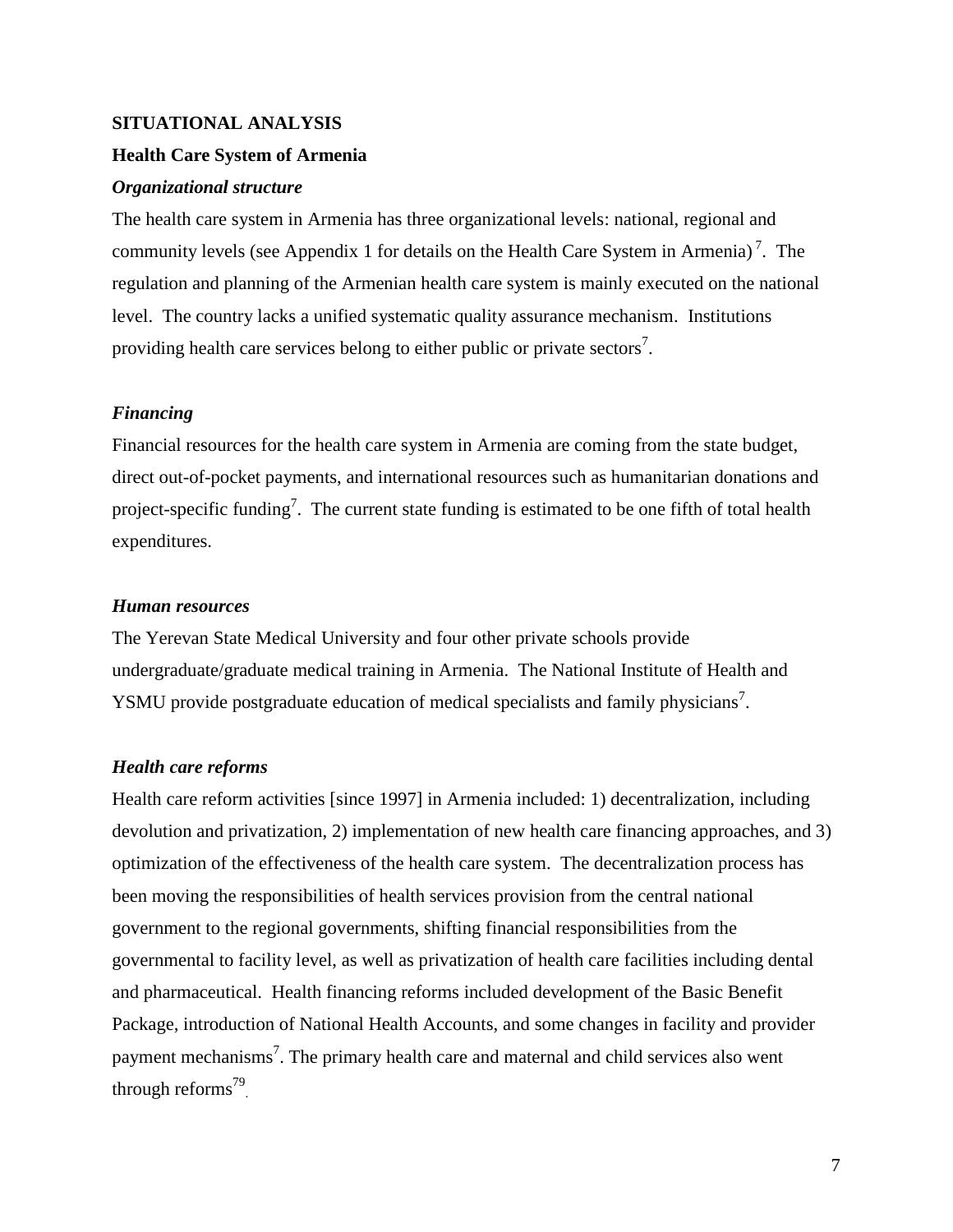#### <span id="page-16-0"></span>**Public Health Services in Armenia**

#### <span id="page-16-1"></span>*Surveillance and assessment of the population's health and well being*

According to its statute, the State Hygiene and Antiepidemic Inspectorate (SHAI) of the Ministry of Health is performing surveillance and data collected during this surveillance is analyzed and sent to marz structures<sup>45</sup>. The data about infectious diseases is presented to Newly Independent States and Iran. The summary data based on the administrative reporting is presented to the National Statistical Service (NSS) which officially publishes the data<sup>45</sup>. The NSS official publications that contain health statistical information include the *Statistical Yearbooks of Armenia* (published annually), the *Social Snapshot* and the *Poverty in Armenia* (published annually), *"Health and Health Care of Armenia" Annual Statistical Report,* and the *Demographic Health Survey* (conducted in 2000 and 2005) and *"The Social-Economic Situation*  of RR" Annual Report<sup>12</sup>.

SHAI also presents summary data to the National Health Information-Analytic Center of the National Institute of Health (NHIAC of NIH) which was established in 1996 by government decision and re-established according to the Government Decision No 1747à and the order of the Minister of Health No 1095a in 2005<sup>8,9</sup>. NHIAC official website lists the following activities: collection and analysis of the State Medical Statistics and medical-sanitary information from health care facilities, collection and analysis of health indicators, assessment and forecasting of the population health status, monitoring of services and recourses and publishing. The Center consists of eight departments. The information-statistical network of health system consists of all health care facilities. Head unit is located in the National Institute of Health and is connected with Regional Health Information Statistical Centers in 10 marzes $8,10$ .

## <span id="page-16-2"></span>*Identifying health problems and health hazards in the community*

In 2001, the Ministry of Health, with the support of WHO European office, developed the National Surveillance Standards for Infectious Diseases which was implemented by SHAI. To anchor this system, different international organizations provided equipment<sup>7</sup>. SHAI marz structures work with local government to conducts health activities and programs<sup>45</sup>.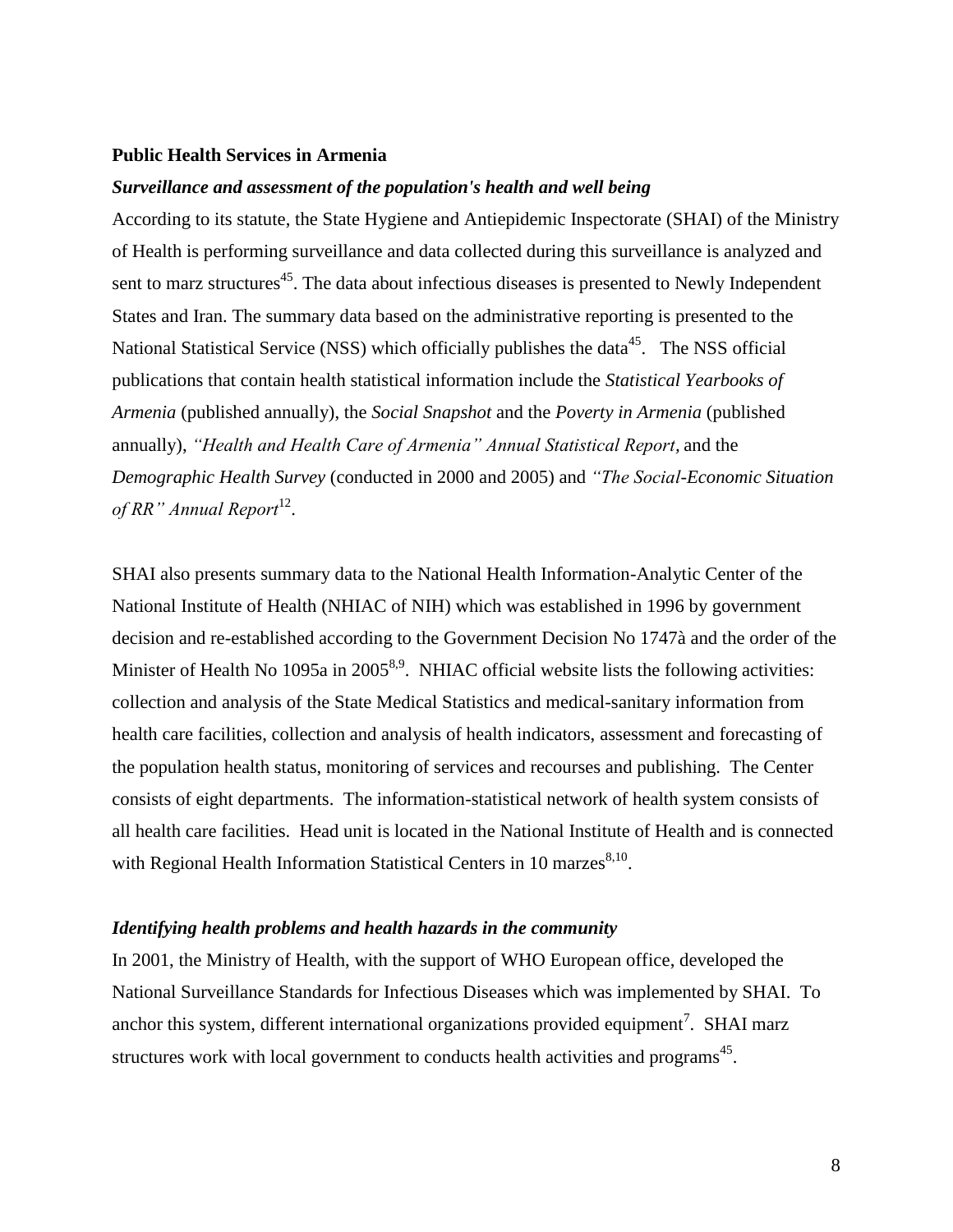The *National TB Program in Armenia* provides a national infrastructure for TB control through decentralization of TB services and integration of these services with primary health care by establishing TB cabinets in polyclinics. Most recent successes in TB control occurred when the government's national TB expertise was enhanced by the international TB control experiences through collaboration with international organizations<sup>13</sup>. However, there are number of shortcomings in the TB control system that need to be addressed in the near future<sup>13</sup>.

The *National Center for AIDS Prevention* of the Ministry of Health was established in November of  $1989<sup>14</sup>$ . The Law about Prevention of Disease caused by Human Immunodeficiency Virus (HIV) of February 3, 1997 defines procedures for the prevention, diagnosis and control of HIV/AIDS<sup>15</sup>. Additional legislative updates took place in 2002 and 2007. The main activities of the National Centre for AIDS Prevention include information/education activities, training personnel, research activities, providing counseling, laboratory diagnostics and medical care (AIDS center). All physicians are mandated to notify the authorities about new case of  $HIV/ALDS<sup>7</sup>$ .

Armenia was the first of the former soviet countries to join the World Health Organization Framework Convention on *Tobacco Control*. The accession to the Convention was followed by the adoption of the national law on tobacco control, the approval of the state tobacco control program, as well as allocation from the state budget to support the implementation of the tobacco control program<sup>16</sup>. These are significant steps forward; however, there is a significant room for improvement of the effectiveness of the tobacco control efforts in Armenia<sup>16</sup>.

The Ministry of Nature Protection was established by Decision No 1237-N of the Government of Armenia on the 26 of August  $2002<sup>17</sup>$ . The core public health functions of the Ministry of Nature Protection include environmental safety, environmental monitoring, and control and assessment of the impact of environmental hazards<sup>18</sup>. The Ministry of Nature Protection meets these needs through the Ministry's Central Unit's oversight of its different agencies and inspectorate, while collaborating with non-governmental and State non-commercial organizations. The Ministry's primary PH related responsibilities include quality control of air, soil and surface water; state environmental monitoring; state expertise of the impact on the environment; setting maximum permissible levels for water pollutants and setting qualitative and quantitative standards for the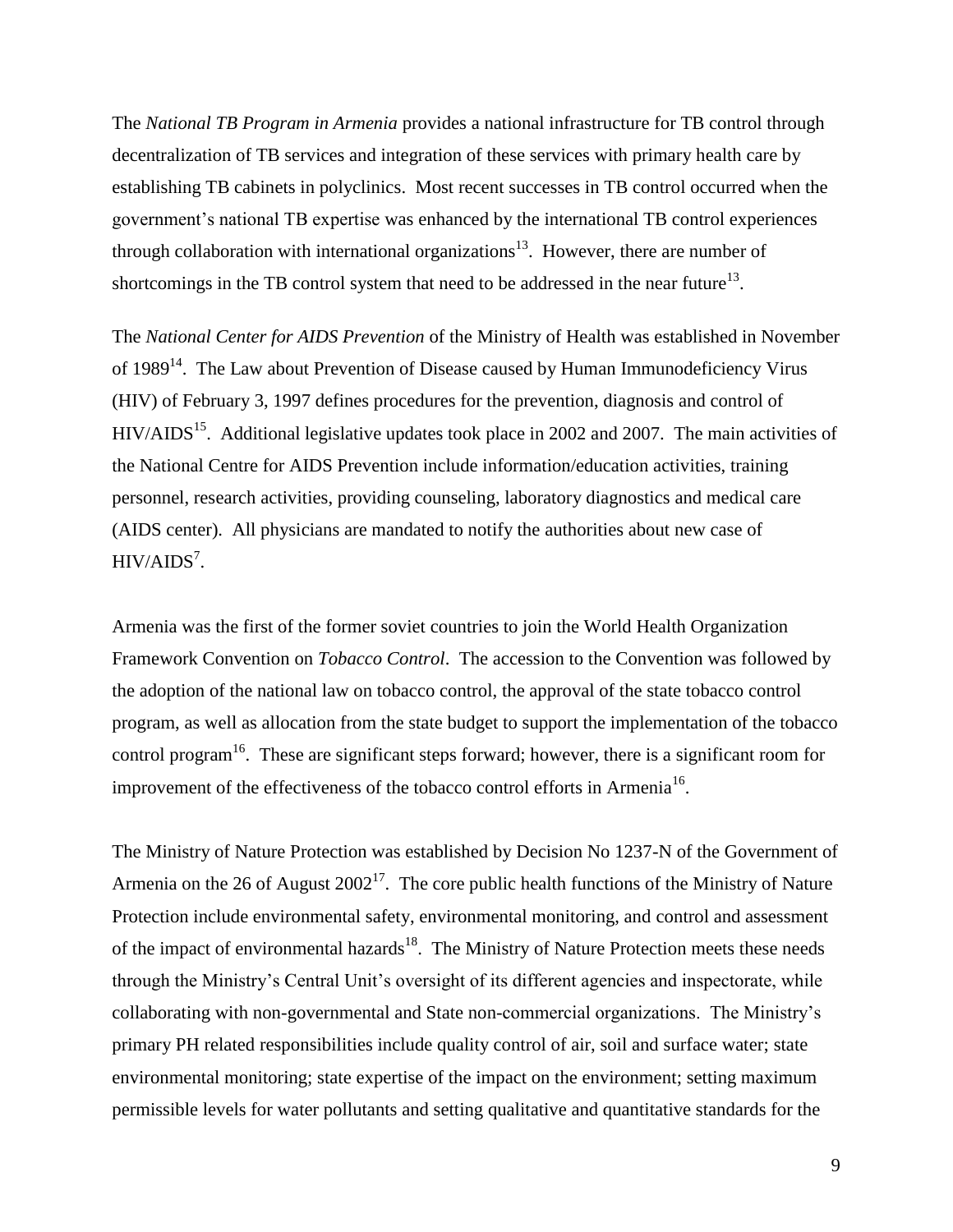maximum permissible levels for waste water according to the national water program; state registration and setting normative for air pollutants, expertise of hazardous industrial institutions for safety of and other<sup>19</sup>.

The Ministry of Agriculture is the primary state body responsible for food control in Armenia since 2006; however, some food control functions remain the responsibility of the Ministry of Health, including sanitary physical conditions in the chain of food production, storage, transportation and marketing, as well as developing regulations and implementing actions to prevent food-born and nutrition-related diseases $^{20}$ .

The scope of public health functions of the Ministry of Agriculture includes agricultural processing and food safety, and veterinary control; the Ministry performs these functions through its Agro-processing and Food Safety Department, Licensing Department and the State Food Safety and Veterinary Inspection<sup>21</sup>.

The Agro-processing and Food Safety Department supports the agro-processing industry through participating in policy development and supporting the procurement of agro-cultural raw materials for processing<sup>22</sup>.

The primary functions of the Licensing Department include the licensing of livestock breeding, the production of veterinary medications, and the licensing of the chemical and biological applications for plant protection<sup>23</sup>.

On the 28<sup>th</sup> of December 2006, the Decree of the RA Government No 1898 established the State Food Safety and Veterinary Inspection Service of the Ministry of Agriculture. The State Food Safety and Veterinary Inspection is composed of the following administrative units and marz authorities: the department of animal disease inspection and analysis, the department of food safety, the department of inspection of food raw material, veterinary pharmaceutical products and animal feed, the department of legal services, the management department of border veterinary inspection posts, the eight border veterinary inspection posts of the food safety and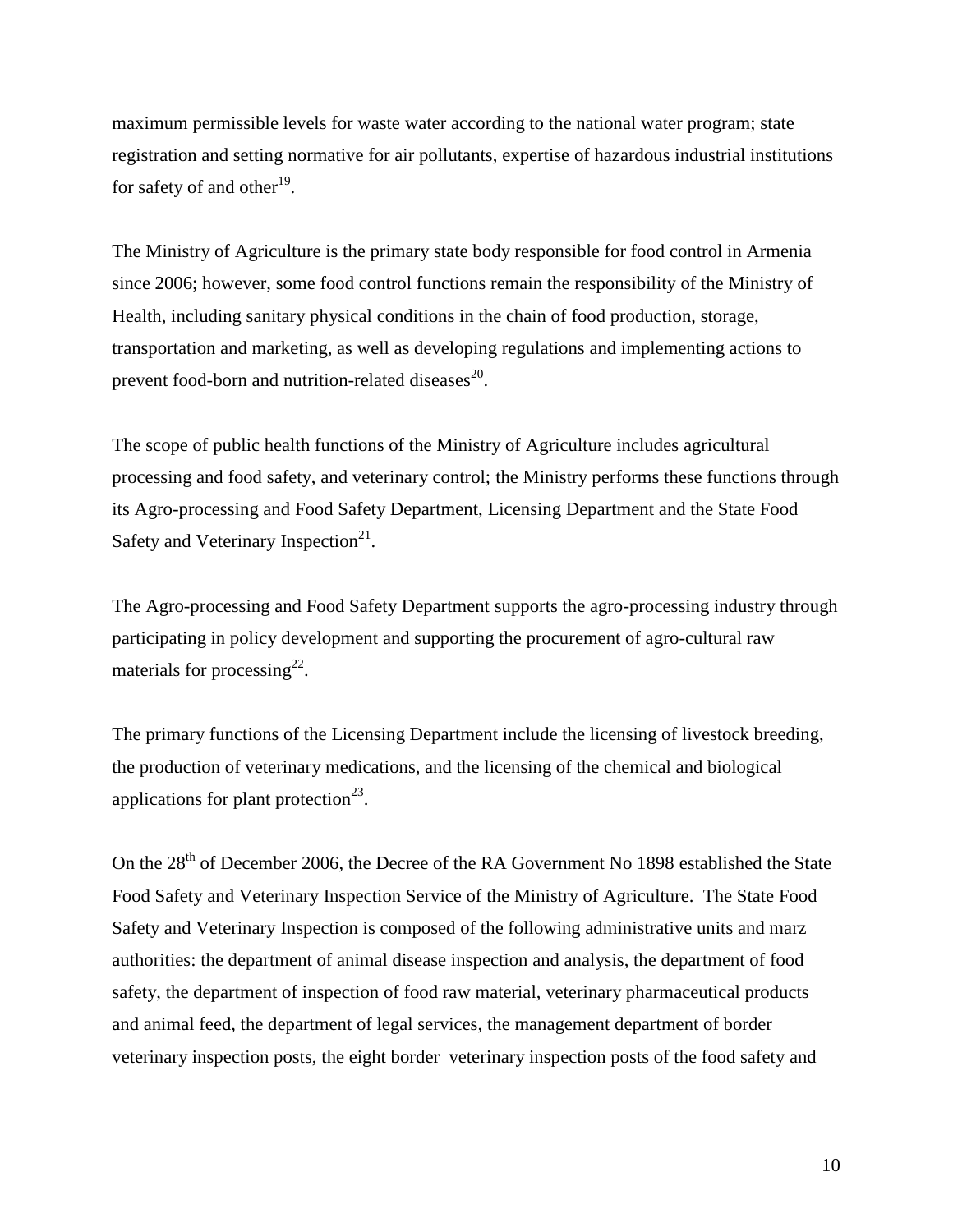veterinary state inspection, and the 11 marz inspection departments of food safety and veterinary state inspection service<sup>21</sup>.

The primary responsibility of the inspection service is to prevent the spread of contagious animal diseases common to animals and humans. It regulates the import, export, transit, production, storage, processing, transportation, and marketing of pet, domestic, exotic and wild animals, food and raw products of animal origin, animal food, food additives, and veterinary pharmaceutical products $21$ .

## <span id="page-19-0"></span>*Preparedness and planning for public health emergencies*

On July 8 of 2005 a law established the *Armenian Rescue Service* of the Ministry of Emergency Situations as the coordinating authority for emergencies and civil defense<sup>24</sup>. The primary public health tasks of the Armenian Rescue Service include the rescuing and maintenance of the lives and health of the population in emergencies (including war), the organization and implementation of rescue services, the destruction or strengthening of dangerous buildings and firefighting, the prevention of emergency situations, the establishment, accumulation and utilization of financial, food and medical resources, and organizing informational-educational campaigns for population protection in emergencies<sup>25</sup>.

According to its statute, the SHAI is responsible for prevention and control of epidemics, emergences due to chemical and radiological factors and it participates in management of these situations in the scope of its responsibilities<sup>45</sup>. The Strategic Paper on the Implementation of the International Health Regulations presents capacity assessment and development of activities for the emergency situations due to biological, chemical and radiological agents, particularly development of response programs in case of chemical and biological emergencies, development of a program for human resource capacity building during emergencies, prevention and response to emergencies on the borders, and capacity building in responding to biological and chemical emergencies<sup>80</sup>.

*The Centre for Prevention of Special Dangerous Infectious Diseases (CPSDID)* of the Ministry of Health (formerly called the *Antiplague Station*) gets involved in preparedness and response to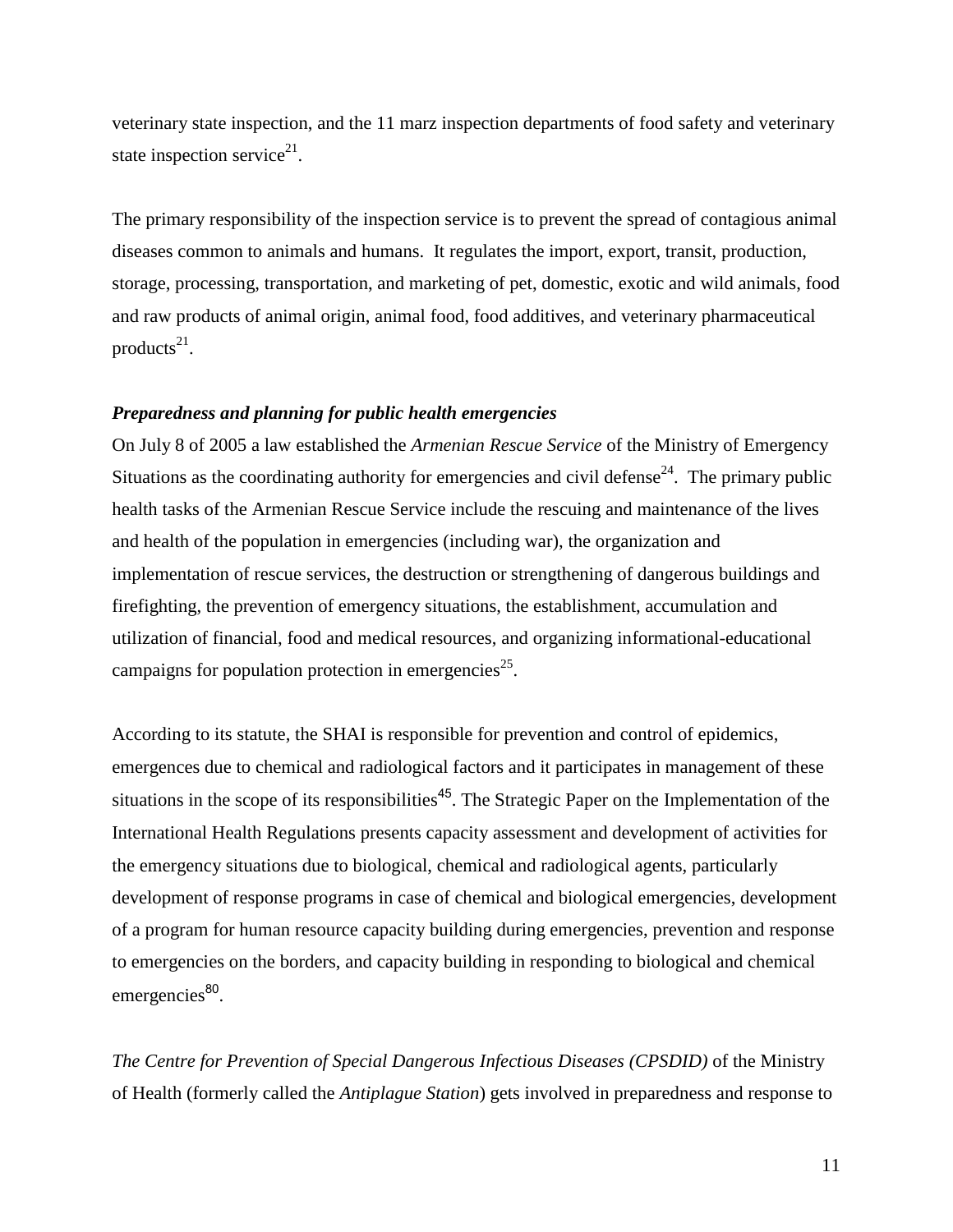emergency situations due to especially dangerous pathogens. It is a state non-commercial organization which has a central office in Yerevan and three regional branches in Gyumri, Kapan and Martuni. The CPSDID is responsible for prevention and control of outbreaks of especially dangerous infectious diseases such as plague, cholera, and tularemia. The Centre runs regional laboratories, mobile seasonal epidemiological units, and autonomous zoonotic disease groups. The Centre conducts the following activities:

- epizootiological studies within the territory of Armenia
- epidemiological surveillance of the population, based on a recommendation from the SHAI, in enzootic regions for human index cases
- prevention activities in the enzootic areas for plague

In 2001, the prion diseases detection laboratory was established in the Centre<sup>26</sup>.

In January 19 of 2006, Decision N 480-N approved the implementation of the National Program to Fight Highly Pathogenic Avian Influenza Outbreak<sup>27</sup>. The program was complemented with a new attachment about the "Guideline for information exchange between the RA Ministry of Health, RA Ministry of Agriculture, and RA Ministry of Nature Protection about diseases common for animals and humans" which emphasizes the importance of integrated data management and surveillance<sup>79</sup>. In 2007, the Republic of Armenia was awarded a World Bank grant for the Avian Influenza Preparedness Project to integrate human and animal interventions through improving veterinary and human health services<sup>28</sup>. Other support for the government's efforts against Avian influenza is being provided by USAID, bilateral donors, multilateral agencies, and UN organizations such as FAO and  $WHO^{28}$ . Efforts include national preparedness and strategy development to build capacity for policymakers across multiple sectors: to strengthen communications and coordinate roles, responsibilities and actions for avian influenza outbreaks within and between the countries, to conduct tabletop simulations, to strengthen human health surveillance, to develop infection control protocols, to train journalists for more accurate report on avian influenza, to ensure diagnostic and outbreak response capacity in the country, and to train public health officials, veterinarians, epidemiologists and laboratory diagnosticians on surveillance methodology, virus detection, diagnostic technologies, and sample-shipping procedures<sup>29</sup>.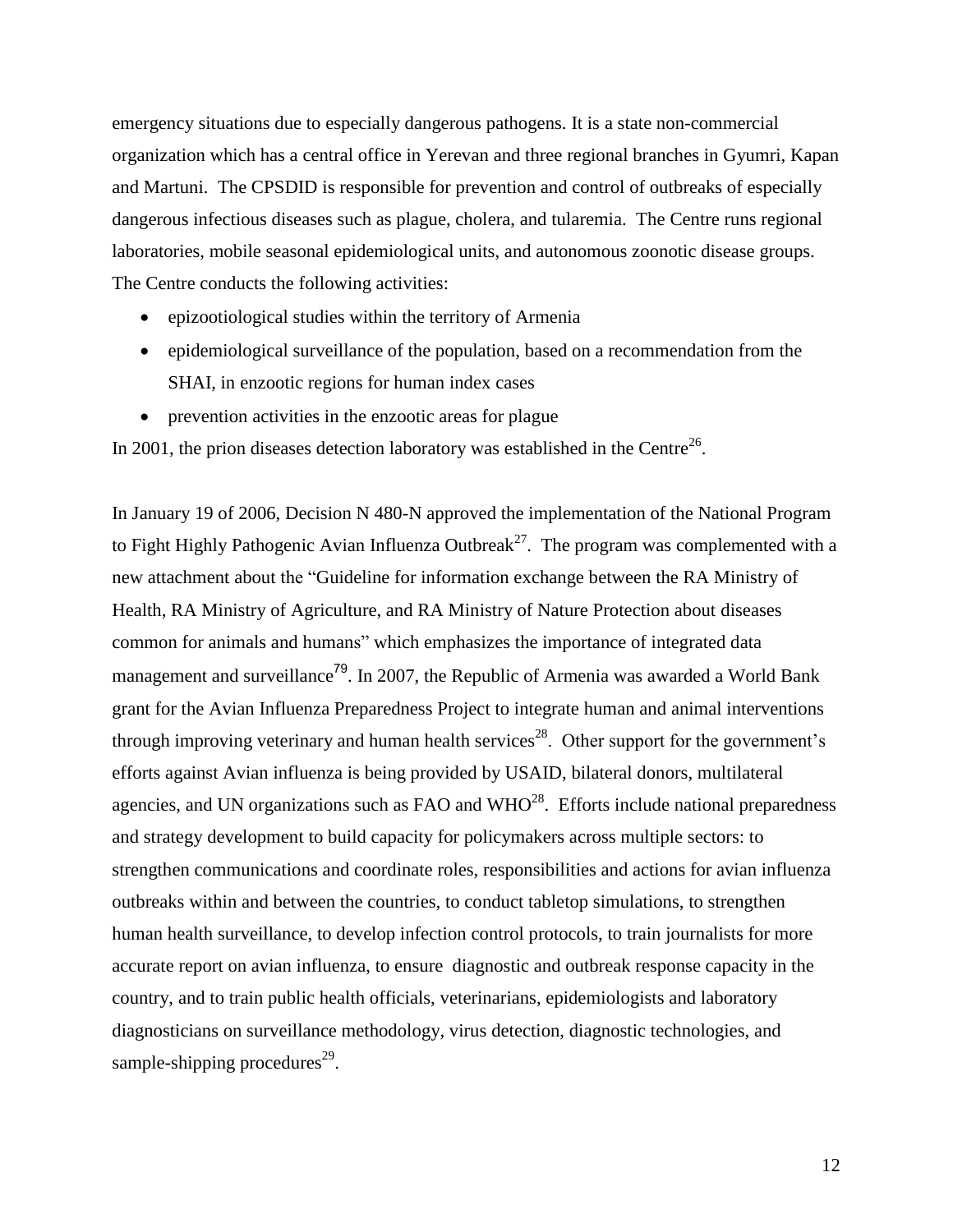## <span id="page-21-0"></span>*Health protection operations (environmental, occupational, food safety and others)*

Health protection in the Republic of Armenia is coded in different laws, decrees and decisions. Three major legislative documents related to population health are the Law on Population Health Care and Services Provision of 04 March 1996, the RA Law on Ensuring Population Sanitary-Epidemiological Safety of 16 November 1992, and the not yet ratified draft Law on Public Health Safety.

The Law of the Republic of Armenia on Population Health Care and Services Provision regulates and maintains health safety through the organization of health care services and financial structures<sup>30</sup>.

The Law of the Republic of Armenia on Ensuring Population Sanitary-Epidemiological Safety regulates the legislative, economic and organizational structures for population safety, as well as planning governmental guarantees toward elimination of the harmful and hazardous impact of the environment on the human health and ensures safe surrounding for individuals and their generations<sup>31</sup>.

The draft Law of the Republic of Armenia on Public Health Safety "regulates social relations with respect to public health protection and defines the principles of government policy on public health safety, human rights in the field of public health safety, as well as the organizational, economic, legal and financial foundations of public health safety. The law stipulates the guarantees envisaged by the state to preclude the negative health impact of harmful and hazardous environmental factors and ensure favorable conditions for the vitality of individuals and their progeny"<sup>32</sup>. However, this draft law is not yet ratified by the government and should be improved according to the WHO recommendations on 28 July  $2008^{33}$ .

*GOST* (Gosstandard) is a set of technical standards established by the Euro-Asian Council for Standardization, Metrology and Certification (EASC). These were originally developed by the Soviet Union to establish national standards. Armenia has adopted GOST standards in addition to its own nationally-developed standards $34$ . The first Standards Bureau in Armenia was established in 1931 as a branch of the former Gosstandard system. It conducts activities in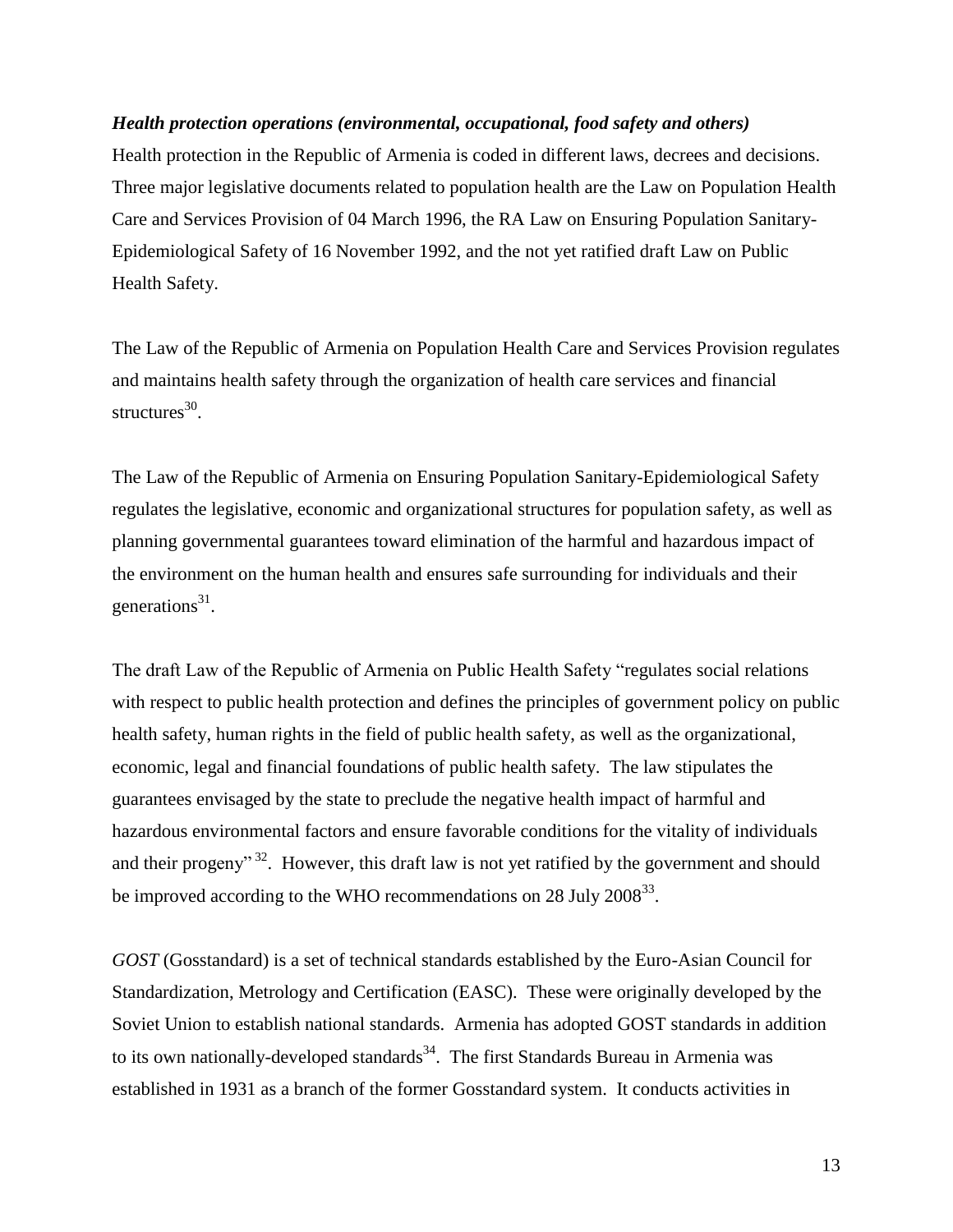standardization, calibration of measuring devices and applied metrology. The Armstandard institute was established in 1998; in 2004, this institute was reorganized as the National Institute of Standards. The National Institute of Standards (SARM) is a closed joint-stock company operating under the Ministry of Trade and Economic Development. Activities for standardization and assessment are conducted according to the laws "On Standardization" adopted by the Parliament in 1999 and amended in 2004, and "On Conformity Assessment" adopted by the Parliament in 2004. According to the law "On Standardization" most of the national standards are voluntary, some have mandatory requirements. The National Institute of Standards is a member body of ISO since  $1996^{35}$ .

The State Hygiene and Anti-epidemic Inspectorate of the MOH, according to the 23 May 2006 government Decision Number 458-N "The rules of registration and screenings of professional diseases (poisonings), accidents and the approval of the list of professional diseases (poisonings)‖ was designated with responsibilities for occupational disease and work safety, with specifically-defined regulations and sanctions for violations to encourage safe work environments $^{14}$ .

Some legal acts were approved in the country regarding the implementation of International Health Regulations which identify the timeframe for implementing the International Health Regulations, establish the coordinating body which is the MOH, set the implementation strategy and action plan, the national expertise group to support other countries<sup>81</sup>: The Implementation Strategy of the International Health Regulations includes the evaluation and situational analysis of the capacities to control infectious diseases, the capacities and situational analysis to control chemical and radiological hazards, major laboratory capacities, the main capacities and situational analysis to control biological, chemical and radiological hazards in airports and land border points, the capacities to respond to emergency situations due to chemical and radiological hazards<sup>80</sup>.

### <span id="page-22-0"></span>*Disease prevention and health promotion*

Preventive services in public health are conducted mainly through health promotion and immunization programs by the State Hygiene and Anti-epidemic Inspectorate of the MOH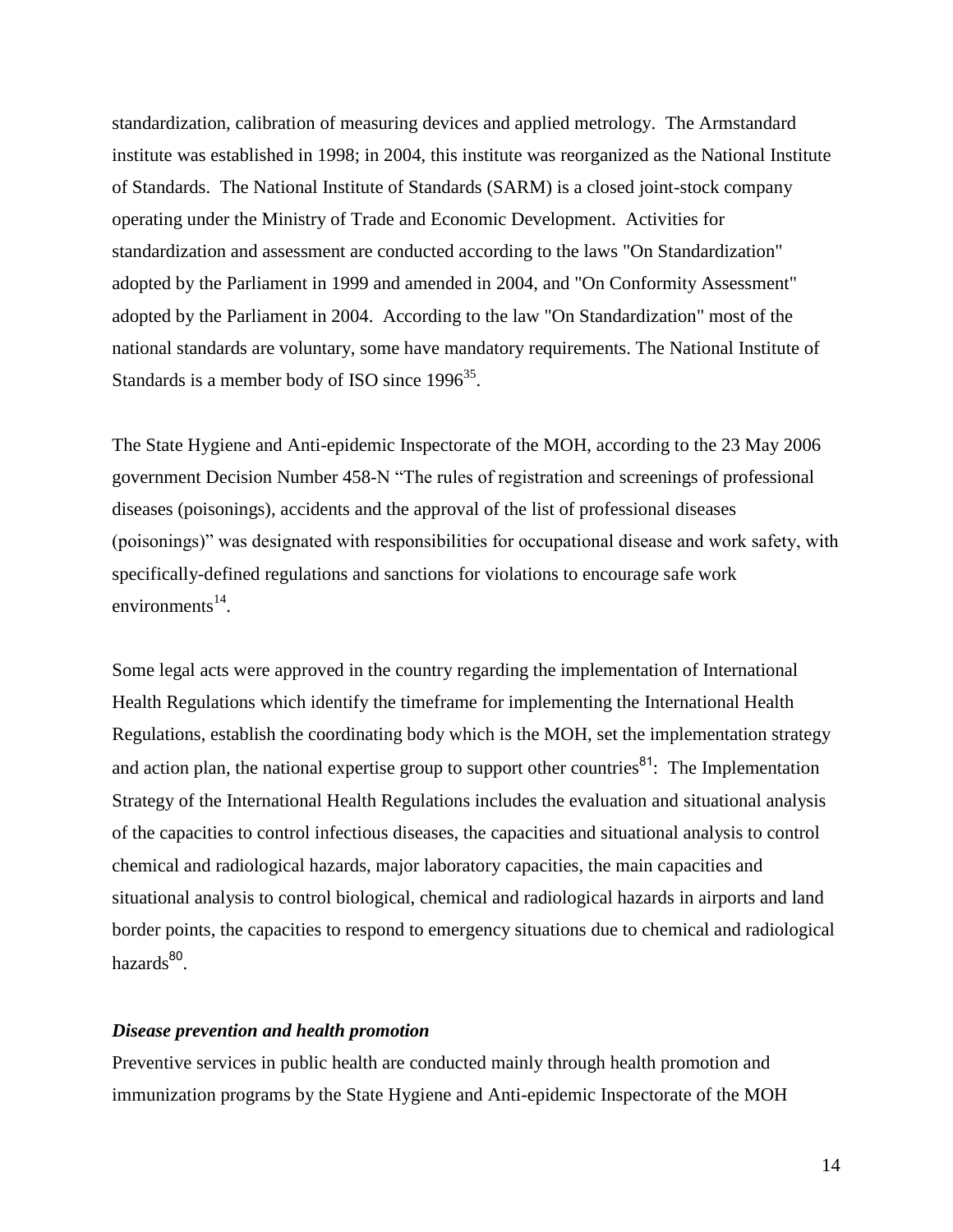(according to its statute and the RA Law on Ensuring Population Sanitary-Epidemiological Safety of 16 November 1992) and within primary health care services<sup>7</sup>. Disease prevention and health promotion activities are also conducted by the Primary Health Care Development Program (AHCDP), with other supportive efforts in this area being provided by donors, multilateral agencies, and NGOs. The Primary Health Care Development Program is shifting the health care system from the former ambulatory-polyclinic system to family medicine practice, to improve accessibility, quality and sustainability of health care services, especially for vulnerable populations<sup>36</sup>. The health care providers (family doctors and family nurses) are receiving education, resident training and additional training by the Basic Medical College (BMC), YSMU, and the NIH, in health promotion and disease prevention skills $^{37}$ .

The Ministry of Health is responsible for immunization programs which are conducted by nurses following the immunization national calendar<sup>7</sup>. The RA Government Decision N 2119-N of November 9 of 2005 defines the RA immunization program, the list of activities for immunization, the composition of the coordinating national committee and the immunization calendar<sup>81:</sup> The Ministry of Health also has the "Consulting Committee about Immunization" and the "National Certification Committee to Maintain "Poliomyelitis Free" status"<sup>79</sup>. By the Decision of the Ministry of Health No 1275-A of September 8, 2008, the *Guideline for Implementing National Days of Vaccination against Poliomyelitis* established the time periods September 22-26 and October 27-31 as national vaccination days<sup>38</sup>.

The police of the Republic of Armenia shares responsibilities for protecting the public health. According to the 16 April 2001 law "About Police", the protection of life and health of the individual is the first objective of the Police functions and injury prevention and health promotion is included in the Police annually-planned activities. Such activities are conducted through mass media campaigns and collaborative projects with the MOH in kindergartens, schools and summer camps<sup>39</sup>. Activities are being conducted to adopt the "RA National Strategy for Traffic Safety" which will improve intersectorial collaboration and implementation of complex activities.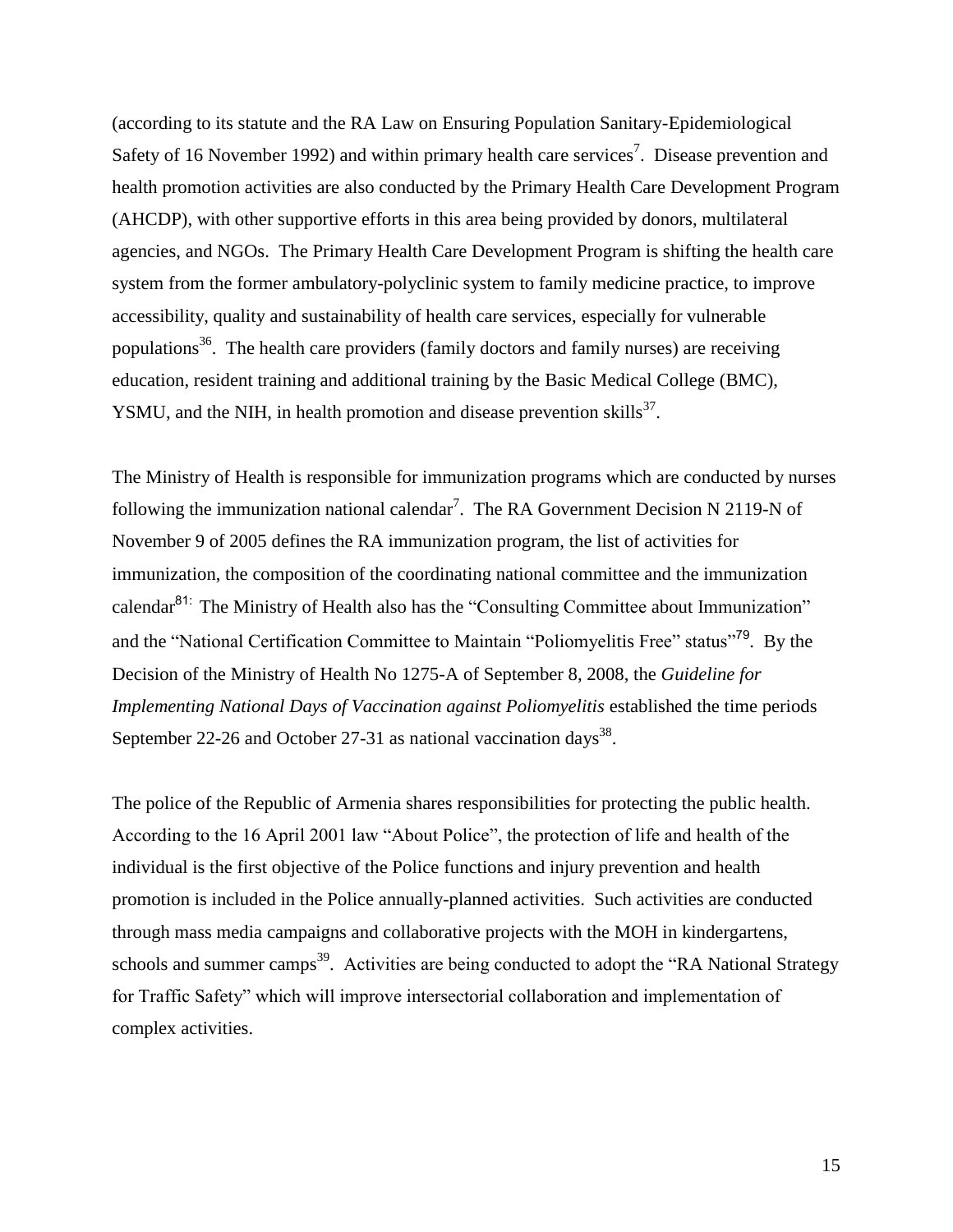Based on the Decision Number 637-A/Q of July 31 of 2008, the Ministry of Education and Science approved the *Healthy Lifestyle* educational program for integration into the school curricula of the  $8<sup>th</sup>$  and  $9<sup>th</sup>$  grades<sup>40</sup>, offered for 14 hours each school year. Healthy Lifestyle course covers measures for health protection, disease prevention (such as HIV/AIDS, sexually transmitted diseases), consequences of behaviors such as smoking, alcohol and drugs, and  $environment<sup>41</sup>$ .

## <span id="page-24-0"></span>*Evaluation of quality and effectiveness of personal and community health services*

According to the Law on Population Health Care and Services Provision of 04 March 1996 concerning the Rights and Responsibilities of Health Care and Services Providers and the Law on Licensing<sup>40</sup>, as well as Government Decisions No 867 of 29 June 2002, No1936-N of 5 December 2002 and No 1662-N of 17 October  $2002<sup>14</sup>$ , health care services in Armenia can only be provided by licensed specialists with the relevant education and qualifications who has passed the mandatory physicians' training required every five years; NIH and/or YSMU provide these trainings<sup>30</sup>.

Quality standards and a three-level quality control system are defined for Primary Health Care in Armenia<sup>81</sup>.

The Primary Health Care Reform (PHCR) project administered by the Emerging Markets Group, the Project NOVA, and the Armenia Health System Modernization Project (AHSMP), work under the supervision of the Ministry of Health to ensure projects' sustainability and have their monitoring and evaluation components. For evaluating health sector performance, core monitoring instruments have been developed within each project that include household surveys, primary health care provider and patient satisfaction surveys, marz health facilities data, family physicians and nurses knowledge assessments, and others<sup>36</sup>. The PHCR and NOVA projects were designed to enhance the quality and effectiveness of personal and community health services by improving the performance of healthcare workers, providing basic clinical materials and supplies, renovating healthcare facilities, and mobilizing and educating rural communities.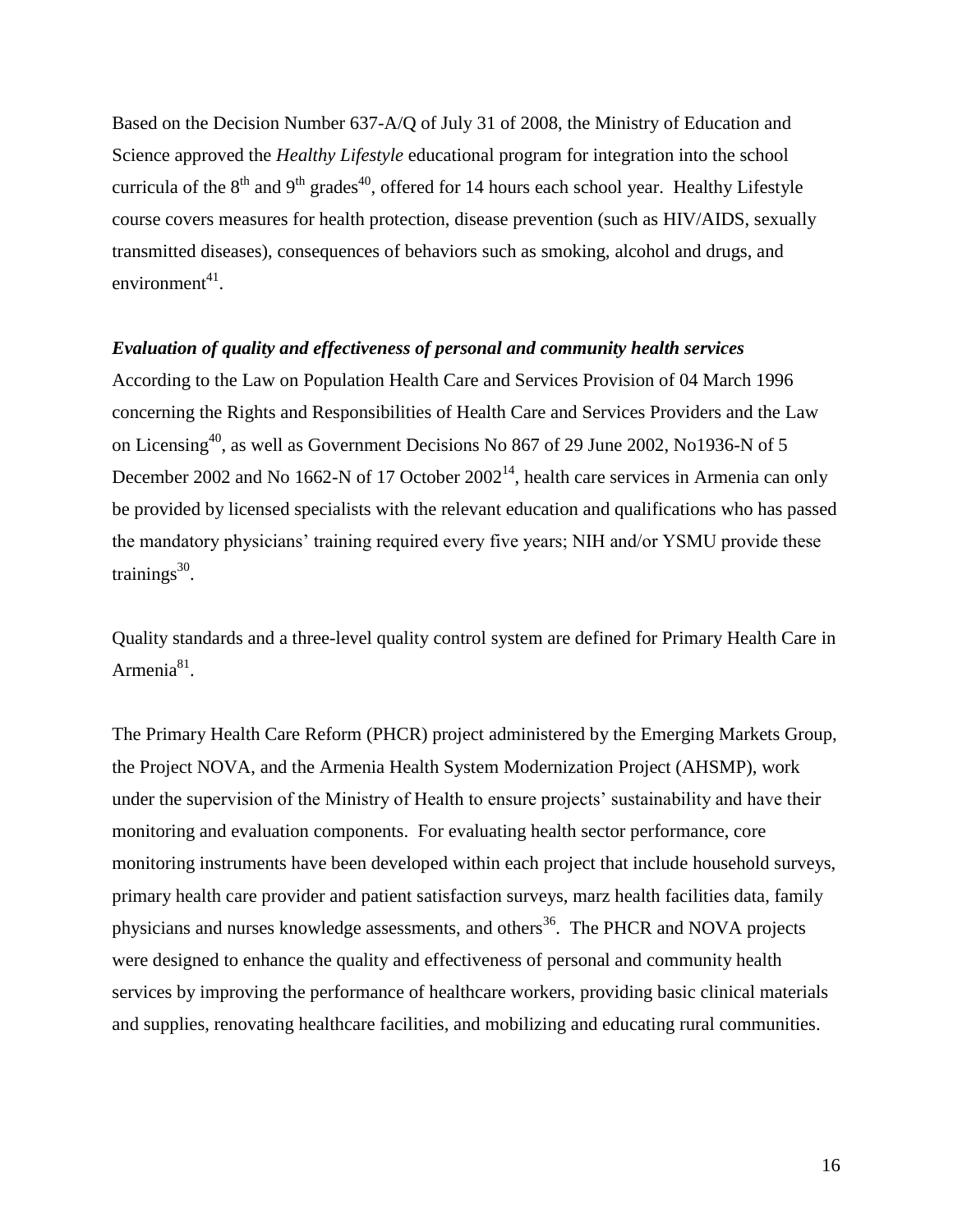### <span id="page-25-0"></span>*Assuring a competent public health and personal health care workforce*

The only state accredited higher education institution that provides medical undergraduate/graduate, postgraduate and continuing medical education is the Yerevan State Medical University<sup>40,43</sup>. The accredited non-state universities that provide medical education in Armenia include the Yerevan Traditional Medicine University (accredited specialties – general medicine and dentistry), the Yerevan Haybusak University (accredited specialties – dentistry, general medicine and pharmaceutics), the Yerevan Medical University after St.Teresa (accredited specialties – management in social science and dentistry), and the Amirdovlat Amasiatsi Medical Institute (accredited specialty - dentistry) (MOH, list). All these medical educational institutions are under the jurisdiction of the Ministry of Education and Science. All institutions that have the faculty of general medicine provide the courses of Social Medicine, Epidemiology and Hygiene in their curriculums<sup>40</sup>.

Educational institutions that provide training for mid level health specializations such as nursing and midwifes include the Yerevan State Basic Medical College, the Yerevan Erebuni Medical College and nine State Medical Colleges in the marzes. These institutions are under jurisdiction of the Ministry of Health. In addition, eight accredited non-state institutions and four more nonaccredited non-state institutions provide training in mid level medical specializations (nursing, pharmaceutics, obstetrics and dental techniques)<sup>40</sup>.

The Department of Public Health of the National Institute of Health provides post-diploma education in epidemiology and hygiene $8,40$ . The College of Health Sciences of the American University of Armenia has the Masters of Public Health program (affiliated with Johns Hopkins Bloomberg School of Public Health). The Master of Public Health (MPH) Program provides experienced health professionals a thorough grounding in population-based approaches to health sector problem identification, investigation, analysis, and managed response. The overall objective of the MPH Program is to prepare health professionals to draw on the knowledge and skills from a variety of disciplines to define, critically assess, and resolve problems affecting the public's health. Thus, the intensive, modular curriculum emphasizes basic public health sciences and essential managerial and analytic skills including project planning and evaluation,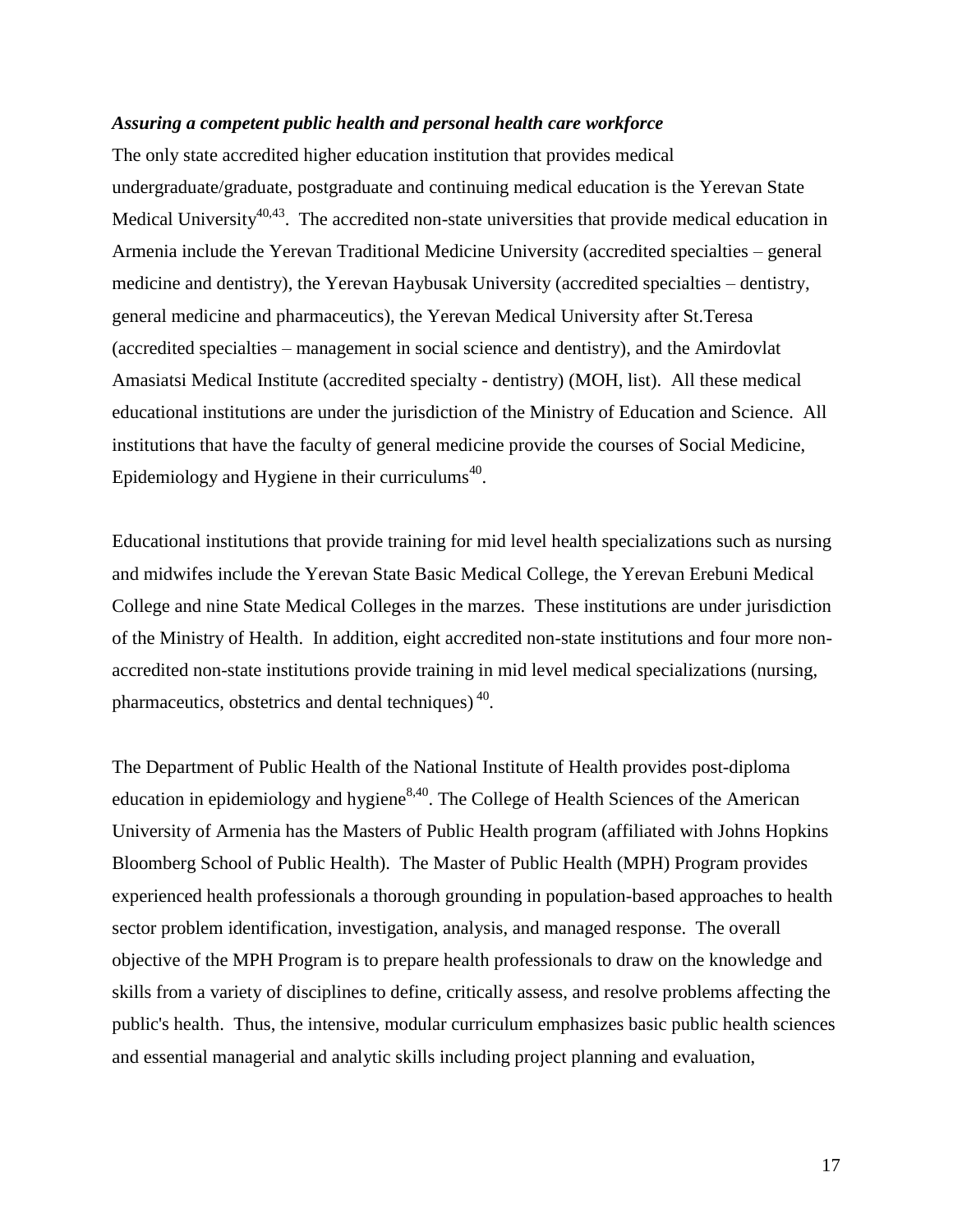epidemiologic investigation, understanding complex determinants of health, effective communication to professional and lay audiences, and leadership<sup>44</sup>.

<span id="page-26-0"></span>*Leadership, governance and the initiation, development and planning of public health policy* The Ministry of Health (MOH) of the Republic of Armenia is a national agency of state governance that develops and implements health care policy. The MOH develops and implements policies and programs to optimize health service provision, health care protection and health care improvement for all the groups of population<sup>14</sup>. The functions of MOH in public health include: 1) development and implementation of quality measures and indicators, 2) quality assurance and licensing, 3) health reforms including development and implementation of policies to introduce advanced science, new technologies and equipment, 4) dissemination of information, education and communications with and for the general population, 5) development and implementation of programs for mother and child health care, 6) health care interventions for the general population during emergencies, 7) development and implementation of programs for specialized and continuing education of medical personnel, 8) surveillance, and 9) sanitary and anti-epidemic control though the State Hygiene and Anti-epidemic Inspectorate<sup>14</sup>.

Since 2002, the *State Hygiene and Anti-epidemic Inspectorate* (SHAI) of the Ministry of Health has been responsible for sanitary and epidemiological services which are currently regulated by the 1992 law<sup>7</sup>. The SHAI Central Office includes the Department of Communicable and Noncommunicable Diseases Epidemiology, the Department of Hygiene of Children and Adolescents, the Department of Environment and Communal (public) Hygiene, the Department of Nutrition and Food Safety, the Department of Work Hygiene and Radiation Safety, the Department for Management of Documentation Flow and Legal Provision, and the Department of Information and Statistics<sup>45</sup>. The Regional Centers include 10 SHAI Marz Centers, seven Regional Centers in Yerevan, seven Sanitary Quarantine Sites, a Center for the Air and Railroad Transportation, and a Center for the Armenian Nuclear Power Station<sup>45</sup>. Ten marz and six Yerevan city State Non-commercial Organization Expertise Centers are also under SHAI jurisdiction<sup>82</sup>.

According to the Government Decision No 1316-N, the SHAI is responsible for the following functions $45$ :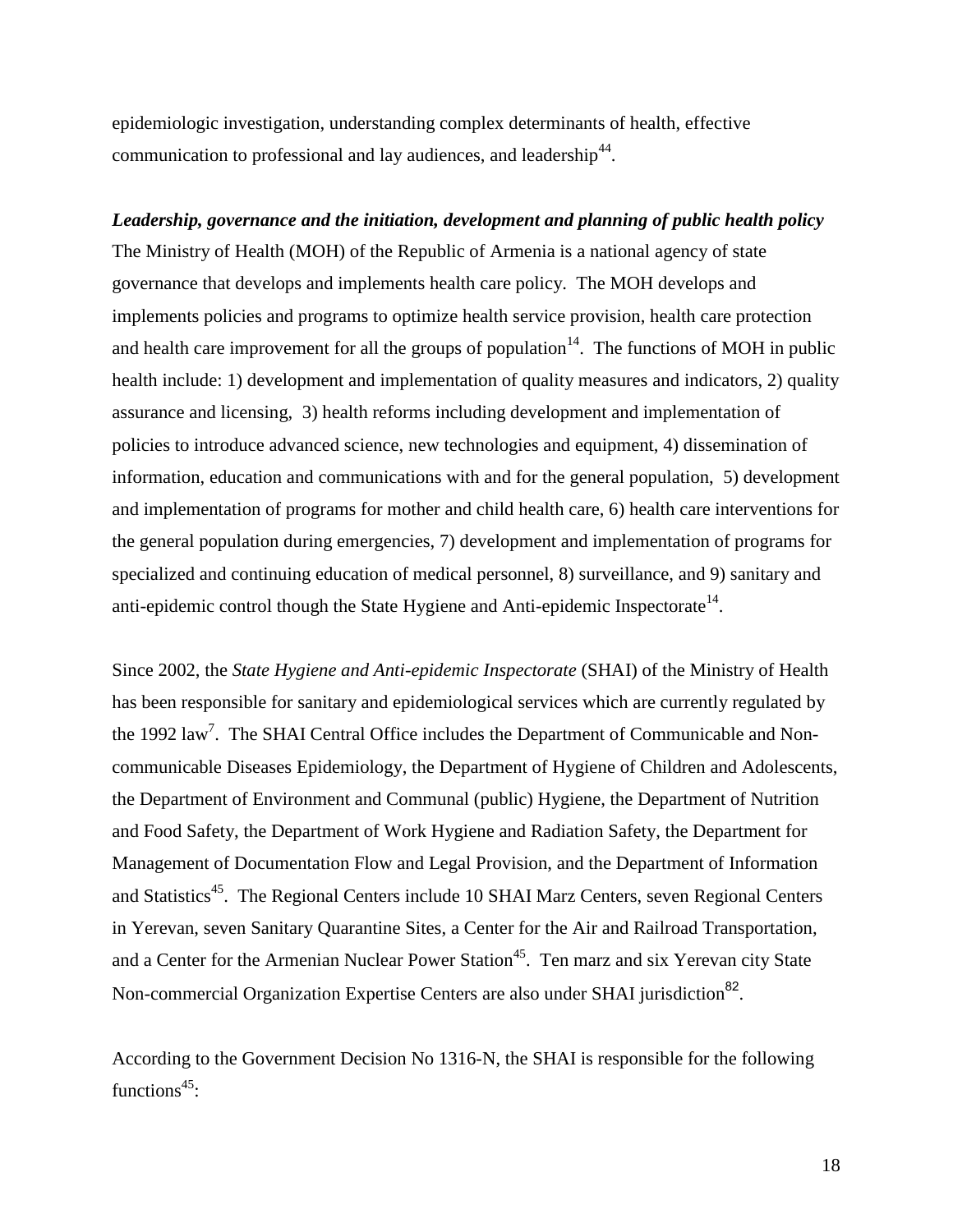- establishing and maintaining hygiene and anti-epidemic inspection in Armenia,
- sampling air, water, soil, food and other products for hygiene and laboratory testing
- conducting hygiene expert examinations and providing results to organizations, institutions and individuals
- conducting public education, information and communication campaigns for the general population and for specific groups
- providing recommendations and developing regulations to guarantee the sanitaryepidemiological safety of the population
- protecting the population from environmental hazards
- imposing sanctions according to the RA Code of Administrative Violations.

The functions of Expertise Centers include: assure sanitary-epidemic safety, expertise investigations, assessments, laboratory investigations, instrumental measurements, measurements and preventive activities on bacteriological, parasite, radiation and chemical contamination $^{82}$ .

The Ministry of Agriculture (MOA) of the Republic of Armenia is a national agency of state governance that implements government policies in agriculture and forestry. The public health functions of the Ministry of Agriculture include agricultural processing and food safety, and animal disease prevention, treatment and control $21$ .

*State Inspectorate of Food Safety and Veterinary Services* of the Ministry of Agriculture implements and maintains prevention activities for the spread of contagious animal diseases common to animals and humans, regulates import, export and transit of animals, insects, food and raw products of animal origin, animal feed, feed additives and veterinary pharmaceutical products, and conducts sanitary inspection of food, animal feed, animal feed additives and veterinary medicinal products from production to marketing. Inspection powers are provided in accordance with the laws covering food safety and veterinary medicine $21,46,47$ . USAID, the World Bank, the FAO, and the TACIS Programme of the European Commission support the activities of the State Inspectorate of Food Safety and Veterinary Services<sup>21</sup>.

The Ministry of Nature Protection (MONP) is a national agency of state governance which elaborates and implements government policies in environmental protection and sustainable use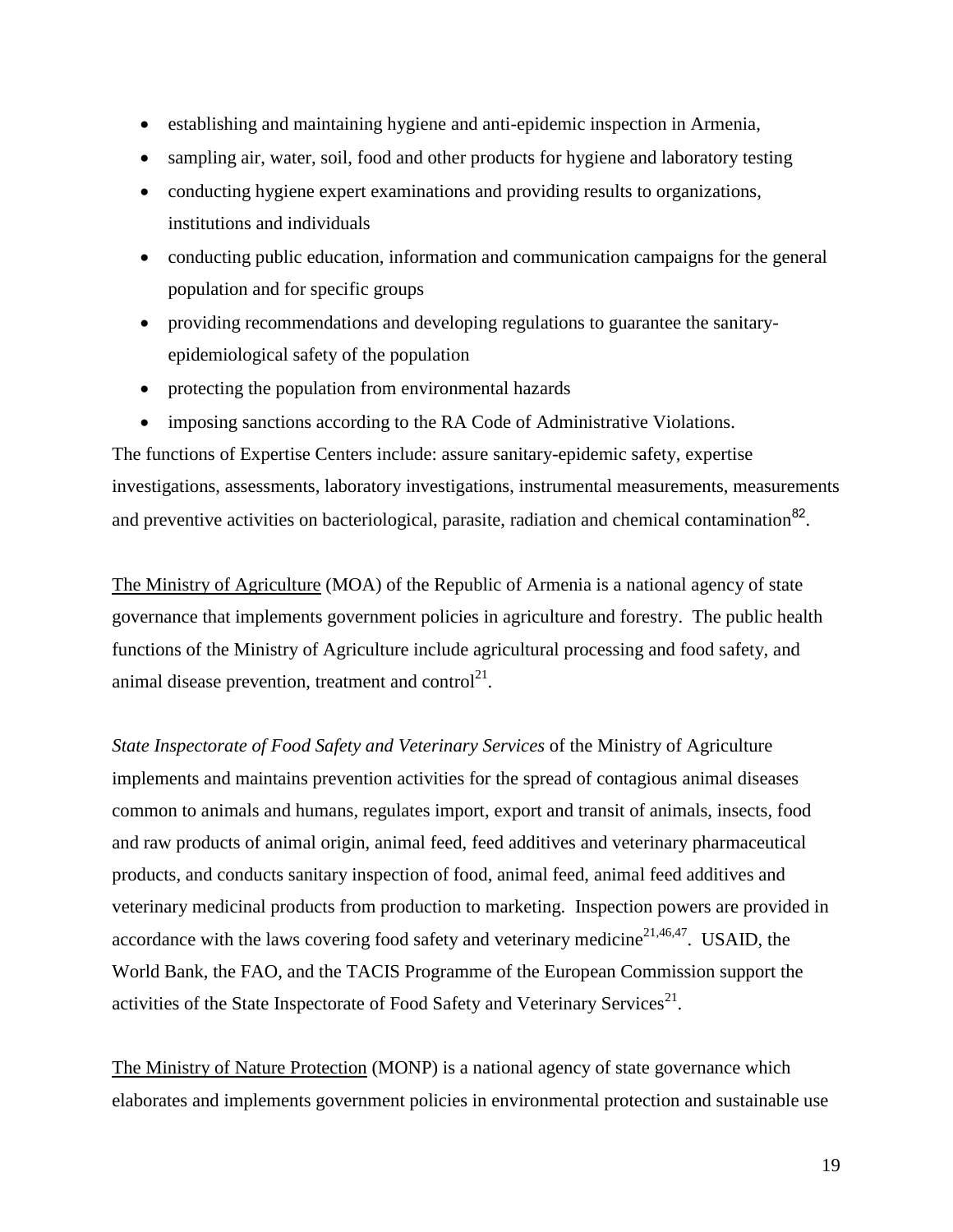of natural resources. The Ministry's Environmental Protection department conducts relevant public health activities through its monitoring of environmental and natural resources pollution and providing statistical reports on air, water and soil contamination  $18,19$ . The State Environmental Inspectorate has control functions and responsibilities in nature protection, in use and reproduction of natural resources<sup>19</sup>.

The Ministry of Labor and Social Affairs (MOLSA) is a national agency of state governance that develops and implements government policies on labor and social affairs<sup>48</sup>. The public health functions of the Ministry of Labor and Social Affairs are as follows:

- developing recommendations with follow-up implementation and monitoring for optimizing compensation for occupational diseases
- organizing medical examinations for citizens
- developing and implementing medical, vocational and psychological rehabilitation programs for disabled people
- providing equipment (such as prosthetics) to meet the needs of disabled persons
- providing medical care in specialized institutions and at homes for isolated elderly and disabled persons
- developing recommendations for legislation covering the social security of disabled persons and the elderly, with follow-up implementation and monitoring
- organizing care and education of orphaned children in specialized institutions.

The Ministry of Emergency Situations is an executive authority vested with developing, implementing and coordinating government policy in civil defense and the protection of the population in emergencies<sup>25,49</sup>. Their PH functions include preventing death, injury, disease and reducing severity of injury and disease during emergencies. The Ministry's Armenian Rescue Service and National Seismic Protection Service Agency is central to public health services during emergencies. The law on the Armenian Rescue Service regulates activities during emergencies and for civil defense $^{24}$ .

The Ministry of Education and Science (MOES) is a national agency of state governance that develops and implements government policies for education and science<sup>40</sup>. All undergraduate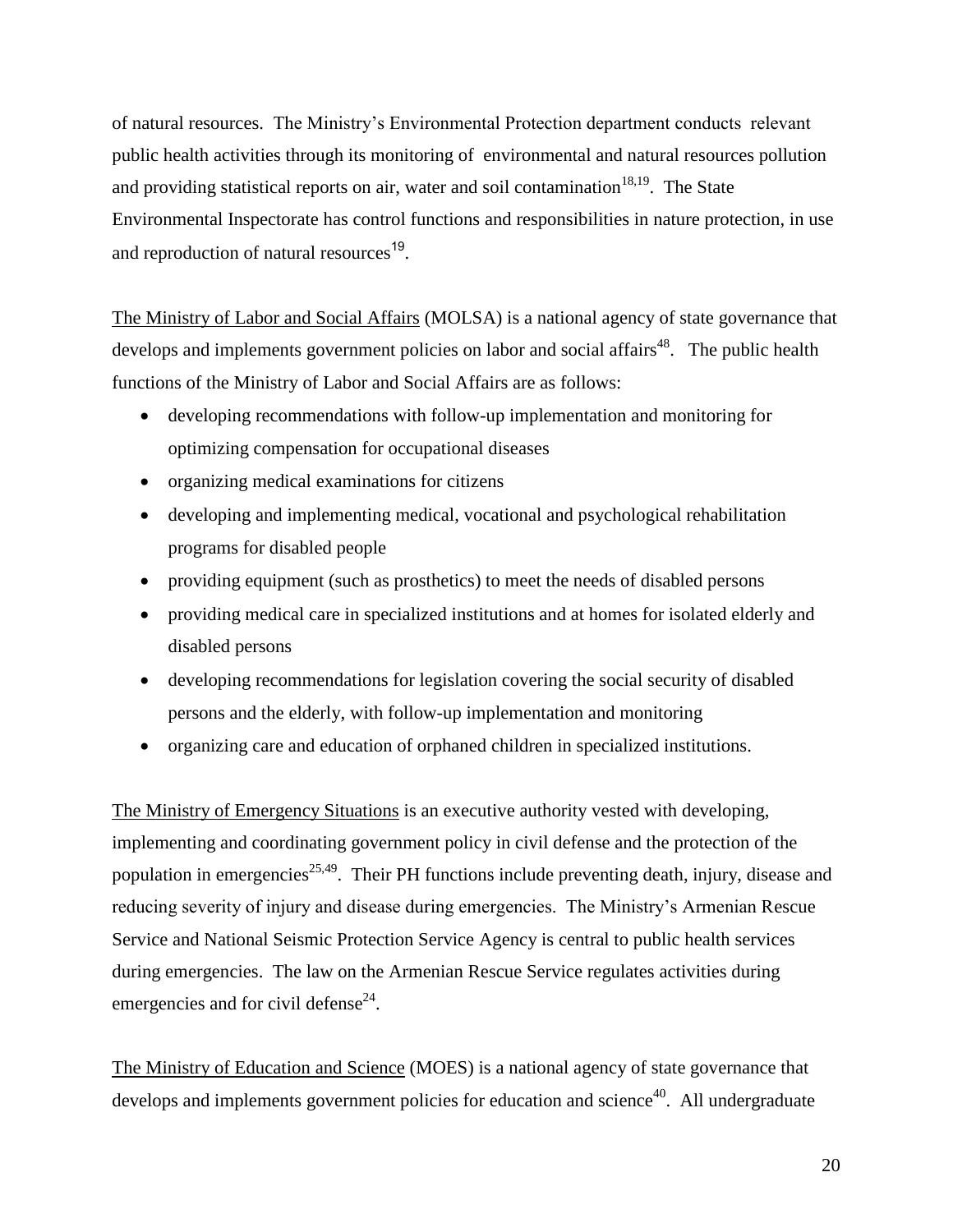and graduate universities, including those that provide medical education, are under the jurisdiction of the Ministry of Education and Science (see section *Assuring a competent public health and personal health care workforce* for more details*)*. By the President Decree NH 174-N of October 1 of 2007, the State Science Committee of the MOES of RA was established to develop and implement government policy in science<sup>50</sup>.

The Ministry of Justice (MOJ) is a national agency of state governance that develops and implements government policies on justice. The public health related functions within this Ministry include assuring the health and safety of detainees, convicts and the staff of the prisons. The Criminal Executive Administration subdivision of the Ministry is responsible for the above mentioned functions<sup>51</sup>.

The Ministry of Transport and Communication (MOTC) is a national agency that develops and implements government policy in transport, communication and information. The public health related functions of this Ministry include the coordination of networks of communication and information during emergency situations and the surveillance of railroad and car accidents<sup>52</sup>.

The State Committee of Water Resources is a separate state agency under the Ministry of Territorial Administration that develops and implements RA Government policies about management and use of the state owned national water systems<sup>83</sup>.

The Committee Regulating Public Services grants permissions for the following services: drinking water supply, water collection and waste water treatment, and irrigation water supply<sup>84</sup>.

Some Adjunct Bodies of the Government of Armenia also has public health functions. The RA State Nuclear Safety Regulatory Committee by the Government implements State regulation in the use of atomic energy to assure the safety of the population and nuclear personnel, environmental protection and to promote Republic of Armenia's security interests<sup>83</sup>.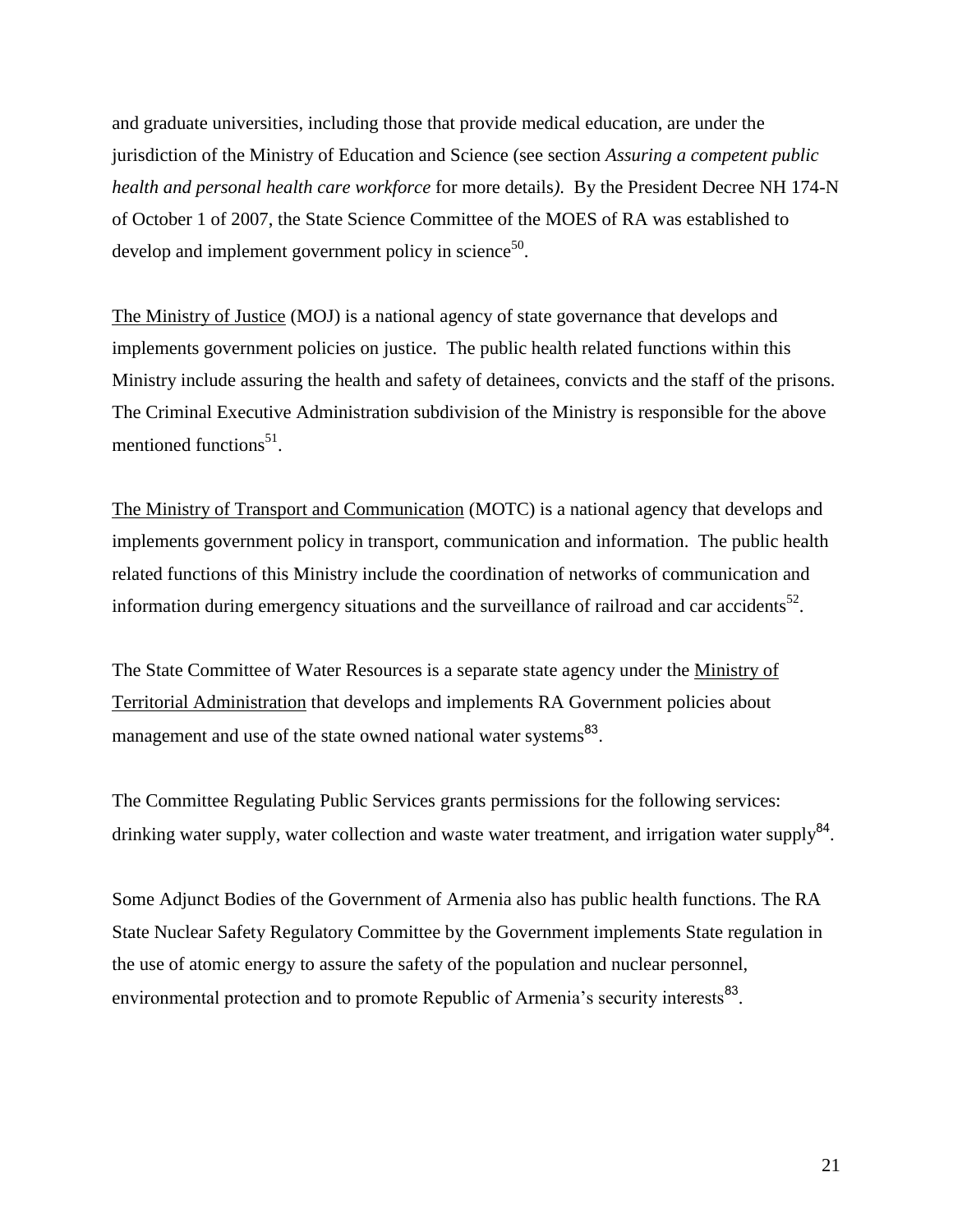## <span id="page-30-0"></span>*Health related research*

Public Health research in the country is conducted in five educational and research institutions, which include:

The Yerevan State Medical University's (YSMU) Central Scientific Research Laboratory of the Specialized Scientific Department (CSRL) was established in 1964. In 1992, the CSRL was rearranged as the Scientific-Research Center (SRC) that currently functions as an independent subdivision. According to the official website of the YSMU, the main task of the Scientific-Research Center is to perform independent and comprehensive studies jointly with the Chairs of the University (according to the scope of research assigned to Chairs and approved), including provision of scientific, advisory and practical assistance to Chair members carrying out fragments of their research on PhD and Doctoral dissertations on the base of the Scientific-Research Center<sup>43</sup>.

The National Institute of Health (NIH), established in 1963 is an autonomous organization supported and financed by the Ministry of Health with the mission "to improve the health of the population by providing a high level of postgraduate professional and academic training, and health research." The institute provides one-year training program to encourage young medical professionals to follow a career in academic research<sup>8</sup>.

The Yerevan State University's (YSU) Department of Biology, established in 1933, currently has eight chairs and scientific-research groups that conduct research in five scientific-research laboratories including General Biology, Biochemistry of Nitrogen Compounds, Biology and Biotechnology of Fungi, Biophysics of Subcellular Structures and a joint laboratory with the YSU Department of Physics on Structural Biophysics: the General Biology, Biology and Biotechnology of Fungi labs also work on food safety<sup>53</sup>.

The Armenian State Agrarian University (ASAU) Department of Veterinary Medicine and Animal Husbandry conducts research within the context of their educational programs and their practical work and includes areas such as 1) veterinary sanitation expertise of meat and meat products and slaughter of animals with parasitical diseases, 2) the impact of environmental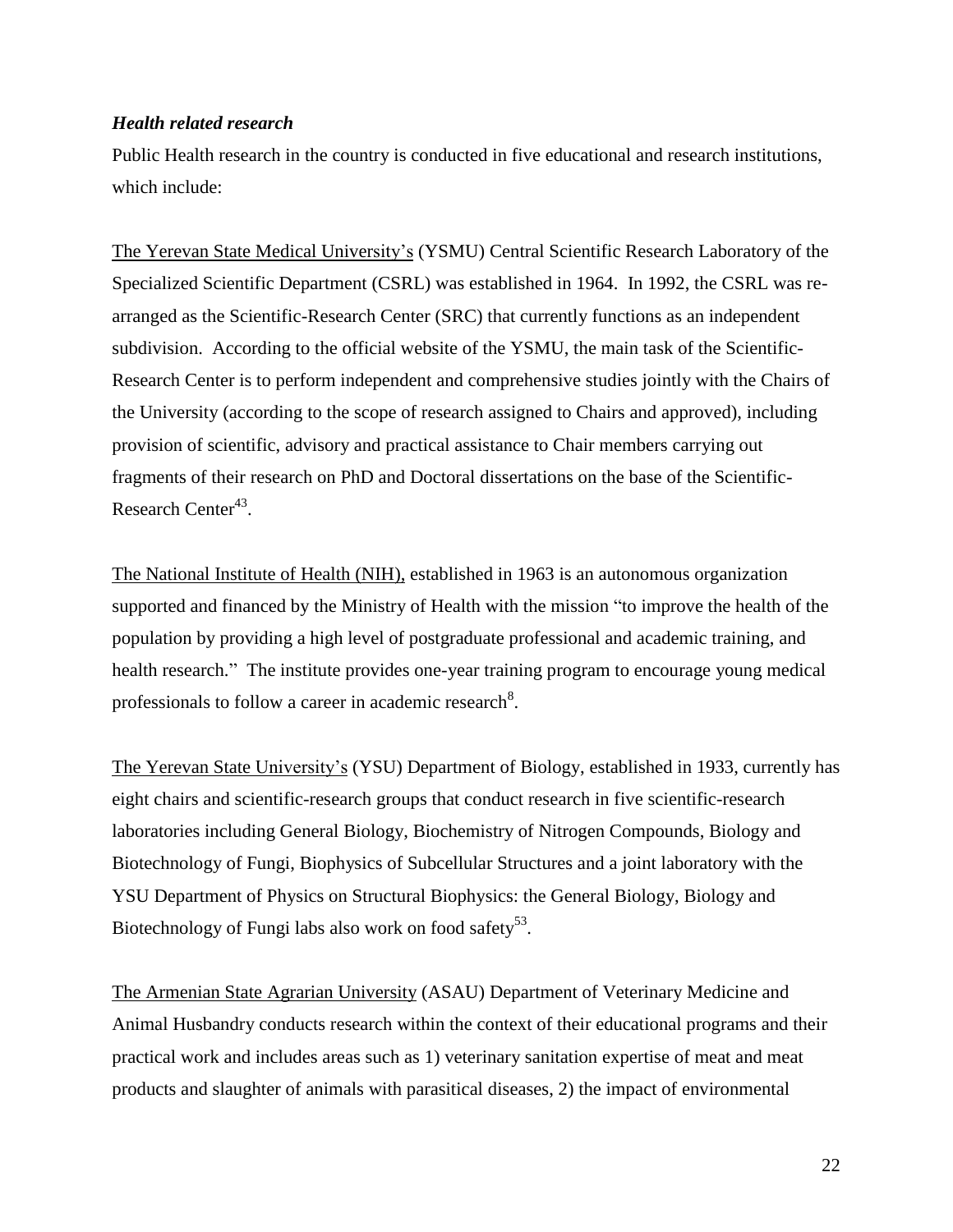factors on the natural resistance of farm animals, and 3) the improvement of general sanitary conditions for cattle-breeding and processing enterprises  $54$ .

The American University of Armenia (AUA) College of Health Sciences conducts PH research. The College of Health Sciences was established in 1995 and houses the Master of Public Health (MPH) Program and the Center for Health Services Research and Development (CHSR). It is a US accredited institution affiliated with the Johns Hopkins Bloomberg School of Public Health and the curriculum follows an American model adapted for the regional context. The CHSR [\(www.auachsr.com\)](http://www.auachsr.com/) is a well-established, regionally recognized center of excellence for health services research and development activities. CHSR has expertise in quantitative and qualitative research, health system assessments, program monitoring and evaluation, and planning, implementation and management of applied projects<sup>55</sup>.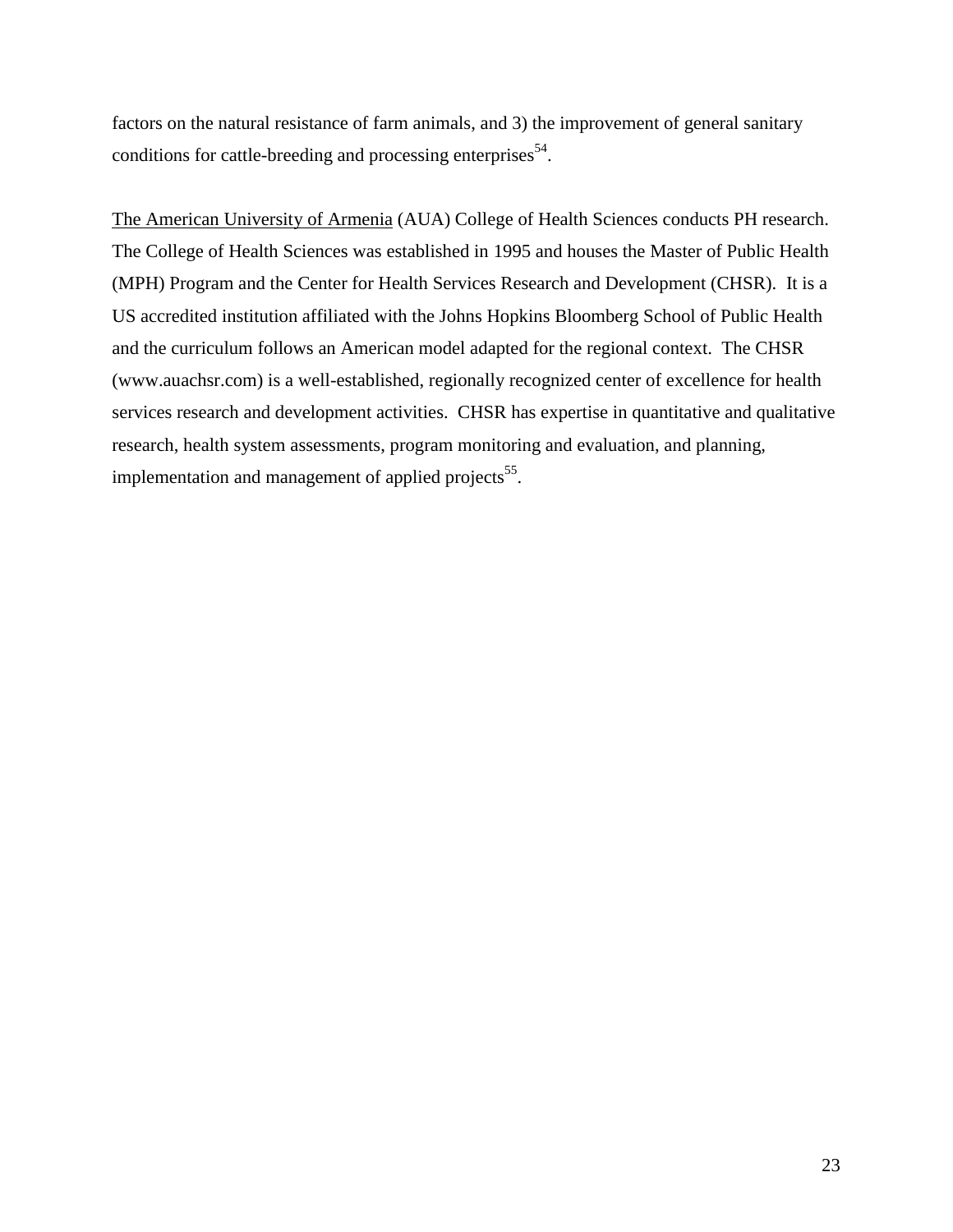### <span id="page-32-0"></span>**METHODS**

#### <span id="page-32-1"></span>**Document Review**

The main objective of the *document review* was to map out and analyze the current public health services on paper. The situational analysis was conducted through a review of existing official documents, studies, assessments, publications and websites, with a synthesis of relevant information associated with public health services in Armenia\* . This analysis included a summary review of the health care system and the public health services based on the WHO European core operations.

## <span id="page-32-2"></span>**Qualitative Analysis**

The main objective of the *qualitative stakeholder analysis* was to evaluate 1) different stakeholders' capacity in Public Health and 2) potential capacity for the future restructuring and modernization of PH services in Armenia. Legal review was not among the objectives of this study.

## <span id="page-32-3"></span>**Study Design**

 $\overline{\phantom{a}}$ 

The CHSR/AUA developed and implemented rigorous qualitative study (*focus groups and systematic semi-structured in-depth interviews*) to assess the structure and functioning of public health services in Armenia on paper and in real life, to understand the roles, responsibilities and rights of major stakeholders (see Appendix 2 for details on the qualitative research methods)<sup>56-59</sup>. Because of the broad nature of Public Health (PH) and the numerous stakeholder groups (ministries, institutions, agencies and organizations responsible for different aspects of PH in Armenia), this research was conducted to achieve comprehensive coverage for a complete profile of these services.

Comprehensive and rigorous assessment methodologies were applied to diverse sectors, different levels and divergent operations in PH administration and services. The assessment covered the *WHO Europe's core public health operations,* along with a few additional areas.

<sup>\*</sup> It is worth mentioning that the Government of Armenia approved the Strategy for Implementing International Health Regulations after this assessment was completed (October 28, 2009) that is why this report does not comprehensively cover that Strategy.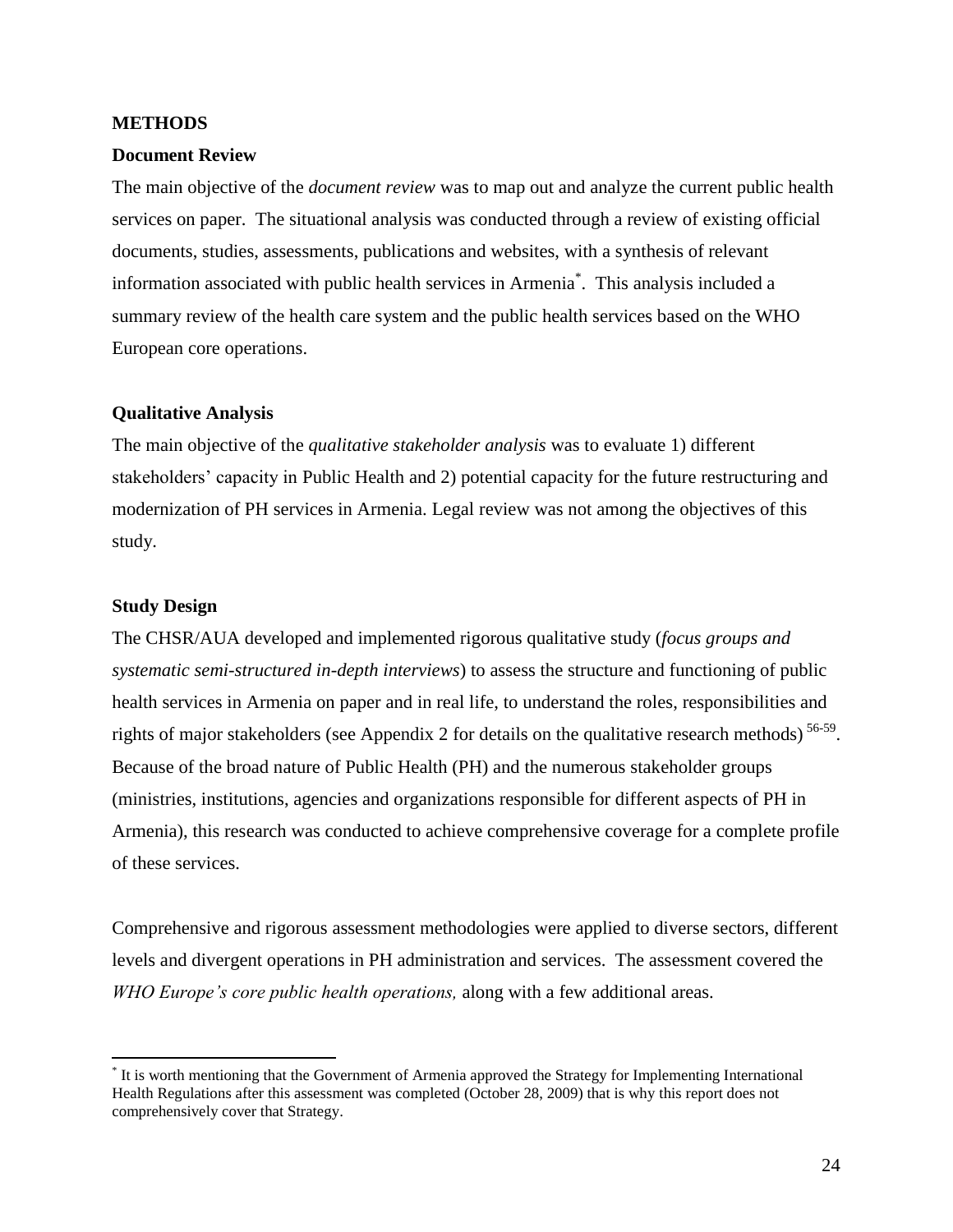#### <span id="page-33-0"></span>**Study Participants**

#### <span id="page-33-1"></span>*Selection of participants*

The CHSR/AUA identified key-informants to provide important information for the assessment, based on their experience and expertise in Public Health. Participants at all levels of PH operations as well as the general population were included in the study to provide a comprehensive and broad profile of PH services in Armenia. For this comprehensive coverage, representatives of seven Ministries and their agencies, various other government agencies and departments, numerous educational and service institutions, international organizations and NGOs participated in the study (detailed in following sections).

In addition to the multiple levels and types of services covered by the study, consumers and beneficiaries of PH services were also selected. Finally, those professionals who have received graduate training in PH were also included in the study. In total 179 people participated in the study.

### <span id="page-33-2"></span>*Semi-structured in-depth interviews*

Forty-seven participants were recruited for in-depth interviews; these interviews were conducted from January-May 2009. The in-depth interview key-informants included professionals from the Parliament, the Central Offices of the Ministries of Health, Nature Protection, Agriculture, Labour and Social Affairs, Emergency Situations, Education and Science, and Justice; the State Hygiene and Anti-epidemic Inspectorate (Central and District Centers in Yerevan and marzes), the State Food Safety and Veterinary Inspection, the Environmental Monitoring Center, the Yerevan State Medical University, the National Institute of Health, the Armenian State Agrarian University, the Basic Nursing College, the Department of Health and Social Security of Yerevan and marzes, the National Statistical Service, the Center of Especially Dangerous Diseases, the Police, laboratories, and mental health services. In addition, representatives of institutions that are inspected by the Ministry of Health (MOH) and/or the Ministry of Agriculture (MOA) such as pharmacies, a dental office, a consumable products company, a school and a kindergarten were also included. Out of the fifty in-depth interview invitations, there were three refusals to participate.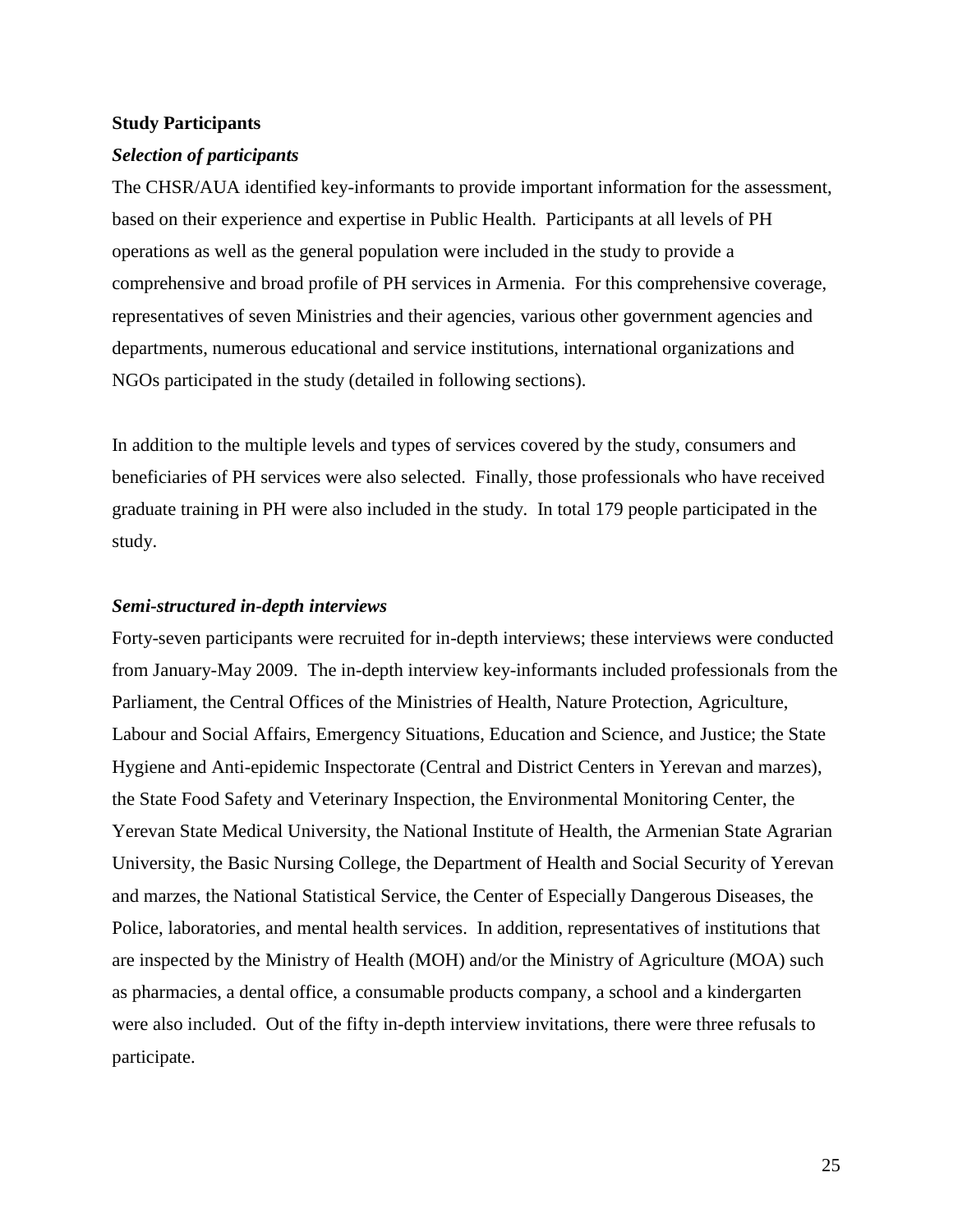## <span id="page-34-0"></span>*Focus groups*

The CHSR/AUA research team recruited participants for 18 focus group discussions (FGD) with professionals from different PH fields and the general population from January-June 2009. The total number of focus group participants was 132, with an average number of seven participants per focus group discussion.

The FGD participants included specialists from the State Hygiene and Anti-epidemic Inspectorate of MOH (Central and District Centers in Yerevan and marzes), the State Food Safety and Veterinary Inspection of MOA (District Center in Yerevan), the Departments of Health and Social Security of six marzes, primary health care physicians (family physicians and pediatricians), professionals from international organizations (WHO, PHCR Project, Jinishian Memorial Foundation, Children of Armenia Fund, UNAIDS, UNFPA, Project NOVA, UMCOR and International Committee of the Red Cross (ICRC)), specialists from local NGOs, professionals with graduate degrees in public health, laboratory specialists from Yerevan and marzes, professors from the Yerevan State Medical University (Departments of Public Health, Epidemiology, Hygiene, and Social Medicine) and the general population from Yerevan, Yeghegnadzor (town), and Mastara and Chkalovka villages.

## <span id="page-34-1"></span>**Research Instruments**

#### <span id="page-34-2"></span>*In-depth interviews*

The semi-structured in-depth interview guides were developed based on standardized qualitative research methods and the WHO Self-assessment Tool for Evaluation of Public Health Services in Europe. The guides were designed to optimize and maximize the value of the data collected to meet the objectives of this study; to achieve this goal some of the questions in each in-depth interview guide were adapted to the specific participant's roles/responsibilities and experience in PH<sup>59</sup>. Moreover, each in-depth interview guide was progressively adapted, based on the cumulative information gathered in previous focus groups and in-depth interviews.

## <span id="page-34-3"></span>*Focus groups*

The CHSR/AUA research team developed focus group discussion guides based on standardized qualitative research methods and the WHO Self-assessment Tool for Evaluation of Public Health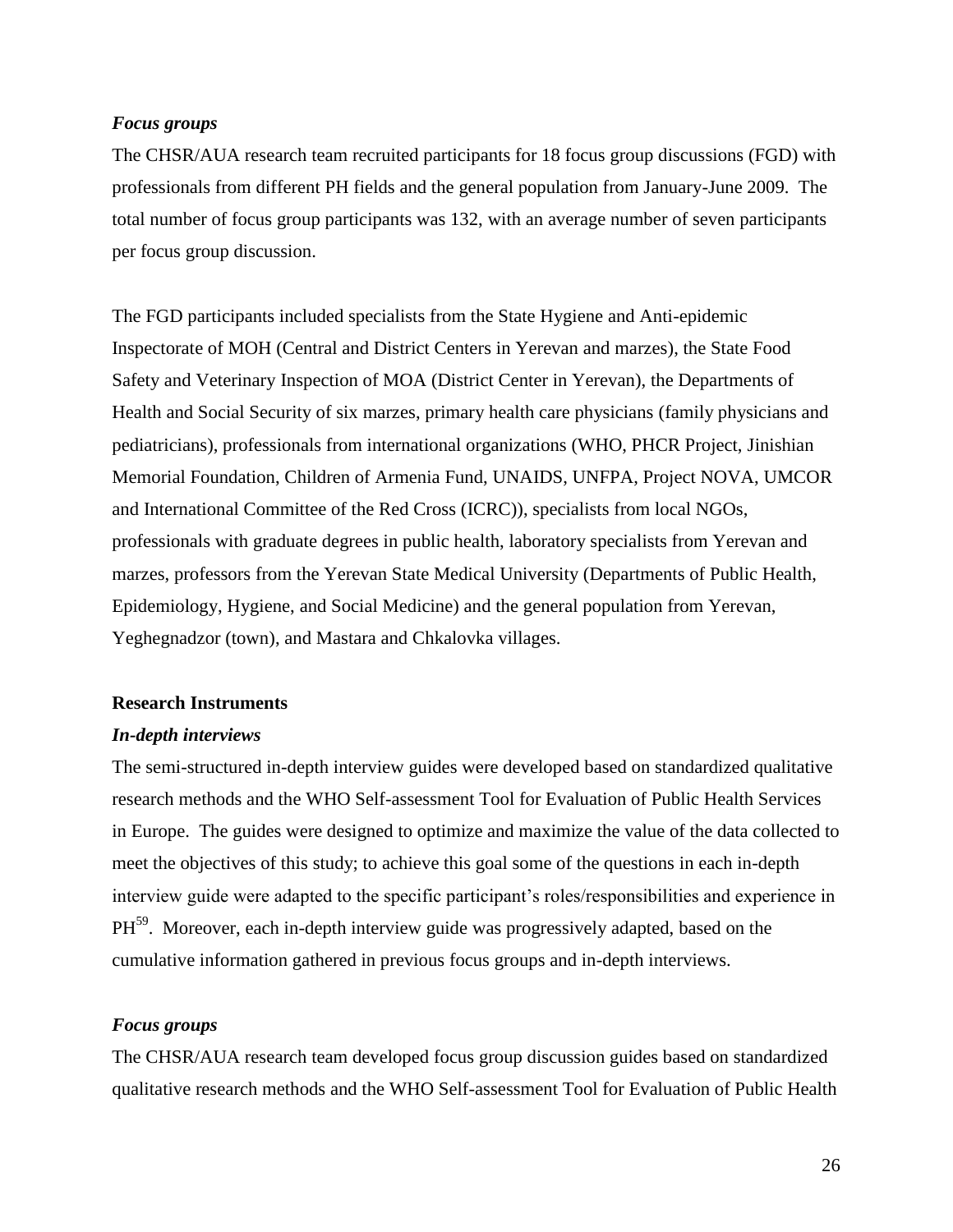Services in Europe. These guides were also designed to optimize and maximize the value of the data collected to meet the objectives of this study; to achieve this goal each guide was adapted to the specific make up of each focus group<sup>60</sup>. FGD guides were also progressively adapted, based on the cumulative information gathered in previous focus groups and in-depth interviews. A demographic form was also developed for completion by participants.

All guides were first developed in English and then translated by the research team into Armenian. Examples of focus group discussion guides and in-depth interview guides are provided in Appendix 3.

## <span id="page-35-0"></span>**Data Collection and Analysis**

The field work took place from January to June 2009. Overall, the CHSR/AUA research team recruited 179 participants: 47 in-depth interviews and 18 FGDs with 132 participants. The mean duration for in-depth interviews was 42 minutes and for FGDs 87 minutes. The professional CHSR/AUA qualitative research team conducted all in-depth interviews and focus group discussions. Each focus group had a professionally trained moderator and a note-taker. For each in-depth interview there was both an interviewer and a note-taker or an interviewer only. These roles were rotated among the CHSR/AUA research team members. All focus groups and indepth interviews were conducted in Armenian and transcribed in English.

After data collection, CHSR/AUA team analyzed the in-depth interview and focus group transcripts according to a pre-developed coding system $<sup>61</sup>$ . The coding system included domains</sup> provided by WHO Europe's core public health operations and additional domains adapted to the Armenian situation. These domains are 0) perception of public health services, 1) surveillance and assessment of the population's health and well being, 2) identifying health problems and health hazards in the community, 3) health protection, 4) preparedness and planning of public health emergencies, 5) disease prevention and health promotion, 6) evaluation of quality and effectiveness of personal and community health services, 7) assuring a competent public health and personal health care workforce, 8) leadership, governance and the initiation, development and planning of public health policy, 9) health related research, 10) other issues, and 11) the structure and provision of PH services and participant recommendations for future improvement.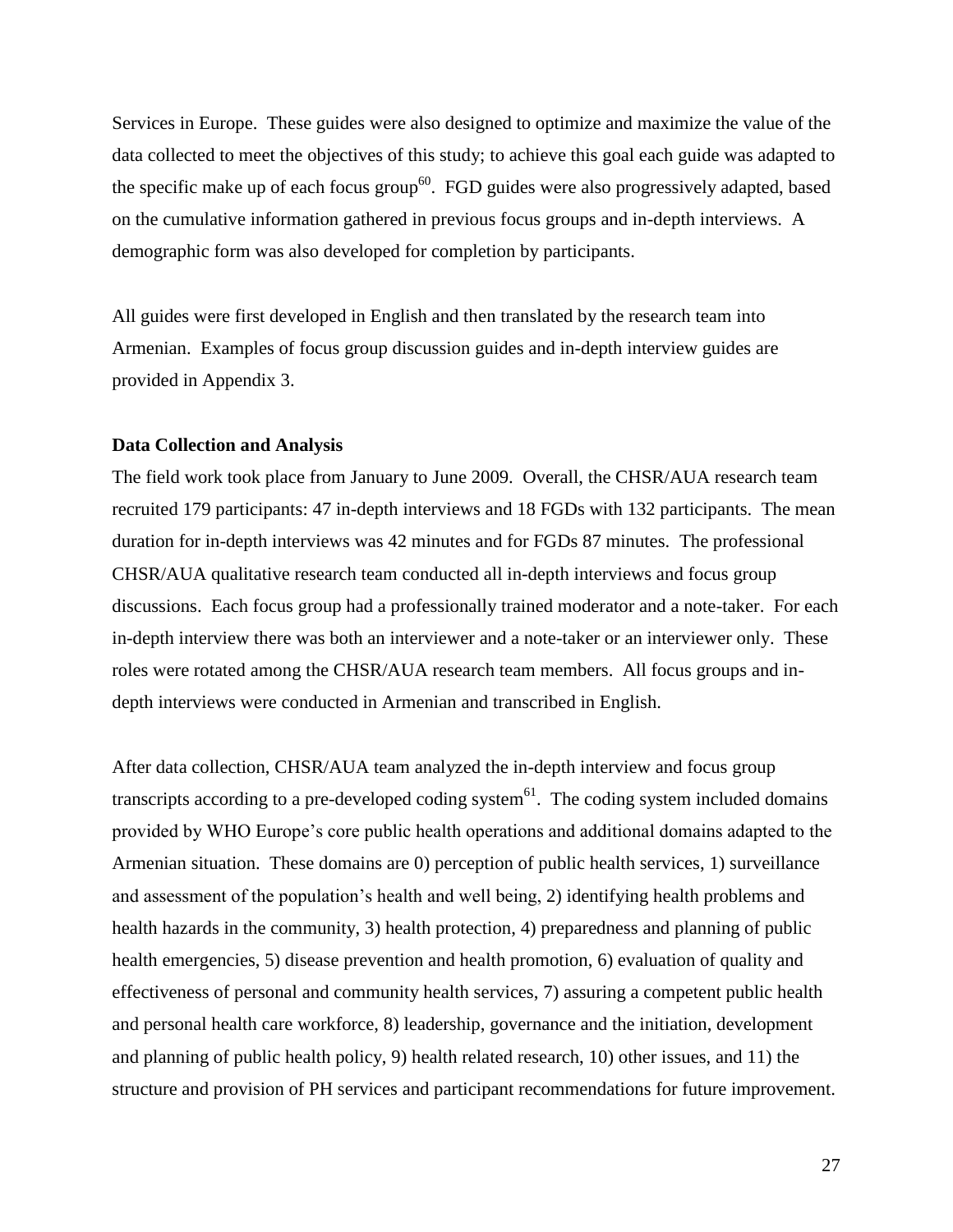#### **Categorization of Study Participants**

The analysis section of this study was based on the results from professional judgments and perspectives from the general population derived from in-depth interviews and focus group discussions. The direct quotes (translated as needed) provided in the boxes in this section are abstracted from both in-depth interviews and focus group discussions. Study participants were categorized into 10 groups: 1) population, 2) consumer, 3) local NGO, 4) international organization, 5) PHC, 6) laboratory, 7) mental health, 8) specialized education, 9) governmentpolicy, and 10) government-implementation.

The categories were defined as follows. *Population* included people from the general population from both urban and rural areas. People were excluded from these focus groups if they were physicians, nurses and those persons who had public health education and professional experience. *Consumer* was a person who worked at a facility inspected by government inspection services: these facilities included a dental office, a kindergarten, a school, pharmacies and a consumable product company. *Local NGO* included participants working in the local NGOs that had projects providing public health services. *International organization* included people working in international organizations that had projects providing public health services: these included UN organizations, extra-national agencies and international NGOs. *PHC* was defined as primary health care physicians from polyclinics. *Laboratory* represented laboratory workers from both Yerevan and the marzes. *Mental health* represented mental health administrative and clinical services. *Specialized education* included educators and administrators for specialized education in medicine, nursing and veterinary medicine as related to public health. *Government-policy* was defined as persons who work closely with policy development and at high level management: this included the central offices of seven Ministries and Parliament. *Government-implementation* represented those persons involved with the direct management and implementation of public health policies and services: this included monitoring, inspection, surveillance, and enforcement agencies and institutions of the government in both rural and urban areas.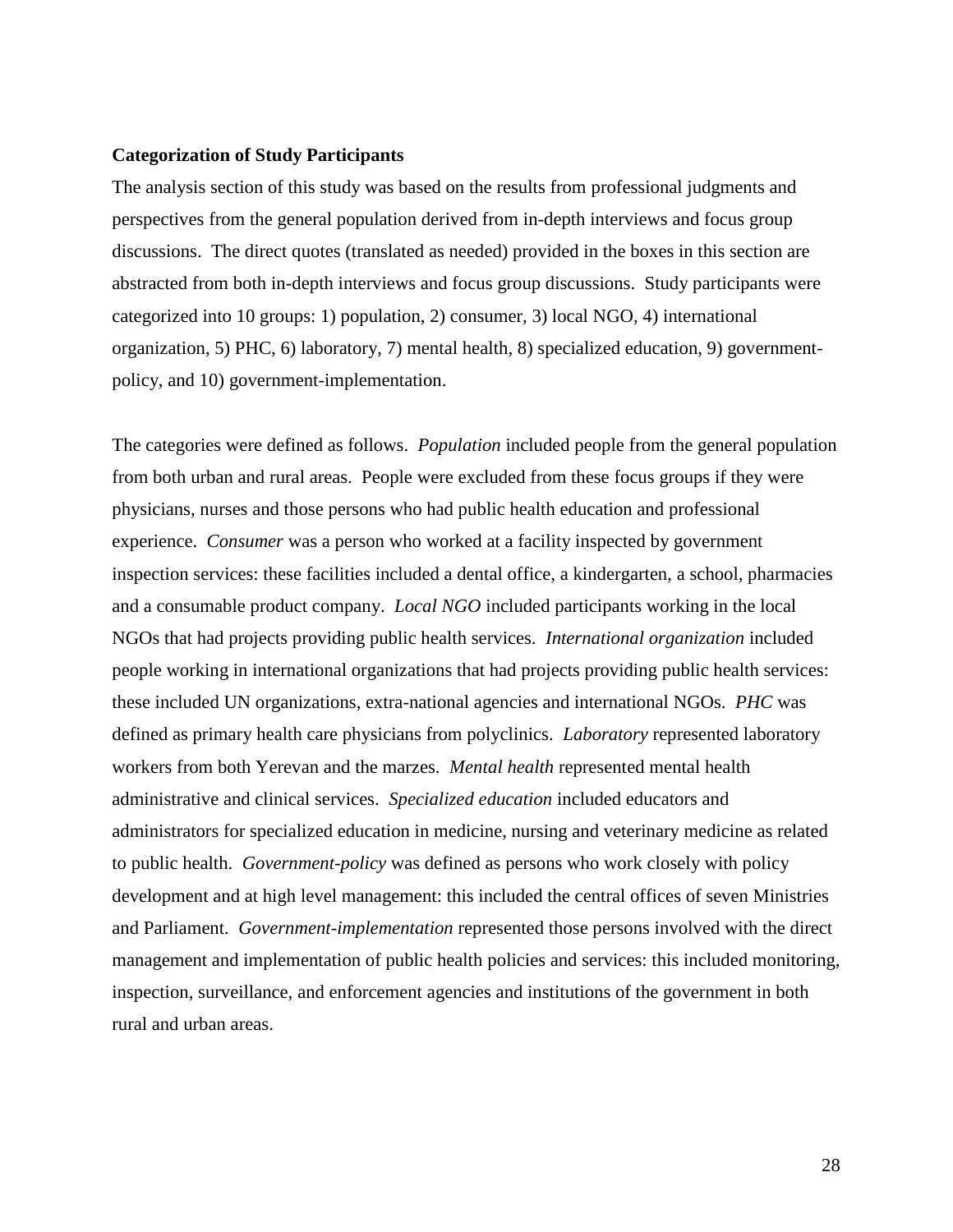The individual informant identifier (e.g., Population 1.A.1.) provided in the box is for the purpose of identifying a participant who provided more than one quote within a single box. A single informant who provided quotes in more than one box would have different identifiers for each box. After each identifier, participation in focus group or in-depth interview is indicated.

#### **Ethical Considerations**

The Institutional Review Board of the American University of Armenia approved the study for compliance with locally and internationally accepted ethical standards. All participants were informed about their rights (their participation was voluntary, they could stop at any time and refuse to answer any question they chose, and their anonymity and confidentiality were fully respected). After being informed of their rights, all those who chose to participate provided verbal informed consent. Audio-recording was possible only with permission of all participants; even if one participant did not want to be audio-recorded only written notes were taken. Transcripts and the report do not contain names, positions and employers of the respondents or any other details that could make the participants identifiable<sup>57</sup>.

#### **Strengths and Weaknesses of the Method**

**Strengths.** This study applied standardized comprehensive and rigorous research methodologies to meet the study objectives (see Appendix 2 for details on the qualitative research methods). Though the research was diversified in both methods and sources, there were broad convergences in agreement among findings. The diversity in methods included the systematic application of two different approaches, focus groups and semi-structured in-depth interviews, using different trained professional interviewers and facilitators who rotated responsibilities to conduct these activities<sup>57</sup>.

Moreover, the study instruments were specifically developed based on the participant roles and responsibilities and further progressively improved based on the cumulative information gathered from previous focus groups and in-depth interviews.

Study participants were also very diverse in their roles and positions in PH services. The coverage of the study included both Yerevan and the marzes. A broad range of public health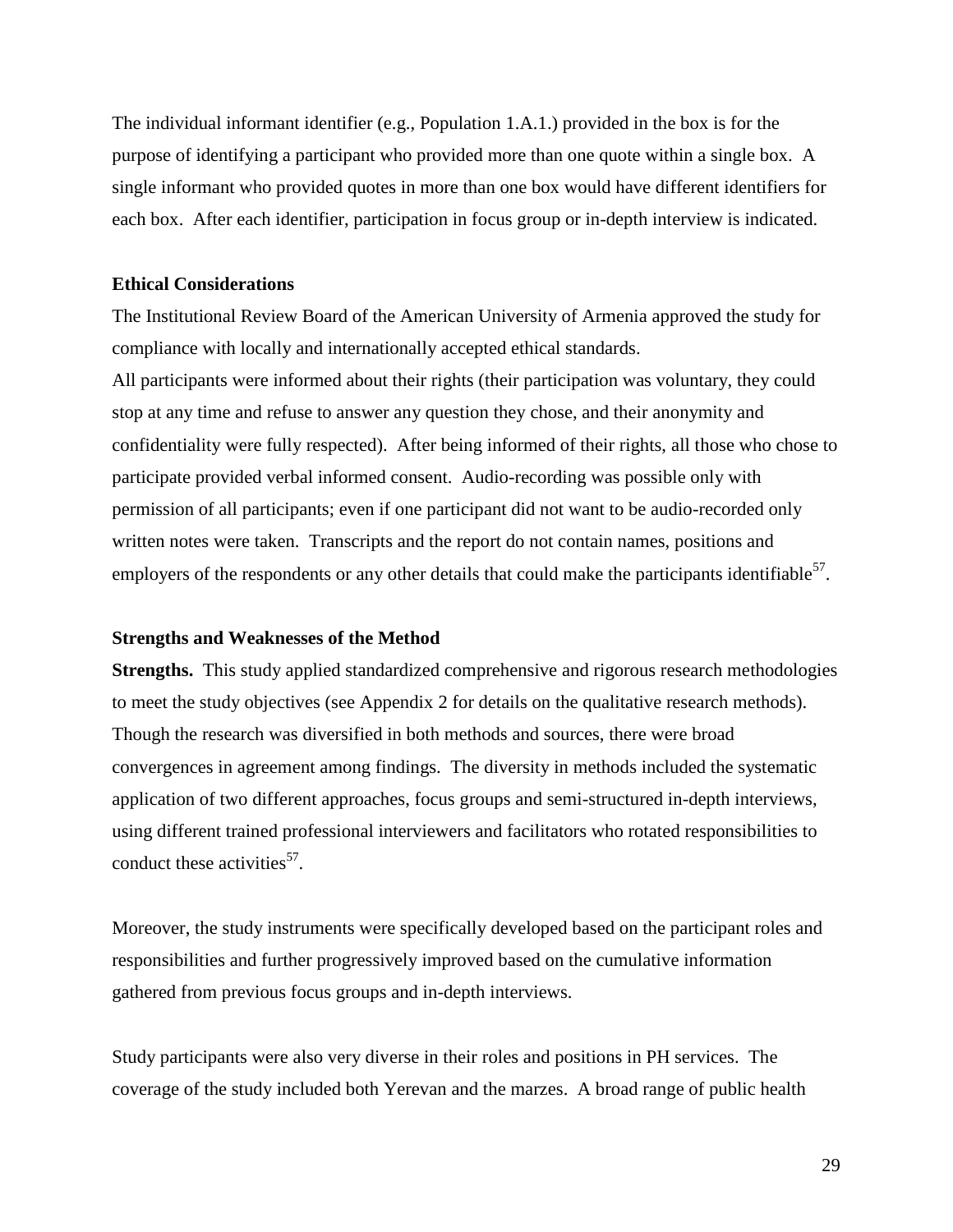services was covered. These participants included decision makers from the government (various ministries and the Parliament), administrative professionals, specialists from SHAI, professionals from different educational institutions, primary health care providers, specialists from international organizations and NGOs, laboratory specialists, the general population and beneficiaries spanning the range of health service levels, sectors and stakeholders.

The following reported findings primarily included those results where there were convergences of consistent and common agreement across participants and methods: this approach provided valid and useful information to understand capacities and to plan for further cooperative efforts in PH services in Armenia<sup>61</sup>. In a few exceptions, where certain discourses in focus groups and in-depth interviews did not always converge in agreement but illuminated other findings, then these discourses were also included in the findings.

**Weaknesses.** A limitation in the study design was that in a very few cases only one or two participants were interviewed from some specialized areas. Participants from some institutions providing public health services were not included in the study. Public health services provided in the military sector were also not covered.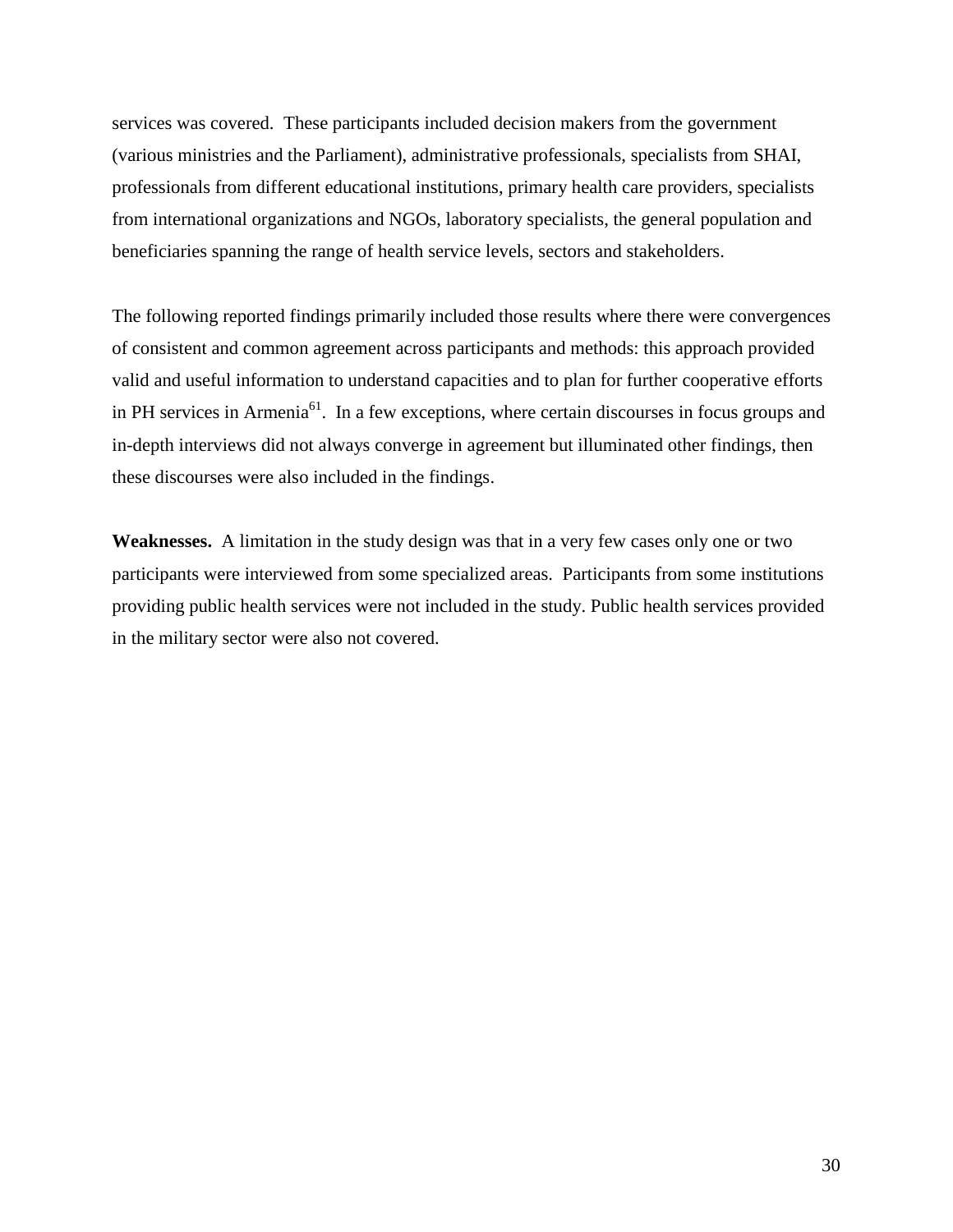# **RESULTS AND DISCUSSION**

The qualitative stakeholder analysis' detailed and comprehensive results are presented in Appendix 4 based on the WHO Europe's core public health operations.

## **Summary Findings**

The qualitative stakeholder analysis and the document review identified the strengths of public health services in Armenia. These strengths include:

- Better communicable disease control and surveillance than non-communicable disease
- Adoption of the concept paper on non-communicable diseases and planning of relevant surveillance system implementation
- Implementation and application of new laboratory methods for disease detection and surveillance (network of PHC laboratories)
- Immunization program for children
- Implementation of "Healthy Lifestyle" course in schools
- Emergency situation response mechanisms in place
- Air monitoring using updated equipment
- Routine inspections leading to some improvements
- Routine occupational checkups for some professional groups
- Active functioning of tobacco stakeholder coalition for advocacy and program implementation
- Some capacity building for public health professionals
- Active collaboration between the government of Armenia and international organizations in public health
- Collaborative MDR-TB control between the government and MSF
- Government-civil society collaboration in tobacco control
- Actions for implementing International Health Regulations and strengthening the system to meet those regulations.

The same analyses helped to identify the main weaknesses of public health services in Armenia. The fragmentary, sporadic and redundant nature of some public health services as well as the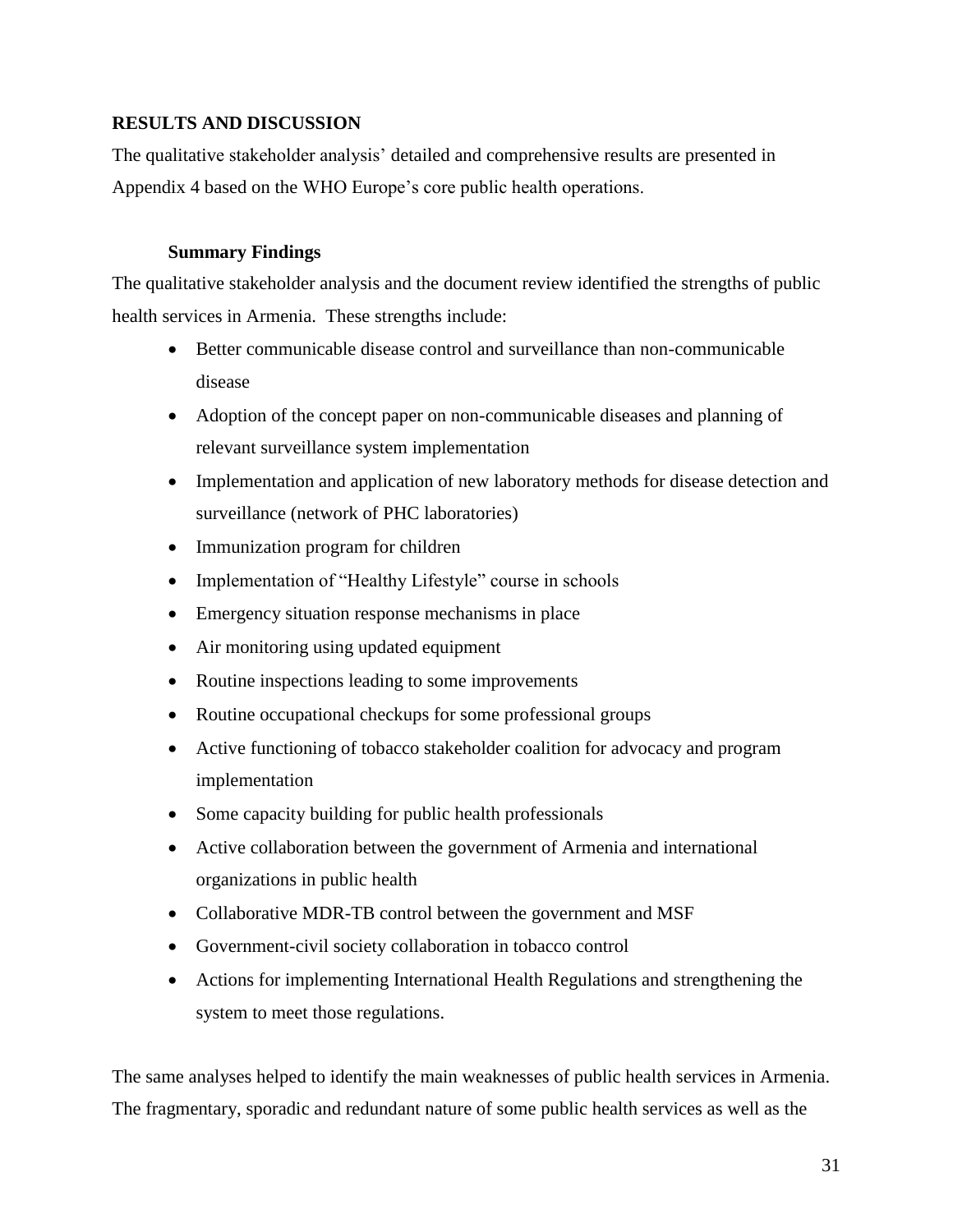lack-of-capacity in human resources to meet the current and future demands of public health were identified as the overriding obstacles in providing optimal public health services in Armenia.

This assessment identified the foundation of evidence-based public health, the broad scope of the numerous surveillance systems (including environmental, diseases and injuries, health services and many more) and survey information flows as often not integrated into a single centralized system and the data collected were not always in the most useful form. Nor were all surveillance systems equally developed, such as non-communicable disease surveillance lagging far behind communicable diseases in its development. Collected data from these systems were often not shared between stakeholders for maximum information value and improved decision-making. The analyses of these data were reportedly usually limited to required descriptive reporting which did not produce optimal informational value for policy-makers and managers—analytical tools from modern epidemiology and statistics were lacking.

Participants reported that the fragmentation between research and different data systems often led to the lack of linkages for determinants and risk factors with health outcomes, such as environmental contamination and related diseases in an exposed population. Food and water safety and the weaknesses in quality assurance systems were a broad concern in Armenia. Despite some achievements in modernization of laboratory services, laboratories associated with public health services reportedly often struggled with inadequacy of physical condition, outdated equipment and supplies, lack of universal and consistent guidelines and standards, the need for capacity building and insufficient collaboration between laboratories.

It was recognized universally that current public health laws were fragmented, outdated and inadequate. There has been work on draft legislation that is not yet ratified.

Public health threats are greater for the most vulnerable groups such as persons with disabilities, the elderly, children and those with HIV/AIDS and TB. Participants indicated the need for special attention within the public health system for these vulnerable and often stigmatized groups.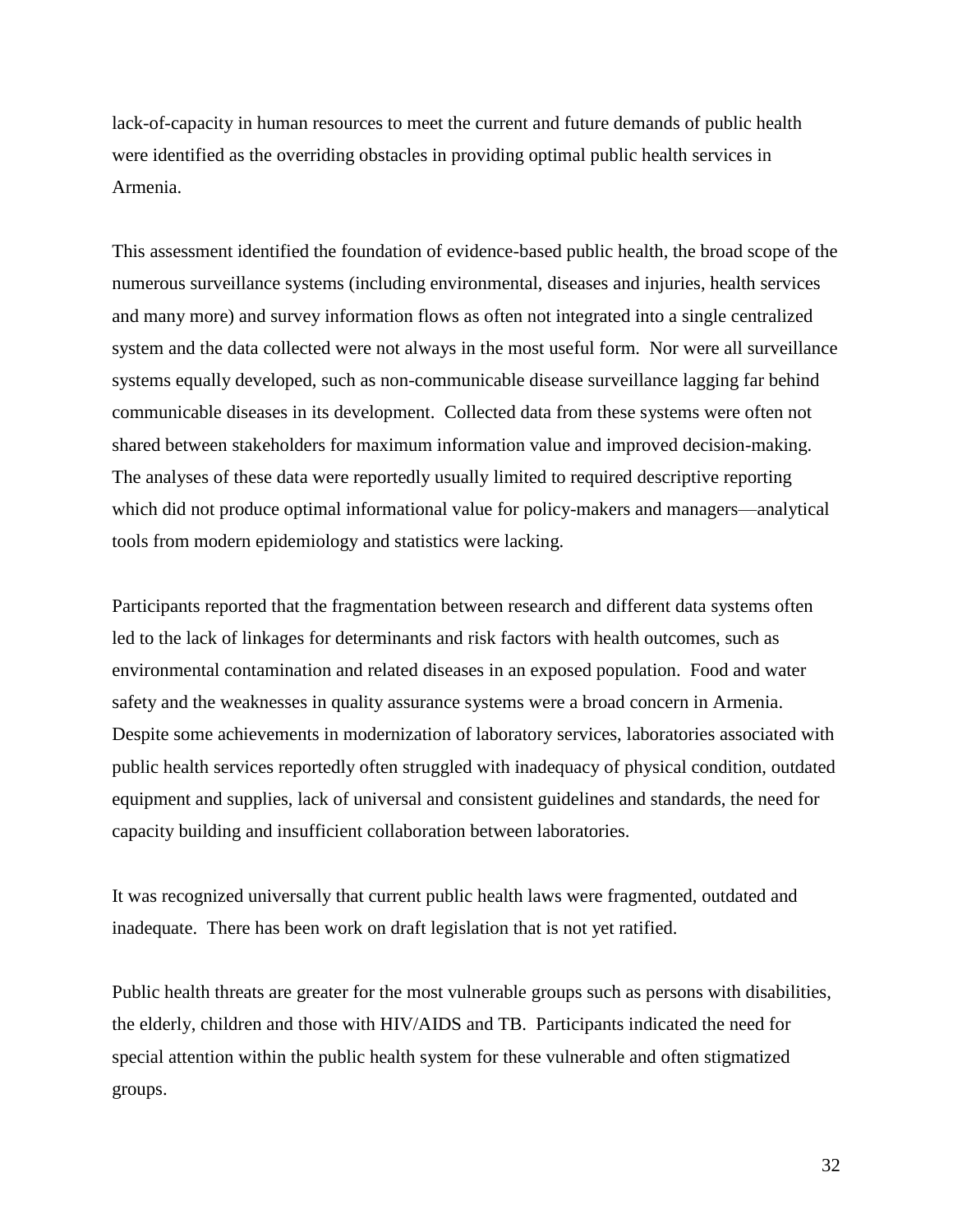Though advances in emergency preparedness have been made since the earthquake of 1988, there was recognition for further improvements in particular areas: the general population was not universally informed as how to respond to emergencies and there was general agreement that further work in the marzes in this area was necessary.

Although progress has been reportedly made in preventive services, these services were limited in practice and incentives for these services were lacking. It was recognized that the general population underutilized such services and decision-makers understood curative services better than preventive. Vaccine programs for children were reported to be fairly successful but needed further to increase coverage. Antenatal care struggled with low rates of early enrollment.

Health promotion programs were reportedly most commonly conducted by international agencies but were often sporadic and short-term. Participants indicated that the state had limited financial and human resources to support more consistent long-term health promotion programs; one approach to this problem was giving the responsibility of health promotion to family doctors, but lack of time and incentives limited these activities.

Throughout many public health activities and functions quality assurance and quality control programs (including monitoring and evaluation) were limited.

Participants indicated that there was no national public health human resource plan and it was unknown whether the numbers and type of training in public health was meeting the needs in this area. Often the most modern updated education and training in public health was lacking and the best qualified public health specialists were not attracted to and not retained by the state public health sector due to low salaries and limited incentives. Low salaries reinforced the reported system of informal payments in areas such as inspection services, despite the fact that the Government of Armenia took some steps in this direction (regulating inspection check-ups, improving accountability, reducing the number of check-ups). Participants reported that the problems in public health required greater numbers of qualified professionals than were available.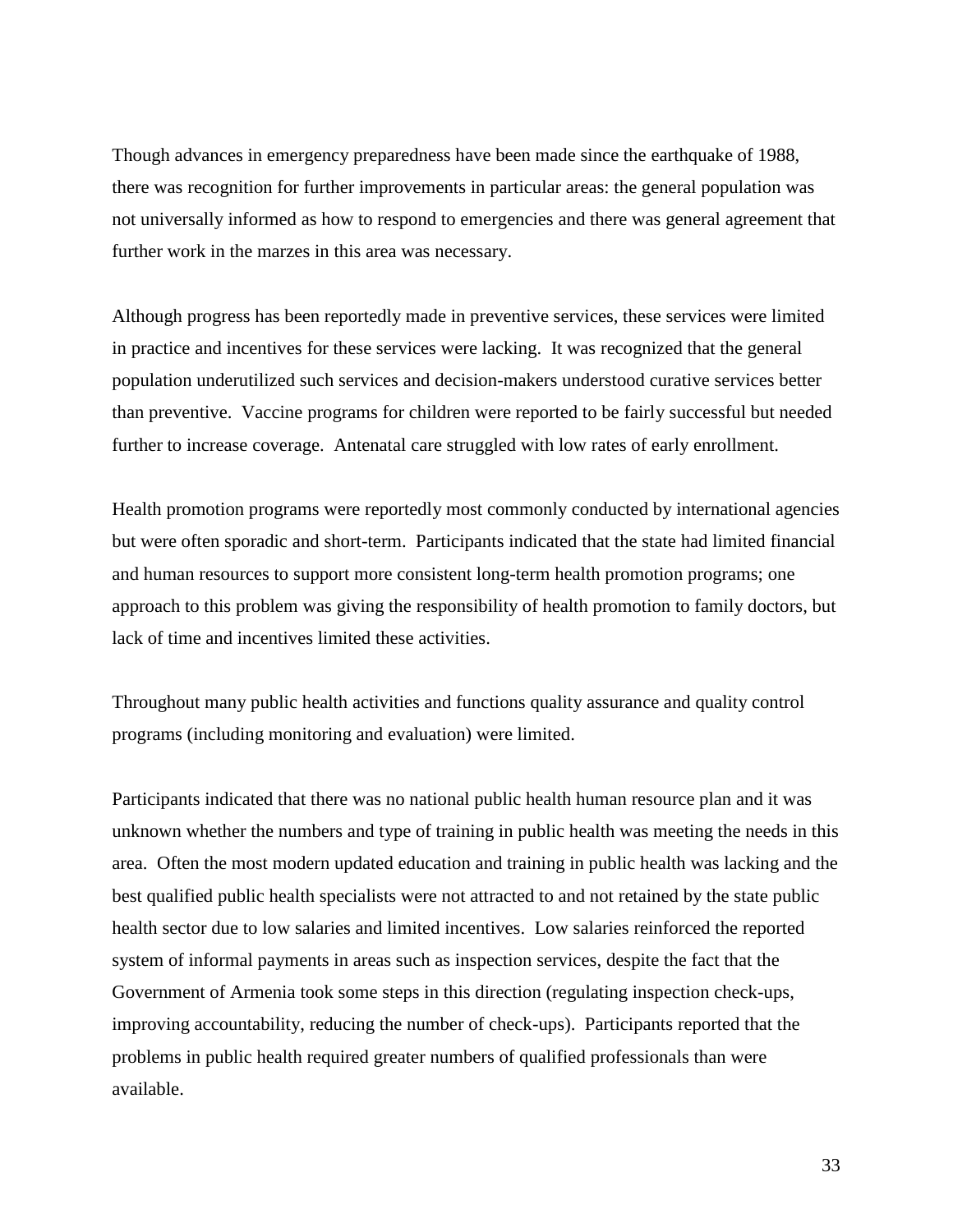State funding for public health research was reportedly lacking. Reportedly decision-making was often not evidence-based and the capacity of some decision-makers to use this information was limited; often the information was not of proper form or value to be fully used for decisionmaking.

There was no national public health strategy that included all public health services in the broad range of ministries, agencies and other organizations that were involved in some aspects of public health. Civil society was reportedly not fully developed and its involvement in public health was not fully integrated into national efforts. International organizations provided substantial technical and financial support for public health programs; however the priorities of these programs reportedly did not always correspond to the priority of the government and to the greatest needs in the population. The programs initiated by international organizations were often not sustainable because these programs ended with the termination of funding.

Though the collaboration between the government and international organizations in public health programs was reportedly strong, the collaboration between the ministries and agencies within the government as well as with civil sector was reportedly weaker.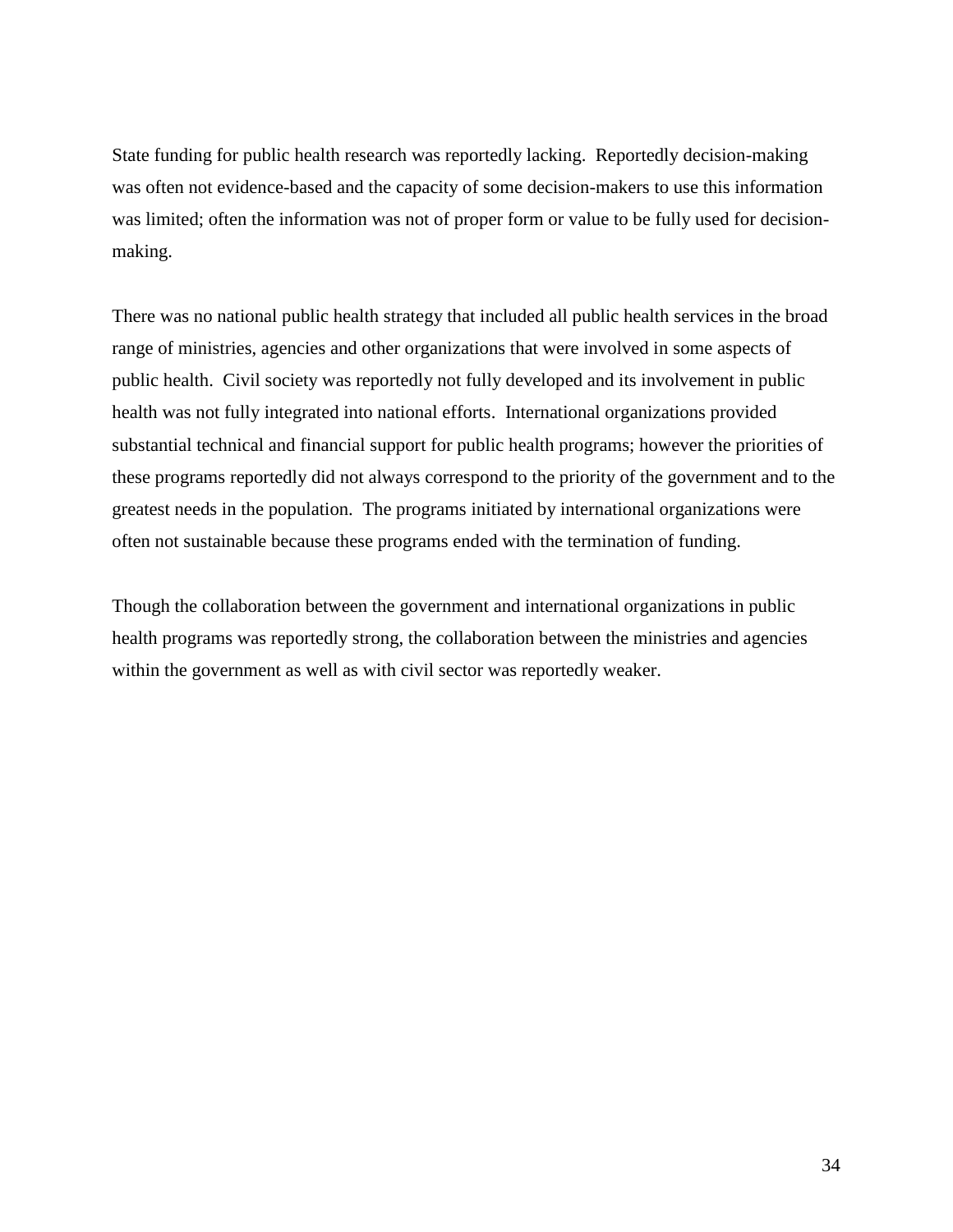#### **PUBLIC HEALTH MODELS AND RECOMMENDATIONS FOR IMPROVEMENT**

Recommendations for strengthening the public health services in Armenia and features adaptable from international public health models were directly and rationally derived from a synthesis of the situational analysis of pubic health in Armenia (including the extensive document review based on a broad spectrum of official sources and the qualitative stakeholder analysis of public health services) to assess the structure and functioning of public health services on paper and in real life and the international successes in public health systems from various countries (see Appendixes 5 and 6 for details on international experience).

Universally, public health is not the responsibility of just one government agency or institute or even one ministry; public health is the responsibility of all levels of government in many ministries and agencies. Four levels in public health models of authority include international, national, regional, and local levels. International collaboration in public health is important since diseases and health determinants do not recognize national boundaries. National health policies are developed at the national level, and provisions made for resource allocation. Public health authority at the regional level more effectively responds to problems and issues common throughout that specific region. The local level is closest to the population and thus has advantages in implementing public health policies<sup>62</sup>.

Different countries have had various approaches in public health organization; some industrialized high income countries have more advancement in public health, in disease prevention and health promotion than low and middle income countries. There are two types of public health system models, centralized and decentralized. In the centralized model the national level has the final authoritative role over the public health structure; with the collaboration of stakeholders the national level develops and enacts legislation over the delivery of public health services on the regional and local levels. The centralized system has supportive agencies that are engaged in research, public health expertise, surveillance, and health promotion. In countries with a decentralized public health system, the regional and local levels have more autonomy and the national level has more of a support role. Countries like the United Kingdom, Australia and Estonia have higher national central control of public health, while in countries such as Canada,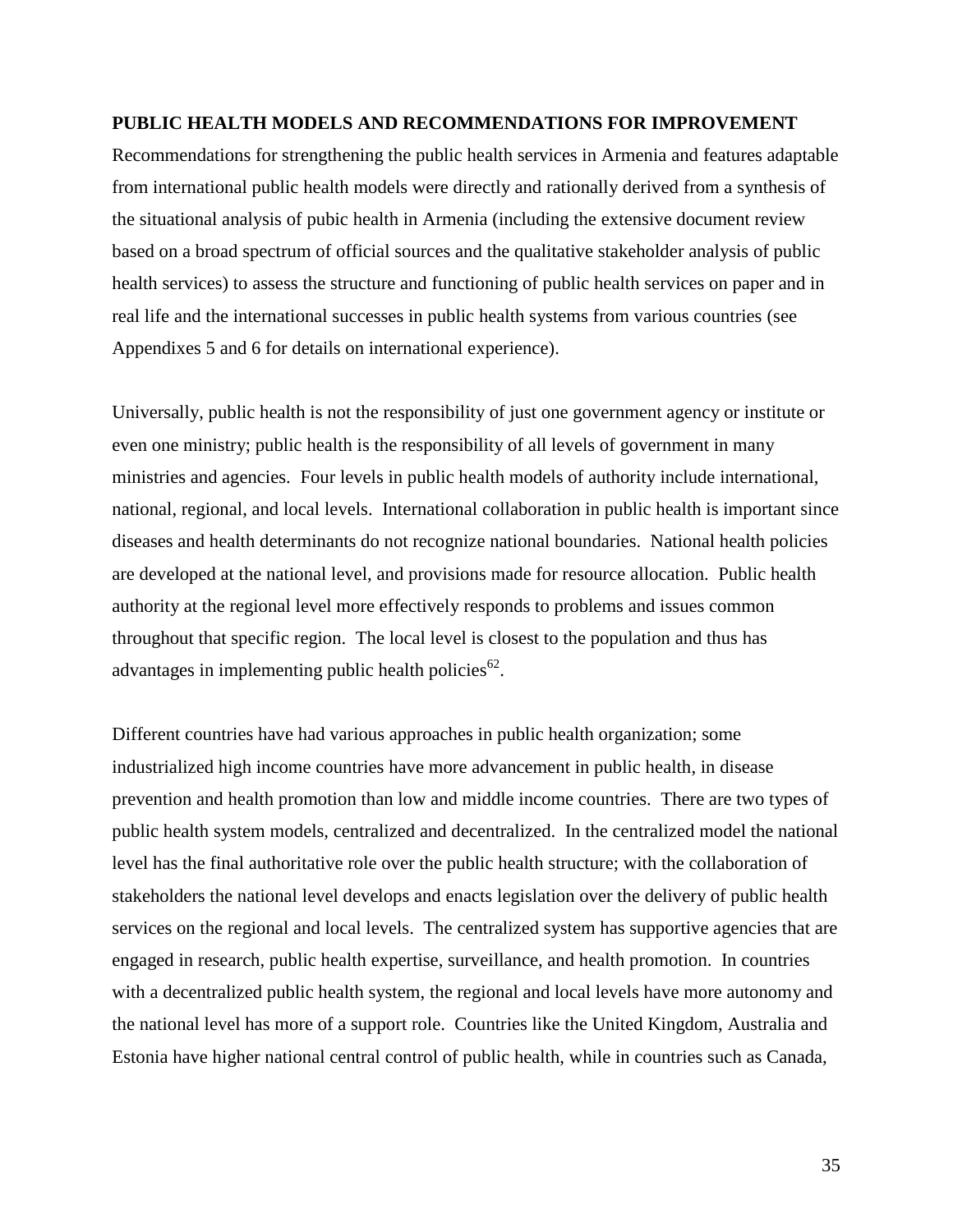Sweden and Denmark the regional and local authorities have more autonomy and greater authority on public health issues<sup>62</sup> (see Appendixes 5 and 6).

An umbrella authoritative state body for all health and personal social services, including the broad range of public health services in the centralized system of the *United Kingdom* falls under the Department of Health. In addition, responsibilities for public health services are coordinated closely with the Secretaries of State for Scotland, Wales and Northern Ireland. *Australia's* centralized authoritative body for public health services takes the form of the National Public Health Partnership which includes representatives from the government and from each of the state and territories, the director of the Australian Institute of Health and Welfare and the chair of the Health Advisory Committee of the National Health and Medical Research Council. This governing body integrates national and regional state and non-governmental organizations into this centralized authoritative body for pubic health. *Estonia*, another centralized system, has integrated most public health authority into a single ministry, the Ministry of Social Affairs, which encompasses the equivalent of three ministries for most countries into one; the Ministry of Social Affairs carries the responsibility for health, social and employment services. Additional responsibilities for public health fall within the jurisdiction of five or six other governmental bodies.

Countries with a decentralized public health system such as *Canada, Sweden* and *Denmark* still maintain a central national authoritative body responsible for some public health services but also support and collaborate with autonomous regional public health authorities. All of these models provide mechanisms for close collaboration and integration of civil society and other non-governmental organizations in provision of public health services.

Both successful centralized and decentralized public health systems provide an umbrella pubic health body at a national level that has the authority to coordinate activities and promote collaboration in pubic health services among all involved ministries and all other stakeholders at national and local levels. With Armenia's smaller geographic and population size and stilldeveloping stature of the civil sector at the local level, a stronger central coordinating and oversight authority for public health services best suits Armenia. Because public health services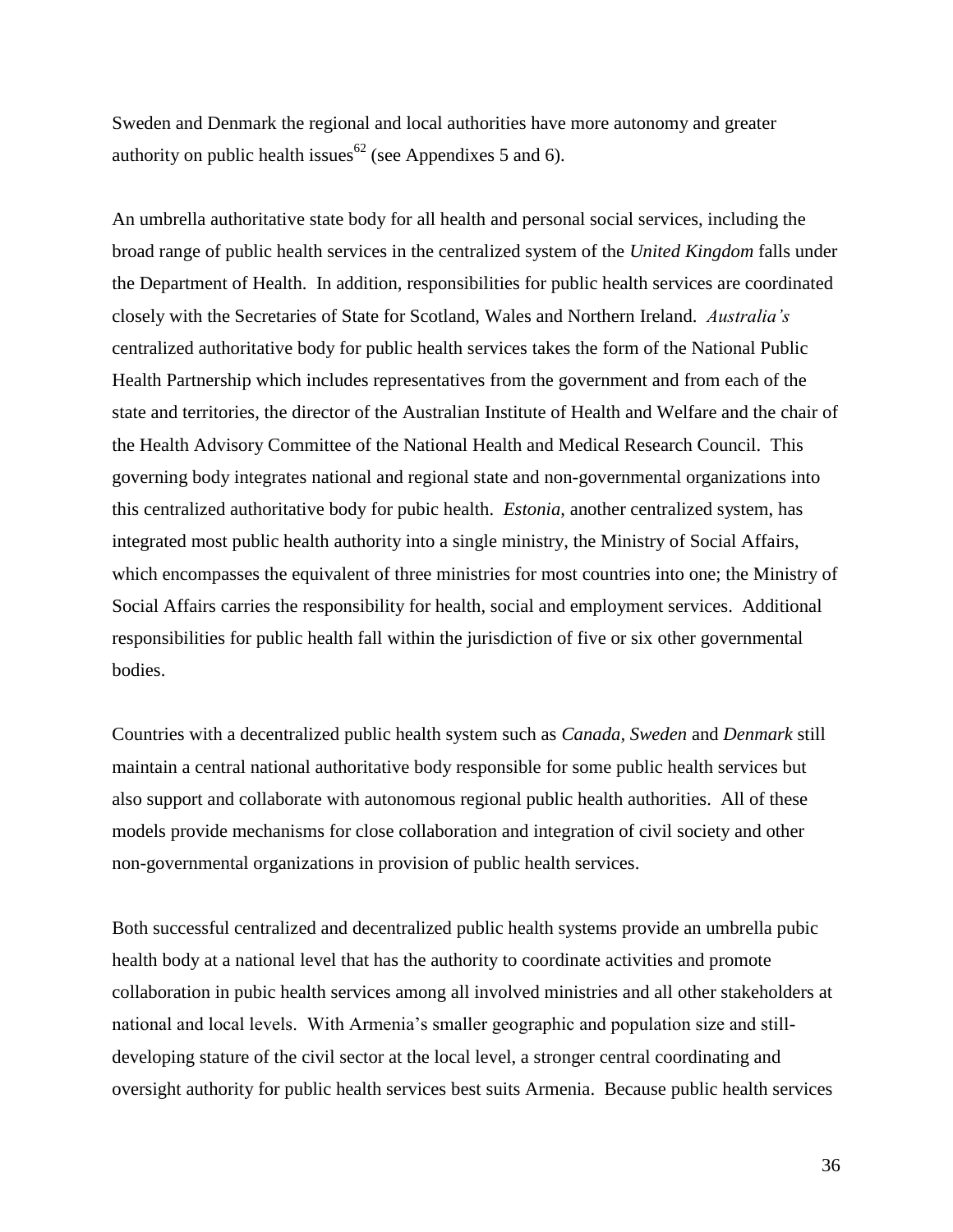are population-based and cover a broad spectrum of services provided by various authorities inside and outside of the Ministry of Health, a centralized public health model in this context would provide the best coordination and equity for these services. The design of such system would meet the challenges to best serve the public health as identified in the current assessment – these challenges include the fragmentary, sporadic and redundant nature of public health services and the lack-of-capacity in human resources for current and future needs.

All of the examples for centralized public health/health systems had different solutions to integrate and coordinate all of the public health services provided in the many different parts of government and programs sponsored by non-governmental organizations. In the case of Armenia, more than half a dozen government ministries and many state agencies have some substantial role in public health; the Ministry of Health covers only some pubic health services. In addition, some public health activities are provided by international organizations and national non-governmental organizations. Currently there is no overriding authoritative central state authority that is responsible for integration, coordination, collaboration, oversight, advocacy and quality control of all public health authorities in Armenia. These are basic responsibilities that are found universally throughout successful centralized state authorities for public health.

The governmental bodies with centralized public health/health systems that were provided as examples from the international community were generally responsible for the development of overriding public health service and human resource national strategies, oversight and quality assurance of programs and services, integration and strengthening of health related information systems and intersectoral collaboration.

To address the concerns in public health services and programs in Armenia as identified in the assessment, a single comprehensive long-term national public health strategy that covers all public health services across ministries, agencies and organizations is necessary. This strategy should address the following recommendations which are based on the research findings. These recommendations are categorized according to WHO European public health operations.

37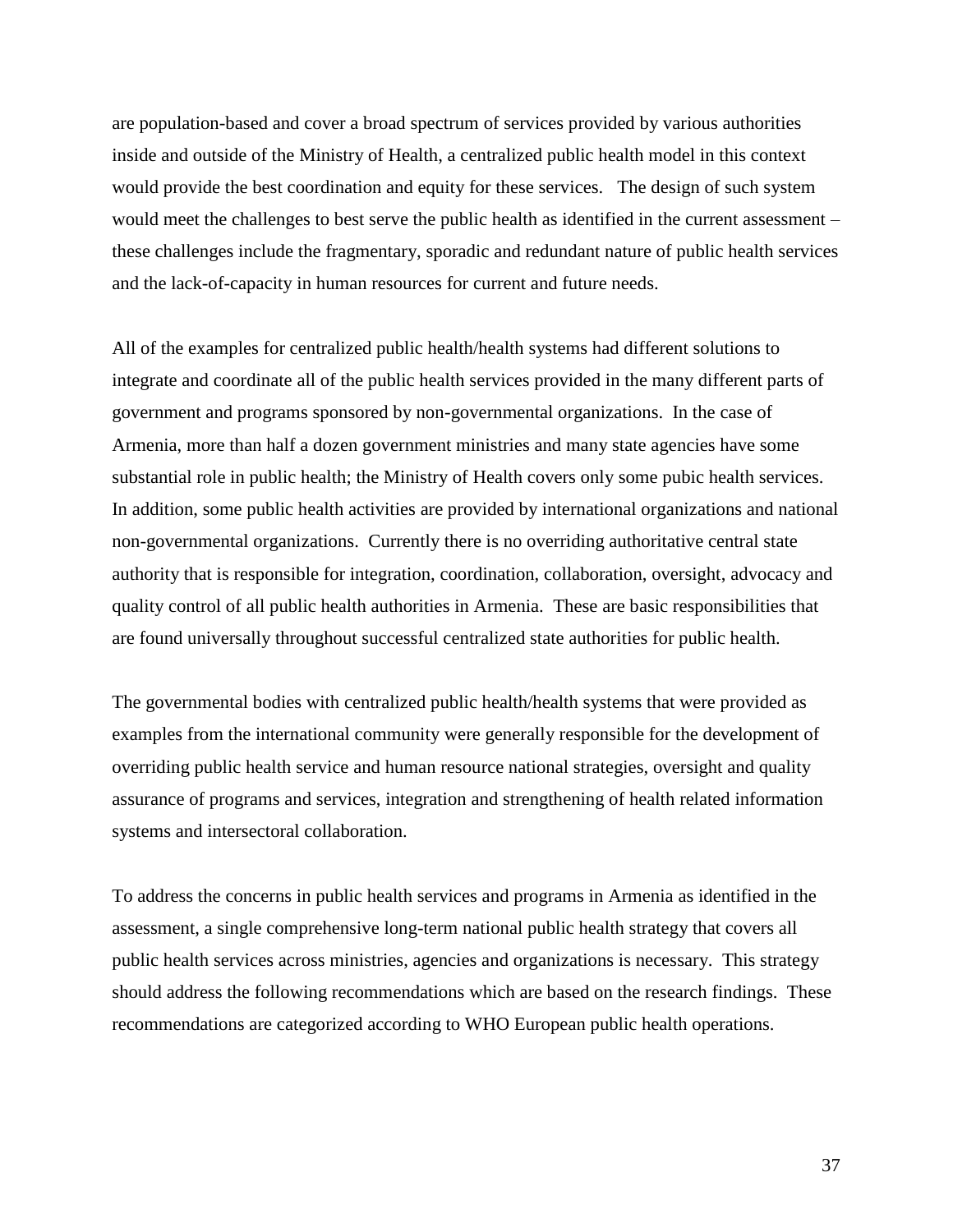Developing national public health strategies, setting priorities and identifying achievable goals and objectives strengthens and optimizes the effectiveness of implementing public health policies. Well-defined achievable targets should be directly linked to the public health interventions and to the relevant health factors in the population that the intervention attempts to improve. Appropriate monitoring and evaluation integral to the interventions permits corrections and improvements to optimize the impact on health and well-being<sup>62,63</sup>.

Intersectoral collaboration between many ministries, international agencies and other stakeholders provides a coordinated effort to protect and maintain the public health, since public health crosses boundaries into environmental, agricultural, educational, economic, law enforcement and many other sectors. Public health linkages exist between all of these sectors, thus effective cooperation and communications between these different sectors and different levels can achieve substantial gains in public health that the Ministry of Health could not achieve alone $^{62}$ .

The comprehensive long-term national public health strategy (that covers all public health services across ministries, agencies and organizations) should address the following recommendations which are based on the research findings.

The overriding recommendation is to establish an intersectorial experts' committee with a strong advocacy and leadership role in public health to provide oversight and coordinate for the broad range of public health programs and interventions that crosses over numerous ministries, government agencies and non-governmental organizations. The establishment of this committee provides quality assurance and avoids duplication of public health efforts among external and internal stakeholders and increases efficiency and effectiveness in the use of limited resources for public health.

The basic principles of operation should be 1) evidence based changes in the system and 2) supportive supervision - teaching, training, advising and consulting should be superior to inspection.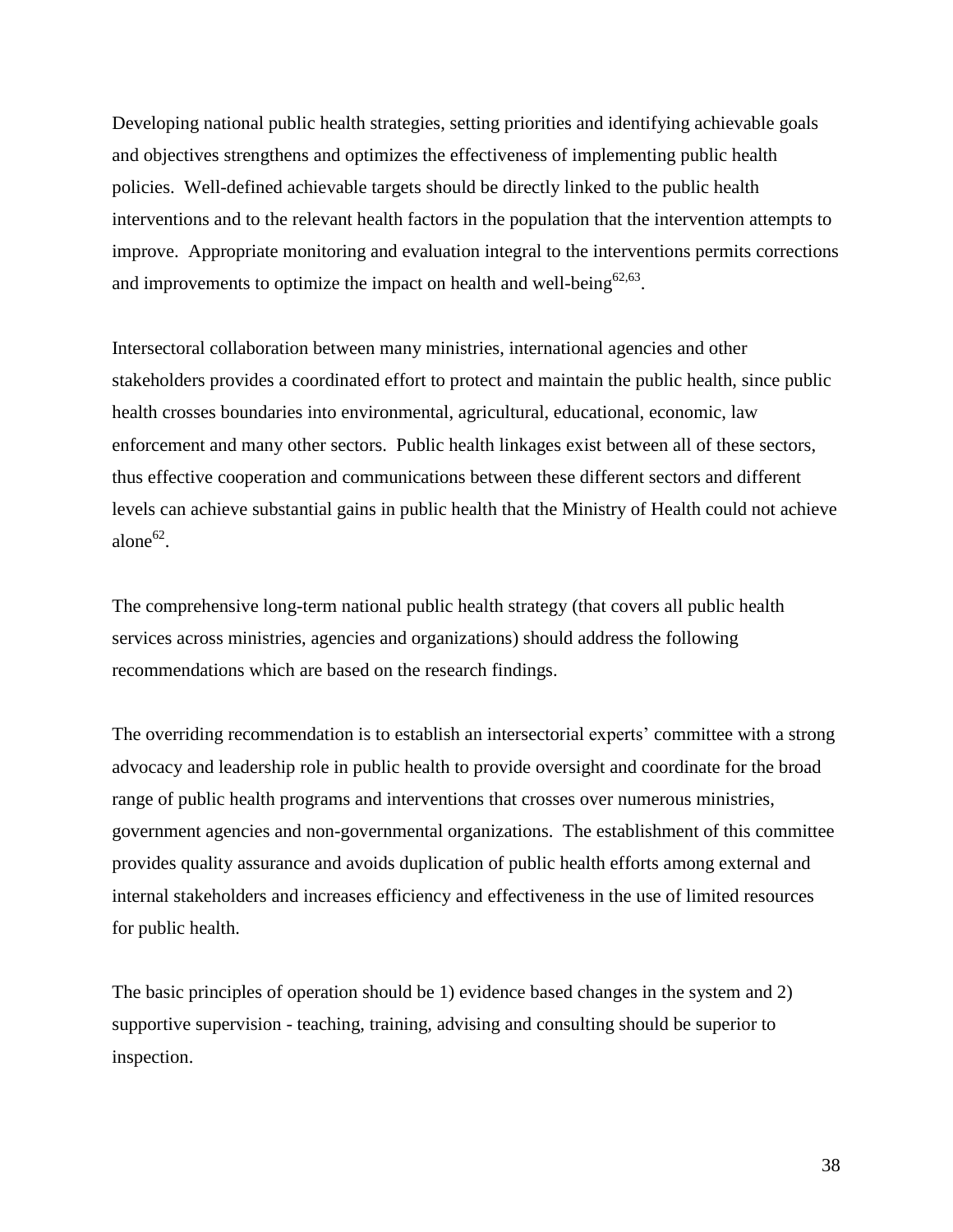The specific recommendations are categorized according to the WHO European public health operations. Some of the recommendations below are also emphasized in the Strategy for Implementation of International Health Regulations and other legal documents. Therefore, the presented recommendations are valid and urgent.

#### *Surveillance and assessment of the population's health and wellbeing*

- Establish an integrated surveillance system with optimally useful disaggregated categories for optimizing data application and decision-making.
- Improve collaboration, communications and data-sharing between different surveillance systems, such as systems for environmental contamination and for health outcomes.
- Improve the surveillance and control of non-infectious diseases and injuries, which is lagging behind infectious diseases, to reduce morbidity and mortality due to these conditions.

### *Identifying health problems and health hazards in the community*

- Conduct analytical (not only descriptive) assessments that would include assessments of outbreaks, epidemics and disasters, as well as risk assessments, evaluation of associations that could provide information on special concerns geographically and identify vulnerable populations, associations for contaminants with diseases and death in the community. This type of analysis is substantially more useful for decision-making.
- Reduce stigma and fear of certain diseases (particularly, TB and HIV/AIDS) among the general population and health care workers to minimize late utilization of health services, negative social consequences, and spread of disease.
- Increase the number of monitoring instruments for the assessment of particulate matter.
- Mandate the installation of air filters for the factories producing hazardous pollutants.
- Improve the quality of drinking water especially in rural areas by restoring substandard water pipes and proper separation of leaking sewage pipes and water pipes.
- Improve medical, industrial and municipal solid waste management by 1) placing open landfills farther from residential sites and designing modern landfills to contain leaching and to cover them; 2) introducing and developing the culture of recycling in the country.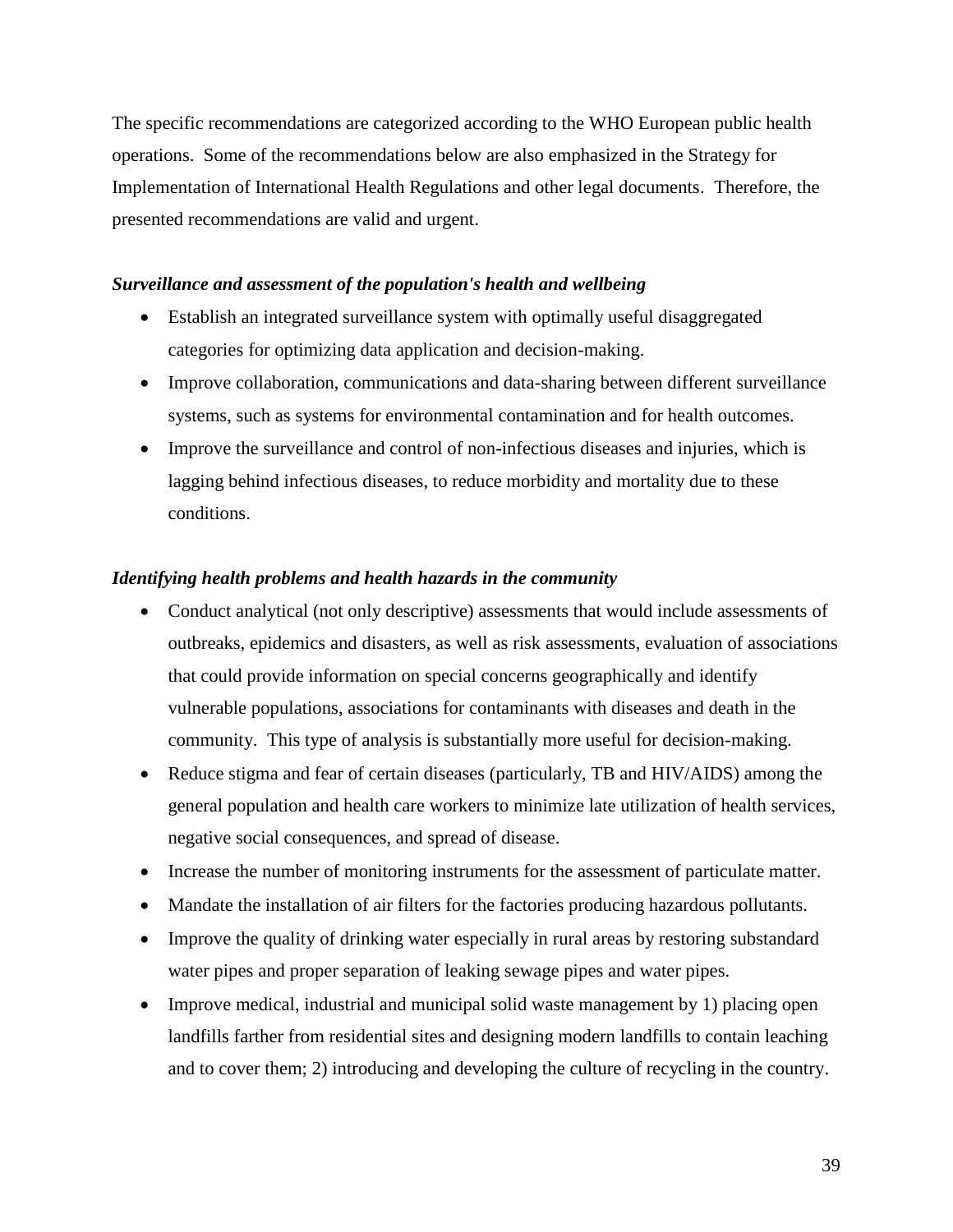- Conduct comprehensive quantitative research to assess the work and capacities of the Ministry of Health and the Ministry of Agriculture in food safety to come up with recommendations for distribution of responsibilities on food safety and inspection services.
- Improve the regulation of animal slaughter by building slaughter houses where greater quality control can be applied.
- Provide more comprehensive quality control over food production, transportation, storage and trade in both markets and open air markets.
- Raise the awareness of people about the importance of expiration date of products through mass media.
- Establish mechanisms to improve the implementation of occupational medical check-ups and to assure the transparency of the process.
- Continue improving occupational health standards and improve their implementation for Armenia to protect the health of workers.
- Provide especially state rural laboratories with modern equipment and supplies.
- Develop modern guidelines and standards for laboratory testing for those tests that have not been updated.
- Improve the awareness of laboratories regarding existing inspection guidelines Streamline the reporting system in laboratory services.
- Provide financial resources to improve hygienic and physical conditions of state laboratories when substandard.
- Build the capacity of laboratory specialists for interpretation of results.
- Establish reference laboratories when lacking to assure continuous quality control of laboratory services.
- Establish mechanisms for exchange of information and ideas between laboratories such as meeting, workshops and website information centers and communications.

# *Preparedness and planning for public health emergencies*

• Improve the preparedness and information dissemination regarding responses during emergencies for the general population (especially in the marzes) through community training and simulations.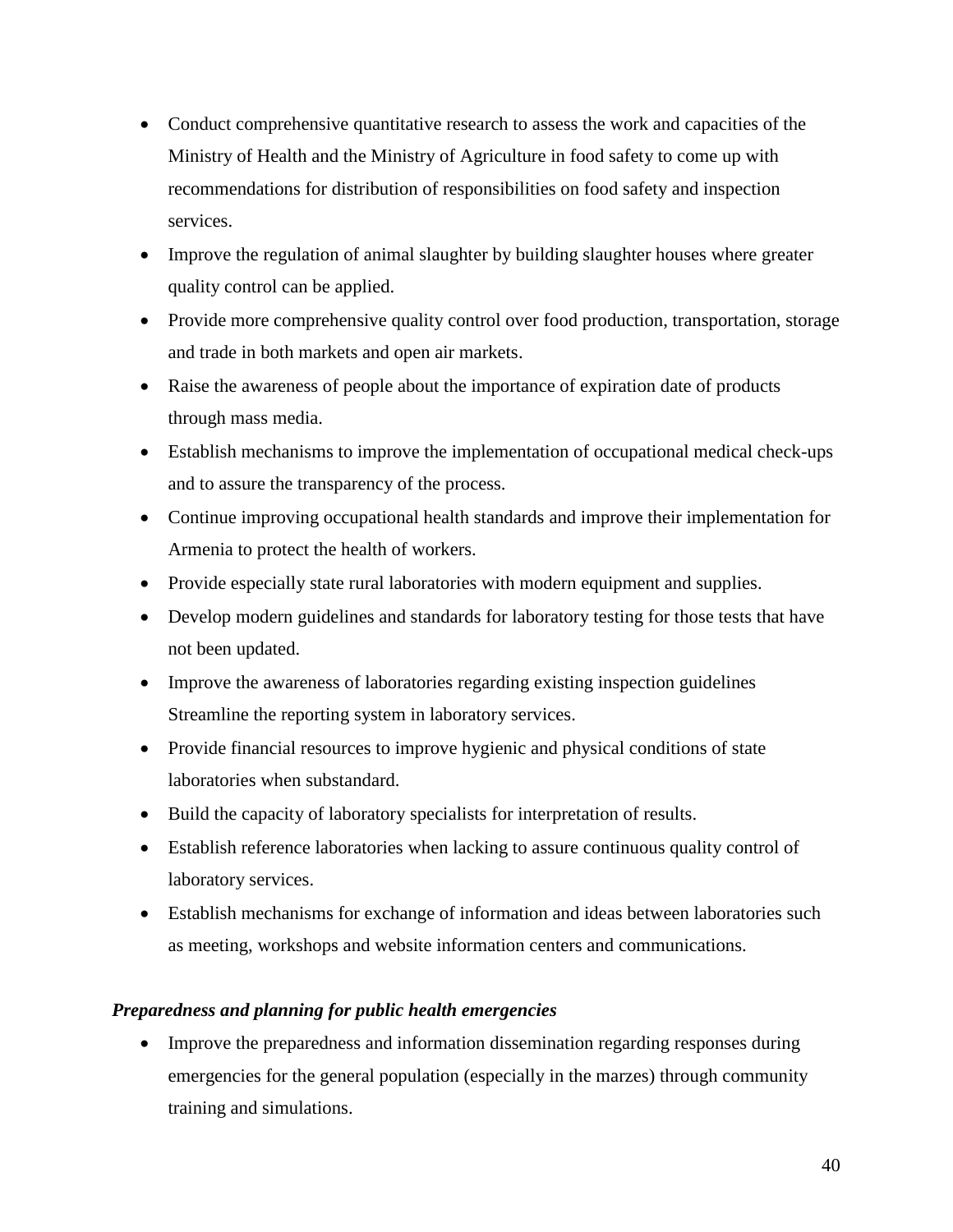# *Health protection operations*

- Integrate and modernize public health law with the development of such law including all stakeholders.
- Implement and enforce public health law equitably for the entire society, especially inspection services.
- Increase funding for public health programs for persons with disabilities, the elderly and orphans.
- Develop and implement public health programs for the elimination of stigma towards persons with disabilities, people with mental health problems, and with infectious diseases such as TB and HIV/AIDS.
- Strengthen the functioning of Directly Observed Therapy Short-course for TB control in the general population, and closer collaboration and integration between regular TB and drug-resistant TB services.
- Make psychological and mental therapeutic services available for the general population and especially for high risk groups such as prisoners and people with HIV/AIDS, TB and disabilities.

# *Disease prevention*

- Develop and implement incentive mechanisms for primary health care providers to practice preventive medicine.
- Disseminate information to decision-makers concerning the importance and cost effectiveness of disease prevention.
- Provide financial resources and medical equipment for cost-effective screening programs to detect treatable diseases in early stages in both civil and penitentiary sectors.
- Improve the coverage of childhood immunization programs through more concerted efforts to inform families and reach isolated areas.
- Increase awareness of pregnant women about the importance of early antenatal care by strengthening and expanding motherhood schools.
- Increase awareness of the general population about health hazards of smoking and second hand smoking and strengthen smoking cessation efforts.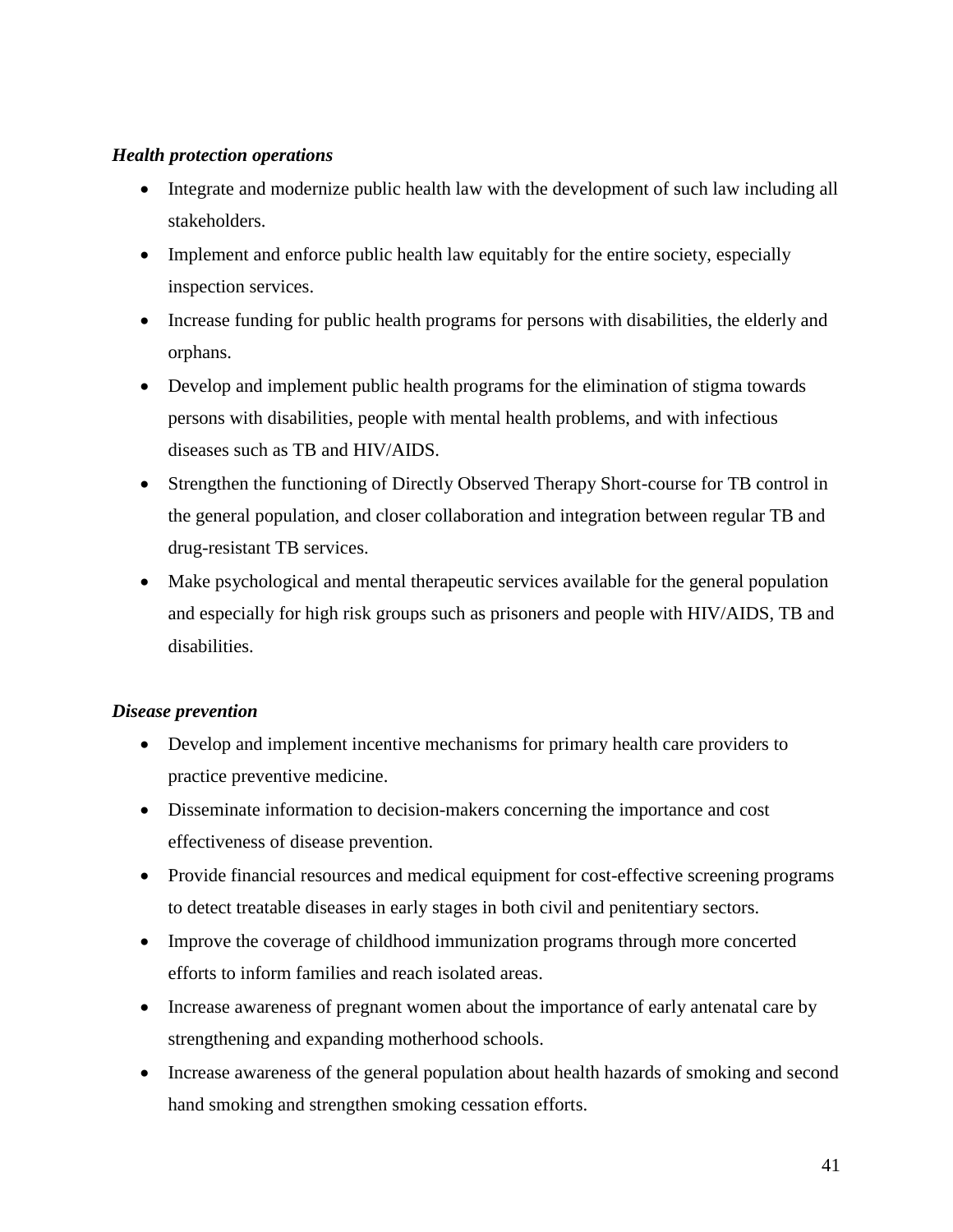# *Health promotion*

- Enhance state-sponsored health promotion by establishing long-term (not sporadic) coordinated integrated activities and programs and by more clearly defining specific roles and responsibilities of health care physicians, emphasizing various health topics for specific target groups.
- Enhance the involvement and oversight of the Ministry of Health of the dissemination of health information through the mass media by various organizations.

# *Evaluation of quality and effectiveness of personal and community health services*

• Implement ongoing health care quality assurance programs, utilizing outcome indicators that measure the impact of health care services on the health of community.

## *Assuring a competent public health and personal health care workforce*

- Develop and implement the national strategy for public health human resources.
- Develop and improve public health courses and programs in the higher educational state institutions to address modern public health issues and provide updated training in modern public health methodology, especially adapted to the needs of the country.
- Improve training of public health professionals in the state institutions through quality control methods and oversight.
- Establish graduate registries and alumni centers in the universities that provide education in public health to track public health human resources and to inform changes in curriculum to meet the changing demands of the job market in public health.
- Improve the working conditions and increase the salaries for public health specialists in the civil service to attract and retain the best qualified specialists in the government sector.
- Reorganize working schedules to include effective and efficient time-management for primary health care providers and laboratory workers to provide increased services for public health.
- Provide affordable capacity building in the most updated methods for public health specialists.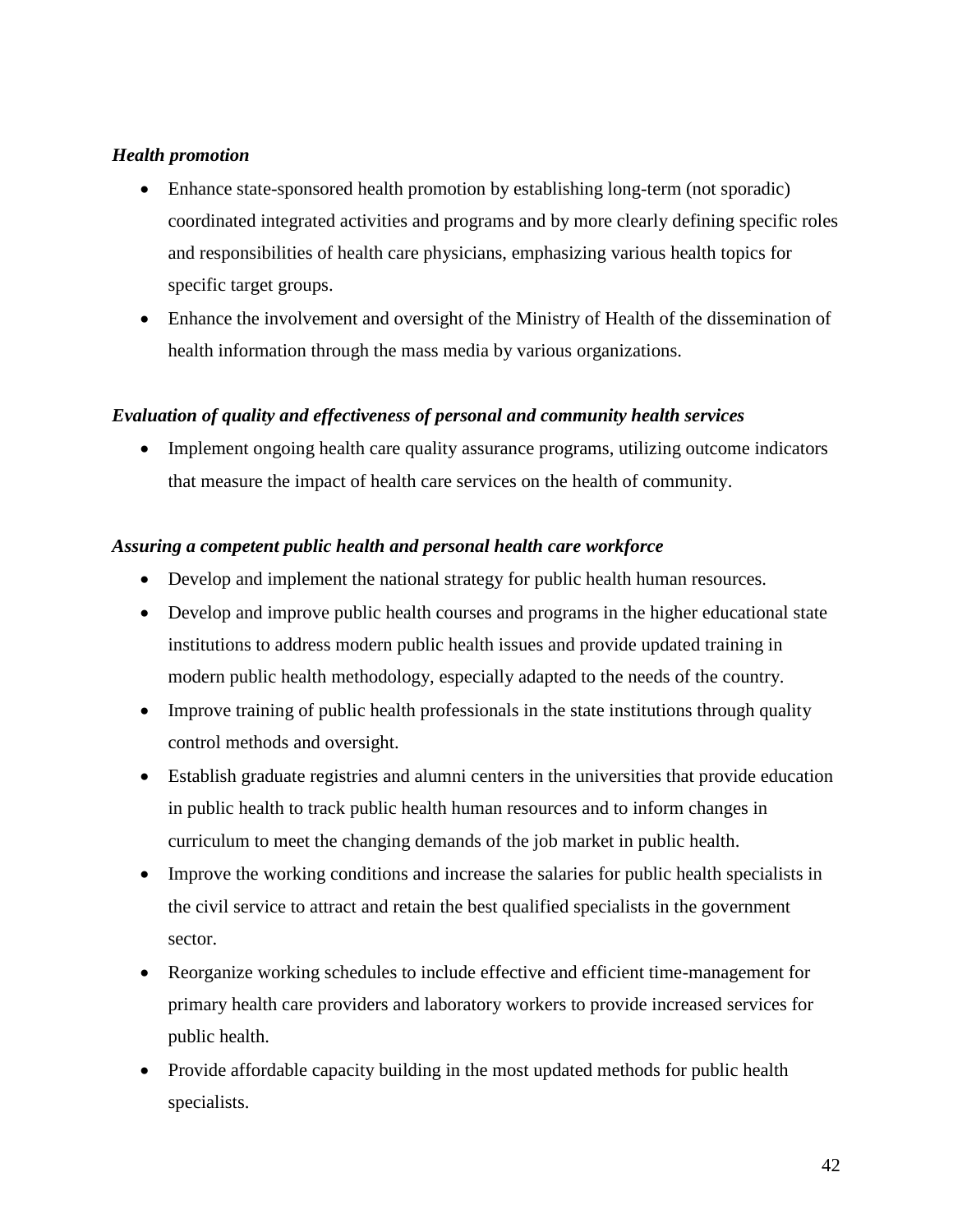Strengthen training for food laboratory specialists to assure that they can adequately meet their job requirements with the modern demands.

# *Leadership, governance and the initiation, development and planning of public health policy*

- Develop a single comprehensive long-term national public health strategy that covers all public health services (including across ministries, agencies and organizations) and integrates and coordinates all public health programs.
- Enhance and strengthen advocacy for establishing a governmental collaborative body with a strong coordinating, advocacy and leadership role in public health.
- Enhance and strengthen advocacy for strengthening PH services and for the control of leading health risks.
- Establish a better-defined national coordinating mechanism for the state tobacco control efforts.
- Create a central database maintaining information from previous public health projects (including those sponsored through international funding), making it available to all public health stakeholders.
- Increase data value for decision-making through utilization of analytical epidemiology and statistics rather than only descriptive methods. This can be achieved through capacity building of existing analytical and statistical staff.
- Increase the capacity of decision-makers to use information based on data for decision making in public health policy, regulation and management.
- Mandate monitoring and evaluation of public health programs to assure and improve on the success and efficiency of the programs.
- Set systematic mechanisms in place for the negotiation priorities for public health programs and projects between the international organizations and the government, for the purpose of more-closely adapting these programs and projects to the needs of the people of Armenia.
- Set mechanisms to assure the sustainability of valuable internationally supported public health programs through the planned hand-over of these programs to government control.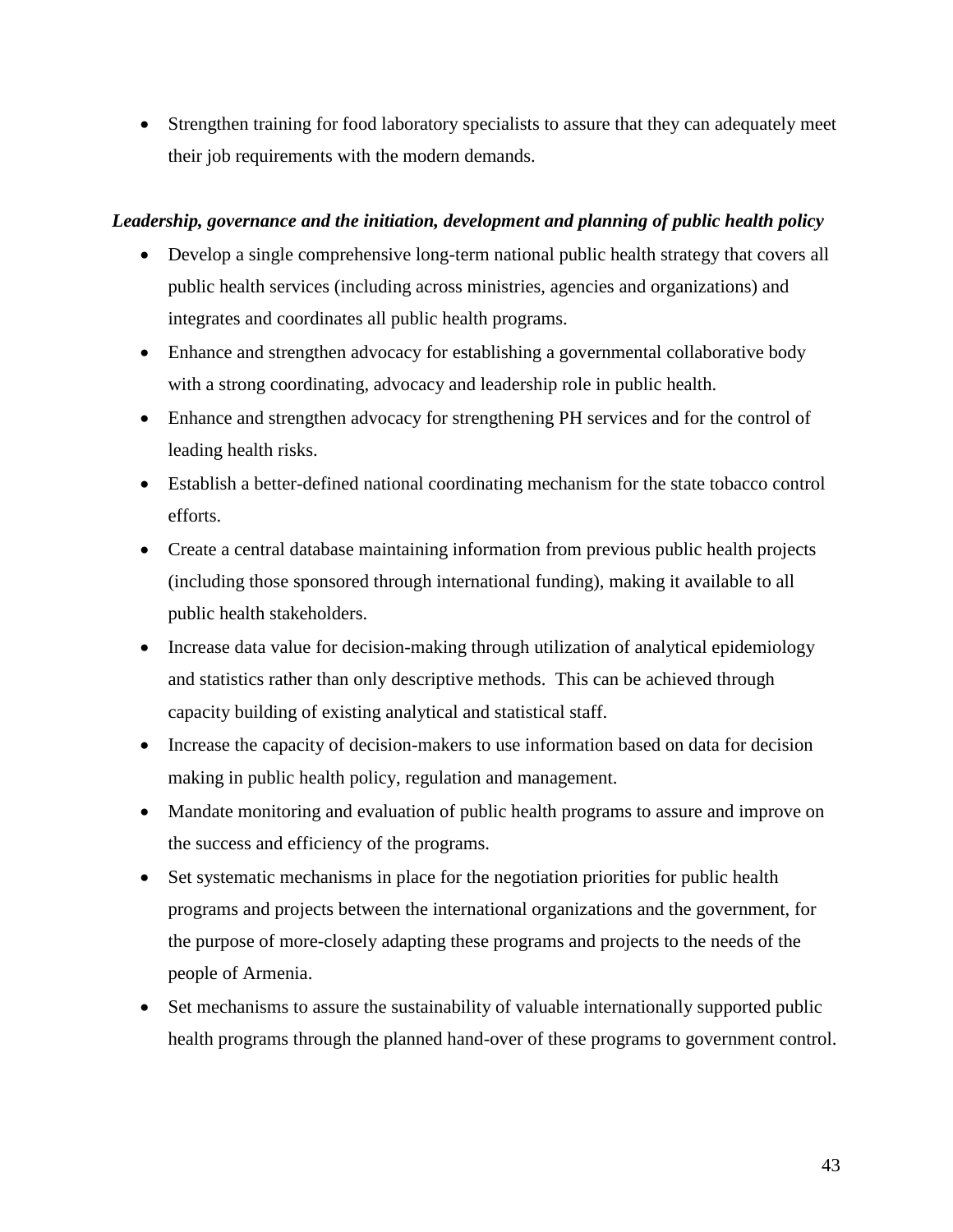- Review the requirement for the State Hygiene and Anti-epidemic Inspectorate to inform those to be inspected three days prior to inspection to determine whether this requirement leads to sporadic hygienic practices rather than sustained protection of the public.
- Establish mechanisms to reduce informal payments and informal payment plans for inspection services through the gradual increase in salary and implementing incentive mechanisms and change in the culture of informal payments.
- Provide a collaborative discourse between inspection services and those inspected to change the emphasis from that of punishment and control to that of a supportive partnership; international experience in this transformation can provide a guide for these changes.
- Improve the collaboration and cooperation for overlapping public health responsibilities and programs between ministries and agencies within the government to better protect the health of the population given limited resources.
- Enhance civil society and strengthen state-civil society cooperation in public health, through adequately integrating and building capacity local NGOs in public health programs and policies.

# *Health related research*

- Allocate more public finances for public health research.
- Conduct evidence-based research on the association between environmental contamination and health risks to better inform public health interventions and policy development.
- Build the capacity of public health researchers in state universities and institutions in the most updated methods to conduct modern and rigorous public health research.

# **In Conclusion**

Protecting the public's health is an issue of national security and much broader than the responsibilities of the Ministry of Health. Therefore, it is crucial to establish an intersectorial experts' committee for PH [including representatives from the government and private sectors] to provide oversight for the broad range of public health programs and interventions that crosses over numerous ministries, government agencies and non-governmental organizations.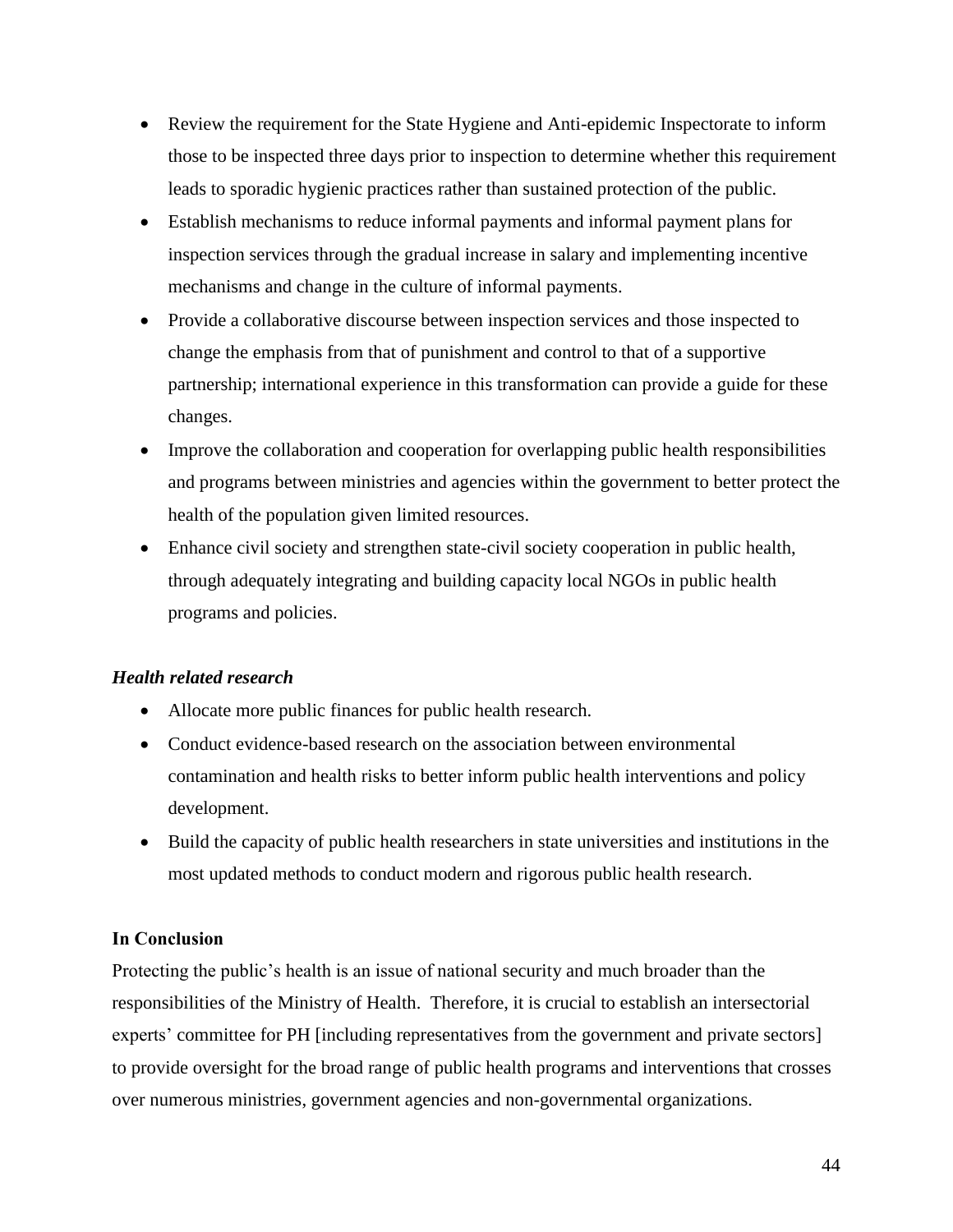The next step should be developing a specific action plan, picking each recommendation as a separate project and developing measurable objectives and specific budgets for them. These strategic steps should lead to specific changes/improvements in the PH system following the basic principles of operation 1) evidence based changes and 2) supportive supervision.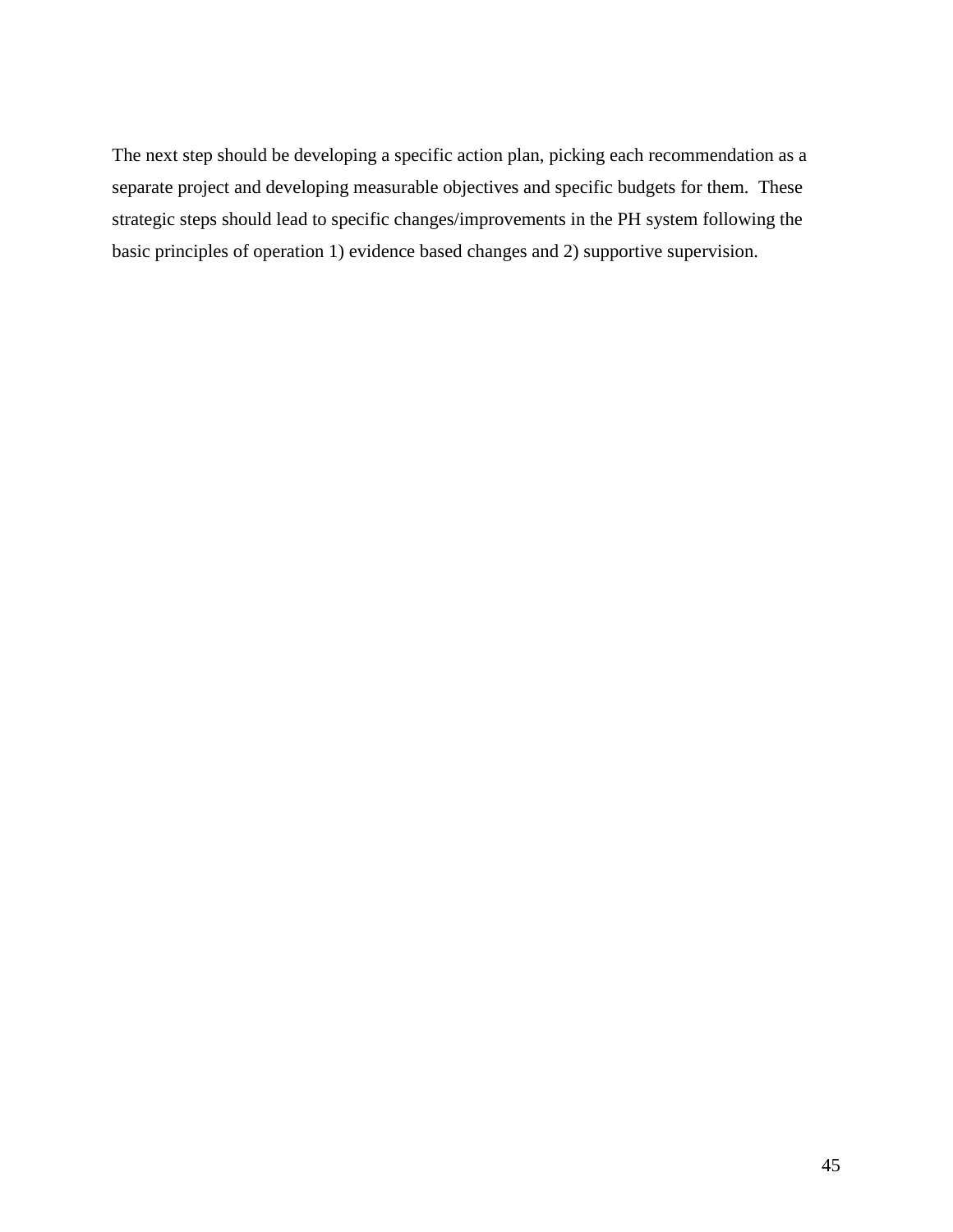### **REFERENCES**

- 1. Deghdzunyan K, Hanbardzumyan A. Epidemiology. Yerevan: Hayastan; 1999.
- 2. Tragakes E, Lessof S. Health Care Sytems in Transition: Russian Federation: European Observatory on Health Systems and Policies; 2003. 1020-9077 Vol.5 No.3.
- 3. Balabanova D, McKey M, Pomerleau J, Rose R, Haerpfer C. Health Service Utilization in the Former Soviet Union: evidence from Eight Countries. Health Services Research. December 2004;39(6):1927-1949.
- 4. WHO. Public health services. What are public health services? Why public health services are important. Available at: http://www.euro.who.int/publichealth. Accessed September 2, 2009.
- 5. Armenian H. The Search for Invariables in Public Health. Delta Omega Honor Society: Alpha; 1986.
- 6. WHO. Epispmed. Contract Research Organization. Available at: www.epispmed.com/. Accessed July 14, 2009.
- 7. Hakobyan T, Nazaretyan M, Makarova T, Aristakesyan M, Margaryants H, Nolte E. Health Systems in Transition: Armenia Health system review. Padstow: European Observatory on Health Systems and Policies 2006. 1817-6119 Vol.8 No.6.
- 8. National Institute of Health. Ministry of Health. Available at: http://www.niharm.am/. Accessed August 5, 2009.
- 9. Davidyants V, Andreasyan D, Badalyan A, Khangeldyan S, Kalikyan Z. Health Sistem Performance in Armenia: Strategic Review Summary. Yerevan: MOH WHO WB; 2008.
- 10. MOH. National Health Information-Analytic Center: National Institute of Health; 1996.
- 11. NSS. National Statistical Service, RA. Available at [www.armstat.am/en. Accessed July](http://www.armstat.am/en.%20Accessed%20July%2015)  [15,](http://www.armstat.am/en.%20Accessed%20July%2015) 2009.
- 12. NSS. Statistical Yearbook of Armenia, 2008: The National Statistical Service of RA; 2008.
- 13. Tuberculosis Control Program in Prisons, Republic of Armenia. Hand-Over and Take-Over Review Report: ICRC, Ministry of Health of RoA National TB program, Ministry of Justice of RoA; December 2008.
- 14. The Ministry of Healthcare of RA. Available at: http://www.moh.am. Accessed July 15, 2009.
- 15. RA. The Law on Prevention of Disease caused by Human Immunodeficiency Virus of 3 February 1997. Legislation:National Assembly of RA. Available at: http://www.moh.am/. Accessed July 15, 2009.
- 16. Movsisyan N, Petrosyan V. Analytical Review of the Tobacco Control Policy in Armenia 2005-2007. Yerevan: American University of Armenia, Center for Health Services Research and Development; 2008.
- 17. RA. Government Decision No 1237-N on RA Ministry of Nature Protection Staff of 26 August of 2002. Policies and Regulations. Available at: http://www.mnp.am/ Accessed January 25, 2009.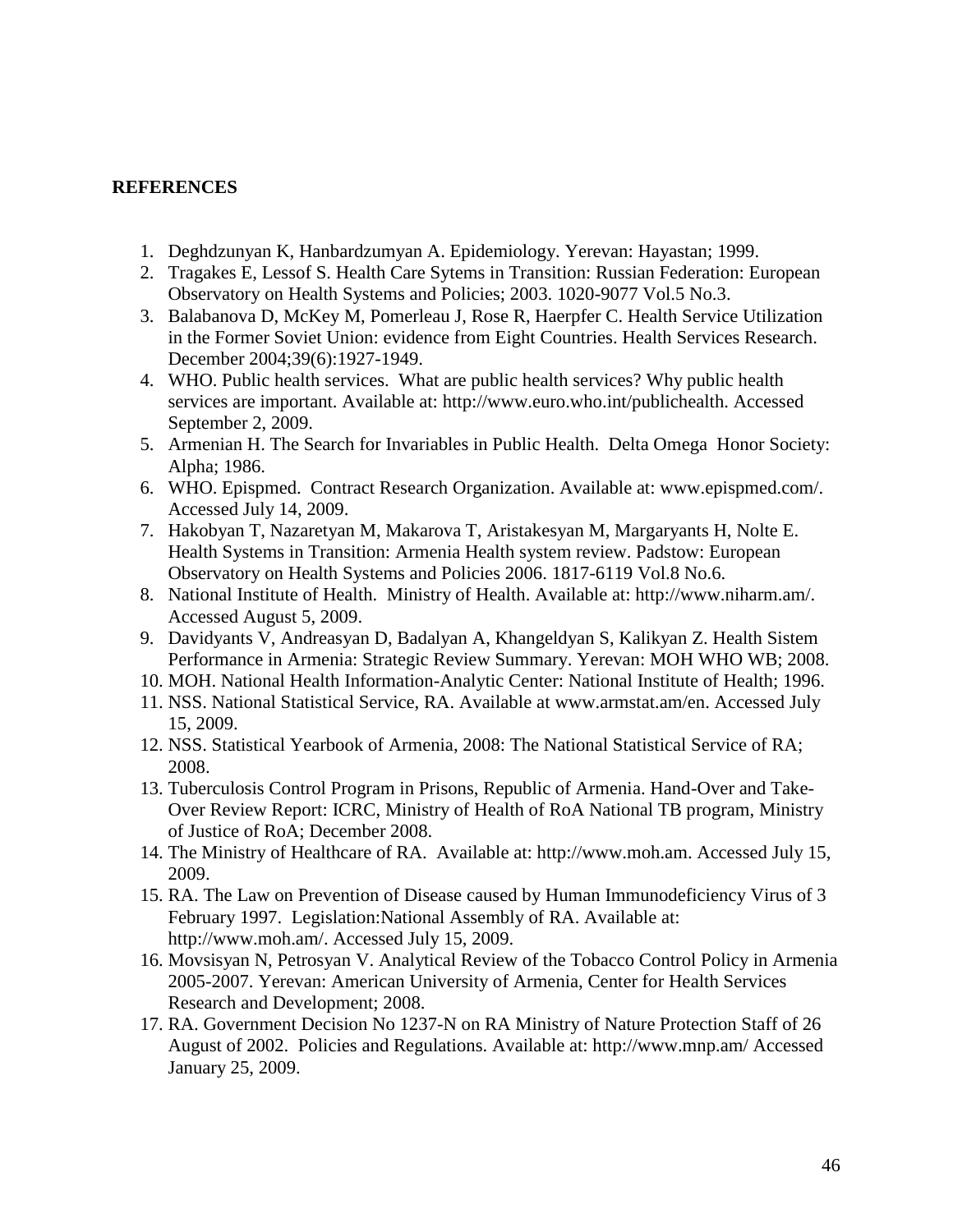- 18. RA. The Law of Republic of Armenia on Environmental Impact Assessment of 20 November 1995. Legislation:National Assembly of RA. Available at: http://www.parliament.am/. Accessed January 19, 2009.
- 19. The Ministry of Natural Protection of RA. Available at: http://www.mnp.am. Accessed July 17, 2009.
- 20. Jansen JT, Wijnhoven TMA. Food Safety Systems and Food and Nutrition Policies in Armenia. Current Status & Recommendations: WHO Regional Office for Europe-Mission Armenia; November 28 2007. HO-193-N.
- 21. MOA. Charter and Structural Organization of The Ministry of Agriculture of the Republic of Armenia. Available at: http://www.minagro.am/. Accessed July 16, 2009.
- 22. MOA. Agro-Processing and Food Safety Department. Available at: http://www.minagro.am. Accessed January 21, 2009.
- 23. MOA. Licensing Department. Available at: http://www.minagro.am. Accessed January 21, 2009.
- 24. RA. The Law of the Republic of Armenia on the Armenian Rescue Service adopted of 8 July 2005. Legislation: National Assembly of RA. Available at: http://www.ema.am/. Accessed January 12, 2009.
- 25. The Ministry of Emergency Situations of RA. Available at: http://www.gov.am. Accessed February 5, 2009.
- 26. Manrikyan MH. Centre for Prevention of Special Dangerous Infectious Diseases. Ministry of Health of RA; 2009.
- 27. RA. Government Decision No 480-N on Approving the Implementation of the National Program to Fight Highly Pathogenic Avian Influenza Outbreak of 19 January 2006. Policies and Regulations. Available at: http://moh.am/. Accessed February 3, 2009.
- 28. Sargsyan V, Hay P, Chopra G. Armenia Receives Grant to Strengthen its Avian Influenza Preparations. World Bank. Available at: http://go.worldbank.org/7CU6CIRXJ0. Accessed July 25, 2009.
- 29. USAID. Europe and Eurasia. Avian Influenza. Available at: http://www.usaid.gov/. Accessed July 25, 2009.
- 30. RA. The Law of the Republic of Armenia on Population Health Care and Services Provision of 04 March 1996. Legislation: National Assembly of RA. Available at: http://www.parliament.am/. Accessed January 18, 2009.
- 31. RA. The Law of the Republic of Armenia on Ensuring Population Sanitary-Epidemiological Safety of 16 November 1992. Legislation: National Assembly of RA. Available at: http://www.moh.am/. Accessed January 16, 2009.
- 32. MOH. The Draft Law on Public Health Safety: State Hygiene and Anti-epidemic Inspectorate.
- 33. WHO. Comments on the draft Public Health Safety Law of Armenia: WHO Regional Office for Europe; 2008.
- 34. GOST. History. Available at: http://www.absoluteastronomy.com/topics/GOST. Accessed August 5, 2009.
- 35. National Institute of Standards. The Ministry of Economy of the Republic of Armenia. Available at: http://www.sarm.am/. Accessed August 5, 2009.
- 36. AHPIU. Armenia Health System Modernization Project: Ministry of Health. Armenia Health Project Implementation Unit; November 2006.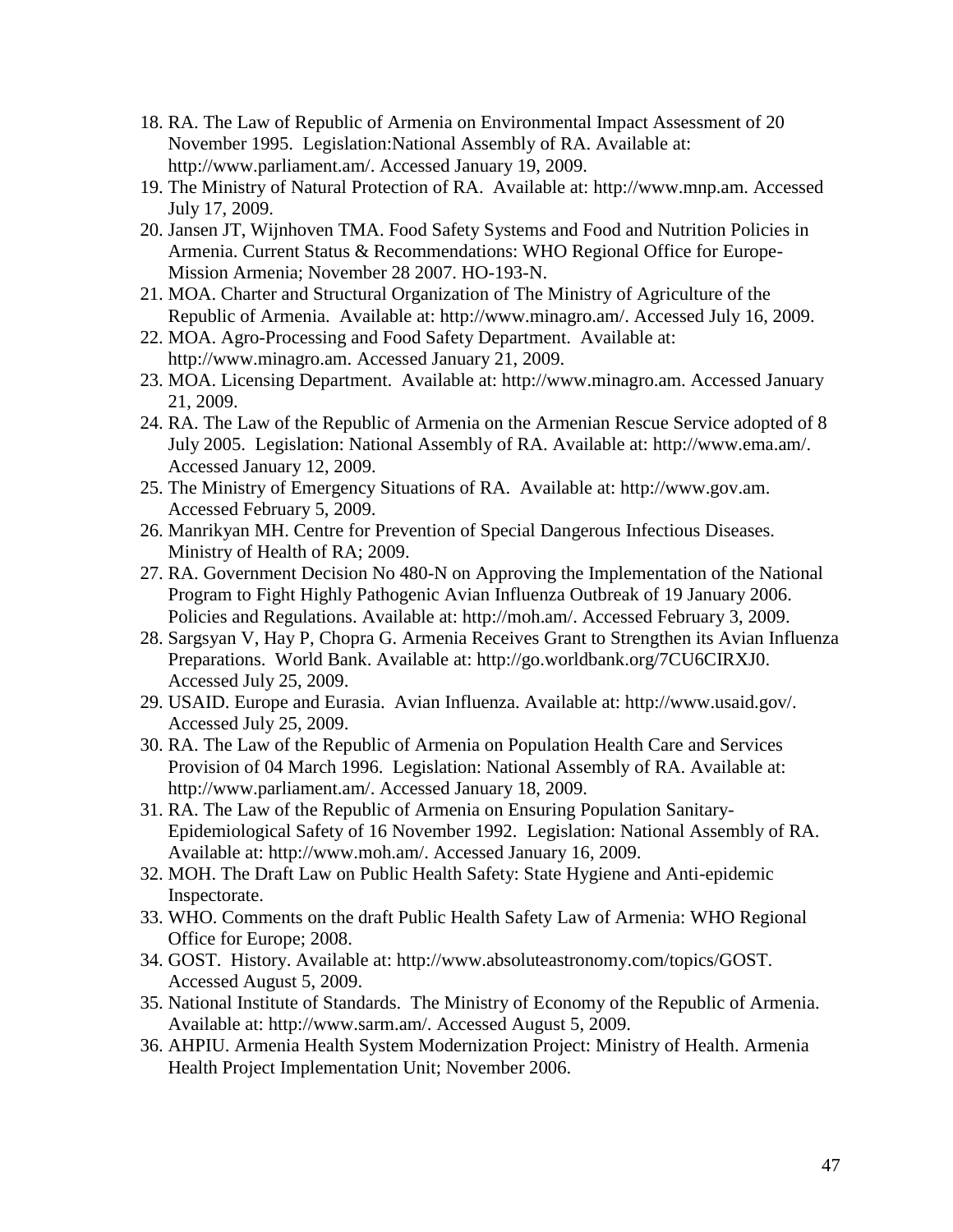- 37. MOH. Family medicine development. Armenia Health Project Implementation Unit. Available at: http://healthpiu.am/. Accessed February 16, 2009.
- 38. RA. The Ministry of Healthcare order No 1275-A of 08 September 2008. Policies and Regulations. Available at: www.law.am. Accessed January 19, 2009.
- 39. RA. The Law of the Republic of Armenia on "About Police" of 16 April 2001 Legislation: National Assembly of RA. Available at: http://www.police.am. Accessed August 7, 2009.
- 40. The Ministry of Education and Science of RA. Available at: http://www.edu.am/. Accessed July 16, 2009.
- 41. Alexanyan L, Torosyan N, Muradyan A. Healthy Life Style: Teacher's Manual for Educational cource of 8-9 school grades: MOES, RA; 2009.
- 42. RA. The Law of the Republic of Armenia on Licensing of 30 May 2001. Legislation:National Assembly of RA. Available at: http://www.parliament.am/. Accessed July 17, 2009.
- 43. Yerevan State Medical University. Scientific-Research Center. Available at: http://www.ysmu.am/. Accessed August 5, 2009.
- 44. American University of Armenia. College of Health Sciences. Available at: http://www.aua.am/. Accessed August 12, 2009.
- 45. RA. Government Decision No 1316-N on Approving the Statute and the Structure of the State Hygiene and Anti-epidemic Inspectorate and its Units of the Ministry of Health and its Structural Reorganization of 15 August 2002. Policies and Regulations. Available at: http://www.moh.am/. Accessed July 15, 2009.
- 46. RA. The Law of Republic of Armenia on Veterinary of 24 October 2005. Legislation:National Assembly of RA. Available at: http://parliament.am. Accessed January 20, 2009.
- 47. RA. The Law of the Republic of Armenia on Food Safety of 27 November 2006. Legislation:National Assembly of RA. Available at: http://www.parliament.am. Accessed Fabruary 2, 2009.
- 48. MOLSA. Social Security System. Available at: http://www.mss.am. Accessed February 8, 2009.
- 49. RA. The Law of the Republic of Armenia on Population Protection in Emergency Situations of 02 December 1998. Legislation: National Assembly of RA. Available at: http://www.ema.am/. Accessed February 5, 2009.
- 50. RA. Government Decree No NH 174-N of 1 October 2007. Policies and Regulations. Available at: http://www.edu.am/. Accessed January 7, 2009.
- 51. The Ministry of Justice of RA. Available at: http://www.moj.am. Accessed January 19 2009.
- 52. The Ministry of Transport and Communication of RA. Available at: http://www.mtc.am/. Accessed January 21, 2009.
- 53. Yerevan State University. Faculty of Biology Available at: http://www.ysu.am/. Accessed August 5, 2009.
- 54. Armenian State Agrarian University. Department of Veterinary Medicine and Animal Husbandry. Available at: http://www.armagrar-uni.am/. Accessed August 5, 2009.
- 55. American University of Armenia. Center for Health Services Research and Development. Available at: www.auachsr.com. Accessed July 24, 2009.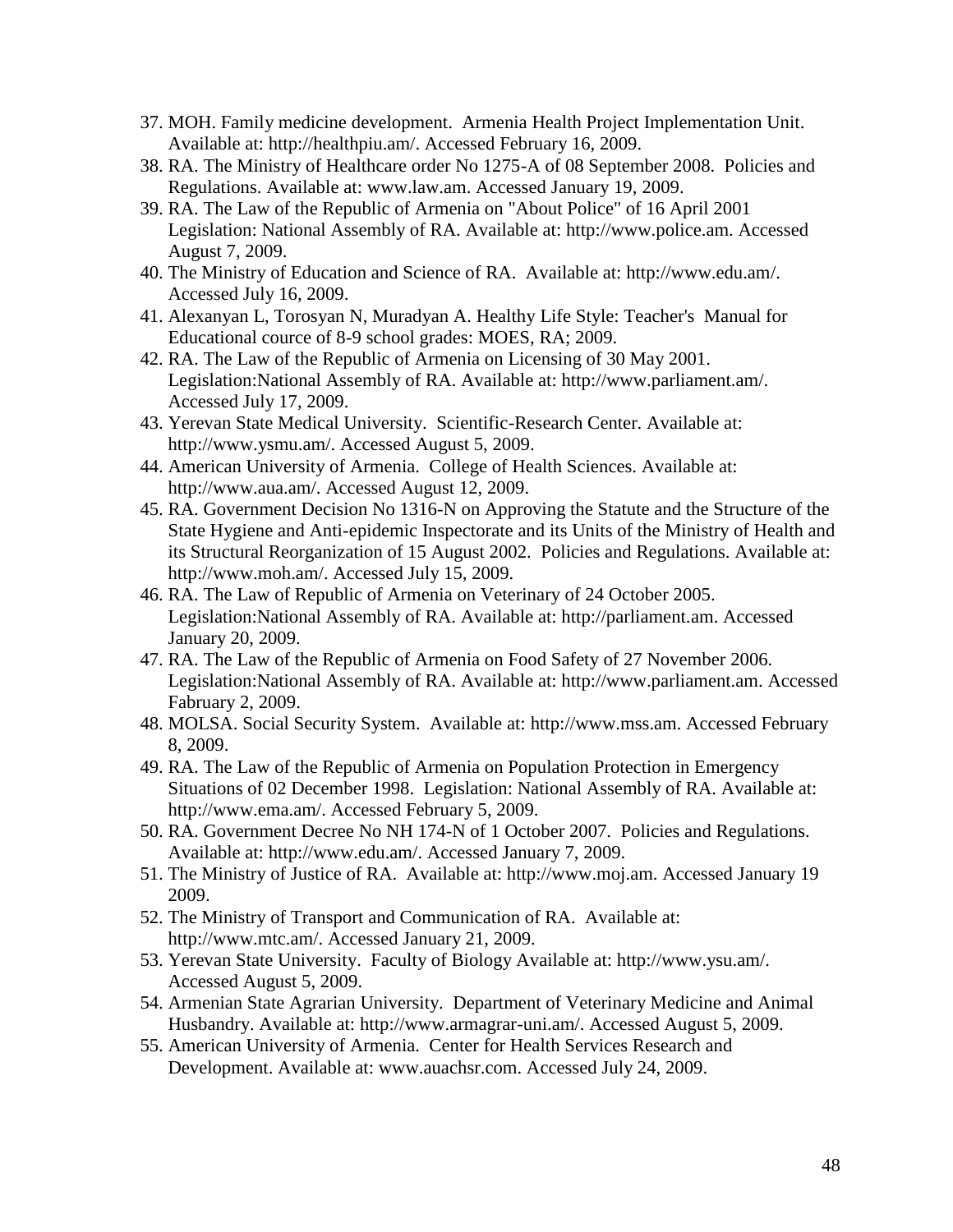- 56. Hsieh H-F, Shannon SE. Three Approaches to Qualitative Content Analysis. Qualitative Health Research. 2005;15.
- 57. Strauss A, Corbin J. Basics of Qualitative Research: Grounded Theory Procedures and Techniques. Newbury Park: SAGE Publications; 1990.
- 58. Marshall C, Rossman G. Designing Qualitative Research. Newbury Park: SAGE Publications; 1989.
- 59. Patton MQ. Qualitative Evaluation and research Methods. 2nd ed. Newbury Park: SAGE Publications; 1990.
- 60. Morgan DL, ed. Successful Focus Groups: Advancing the State of the Art. Newbury Park: SAGE Publications; 1993.
- 61. Miles MB, Huberman AM. An Expanded Sourcebook: Qualitative Data Analysis. 2nd ed. London: SAGE Publications; 1994.
- 62. Allin S, Mossialos E, McKee M, Holland W. Making Decisions on Public Health: a review of eight countries. Brussels: World Health Organization; 2004.
- 63. Wismar M, McKee M, Ernst K, Srivastova D, Busse R, eds. Health Targets in Europe. Learning from experience. European Union: World Health Organization; 2008. European Observatory on Health System and Policies.
- 64. US. National Public Health Performance Standards Program (NPHPSP). Centers for Disease Control and Prevention. Available at: http://cdc.gov/od/ocphp/nphpsp. Accessed July 15, 2009.
- 65. US. Iowa Public Health Standards. Redesigning Public Health in Iowa. Iowa Department of Public Health. Available at:

http://www.idph.state.ia.us/rphi/common/pdf/final\_version.pdf. Accessed July 16, 2009.

- 66. Canada. Ontario Public Health Standards 2008. Ministry of health and long-term care. Available at: http://www.health.gov.on.ca/. Accessed July 16, 2009.
- 67. UK. Standards for better health. Department of Health. Available at: www.northeastessexpct.nhs.uk/. Accessed July 16, 2009.
- 68. Jordan A, McCall J, Moore W, Reid H, Stewart D. Health System in Transition: the Northern Ireland report 2006.
- 69. UK. The DH Guide, A guide to what we do and how we do it? 2005. DH\_083463.
- 70. UK. Informing Healthier Choices. Information and intelligence for healthy populations. Available at: http://www.dh.gov.uk/. Accessed June 14, 2009.
- 71. Marchildon GP. Canada: Health Systems in Transition. Vol 7 No.3: European Observatory on Health Systems and Policies; 2005.
- 72. The Future of Public Health in Canada. Developing a Public Health System for the 21st Century. Available at: http://www.cihr-irsc.gc.ca/. Accessed July 3, 2009.
- 73. Koppel A, Kahur K, Habicht T, Saar P, Habicht J, Ginneken Ev. Estonia: Health Systems in Transition. Vol 10 No.1: European Observatory on Health Systems and Policies; 2008.
- 74. 72. Koppel A, Leventhal A, Sedgley M, eds. Public health in Estonia. An analysis of public health operations, services and activities: WHO, Sotsiaal Ministeerium; 2008.
- 75. Calltorp J. Public health and priority setting in Sweden. Public health policies in the European Union: Aldershot, Ashgate; 1999.
- 76. Orstendal C. Sweden. Health targets in Europe: polity, process and promise. London: BMJ Books; 2002.
- 77. Mosbech J. Public health policy and priority setting in Denmark. Public health policies in the European Union. Aldershot: Ashgate; 1999.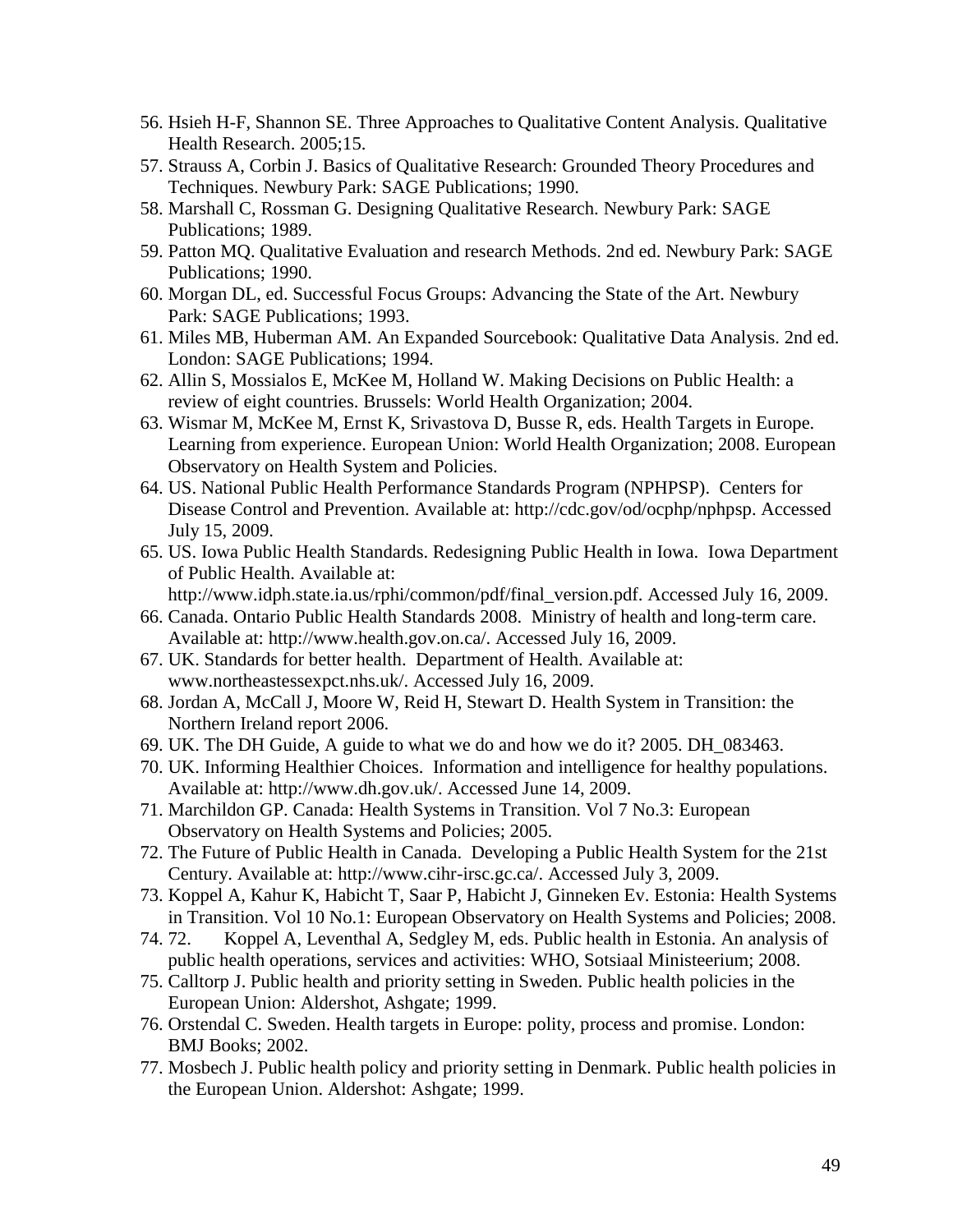- 78. National public health partnership: achievements 2001–2002. Melbourne, National Public Health Partnership. Available at: http://www.nphp.gov.au/. Accessed February 11, 2009.
- 79. RA Ministry of Health. Available at: [http://www.moh.am](http://www.moh.am/) Accessed Septermber 10, 2009.
- 80. N44 quote of minutes of the parliamentary session of October 22 of 2009of the RA Government. *Implementation Strategy and Implementation Program of the International Health Regulations.*
- 81. Legal document network: Available at:http://www.laws.am Accessed September 10, 2009.
- 82. Тhe collection of egal documents of the State Hygienic and Antiepidemic Inspectorate of RA II.
- 83. The RA official website. Available at: [http://www.gov.am](http://www.gov.am/) Accessed September 10, 2009.
- 84. Official website of the the Committee Regulating the Public Services. RA Available at: <http://www.psrc.am/am/?nid=237> Accessed September 10, 2009.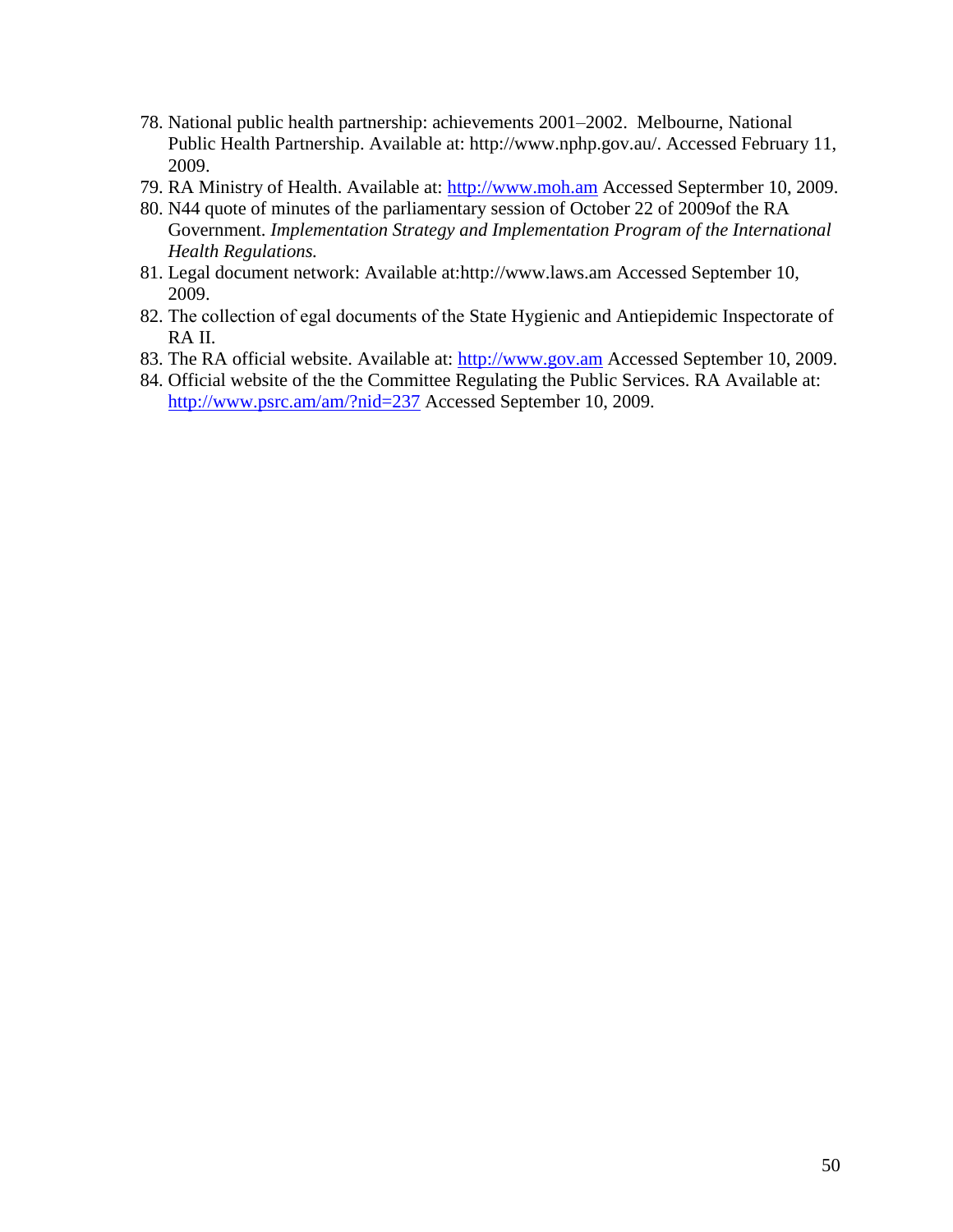## **APPENDIX 1 – HEALTHCARE SYSTEM IN ARMENIA** *Organizational structure*

The health care system in Armenia has three organizational levels, the national level, the regional level and the community level<sup>7</sup>. The national level includes Parliament and the Ministry of Health, the Ministry of Finance, the Ministry of Education and Science, the Ministry of Labor and Social Affairs and others which are responsible for developing national policies. The 11 regional governments (10 marzes and Yerevan) have planning and regulatory responsibilities for regional/municipal hospitals, and regional/municipal primary health care facilities (polyclinics, health centers and others). The communities are responsible for health centers, rural ambulatories and health posts.

Institutions providing health care services belong to either public or private sectors. The public sector includes governmental and nongovernmental facilities such as hospitals and hospital networks with or without polyclinics, outpatient urban clinics (stand-alone polyclinics), regional or rural health care facilities (both inpatient and outpatient), State hygiene and anti-epidemic facilities, human resource development facilities (universities, schools, and technical and pharmaceutical entities). The private sector includes hospitals, outpatient clinics or centers, dental clinics, pharmacies, alternative and non-traditional therapy centers, and human resource development facilities<sup>7</sup>.

### *Financing*

Financial resources for the health care system in Armenia are coming from the state budget, direct out-of-pocket payments, and international resources such as humanitarian donations and project-specific funding. The current state funding is estimated to be one fifth of total health expenditures. Direct out-of-pocket payments include formal co-payments, formal payments and informal payments.

In 1998, the State Health Agency (SHA) was established as an independent semi-governmental third party purchaser that pools and allocates health care resources. Since 2002, SHA is under the jurisdiction of the Ministry of Health. In 1998, the Government of Armenia introduced the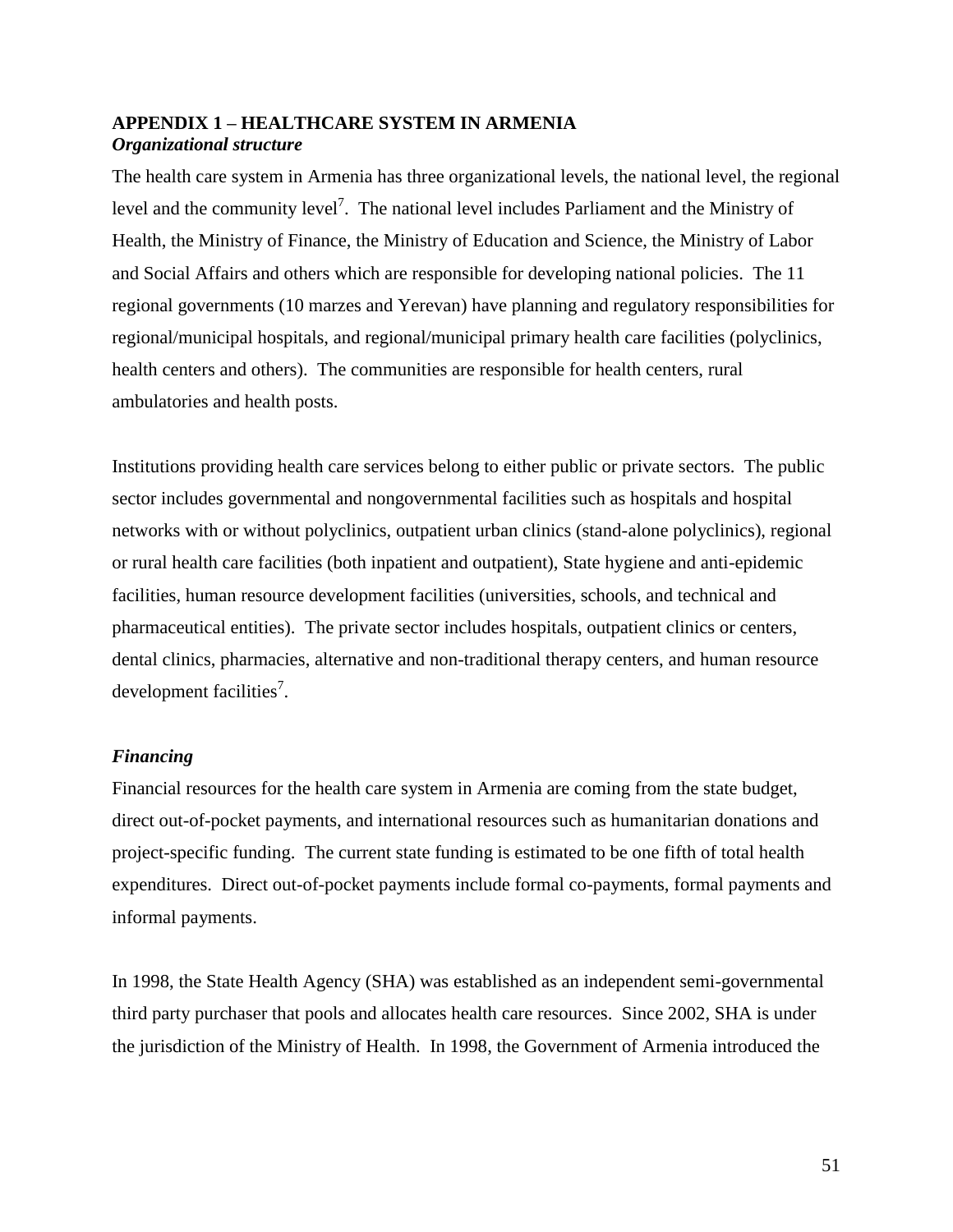Basic Benefit Package specifying the list of free-of-charge services for the general population and for specific groups<sup>7</sup>.

#### *Regulation, Planning, Management and Quality Assurance*

The regulation and planning of the Armenian health care system is mainly executed on the national level. The Ministry of Health performs regulatory functions for pharmaceuticals, some medical education and training, the Basic Benefit Package, the remuneration of health care providers, and the licensing and high-technology equipment. The regional government has minimal involvement in regulation and planning. The management of health care facilities is hierarchical, where the director or head of the facility has the final authority. The country lacks a unified systematic quality assurance mechanism<sup>7</sup>.

### *Physical and Human Resources*

Like other countries in the region, Armenia inherited an expansive health care system from the Soviet Union with its main focus on specialized care. Though the number of hospitals and beds was reduced after health care reforms, the health care system is still considered oversized.

According to the Ministry of Health classification, the health care personnel is divided into university-qualified health care personnel (physicians, dentists, pharmacists, biologists, chemists, clinical psychologists and others), intermediate graduate health care personnel (nurses, midwives, physiotherapists, occupational therapists, specialist technicians and others) and auxiliary personnel (technical and special services, maintenance staff and others). The number of physicians and nurses per 1000 population was 3.3 and 4.0 respectively in 2004. Around 44% of physicians are working in hospitals, and the primary health care (PHC) and health care facilities in rural areas are lacking in human resources<sup>7</sup>.

The Yerevan State Medical University (YSMU) and four other private schools provide undergraduate/graduate medical training in Armenia. The National Institute of Health and YSMU provide postgraduate education of medical specialists and family physicians<sup>7</sup>.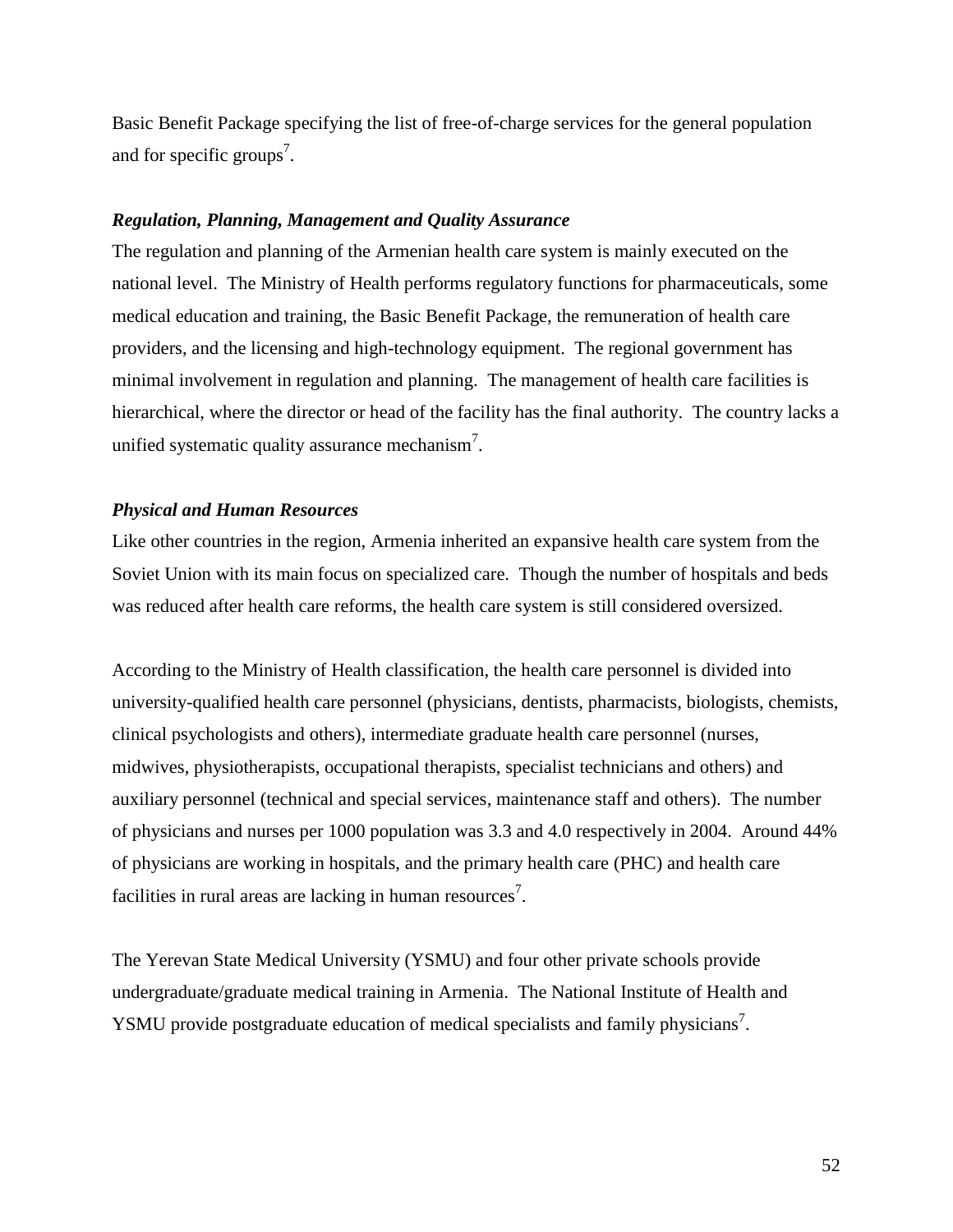### *Provision of Services*

PHC facilities include urban polyclinics, health centers, rural ambulatories and health posts or FAPs. In 2002, the number of PHC facilities included 400 ambulatories and polyclinics and over 600 FAPs. According to Armenian governmental norms, each PHC specialist should serve 1,200-2,000 adult population and each pediatrician should serve 700-800 children. Secondary/inpatient health care facilities include freestanding municipal and regional multi-use hospitals, integrated multi-use hospitals with ambulatories, health centers with beds for inpatient care, and maternity homes with and without consultation units and dispensaries. Facilities that have one specialization provide tertiary care and they are concentrated in Yerevan<sup>7</sup>.

## *Health Care Reforms*

Health care reform activities [since 1997] in Armenia included: 1) decentralization, including devolution and privatization, 2) implementation of new health care financing approaches, and 3) optimization of the effectiveness of the health care system. The decentralization process has been moving the responsibilities of health services provision from the central national government to the regional governments, shifting financial responsibilities from the governmental to facility level, as well as privatization of health care facilities including dental and pharmaceutical. Health financing reforms included development of the Basic Benefit Package, introduction of National Health Accounts, and some changes in facility and provider payment mechanisms<sup>7</sup>.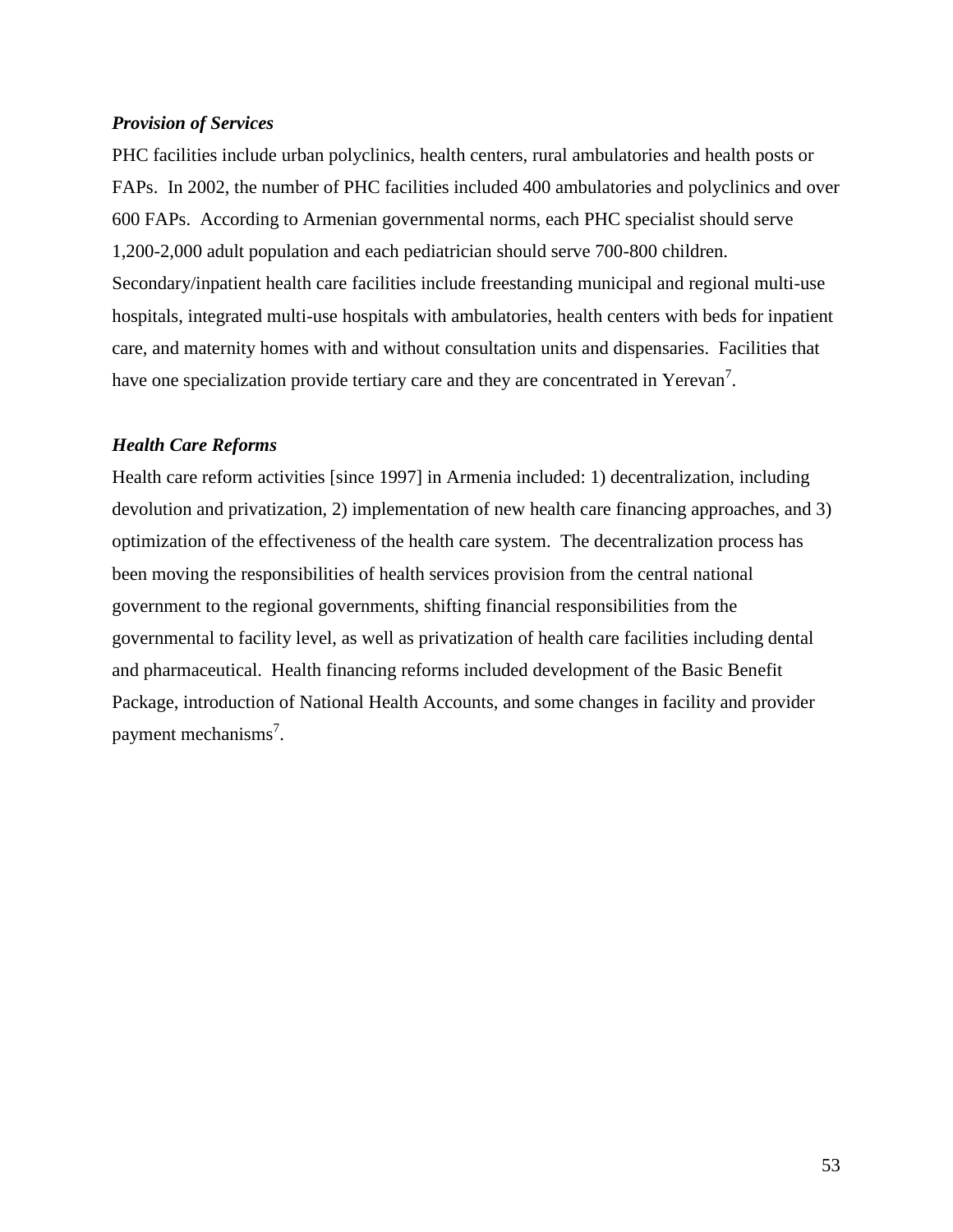# **APPENDIX 2 – QUALITATIVE RESEARCH METHOD**

Qualitative method is an important mode of inquiry in social sciences<sup>58</sup>. Qualitative research/method is any kind of research that gets findings without any means of statistical procedures or quantification<sup>57</sup>.

There are valid reasons requiring qualitative research<sup>57</sup>. The investigation of phenomenon that is yet unknown or little known requires qualitative research. Qualitative research is a justified method for investigating the nature of experiences, behaviors or phenomena and to explain them in such details that are difficult to do by the means of quantitative methods<sup>57</sup>. The cases when the qualitative research methods should be applied are as follows:

- Research that cannot be performed experimentally
- Research that investigates deeply complexities and process
- Research for which variables are not known yet
- Research that explores where and why policy and practice fail to work
- Research on unknown societies or new systems
- Research on informal and unstructured linkages and processes in the organization
- Research on real, as opposed to stated, organizational goals<sup>58</sup>.

The components of qualitative research include data which can be collected through different methods (in-depth interviews, focus group discussion, observation, etc.). The second component is interpretation or analysis of data collected – conceptualization of data through coding. Written or verbal report is the final outcome of the research and its format depends on the audience<sup>57</sup>.

The advantage of qualitative method/qualitative research is that it provides opportunity to study the issue more in depth and in details<sup>59</sup>. Validity of qualitative method is how accurately the research represents the participants' realities of the social phenomenon and how credible are the finding to them<sup>56</sup>. The combination of different methodologies in the study of the same issue is called triangulation<sup>59</sup>. There are four main types of triangulations: data triangulation, investigator triangulation, theory triangulation and methodological triangulation. The *data triangulation* is the use of different sources of data. The *investigator triangulation* is the use of different researchers in conducting the study. The *theory triangulation* is the use of different perspective to interpret the same data. The *methodological triangulation* is the use of different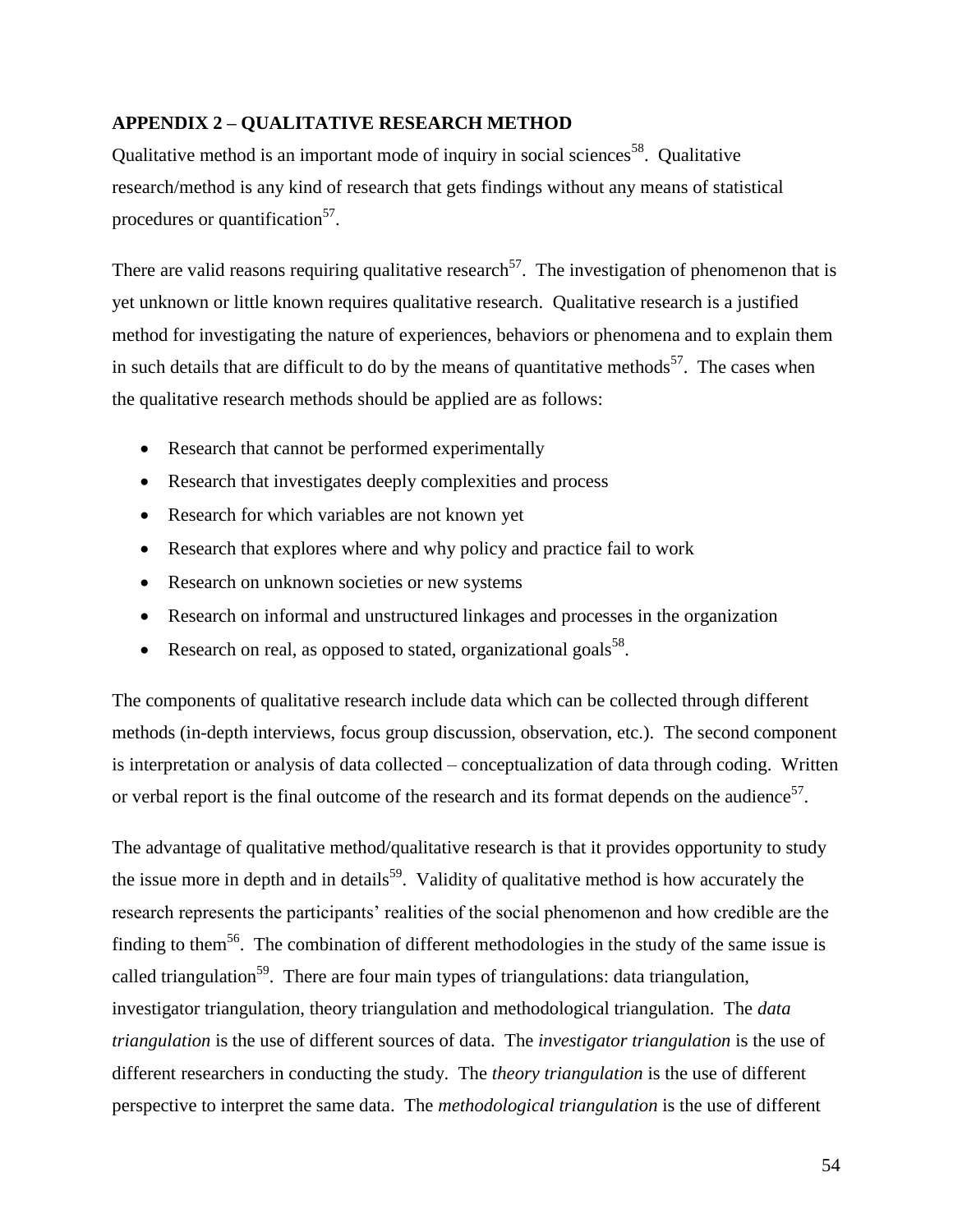methods to study the same issue. In qualitative research it is possible to achieve triangulation by using different sources, investigators and mixing different methods and perspectives<sup>59</sup>.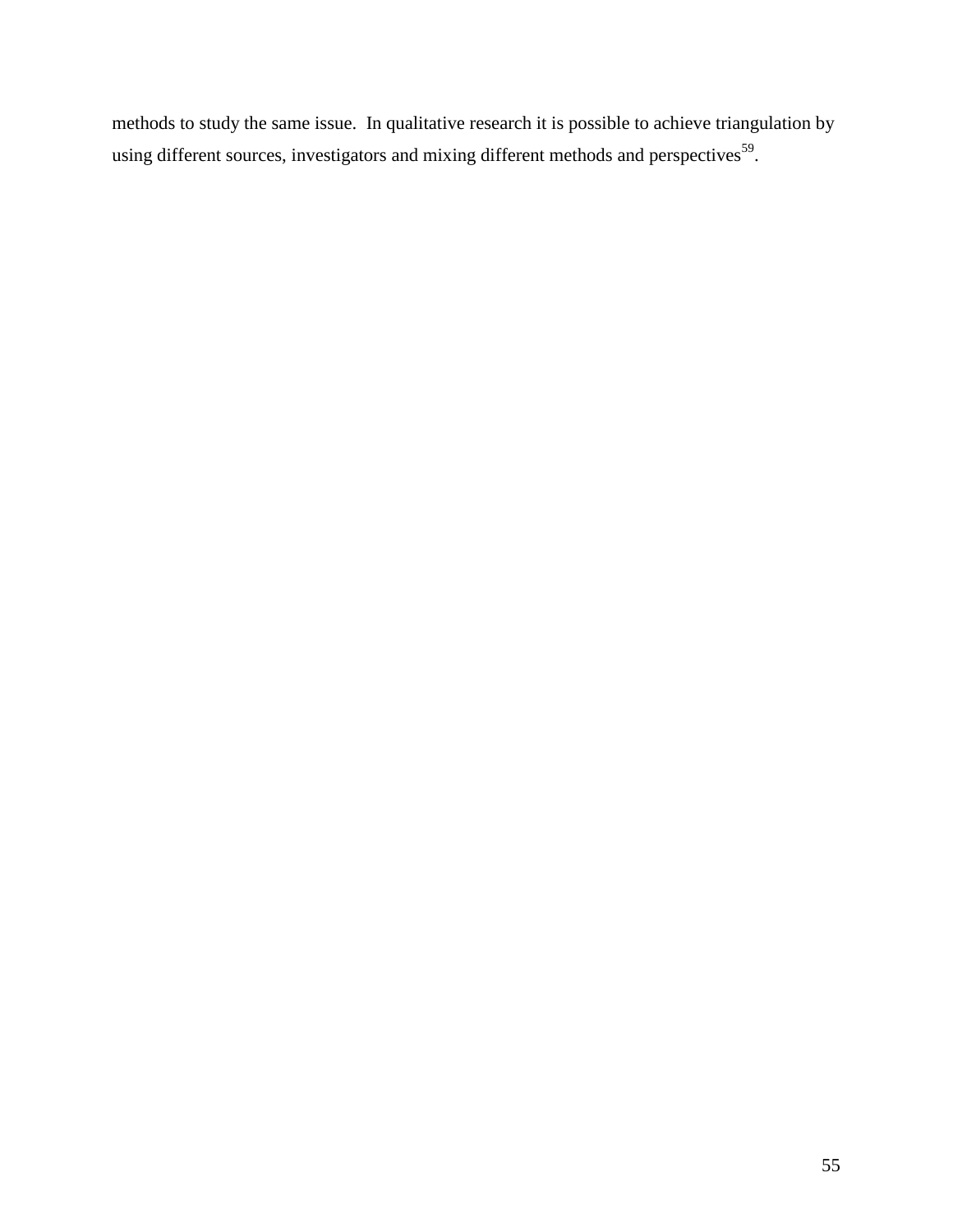# **APPENDIX 3 – QUALITATIVE STUDY INSTRUMENTS**

## **Examples of Instruments:**

### **Focus Group Discussion Guide**

## **General Population**

| <b>Place</b><br><u> 1989 - Jan Barnett, fransk politik (d. 1989)</u>                                                                  |
|---------------------------------------------------------------------------------------------------------------------------------------|
|                                                                                                                                       |
| <b>Time</b><br><u> 2000 - Paris Paris Paris Paris Paris Paris Paris Paris Paris Paris Paris Paris Paris Paris Paris Paris Paris P</u> |
|                                                                                                                                       |
|                                                                                                                                       |

### **Introduction**

#### *Welcome*

Welcome the participants and thank them for agreeing to participate.

### *Introduction of moderator and recorder*

Introduce yourselves.

### *Confidentiality*

This discussion will be confidential. We will not tell anyone that you participated in this focus group discussion. Your name and position will not appear in reports and presentations. All your comments will be used for research purpose only. We will take notes throughout the session. Upon your permission we will audio record the discussion to make sure that no idea remains out of our attention. Can we proceed with recording?

### *Review of the program and participation*

The Center of Health Services Research and Development of the American University of Armenia in collaboration with the MOH and with support from the WHO is conducting an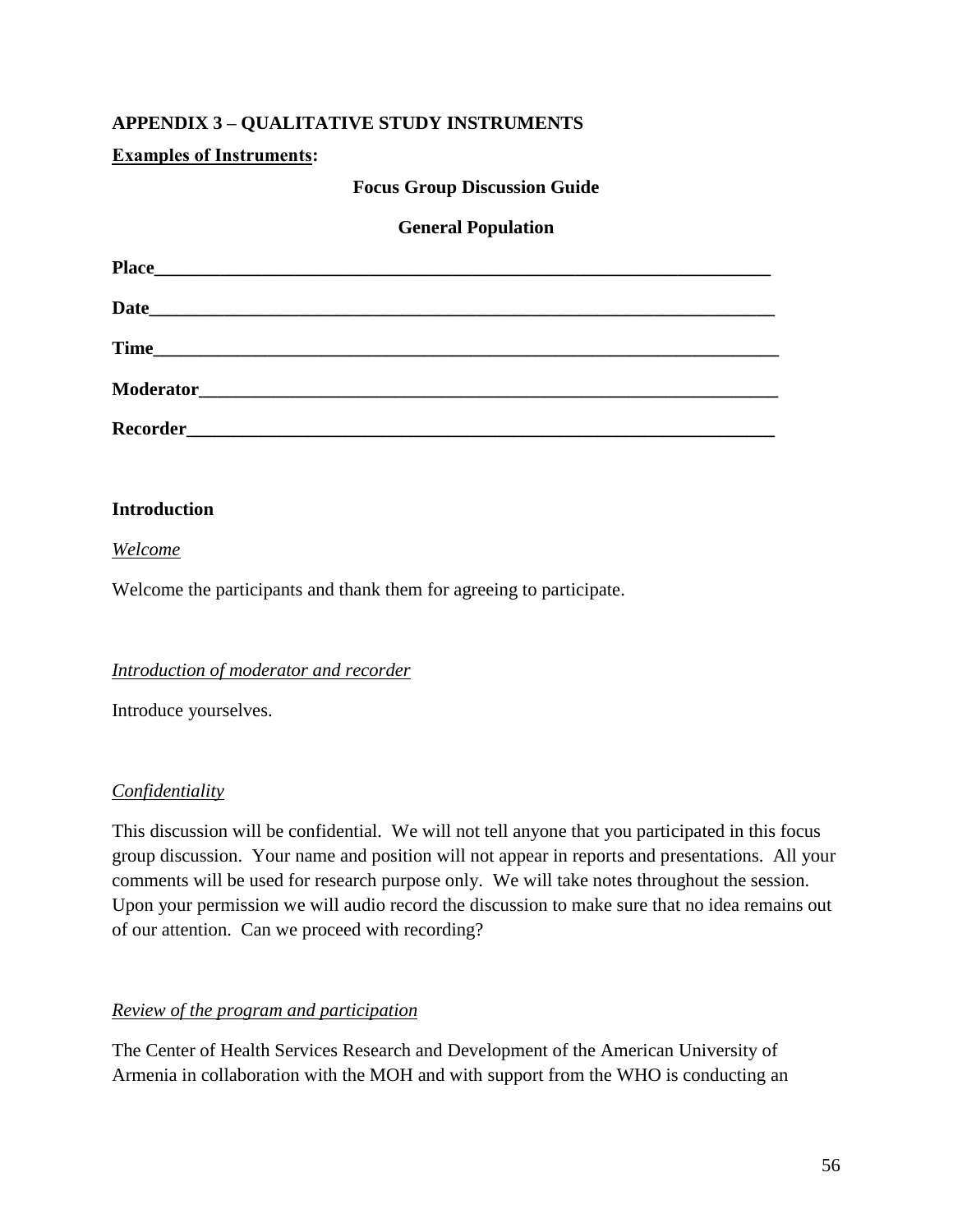assessment of Public Health Services in Armenia in order to help the Government of Armenia to strengthen and modernize Public Health services.

Since the definition and scope of Public Health as a discipline can vary between different countries and institutions, we would like to introduce the definition and scope of Public Health used within this project.

*Public Health (PH) is a discipline about preventing disease, protecting and promoting health through the organized efforts of the society. Public Health services can be delivered to the whole population and population groups both collectively and individually. The main PH services include communicable and non-communicable disease surveillance; environmental and occupational health; food safety; emergency preparedness; vaccination and screening programs; injuries; mental health; health promotion and public education; research; development, implementation and evaluation of effective programs and policies and others. We would also like to emphasize that PH focuses on health protection and disease prevention while medical care deals with restoration of health through curative and rehabilitative services.*

This discussion focuses on PH services to explore the main achievements and shortcomings of the PH system in Armenia. There is no "right" or "wrong" answer. Your sincere participation with interesting and practical suggestions will help us to understand the current PH system in the country and come up with recommendations for improvement.

# *Icebreaker*

**1.** In your opinion what is Public Health and what services it includes?

# *Introduction of topic*

- **2.** Where do you usually get the health related information from? On what topics?
- **3.** Was information provided orally and /or written? Are you satisfied with quality and quantity of information received?
- **4.** How often do you attend health care facility for primary and/or secondary prevention and/or screening? How much are you satisfied with these services? What could be done better?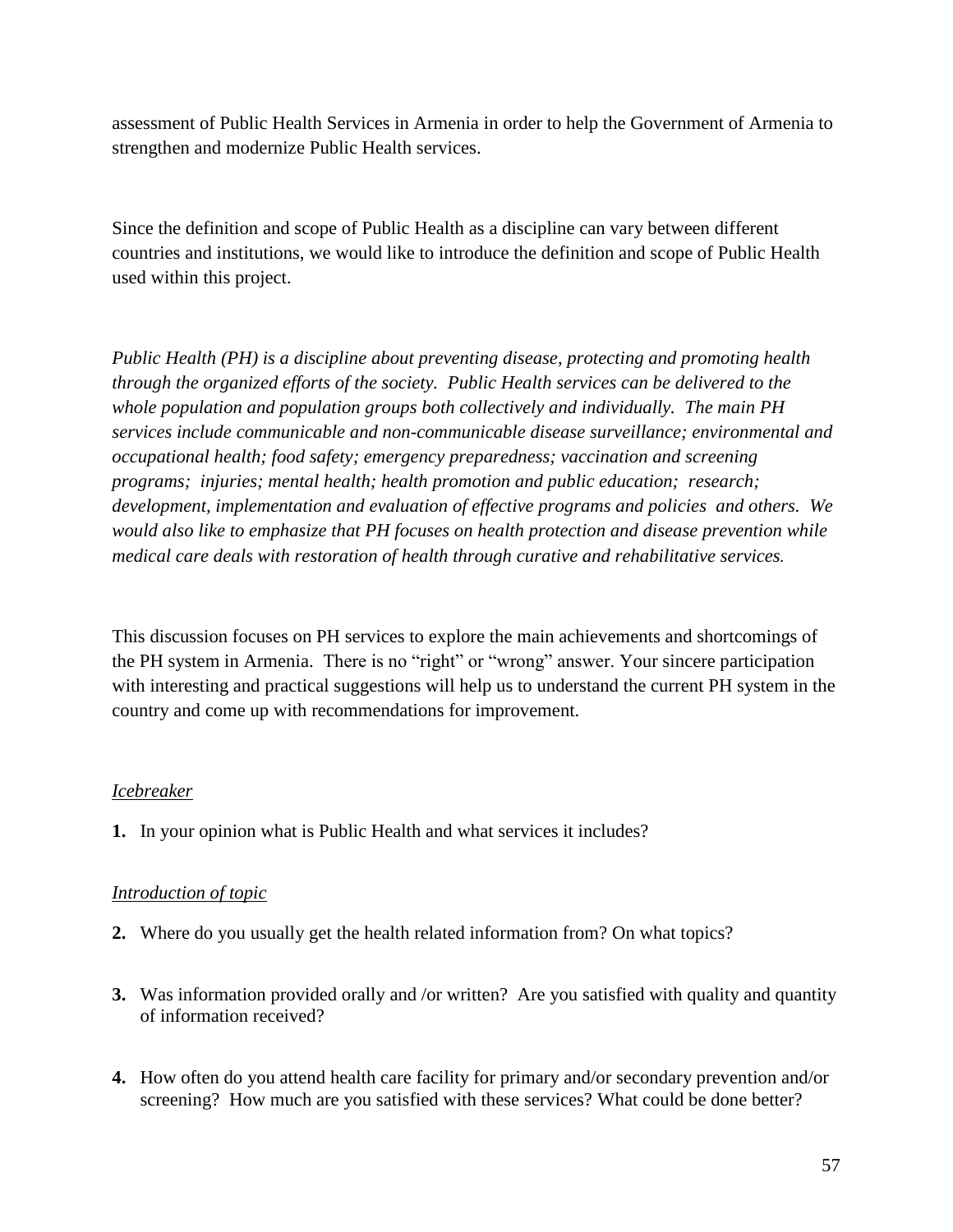- **5.** Did you ever participate in any type of PH surveys? How often, where and by whom it was conducted? Was it for specific (vulnerable) groups or for the general population? What was the topic of survey?
- **6.** How often, if ever, health promotion activities are organized in your communities? Where, by whom (government, local authorities, NGOs, international organizations, educational institutions)? Are you usually involved in their planning and implementation?
- **7.** At what age the education on Public Health topics should start (before schools, at schools elementary, secondary, high, etc.)? What topics should the program include, who should teach it? What would you say about the recently approved school program called "Healthy" Lifestyle"?
- **8.** How much are you satisfied with the quality of food sold in markets? During shopping, do you usually check the expiration date, quality and/or certification of the products? How often do you buy out-dated or not certified products? Give examples. What would be your suggestions to improve food regulation?
- **9.** How much are you satisfied with the quality of drinking water? How common are water born infection disease outbreaks in your communities? How would you assess the amount of water used in the household, is it enough to ensure safe food preparation, hygiene norms, etc.?
- **10.** What kind of occupational health programs do you have in your working places?
- **11.** What kind of trainings have you ever received for emergency situations response? Where, by whom (government, local authorities, NGOs, international organizations, educational institutions), and how often such trainings are organized, what topics do they cover?
- **12.** What else would you suggest for improving PH services in Armenia?

*Thank you for participating in our study – your answers are very interesting and helpful!*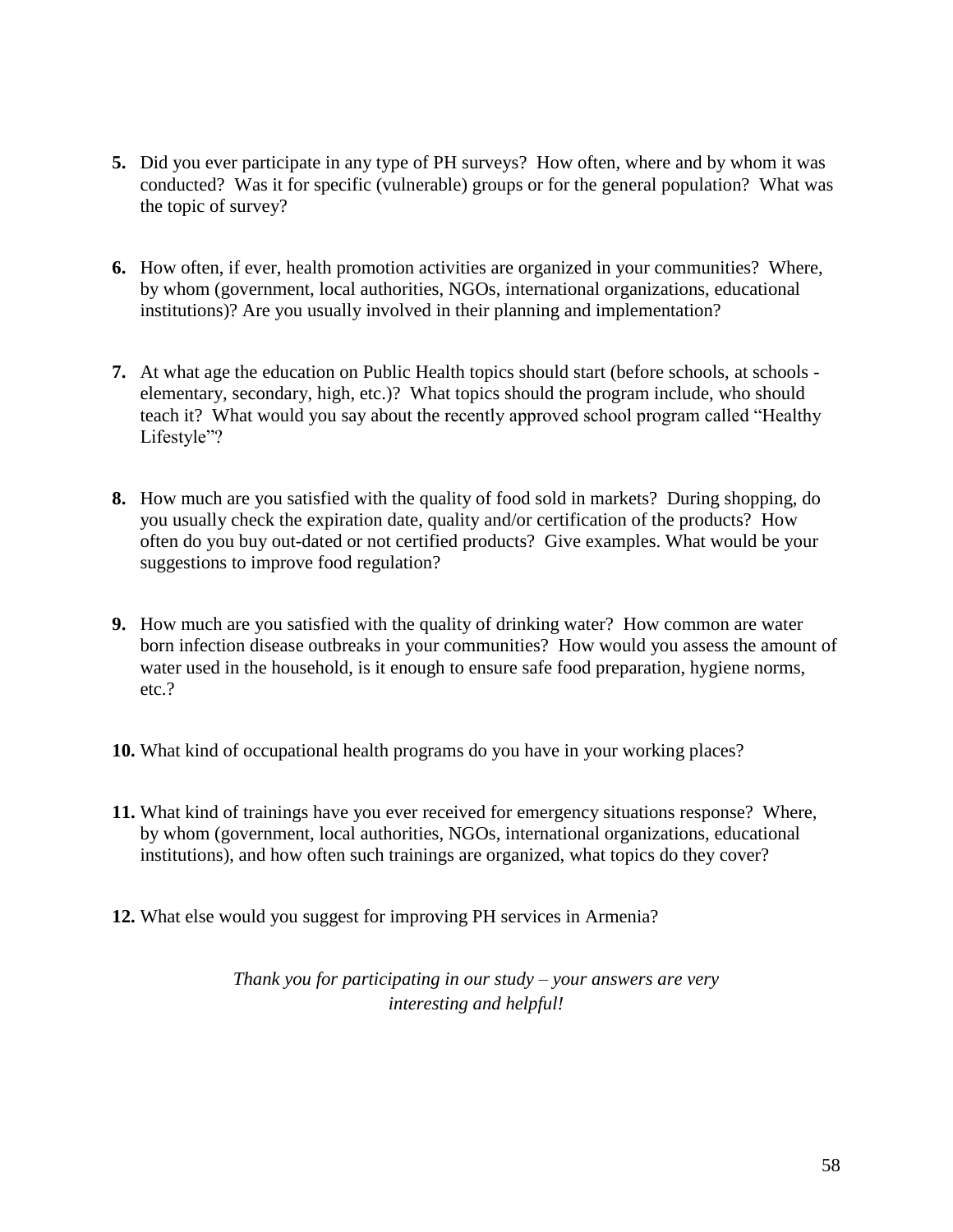# **In-Depth Interview Guide**

# **Yerevan State Medical University (YSMU)**

## **Department of Post-Diploma Continues Education**

| <b>Place</b>                                                                                                                   |  |  |
|--------------------------------------------------------------------------------------------------------------------------------|--|--|
| <b>Date</b><br>the contract of the contract of the contract of the contract of the contract of the contract of the contract of |  |  |
| <b>Time</b>                                                                                                                    |  |  |
| Interviewer_                                                                                                                   |  |  |

### **Introduction**

### *Welcome*

Welcome the participant of in-depth interview and thank him/her agreeing to participate.

### *Introduction of interviewers*

Introduce yourself.

# *Confidentiality*

This interview will be confidential. We will not tell anyone that you participated in this in-depth interview. Your name and position will not appear in reports and presentations. All your comments will be used for research purpose only. We will take notes throughout the session. Upon your permission we will audio record the discussion to make sure that no idea remains out of our attention. Can we proceed with recording?

### *Review of the program*

The Center of Health Services Research and Development of the American University of Armenia in collaboration with the MOH and with support from the WHO is conducting an assessment of Public Health Services in Armenia in order to help the Government of Armenia to strengthen and modernize Public Health services.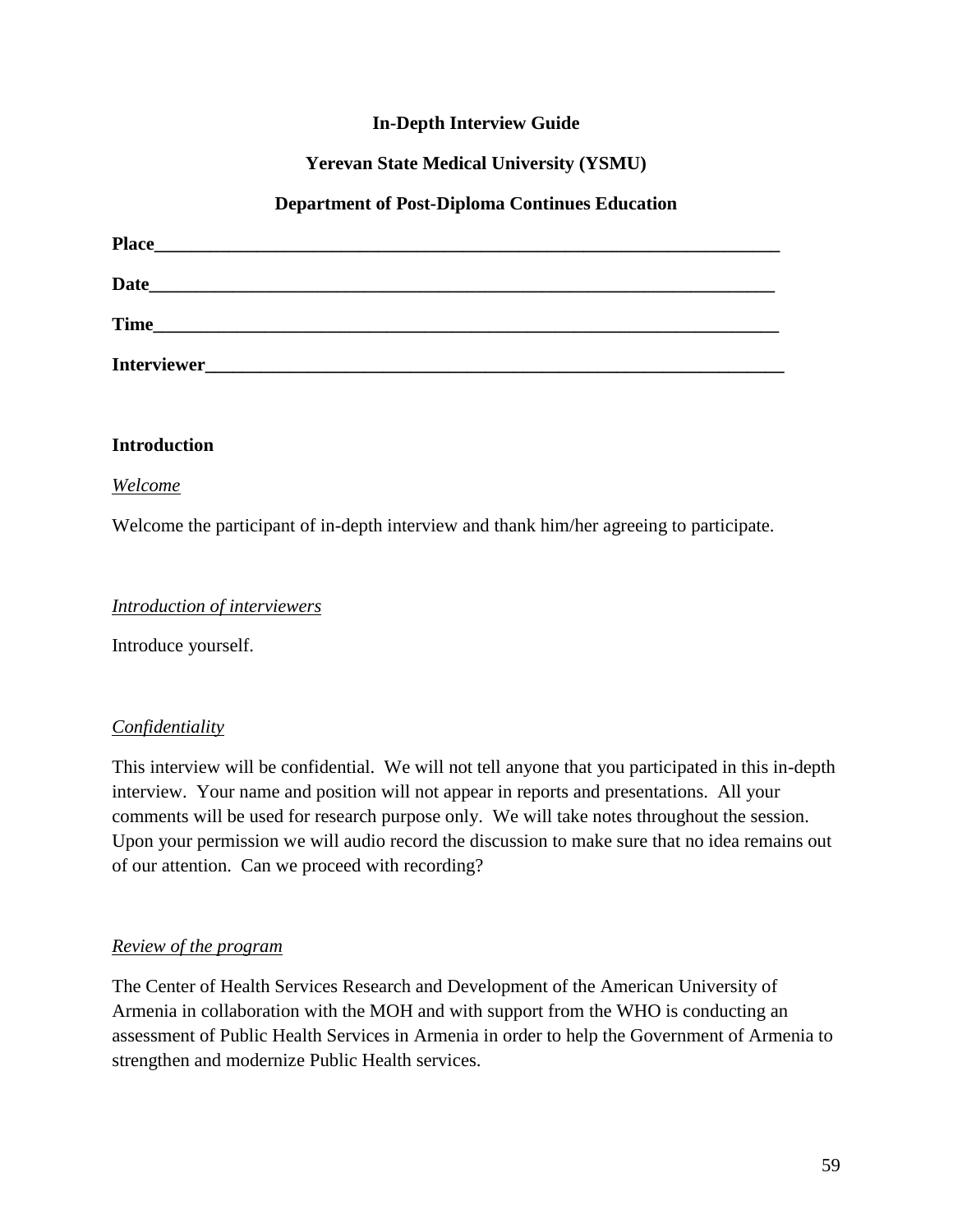Since the definition and scope of Public Health as a discipline can vary between different countries and institutions, we would like to introduce the definition and scope of Public Health used within this project.

*Public Health (PH) is a discipline about preventing disease, protecting and promoting health through the organized efforts of the society. Public Health services can be delivered to the whole population and population groups both collectively and individually. The main PH services include communicable and non-communicable disease surveillance; environmental and occupational health; food safety; emergency preparedness; vaccination and screening programs; injuries; mental health; health promotion and public education; research; development, implementation and evaluation of effective programs and policies and others. We would also like to emphasize that PH focuses on health protection and disease prevention while medical care deals with restoration of health through curative and rehabilitative services.*

This interview focuses on PH services to explore the main achievements and shortcomings of the PH system in Armenia. There is no "right" or "wrong" answer. Your sincere participation with interesting and practical suggestions will help us to understand the current PH system in the country and come up with recommendations for improvement.

# *Icebreaker*

**1.** You are involved in this study as an expert and a key informant. We would like to ask several questions regarding PH services in Armenia?

# *Introduction of topic*

- **2.** In your opinion, what is Public Health and what services does it include?
- **3.** To what extent Public Health is a part of a curriculum of undergraduate programs such as a. Pharmacy, b. Medicine c. Dentistry? To what extent Public Health issues are incorporated in the curriculum of various courses such as epidemiology, social sciences, etc? How would you assess the structure and content of the Public Health curriculum in these programs? What issues of Public Health does it mainly cover? What are your potential recommendations to improve the Public Health curriculum in the mentioned programs?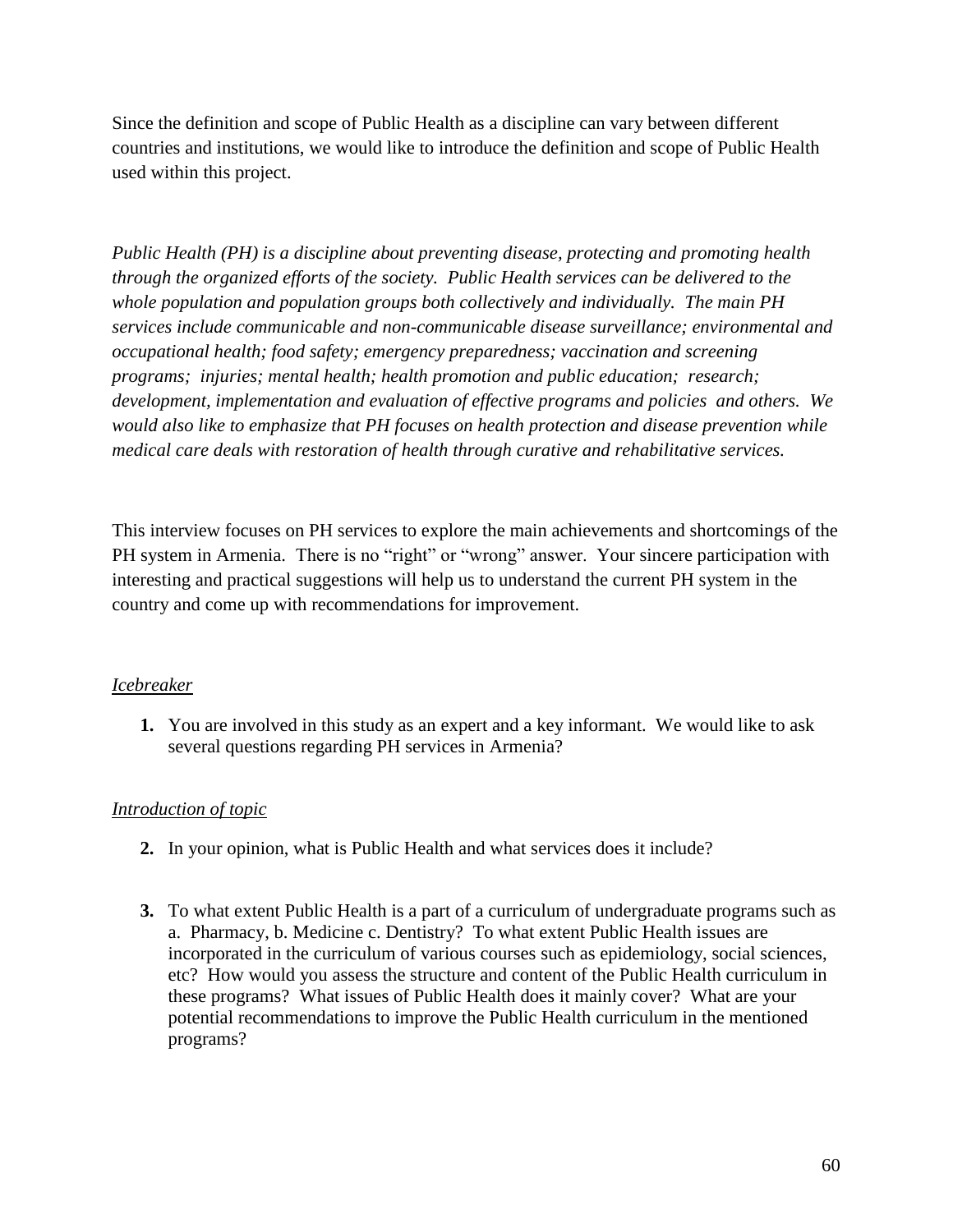- **4.** How would you assess the preparedness of your faculty/staff related to Public Health (Hygiene, Epidemiology, Infectious diseases, Social Medicine, etc)? How often do they undergo trainings, on what topics? Do you have any internal mechanisms to assess both the quality of your teaching programs and the quality of the faculty members? What kind of mechanisms? How often do you perform quality testing?
- **5.** How is the YSMU engaged in Public Health research? What research have you conducted so far related to Public Health? How the students/residents are engaged in Public Health research at YSMU? Have your findings been published in local, international scientific journals? If yes, what journals, and how often, when was the last publication? How do you promote Public Health research?
- **6.** How would you overall assess the Public Health research in our country? Which other organizations are and should be responsible for that and what achievements and drawbacks do you see in this field? What are your potential recommendations to improve Public Health research in our country and how the YSMU can improve the situation?
- **7.** What is the established process of evaluation and accreditation of the medical education a. undergraduate programs; b. postgraduate programs? Is there a legal framework for that? How, how often and by whom is the assessment performed? What are the potential barriers in this field, what are your recommendations?
- **8.** How do you collaborate with the other medical educational institutional (local Haybusak, Traditional medicine etc., international-?) regarding PH? What institutions do you mostly collaborate with? Do you have exchange programs for staff or students? If yes, what programs? What achievements did you have as a result of those collaborations? What problems do you often face while cooperating with others?
- **9.** What is the role of the YSMU in conducting health promotion and public education activities, particularly in the following fields: *Probe:* 
	- Healthy diet and nutrition,
	- Physical activity,
	- Obesity prevention,
	- Tobacco control,
	- Alcohol control,
	- Drug abuse prevention and control,
	- Health behavior related to prevention of infectious diseases (e.g., HIV, TB),
	- Sexual health,
	- Work-related health hazards,
	- Injury prevention,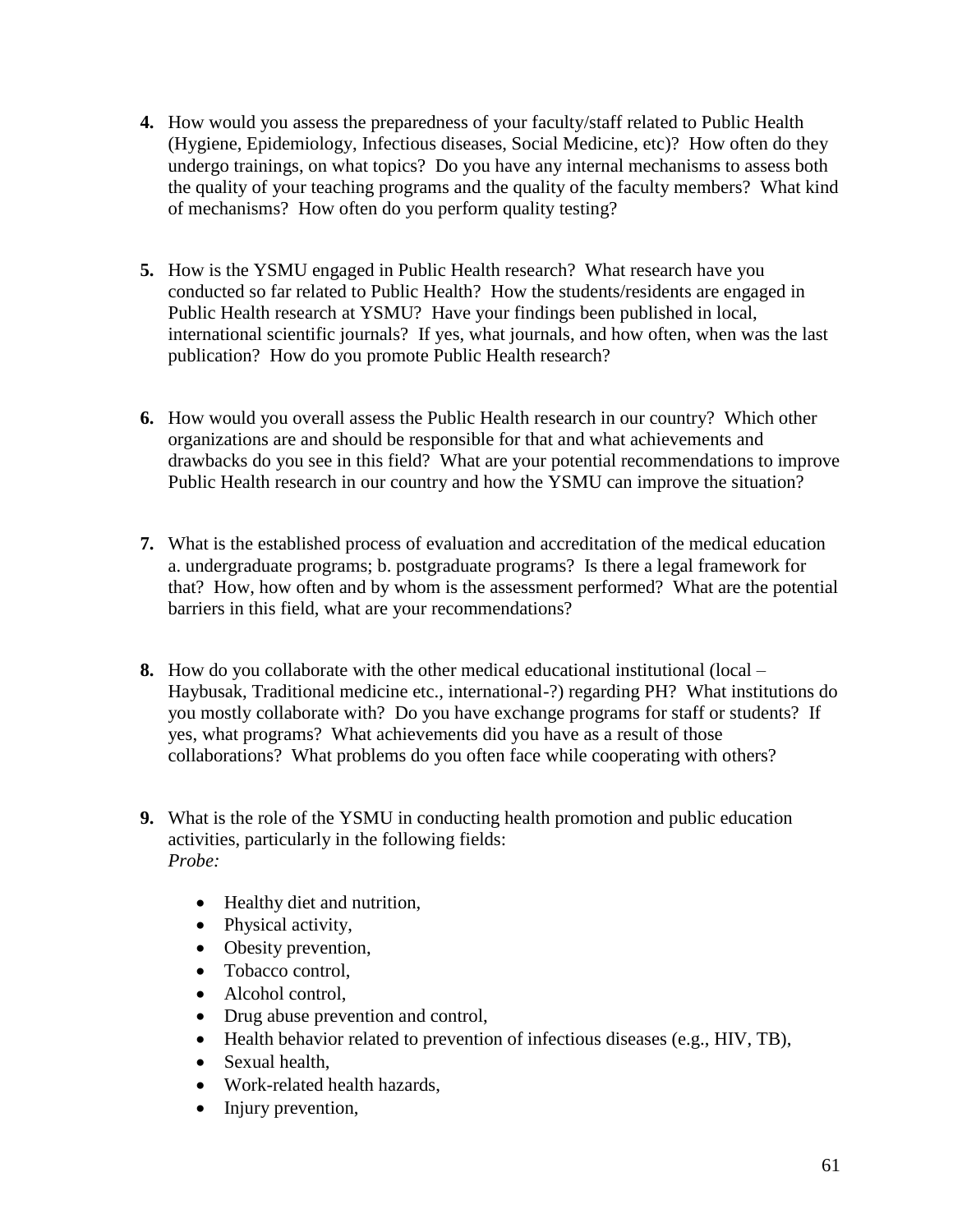- Occupational health,
- Environmental health,
- Mental health,
- Dental hygiene education and oral health or other.

How would you assess the effectiveness of these activities, what worked well, and what did not? Do you perform regular monitoring of these activities, and how do you use the evaluation results? What difficulties do you mostly face in conducting health promotion activities? What are your future plans to conduct health promotion activities, what topics are prioritized?

**10.** At the end what would you like to add regarding Public Health services improvement in Armenia? Are there other things that we did not discuss but you feel it is necessary to talk about?

> *Thank you for participating in our study – your answers are very interesting and helpful!*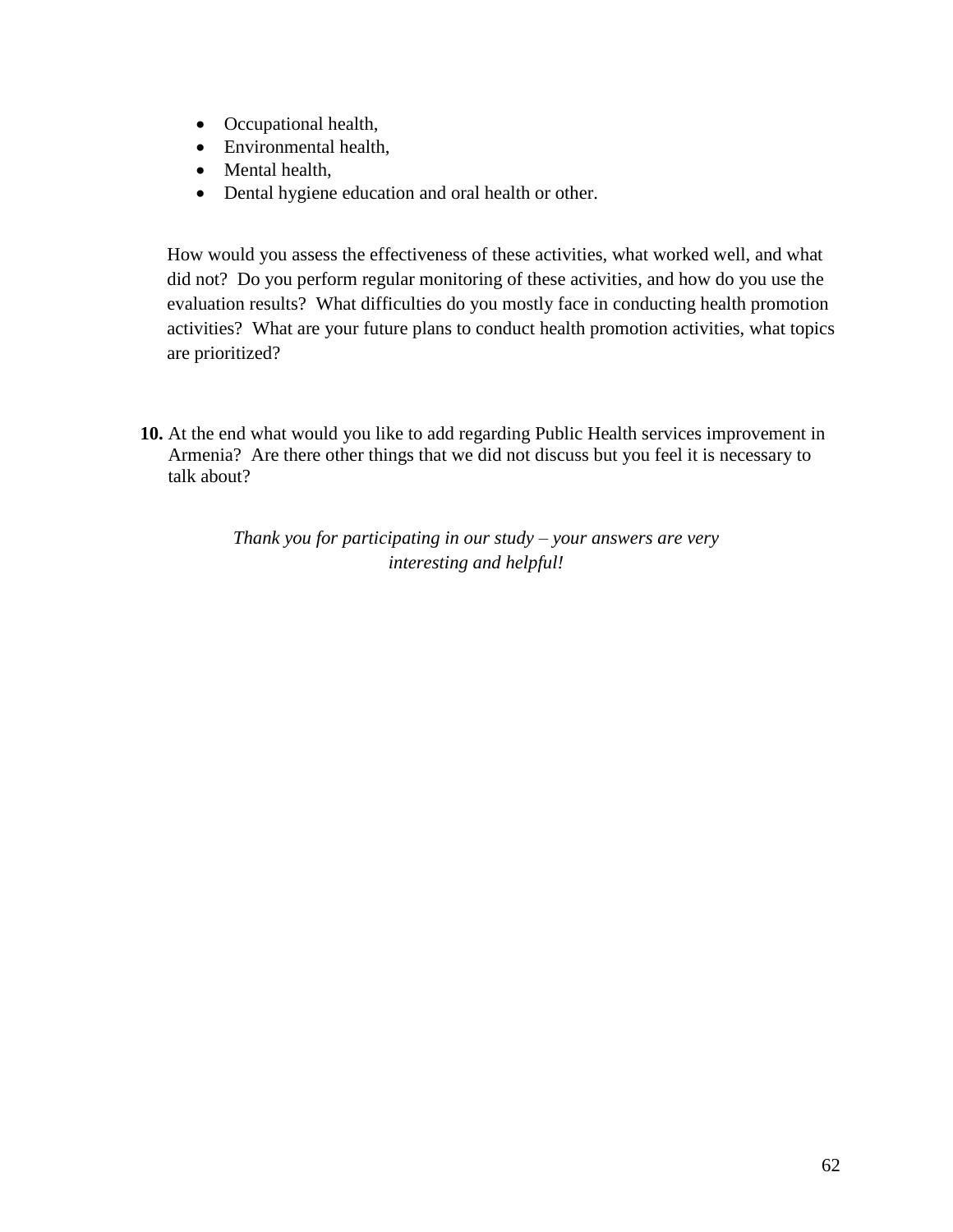# **APPENDIX 4 – RESULTS AND DISCUSSIONS**

Three-fourth of the focus group participants were women and one quarter men. The mean age of the professional focus groups was 44 (means ranging from 32-53). The mean professional yearsof-experience was 16 years. The mean age of focus group participants from the general population was 41 (means ranging from 29-50).

# **0. Perception of public health**

# **0.A. Perception of public health services and network**

*If we are talking about the dynamics of public health services in Armenia, then as a doctor and a public health specialist I can say that during my professional experience, which is 12 years, we have had obvious improvements. … As my colleague mentioned, there are some improvements in primary health care services as a result of training of nurses and family doctors, as well as the staff of the Ministry of Health. In the past when we were students, the staff of the Ministry of Health looked at the problems from the doctors' perspective; now they are also more open to understand the public health perspective. Maybe these improvements are the result of many international projects that were conducted during the last 10 year; regardless, the positive changes exist.* 

> International organization 0.A.1. Focus group discussion

*Now people know that public health not only involves the Ministry of Health, but other ministries should also be included, like the Ministry of Education and Science, the Ministry of Labor and Social Affairs, etc., even the Ministry of Justice.* 

> International organization 0.A.2. Focus group discussion

*Public health is not developed yet, though it is being discussed during recent years. From the services included in public health we mainly perform vaccination and infection control activities. The promotion of healthy lifestyle is in the early stages of development. Food safety and occupational health are not properly conducted.* 

> Government-implementation 0.A.1. Focus group discussion

*The Ministry of Health specialists need to understand what public health is. The idea of public health is not well understood in the Ministry of Health. They think that functions of the Ministry of Health are limited to medical care and cure.*

> International organization 0.A.3. Focus group discussion

*First of all we need to establish the field of public health and only then improve it and discuss the limitations.* 

Government-implementation 0.A.2.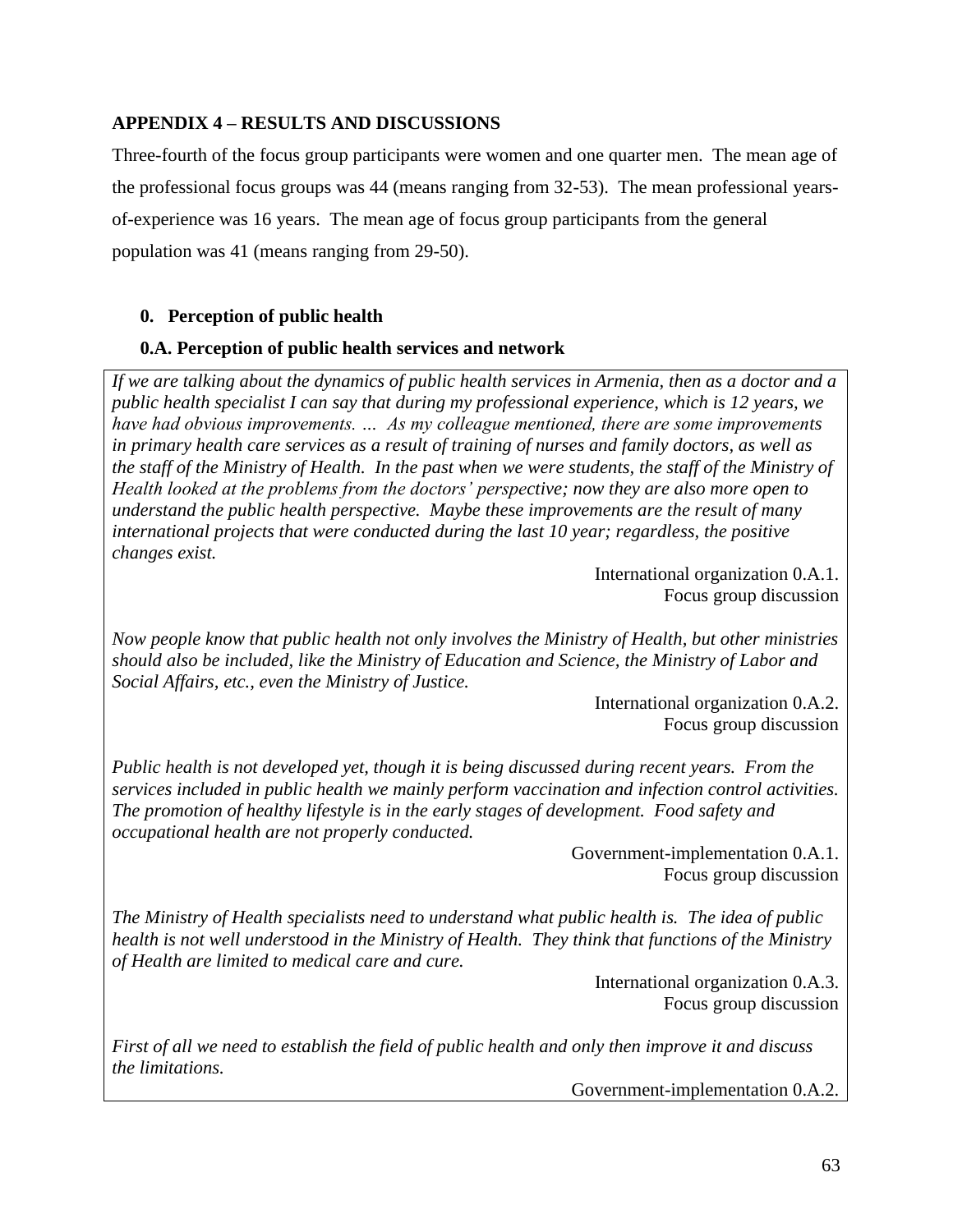Focus group discussion

[question to environmental service specialist "what is your role in public health?"] *I don't understand why you ask us questions about public health. Public health is the responsibility of the doctors.* 

> Government-policy 0.A.1. In-depth interview

*The public health is a new terminology in Armenia. … We should understand that public health is more than the functions and medical services of the Ministry of Health. It includes other authorities and even individuals.* 

Government-policy 0.A.2. In-depth interview

*Public health is considered as SanEpi services only, and that the only public health structure that we have is State Hygiene and Anti-epidemic Inspectorate. I think this is not right. In fact there is a problem with the perception, definition and functions of public health. The public health structure cannot be limited to inspection. It should be broader. I think we have problems with the perception of public health at all levels, from higher to lower.* 

> Government-policy 0.A.3. In-depth interview

*In the past we used to have sanitary hygienic and epidemic services. Now we have public health which includes everything. Many people don't understand that public health is more than just what was perceived in the past as public health.* 

> Government-policy 0.A.4. In-depth interview

*The fragmentation of public health services refers to the absence of a public health network. I don't see any existing network of public health services in Armenia. There are different committees such as the committee of environmental protection and the committee of immunization; however each government branch is targeting only its specific problems. I don't see an element of public health in the system. … Many authorities* [ministries] *perceive their role only as registering numbers and data, but they don't understand their public health functions."*

Government-policy 0.A.5. In-depth interview

According to a few participants, the concept of public health was introduced in the country during the recent decade which has resulted in some improvements in public health. It was suggested that the concept of public health was introduced into the country primarily through international projects. Trainings that were conducted for primary health care providers such as physicians and nurses and the staff of the Ministry of Health were noted as the primary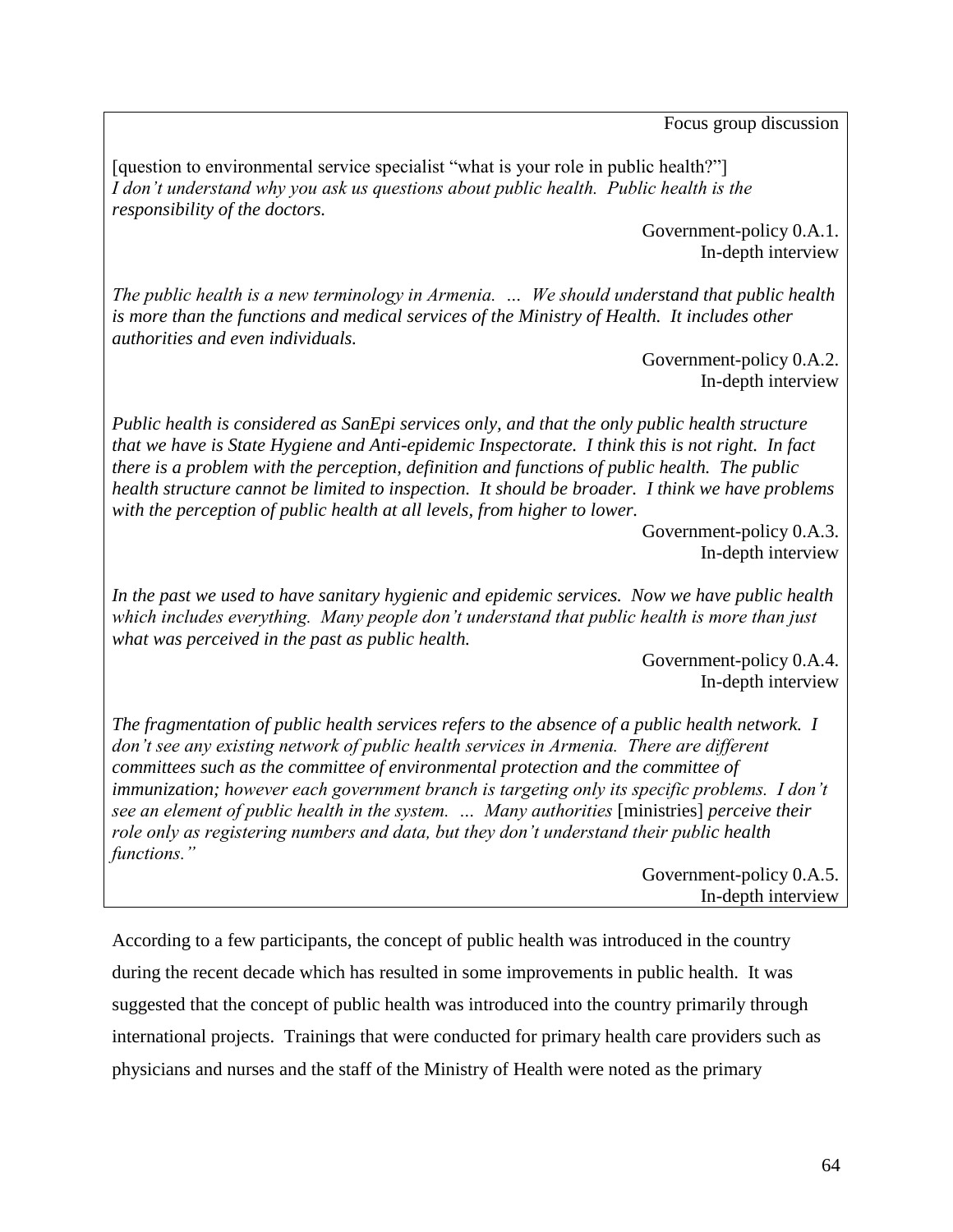achievements of public health. Some participants suggested that now more people realize that public health is the responsibility of not only the Ministry of Health, but also other ministries.

According to the majority of participants, public health was a new concept and was not well understood by the population; often it was very narrowly perceived, including by specialists and stakeholders from different levels and different ministries and institutions. This concept was also new for the health care providers and the employees of the Ministry of Health. According to some participants, people from the Ministry of Health and health care providers saw their role only as providing curative services with little involvement in preventive services. Currently public health services in Armenia were limited to only vaccinations and infectious disease control. The majority of participants mentioned that there was a general perception in the country that public health services were inspection services (SanEpi services) only. Other public health services were not yet understood by specialists and population in the Armenian context.

According to some participants, the role of the ministries (other than the Ministry of Health) in public health was limited to data collection and descriptive statistics which were not further transformed into public health policies and interventions. Some employees from those ministries did not perceive themselves as having a role in public health. They thought that the maintenance of public health was the responsibility of the Ministry of Health alone.

According to all the participants there is no umbrella public health system or network of all public health services in the country; the public health services are fragmented and sporadic and there is no systemic formal linkages between them.

## **0.B. Perception of inspection services**

#### **Implementers**

*You know our work* [inspection services] *is not respected at all. People have a very negative attitude towards us. They think if we visit their facility we will penalize them and force them to make changes which require money and additional expenses. But in reality, we are trying to make them improve the working conditions and have a safe environment for the public.*  Government-implementation 0.B.1. In-depth interview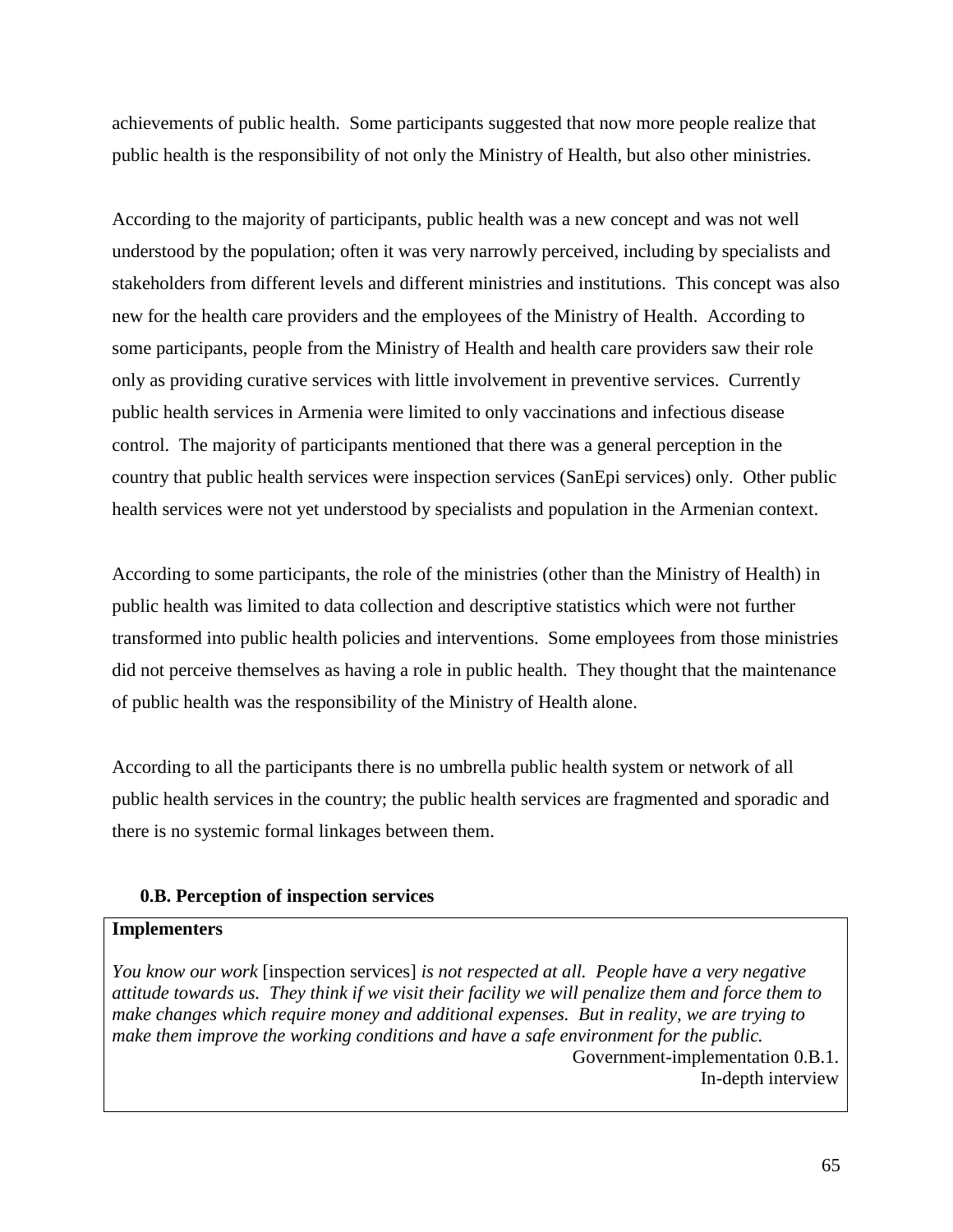*The problem is that owners are afraid of us because of our inspection function. I think the perception towards the Inspectorate should be changed from control to partnership. ... it* [partnership] *is typical for European countries, and they have been successful.*  Government-implementation 0.B.2. In-depth interview

*As epidemiologists and doctors, we do not want to be inspectors like policemen.*  Government-implementation 0.B.3. In-depth interview

*-----------------------------------------------------------------------------------------------------------*

#### **Consumers**

*The function of …* [Inspectorate] *is only punishment: they don't offer us any help. It is in their interest to find a problem and take money for it.*

> Consumer 0.B.1. In-depth interview

*They* [Inspectorate specialists] *are not motivated to improve the situation. They are eager to find some incompliance to blackmail me. They consider us a source of money; they don't care about our improvement.* 

> Consumer 0.B.2. In-depth interview

*I have a suggestion – … Inspectorate should not only inspect by checking whether you have this or that but also they must support and help the facility to improve its conditions.*  Laboratory 0.B.1.

In-depth interview

Though the periodic check-ups that are currently conducted by the inspection services lead to some improvements in the inspected facilities, there is a negative perception towards inspection services among the general population and consumers. Consumers think that specialists from inspection services are more motivated to penalize rather than to improve the inspected facilities. It is in the interest of the inspection specialists to find incompliance and penalize consumers. Consumers and some specialists from inspection services suggested that inspection agencies should have more supportive functions.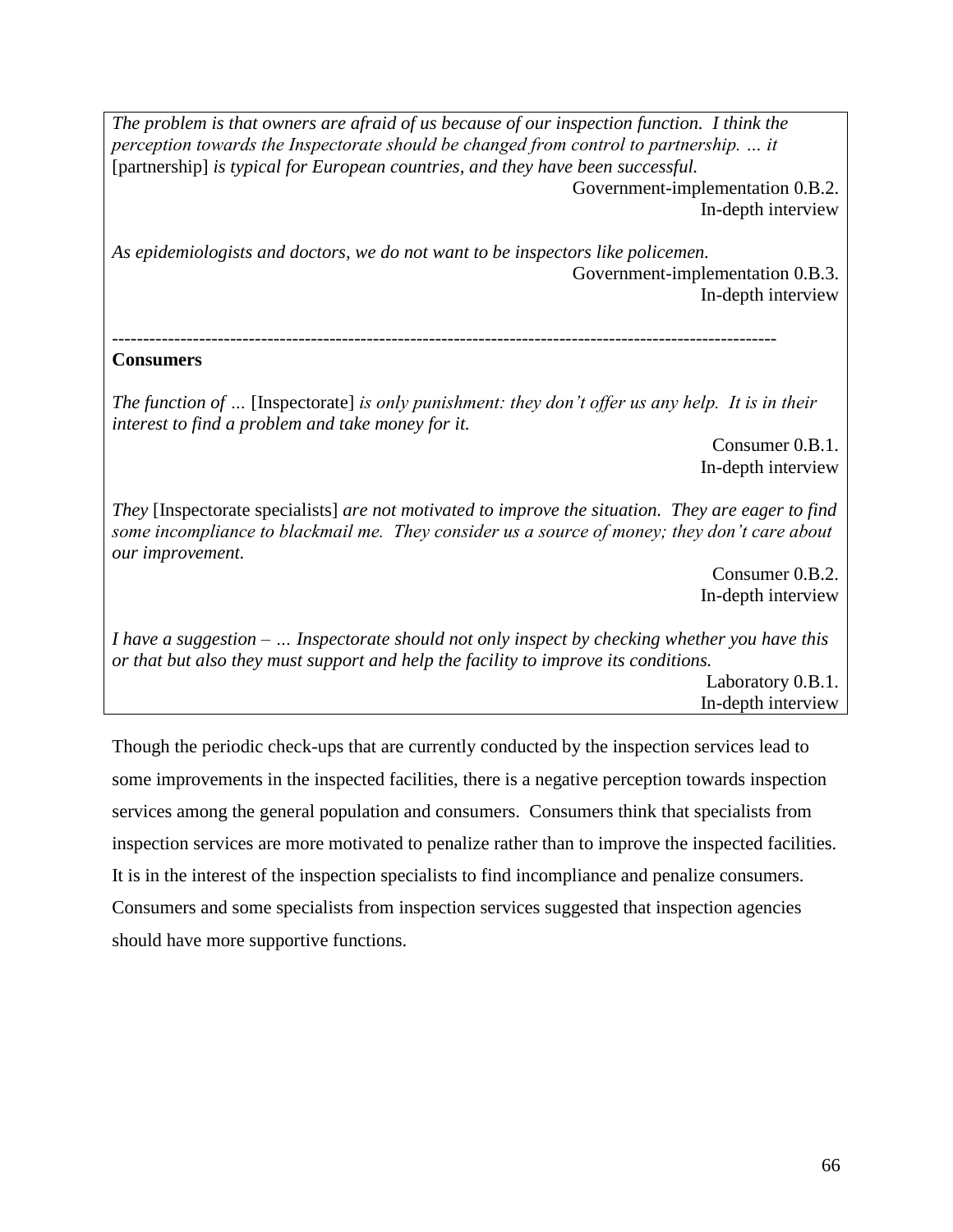### **1. Surveillance and assessment of population health and well-being**

#### **1.A. Functioning of surveillance systems and registries**

*I think it* [the surveillance system] *could be better, but the current situation with the surveillance system is not very bad. During the last 10 years there have been improvements. Maybe the quality of the conducted surveys should be improved.*

> Government-implementation 1.A.1. In-depth interview

*Unfortunately the morbidity data is not disaggregated by gender or by marzes, and only for some diseases it is disaggregated by age groups. We suggested having data disaggregated by marzes and by gender; there was even an inter-sectorial committee on gender issues, where the MOH specialists promised to incorporate gender and marz disaggregation. However, nothing has changed.*

> Government-implementation 1.A.2. In-depth interview

*Regarding questionnaires or the collection of patient information, very often we collect completely useless information which is called "GIGO information" (garbage in and garbage out). Instead of that, we do not pay enough attention to the things, for example, age or gender disaggregation, which are important for analysis.*

> International organization 1.A.1. Focus group discussion

*We do not categorize data by socio-economic factors or other characteristics. We do not even have such reporting forms.* 

> Primary health care 1.A.1. Focus group discussion

*I want to talk about PH information database. The PH data are not available. It should be centralized to make the access easier.* 

> International organization 1.A.2. Focus groups discussion

*If somebody, even a specialist who is working in public health, tries to get some information from the system, it is very difficult because there is no understanding of the bigger picture. ... Data are collected in separate parallel paths and kept according to each separate project. In the same field there is duplication and even triplication of efforts, because there is no coordination of information. Some information is totally closed and unavailable. ... In conclusion, our surveillance system is undeveloped and we cannot even call it a system.*  International organization 1.A.3. Focus group discussion

*I am not even sure that the Ministry of Health uses our results.* 

Government-implementation 1.A.3. In-depth interview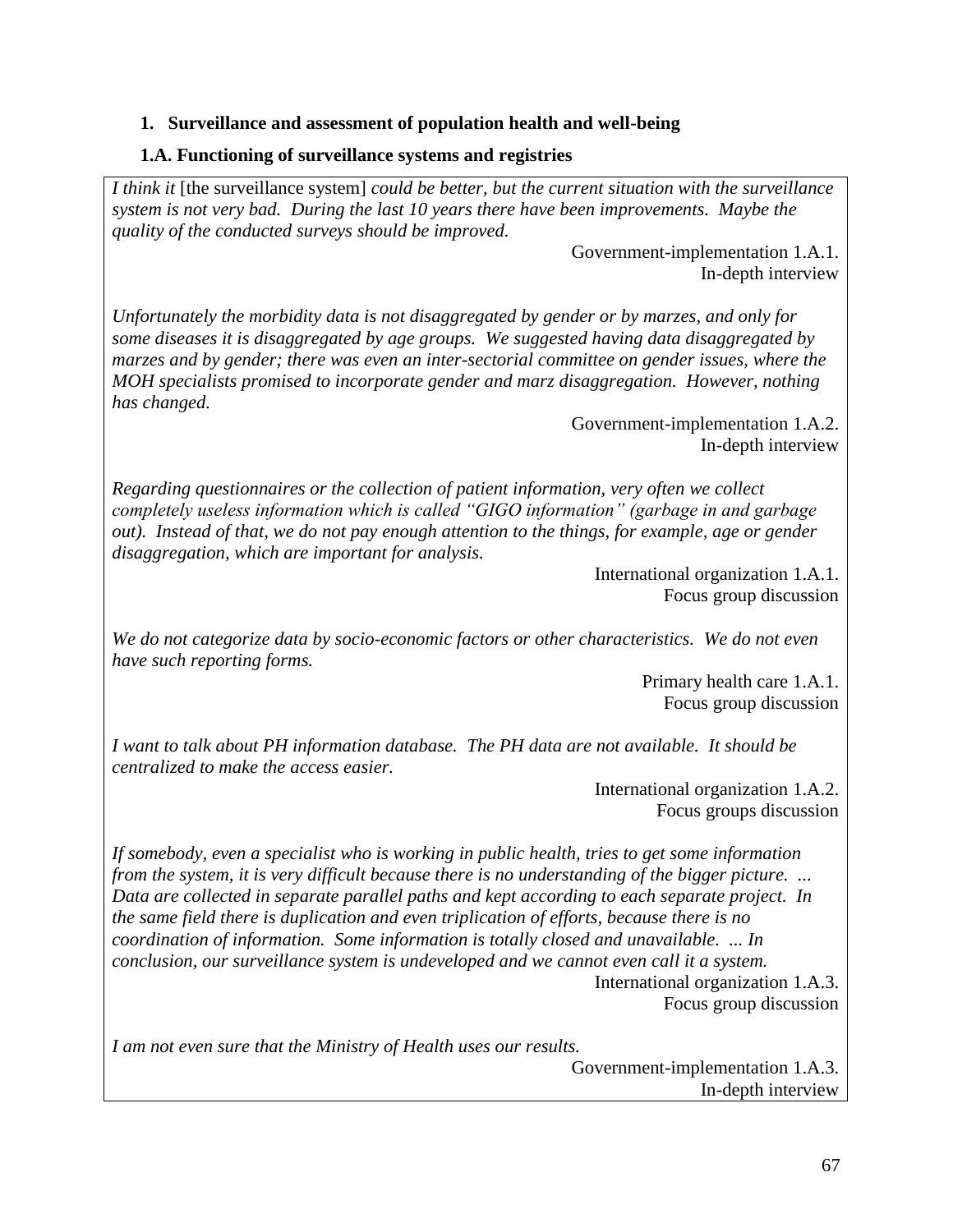*There is no collaboration between National Institute of Health and Inspectorate* [State Hygiene] and Anti-epidemic Inspectorate] *at all.* 

> Government-implementation 1.A.4. In-depth interview

*Nobody understands the reason why data are collected. They are doing it without purpose, just to do it. Nobody thinks about data analysis. We practice descriptive epidemiology not analytical epidemiology.*

> International organization 1.A.3. Focus group discussion

*We need to improve the surveillance system (data collection and analysis). We need to understand what problems we have and then develop programs to overcome those problems.*  Government-policy 1.A.1. In-depth interview

In Armenia there are functional surveillance systems. However, participants indicated that much of the data collected were not disaggregated into categories that would optimize data application. These categories include cross-combinations of gender, age, socio-economic status, and marzes. In addition, participants noted that some data collected were not useful. Data collection is often routine with a lack of understanding why it is collected.

Data flows are not integrated into a central surveillance system where access to these data can be improved for end users and analysts. Many parallel closed surveillance data systems for different disease groups and projects which duplicates efforts also complicates access and limits optimal use of data. Many participants discussed the lack of collaboration between different surveillance systems and stakeholders.

Participants further noted that data analyses was limited to descriptive assessments and never crossed over to analytical assessments that would improve the information value and application for decision makers. Analysis using analytical epidemiology would include risk assessments, evaluation of associations that could provide information on special concerns geographically and identify vulnerable populations.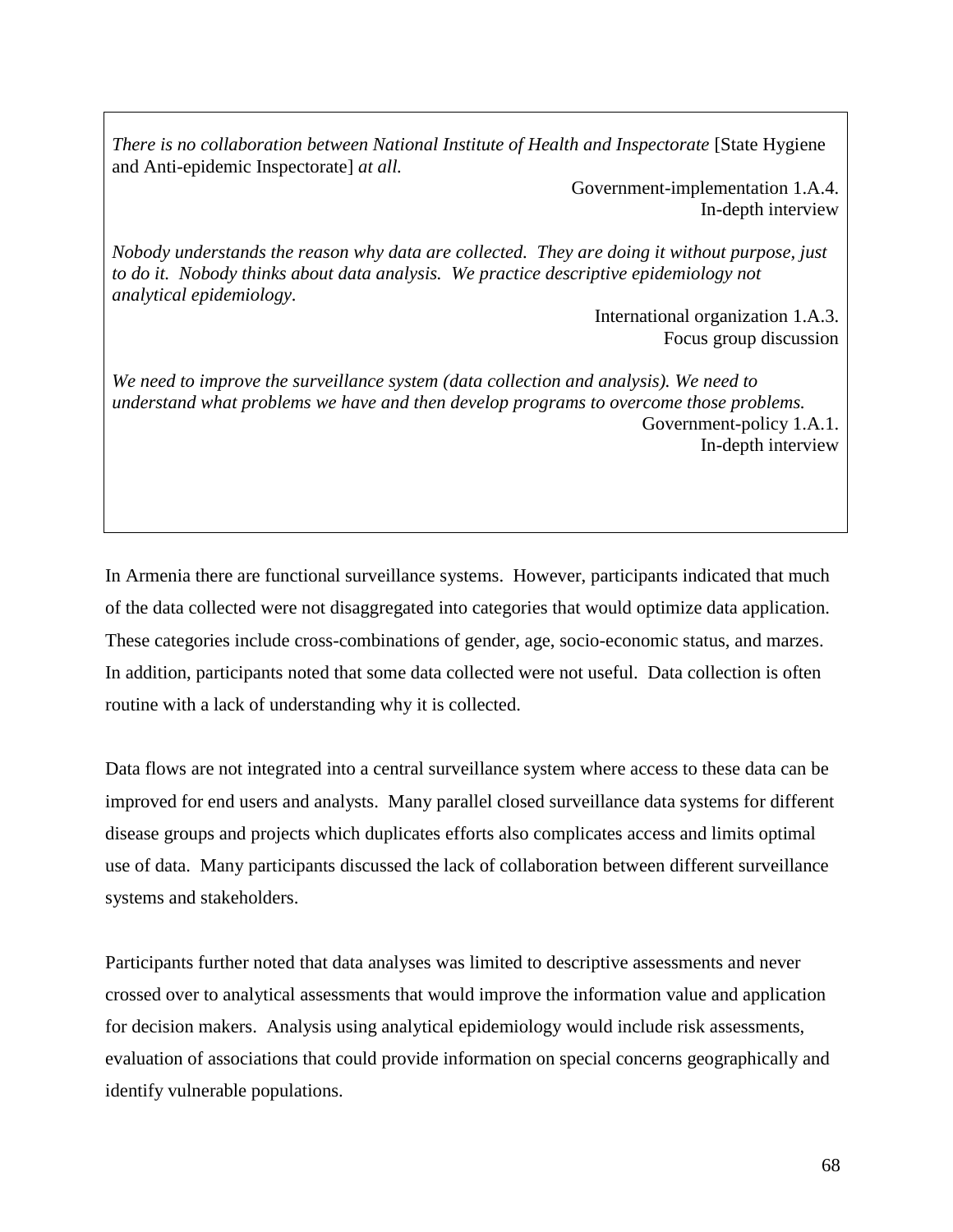### **1.A.1. Surveillance of communicable and non-communicable diseases**

*Regarding surveillance, our SanEpi services do a good job with infectious diseases - but the surveillance of noninfectious diseases is very poorly conducted.*

Government–policy 1.A.1.1. In-depth interview

*The situation regarding noninfectious diseases is even worse; it [including surveillance] is in the embryonic stage.*

International organization 1.A.1.1. Focus group discussion

Though communicable disease surveillance has limitations in the value of some data, the level of disaggregation, fragmentation and issues of access, the majority of participants thought that noncommunicable disease surveillance was far behind communicable disease surveillance.

## **1.A.2. Surveillance of road traffic accidents**

*The road traffic accidents and their causes are registered and analyzed. If we see that a certain number of accidents occurred as a result of the speed limit being exceeded, we use different approaches to solve the problem such as placing street bumps, reducing speed limits on signs … or increasing enforcement actions on drivers who break the law.* 

> Government-implementation 1.A.2.1. In-depth interview

*Our* [police] *collaboration with the Ministry of Health is limited to the Ministry of Health providing data on whether a driver was drunk or not .*

> Government-implementation 1.A.2.1. In-depth interview

According to police officers, all cases of road traffic accidents are registered in a manner consistent with the normative acts every three months and reported to the state statistical center. Cases of road signs inconsistencies are reported to the Yerevan Municipality for the implementation of further actions. Moreover, they register other specific data for their own interest and analysis, such as the type of vehicles involved in the accidents or the causes of accident.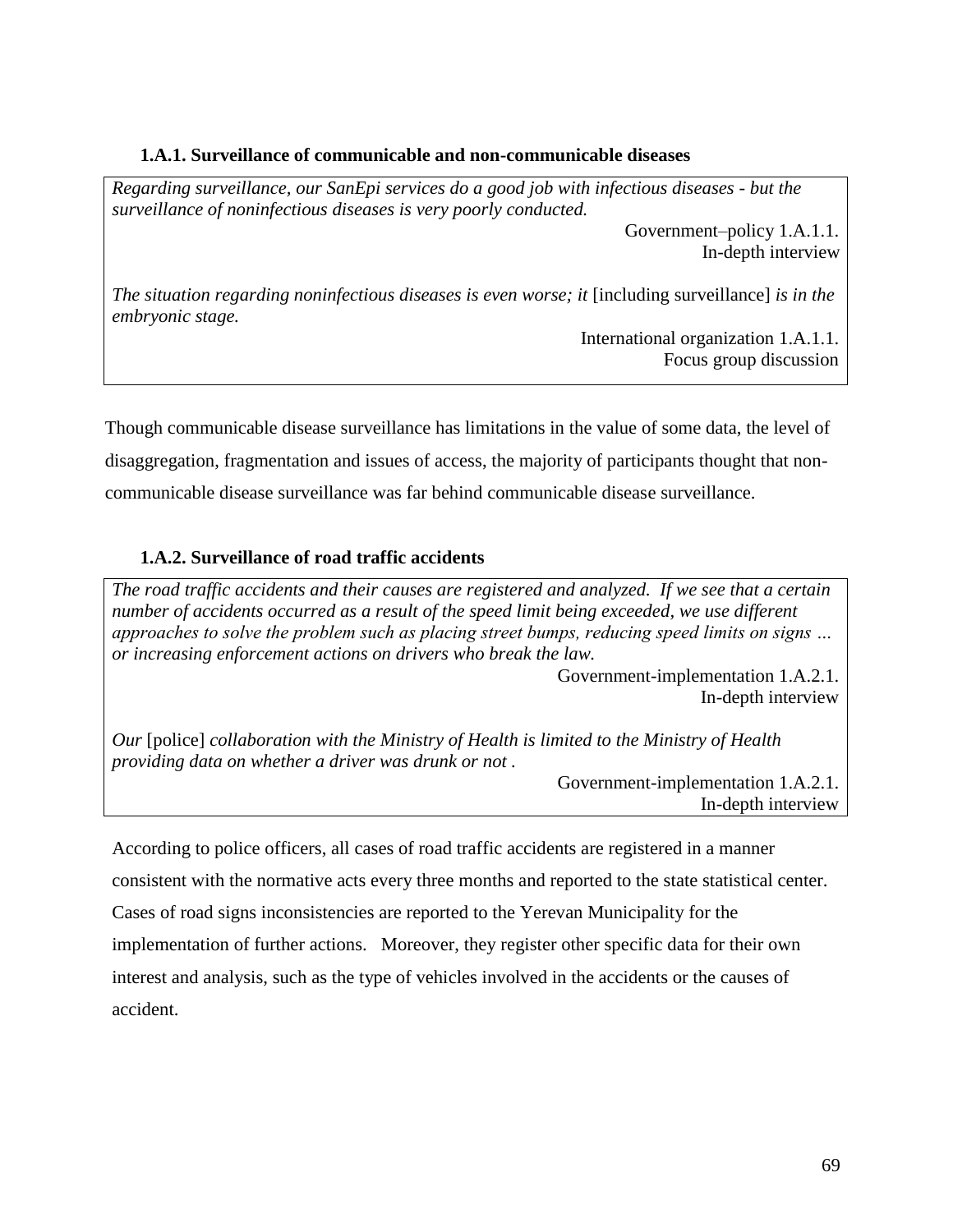As in many surveillance systems there is very little collaboration between traffic accident surveillance and other health surveillance systems that would contribute to improved policy and interventions.

## **1.A.3. Surveillance of mental health diseases and conditions**

Question – How would you assess the surveillance system of mental health diseases? *I* would assess it very positively if there was such a surveillance system. Unfortunately, we don't *have the resources for that.* 

Mental health 1.A.3.1. In-depth interview

In many public health services where surveillance would benefit such services, there is no existing surveillance system.

# **1.A.4. Surveillance of environmental risk factors**

*The new technologies in the air monitoring help to have more accurate and reliable results.*  Government–implementation 1.A.4.1. In-depth interview

*I don't understand why you ask us questions about public health. Public health is the responsibility of the doctors. They should do their job and we are doing ours. If they want to use our data they can use our reports which are opened.*

> Government–policy 1.A.4.1. In-depth interview

*Health outcomes assessment or monitoring is not our job* [people from the Ministry of Nature Protection]*, the Ministry of Health has to do it.* 

> Government–policy 1.A.4.2. In-depth interview

The absence of collaboration between surveillance systems such as those for the environment and health is a lost opportunity to reduce morbidity and mortality. Environmental factors can lead to serious illness and death - however without integrated collaborative surveillance systems these causes of adverse health conditions will go undetected; thus no intervention can be taken to resolve such problems**.**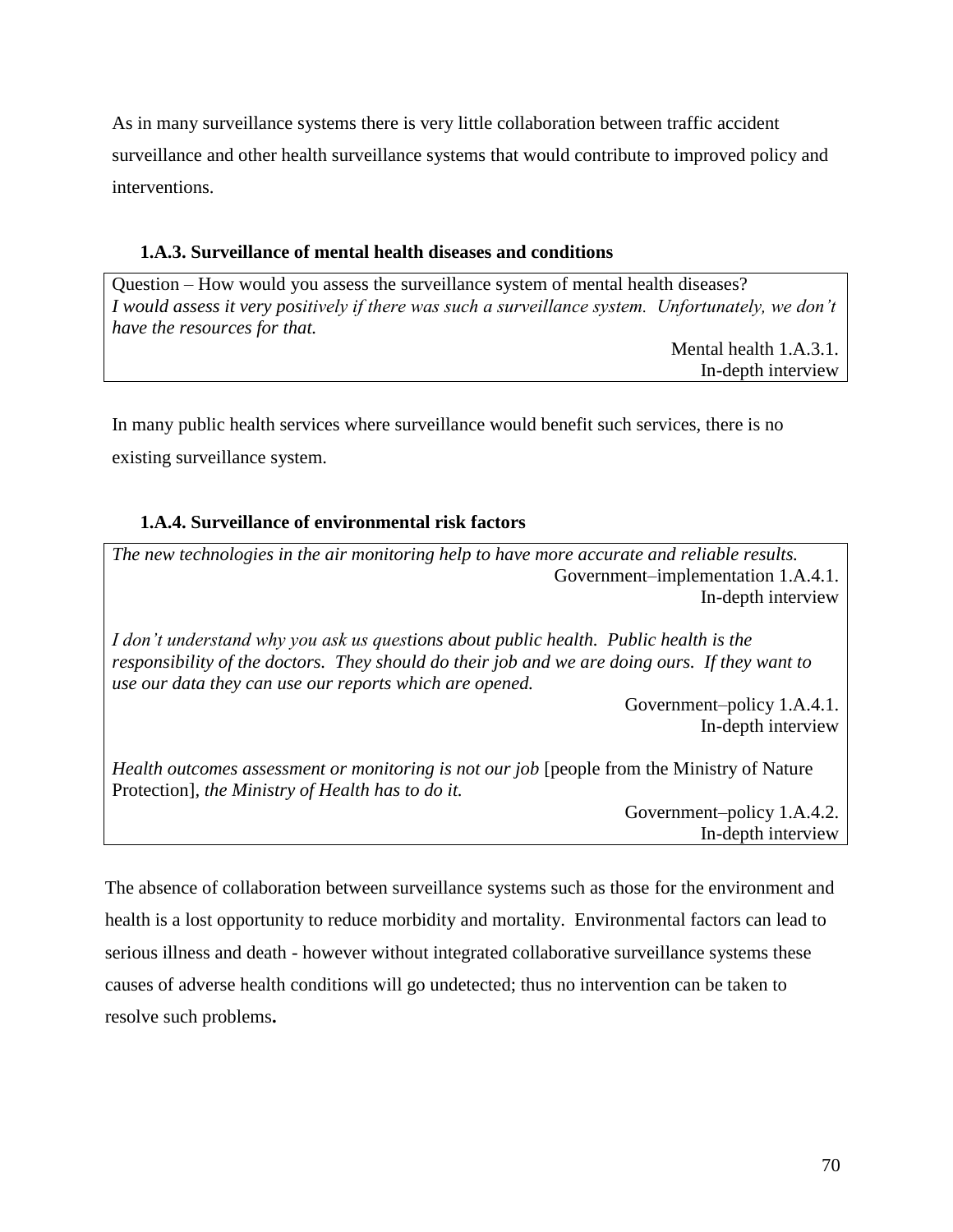## **2. Identifying health problems and health hazards in the community**

#### **2.A. Control of communicable and non-communicable diseases and conditions**

*… the modern understanding of the public health system* [in Armenia] *has its limitations, for example, the main emphasis is placed on infectious disease control. The current activities and services of the Inspectorate are also more focused on infectious diseases; however, some activities are also directed towards tobacco control.*

> Government–policy 2.A.1. In-depth interview

*Part of the problem is that during transition to independence there was a collapse of many functions and responsibilities* [in health care]*. Before, some institutions were responsible for non-communicable disease control, but everything was lost during those horrible years. Now it is the time to rebuild the system; we are trying to return, at least, to the level that we had before.*  Government–implementation 2.A.1. Focus group discussion

*The situation regarding noninfectious diseases is even worse; it is in the embryonic stage.* International organization 2.A.1. Focus group discussion

*For communicable diseases control the Soviet system was the best, and we were a part of that system. … Another thing is that for non-communicable diseases we are far behind others.*  Government–implementation 2.A.2. In-depth interview

*Our government has to deal not only with infectious disease control … for example, road traffic injuries. Have you ever heard of anything that has been done for injuries? … it is a big gap of the system.*

> Government–implementation 2.A.3. In-depth interview

*Nobody thinks about data analysis. We practice descriptive epidemiology not analytical epidemiology.*

> International organization 2.A.2. Focus group discussion

In Armenia the emphasis of disease control has always been on infectious diseases. The majority of study participants agreed that in general the control of infectious diseases in the country is stronger than that of noninfectious diseases. The control of other health conditions such as injuries has also received less attention.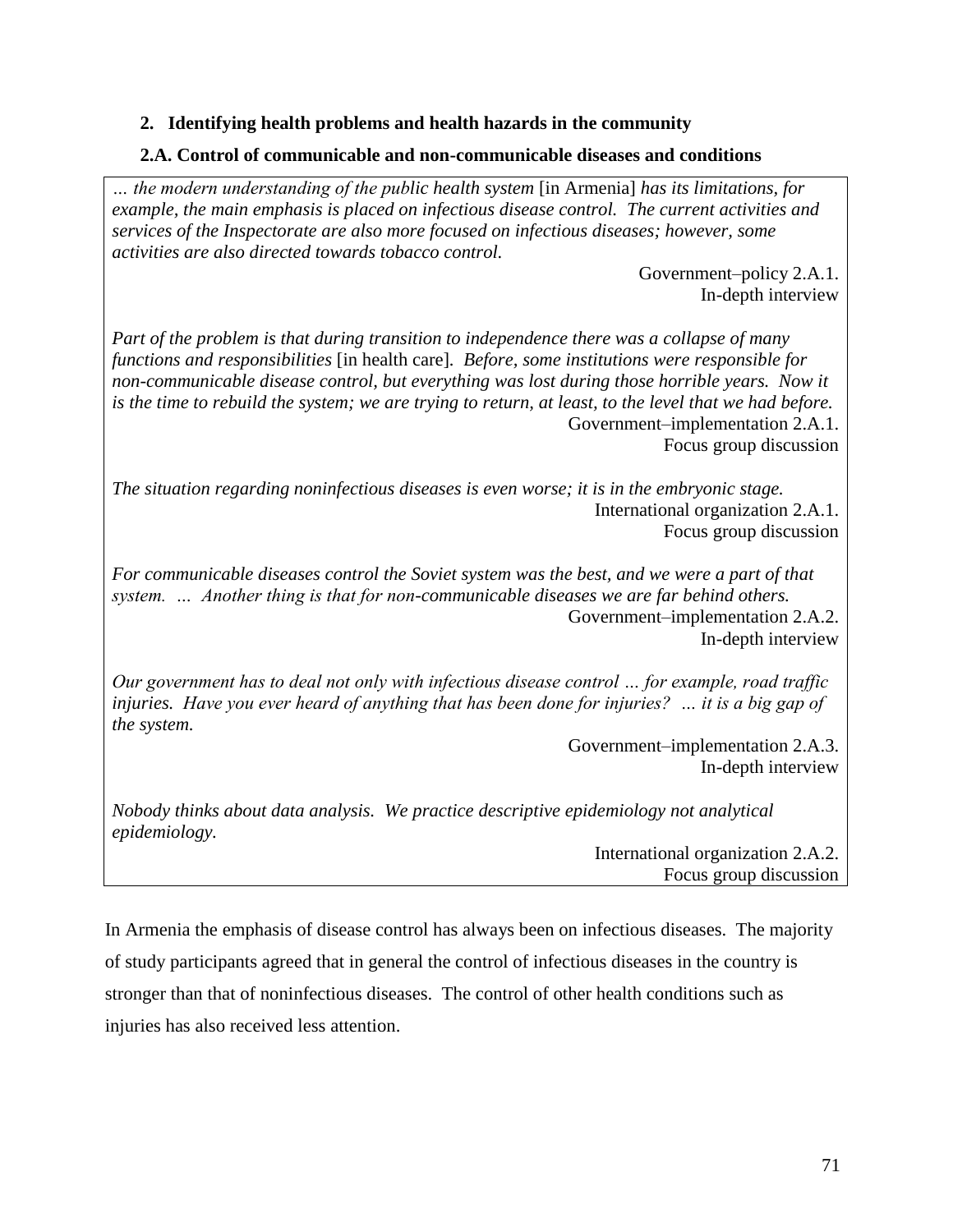Detection and investigation of risk factors and causes of outbreaks, epidemics and disasters require analytical epidemiological methods. To develop effective interventions and programs, especially with limited resources, characterizations of these major events are necessary. These analyses cannot be conducted using descriptive epidemiology. Participants indicated that there is a gap in capacity to apply analytical epidemiology among data analysts.

### **2.B. Control of environmental health hazards**

#### **2.B.1. Risk assessment and health impact of environmental exposures**

*…It took a long time for the Ministry of Health to develop Maximum Permissible Concentrations (MPC) for various contaminants. We pushed them hard for MPCs… however, we still don't have them for water.* 

> Government–policy 2.B.1.1. In-depth interview

*There is a molybdenum factory in our marz. The population always complains about this factory and we try to take their message to the authorities, but we don't know what happens. There are no analyses on whether the diseases in the region are related to that factory. There is no research on that issue. Moreover, there are no standards with which we could compare.*  Government–implementation 2.B.1.2. Focus group discussion

*The Ministry of Health does not monitor the health of people as related to contaminants or pollutants. They do not have any evidence of diseases related to pollution.* 

Government-policy 2.B.1.3. In-depth interview

Although there is active monitoring of many air and water contaminants using up-to-date equipment, there are limited efforts using analytical epidemiological methods to establish associations for contaminants with diseases and death in communities. Nor are risk assessments made for disease occurrence due to different concentrations of contaminants. The lack of such studies disallows evidence-based development of interventions and programs to protect the health of the public. Lack of collaboration between authorities such as the Ministry of Nature Protection which monitors contaminants and the Ministry of Health is an obstacle for optimizing the protection of the health of the population.

The establishment of Maximum Permissible Concentrations of different contaminants with potential health impacts is a first step to protect the public from dangerous exposures. Maximum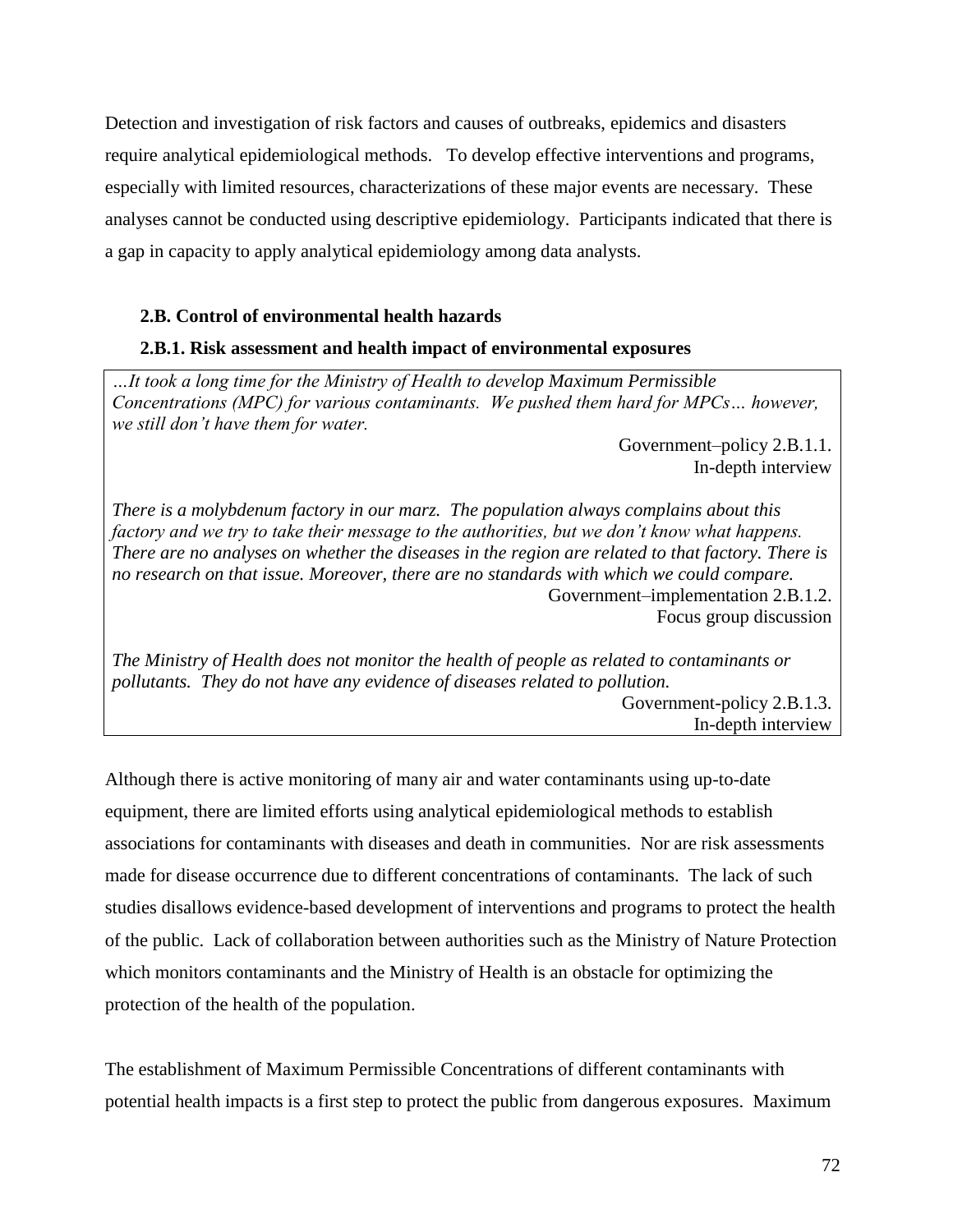Permissible Concentrations have been established for air contaminants but have not yet reportedly been established for water contaminants.

## **2.B.2. Air and water quality control**

*Public health has a major role in nature protection: in water resources, rivers and waste management.*

> Government–policy 2.B.2.1. Focus group discussion

*Our Government bans the import of ethylated gasoline in our country because of high concentration of CO during its burning. …. As a result the concentrations of lead are significantly lower in the blood of the Armenian population. …* [Also] *the production of cement* [now] occurs *in a close environment, which is in contrast to open-air production of concrete in the Soviet time which produced large clouds of dust in the air.* 

> Government – implementation 2.B.2.1. In-depth interview

*Currently quality monitoring is conducted very well, because we have all new updated equipment for the monitoring. The quality of our air is satisfactory, and sometimes even better than satisfactory.*

> Government–policy 2.B.2.2. In-depth interview

*The factories are closed down and more or less the air is clean now, car emissions. … The air quality in Masiv and Komitas is better than in Kentorn. Kentron is a hot spot; all the air contaminants accumulate in Kentron. … If you view Kentron from a high place, you'll see major smog hanging over downtown.* 

> Population 2.B.2.1. Focus group discussion

*But we haven't seen any control measures by the state to control air quality. … There should be control… for example air filters for factories can be used.*

> Population 2.B.2.2. Focus group discussion

*Environmental health issues are really a problem for us; we lack laws in these areas. Our NGO dealt with the issues of Teghut mining and Lake Sevan's protection, which have a non-direct impact on health.* 

> Government–implementation 2.B.2.2. Focus group discussion

*Sometimes we taste the sewage in the drinking water. … Many times we have an interruption of water flow due to various reasons. Sometimes we have no drinking water for several days, so we use water from Lake Sevan. We are boiling it and drinking; what else can we do?*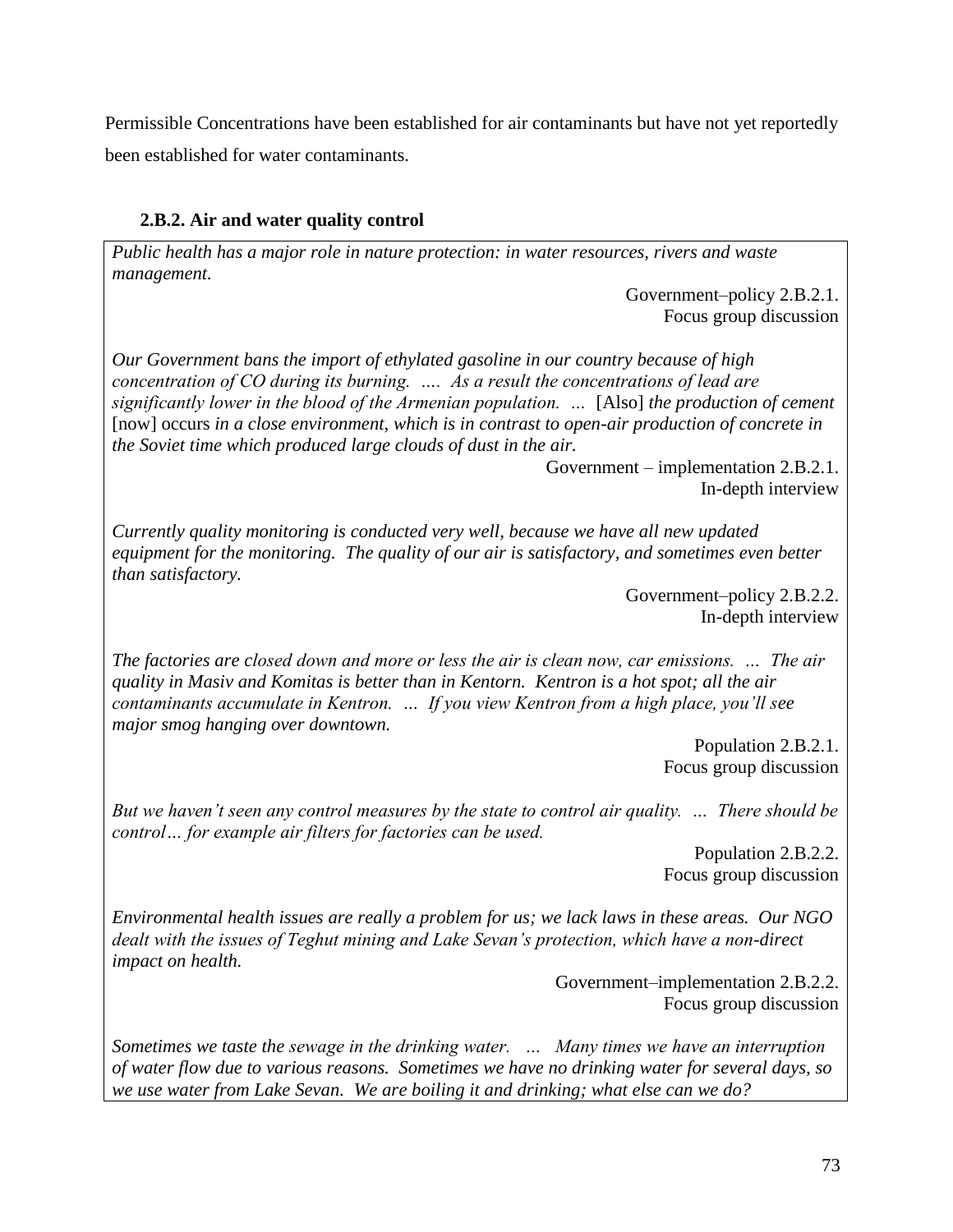Population 2.B.2.3. Focus group discussion

*… I visited a water spring in Talin which was the water supply source of the village. … People were having picnics there and one person was soaking her/his legs in the spring. This same water is piped to the village for its water supply.* 

> Government–implementation 2.B.2.3. In-depth interview

[Water-born] *outbreaks are taking place; last summer, for example, many children were treated*  [for the disease from an outbreak] *in the hospital from the next village.* 

> Population 2.B.2.4. Focus group discussion

*I suggested informing people about the* [air] *monitoring results during the weather forecast; at first we could report monthly, weekly, and then daily. For example, in Great Britain every minute people are informed about the quality of air for an area through the internet, and patients that are affected by air contamination (such as asthmatics) can organize their day and know when to walk safely.* 

> Government–implementation 2.B.2.1. In-depth interview

Air quality achievements by the government reported by the participants included imported gasoline restrictions, particulate matter control in cement production and the use of modern equipment for monitoring. However, two major problems in Yerevan air quality were identified by experts: the concentration of near ground ozone and the high particulate matter concentration. The assessment of concentrations of particulate matter was identified as a problem due to the shortage of monitoring equipment for this purpose. For Alaverdi city, excessive concentrations of  $SO<sub>2</sub>$  and NO due to air contamination by the copper-molybdenum smelter were identified as a problem by expert participants.

Though environmental specialist participants reported that air quality in Yerevan, except for dust and ozone concentrations, was within permissible limits, many representatives of the general population were unsatisfied with the air quality of Yerevan, especially in Kentron hamaynk. Almost all study participants, both experts and the general population, suggested the installation of air filters for factories, even though it was noted that it was an expensive approach.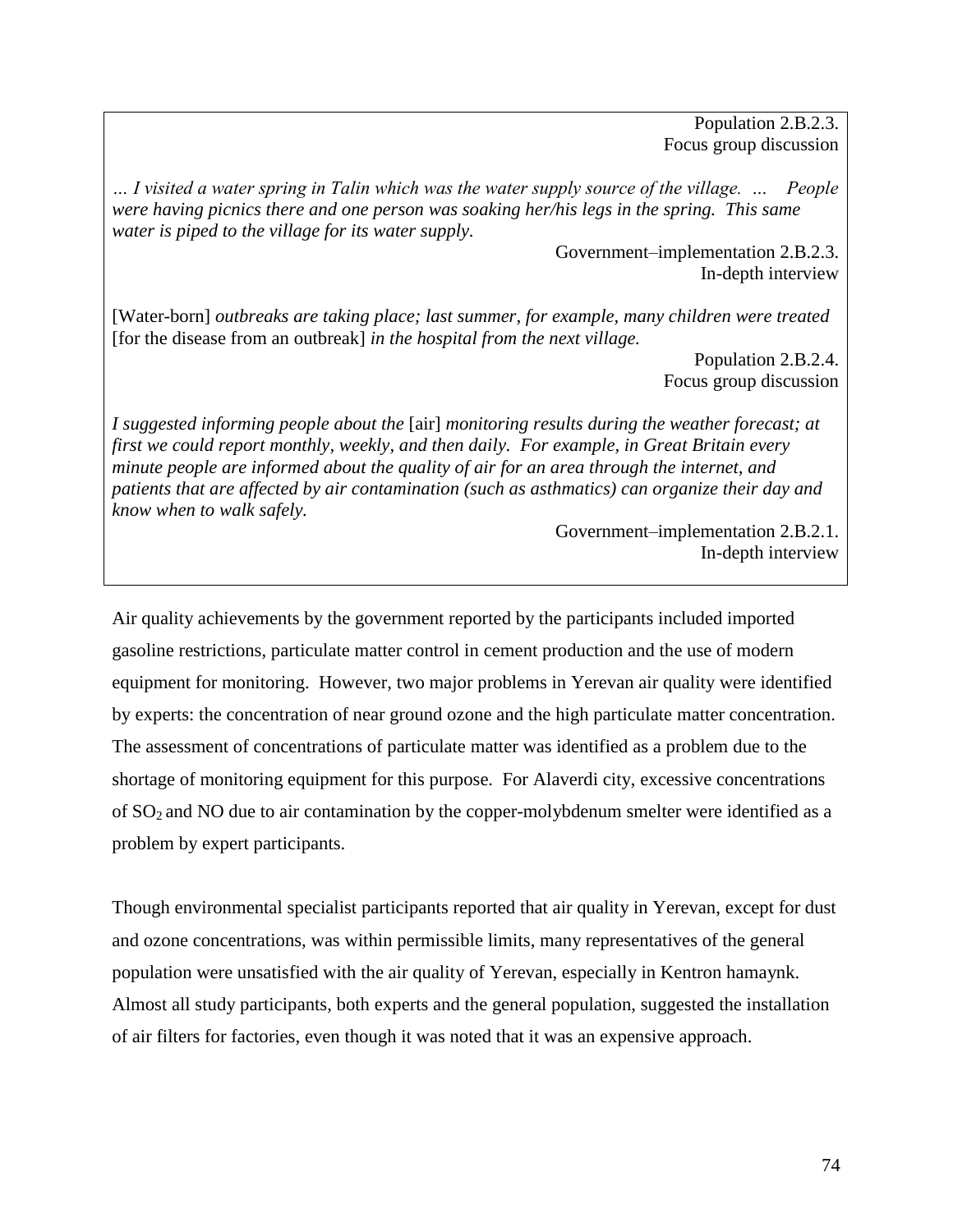Though quantity of drinking water in the country was considered sufficient by environmental specialists, systematic interruptions in water supply for several days were reported. Drinking water quality was a concern shared by participating government policy professionals, environmental specialists from NGOs and the general population. Factories and mining activities were identified as the primary sources of water contamination and the loss of clean water resources. Lake Sevan and Teghut were noted as examples.

Participating specialists and the general population were concerned about the poor conditions of water pipes as a cause of low quality drinking water. Two major sources of water contamination were identified. In rural areas penetration of soil, sand, and microbes into broken water pipes was the problem. In urban areas, where sewage systems exist and where water pipes and sewer pipes run parallel and next to each other, leaks in both systems lead to much more serious contamination and often lead to outbreaks.

### **2.B.3. Waste management**

*We develop a legal framework* [for waste disposal] *which includes laws, regulations and orders … that indirectly maintain public health. We have data about waste production, elimination and use. All waste production companies report to the Ministry of Nature Protection.* 

Government–policy 2.B.3.1. In-depth interview

*Medical wastes are dumped in Nubarashen* [garbage dump] *without any control.* Government–policy 2.B.3.2. In-depth interview

*There are polyclinics that don't have special repositories to destroy outdated bio-samples (TB and others), so they are dumped in the ground which is not appropriate for waste management.*  Laboratory 2.B.3.1. Focus group discussion

*There are many reactive chemicals left after the earthquake humanitarian aid; we don't know how to destroy them. I don't want to pollute the environment. This problem should be solved.*  Laboratory 2.B.3.2. Focus group discussion

*Waste from the whole region are dumped near our village. In windy days you can see garbage and plastics all over the territory. This garbage dump smells and all of us, including the children, breathe this polluted air. Moreover, very often they set it on fire, which is much worse.*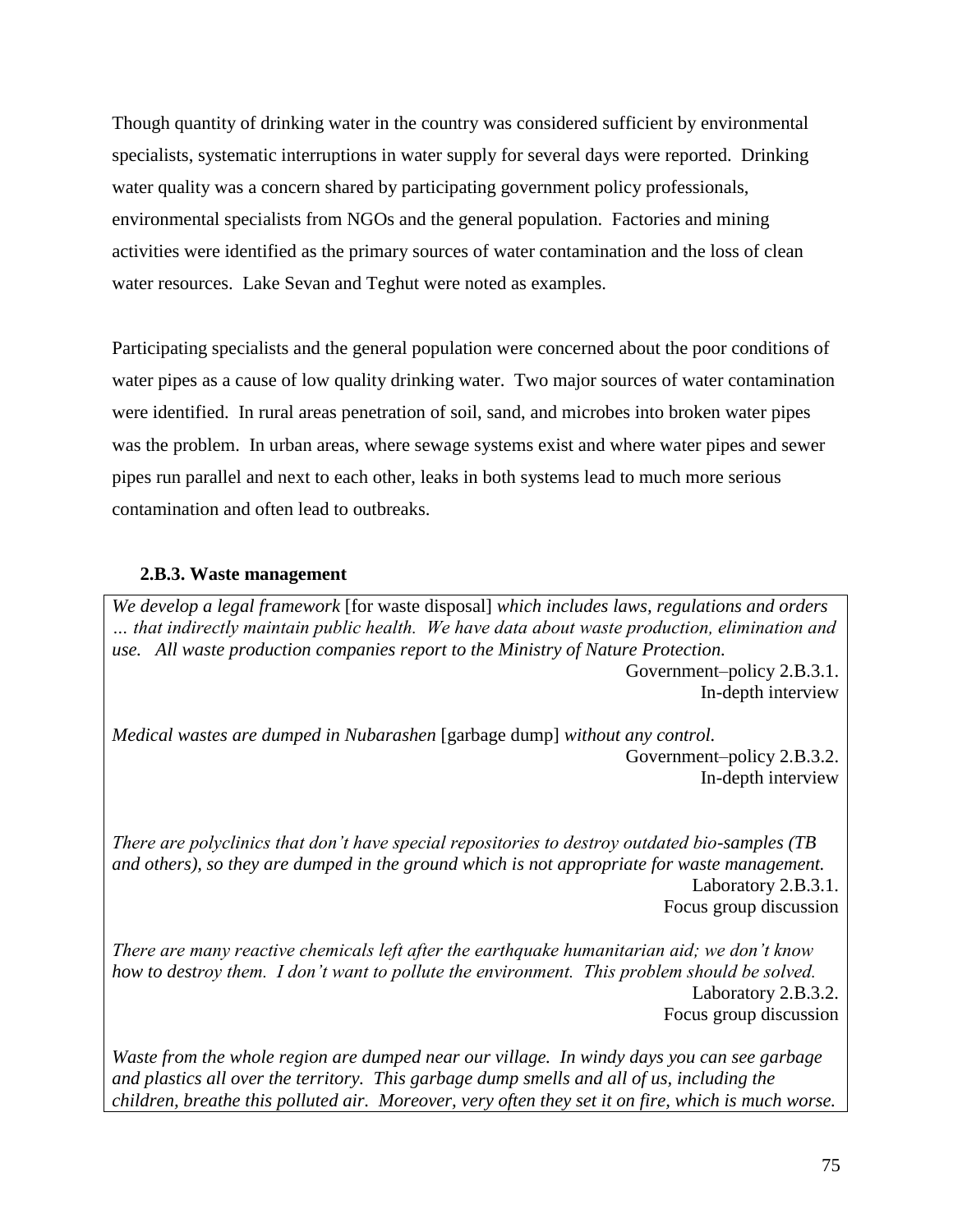Population 2.B.3.1. Focus group discussion

*Near my house there is a stream. Everybody throws waste in that stream and right now there are three dead dogs in there, near my house. I have three small children…*

> Population 2.B.3.2. Focus group discussion

*They* [municipality] *take the waste to the garbage dump which is near the town. Then they burn it there. Sometimes the wind blows the garbage back to town … at least they should cover the waste by soil.* 

> Population 2.B.3.3. Focus group discussion

*Today I saw a wonderful bird in the sky. Then I realized that it was a plastic bag. There should be a waste recycling factory. Everyday I see how they burn the waste in the dump.*  Population 2.B.3.4. Focus group discussion

Almost all study participants noted deficient medical, industrial and municipal waste management as contributing to serious environmental health problems. Along with the lack of waste disposal control and placement of waste dumps (open landfills) near residential areas, the burning at waste disposal sites was perceived by the general population as a major environmental health threat. These deficiencies in solid waste management were suggested to lead to pollution of surface water supplies and the general environment. A few participants a suggested to apply the Japanese approach of covering the waste dumps with soil, using the covered territory as parks, organizing production of the methane under the covered dumps and serve nearby populations with this fuel supply.

## **2.C. Food safety control**

## **2.C.1. Debate on food inspection responsibilities**

*… last year we* [State Food Safety and Veterinary Inspection] *recalled 400 tons of food, because of microbial contaminations, molds, chemicals, etc. ... In 2007, we conducted 1,500 inspections of food, in 2008 it was 1,600, and in 2009 we are planning to have 2,000 inspections. It includes markets, restaurants, cafés, kindergartens, schools and other food related institutions.* Government–implementation 2.C.1.1.

In-depth interview

*I heard that the food control is now given to the Ministry of Agriculture … I have not seen any specialist from this Ministry visiting us* [for inspecting food in a kindergarten] *after this decision.*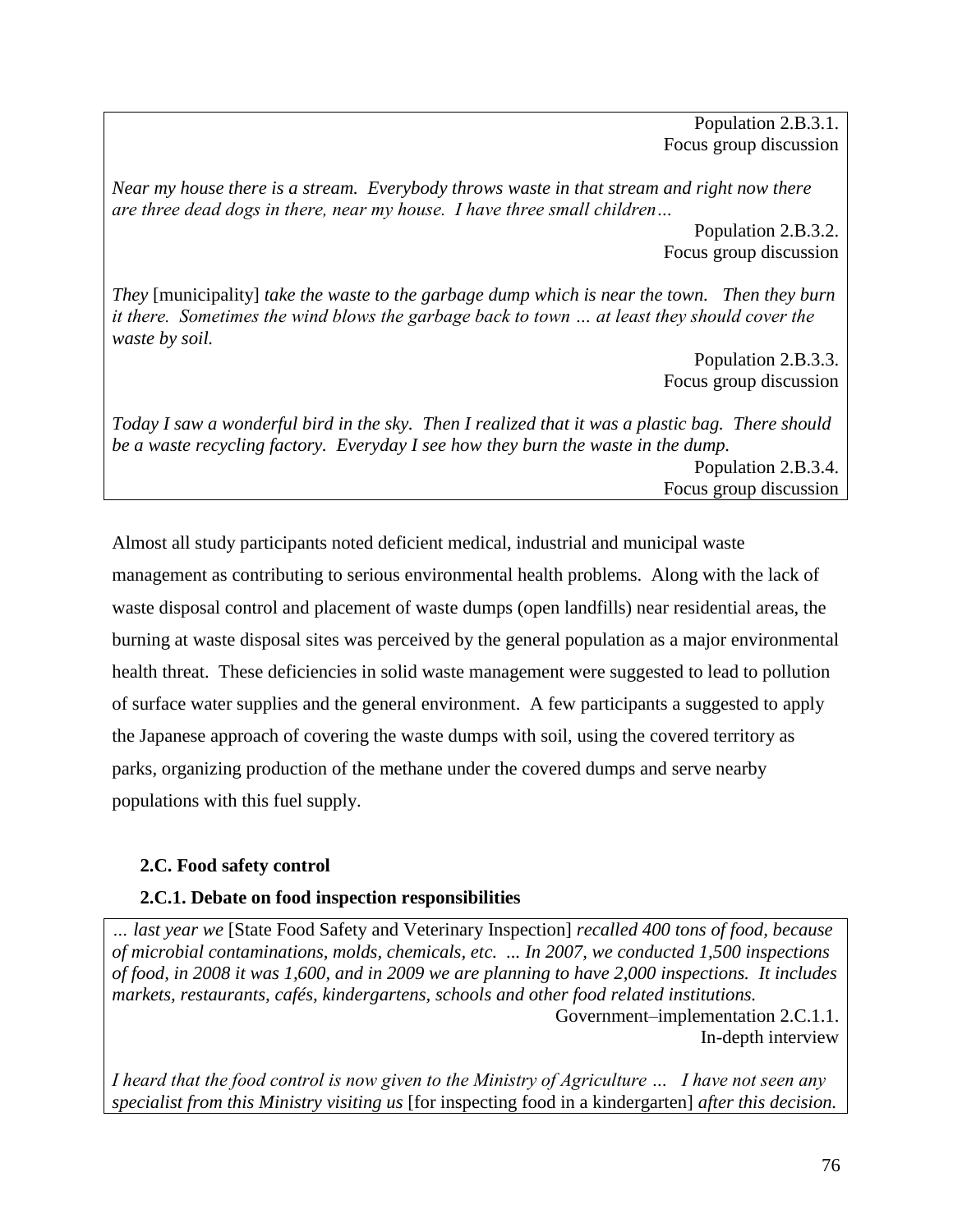Consumer 2.C.1.1. In-depth interview

*If the person who controls food safety is not a physician, but a technician, engineer, then s/he cannot understand appropriately food-related risks due to microbes growing in food for given conditions.* 

> Government-implementation 2.C.1.2. Focus group discussion

*The sample collection* [for food safety] *is not done properly, because the people from the inspectorate who are responsible are not very willing and have poor knowledge on how samples should be chosen properly. This is a serious problem. The inspectors from the Agriculture and Veterinary services are not interested in the proper collection of samples, and they are the people who decide from where and how to do sampling…* 

> Laboratory 2.C.1.1. Focus group discussion

*It does not matter who inspects the food. The inspector does not have to be a doctor, because inspectors only take samples according to approved guidelines. This is procedural work that any technician can do. The function of an inspector is sampling, nothing more.* 

Government-implementation 2.C.1.3. Focus group discussion

*We have no problems with the specialists* [food inspectors]*. We have many SanEpi doctors, who work in our institutions. But specialists from SanEpi services or medical doctors cannot know what kind of diseases exist for plants and animals, so they are not as competent for food safety analyses as veterinary doctors.*

> Government-implementation 2.C.1.4. Focus group discussion

*Medical doctors do not have the capability to inspect meat or milk; they do not learn it in the medical school. From this perspective, it was a good decision to pass food inspection responsibilities to the Ministry of Agriculture. On the other hand, the Ministry of Agriculture also inspects all consumables including water, tea, coffee, and processed foods. Veterinarian doctors are not capable for doing inspection of such kinds of foods. I think that State Hygiene and Anti-epidemic Inspectorate should have the responsibility to inspect these types of foods.* Specialized education 2.C.1.1. In-depth interview

Since 2006 the responsibilities of food safety have been transferred from the Ministry of Health to the Ministry of Agriculture, there is a debate between the two Ministries on the distribution of responsibilities of food safety services. Personnel from each side felt that they were more capable of conducting most of the food safety inspections. Further independent quantitative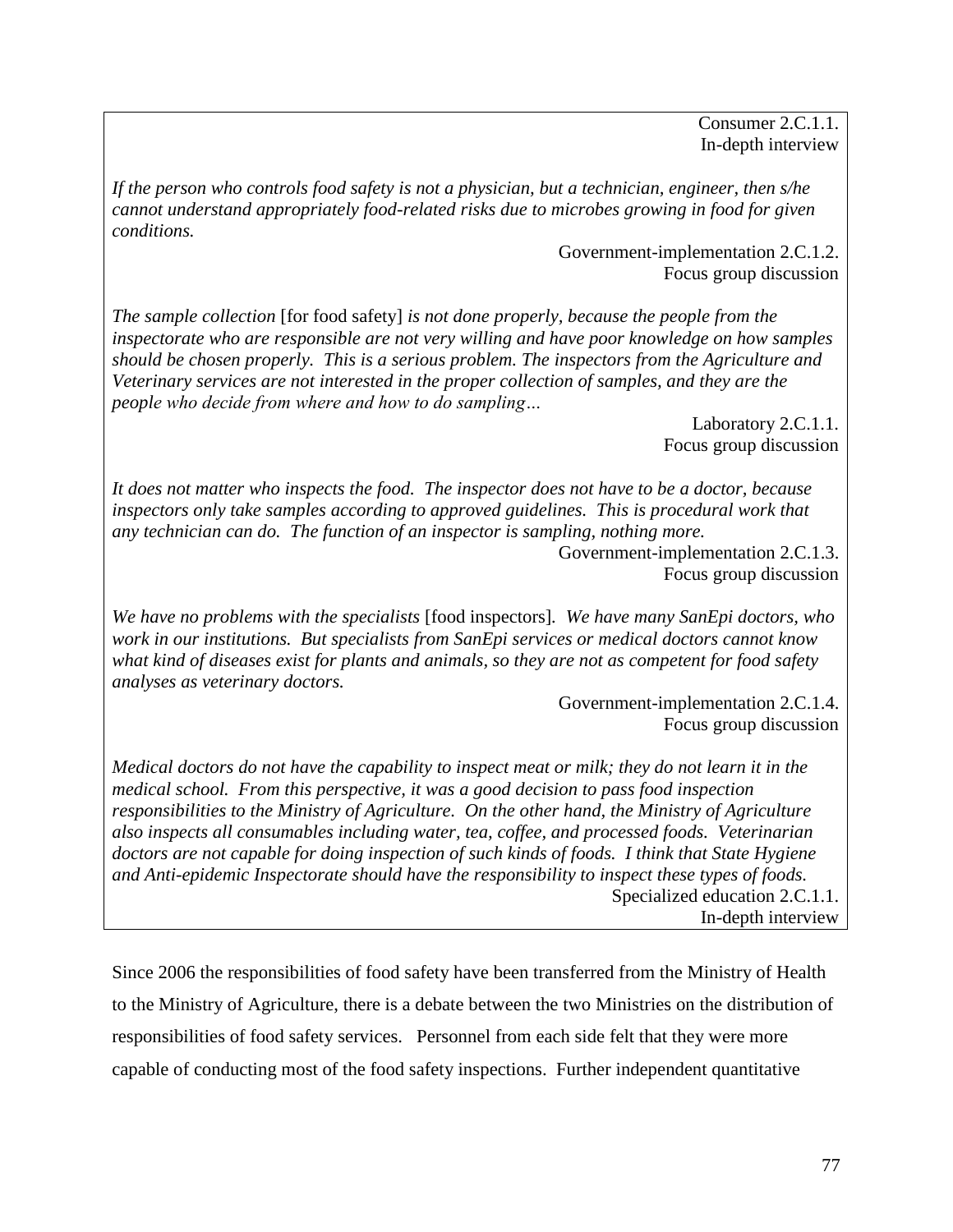analysis is necessary to assess the most efficient and most effective distribution of responsibilities to protect the public health.

## **2.C.2. Food quality**

## **Inspection shortfalls**

*In our countries food related issues are raised only if outbreak occurs. There is no strict control over food quality.* 

Specialized education 2.C.2.1. Focus group discussion

*Sausages are made from all kind of meat. Producers buy meat of horses, donkeys and dead animals from farmers, fully aware of what they are buying. They* [villagers] *cannot just throw it* [meat] *away. We have to deliver this meat for money….* 

> Population 2.C.2.1. Focus group discussion

*… we cannot blame a poor villager, because it is the only way for him to get money* [selling poor quality meat]*.* 

> Population 2.C.2.2. Focus group discussion

*The official results of testing report that everything is very safe and is of high quality, which is far from being the truth. We find food falsification very often; tons of lard are added to butter to be sold; this is not the matter of inability to perform precise testing, but conflict of business interests.* 

> Laboratory 2.C.2.1. Focus group discussion

*Do not buy any product from open air markets without packaging. Especially meat, milk and other products of animal origin. I have special concerns about meat sold in open air market.*  Government–policy 2.C.2.1. In-depth interview

*Inspection of* [internally] *produced or imported foods should be conducted equally for all, without considering who or how powerful the owner is.*

Consumer 2.C.2.1. In-depth interview

*… we do not trust the quality of the products. Government has to control the quality of retail products.* 

Population 2.C.2.3. Focus group discussion *-----------------------------------------------------------------------------------------------------------*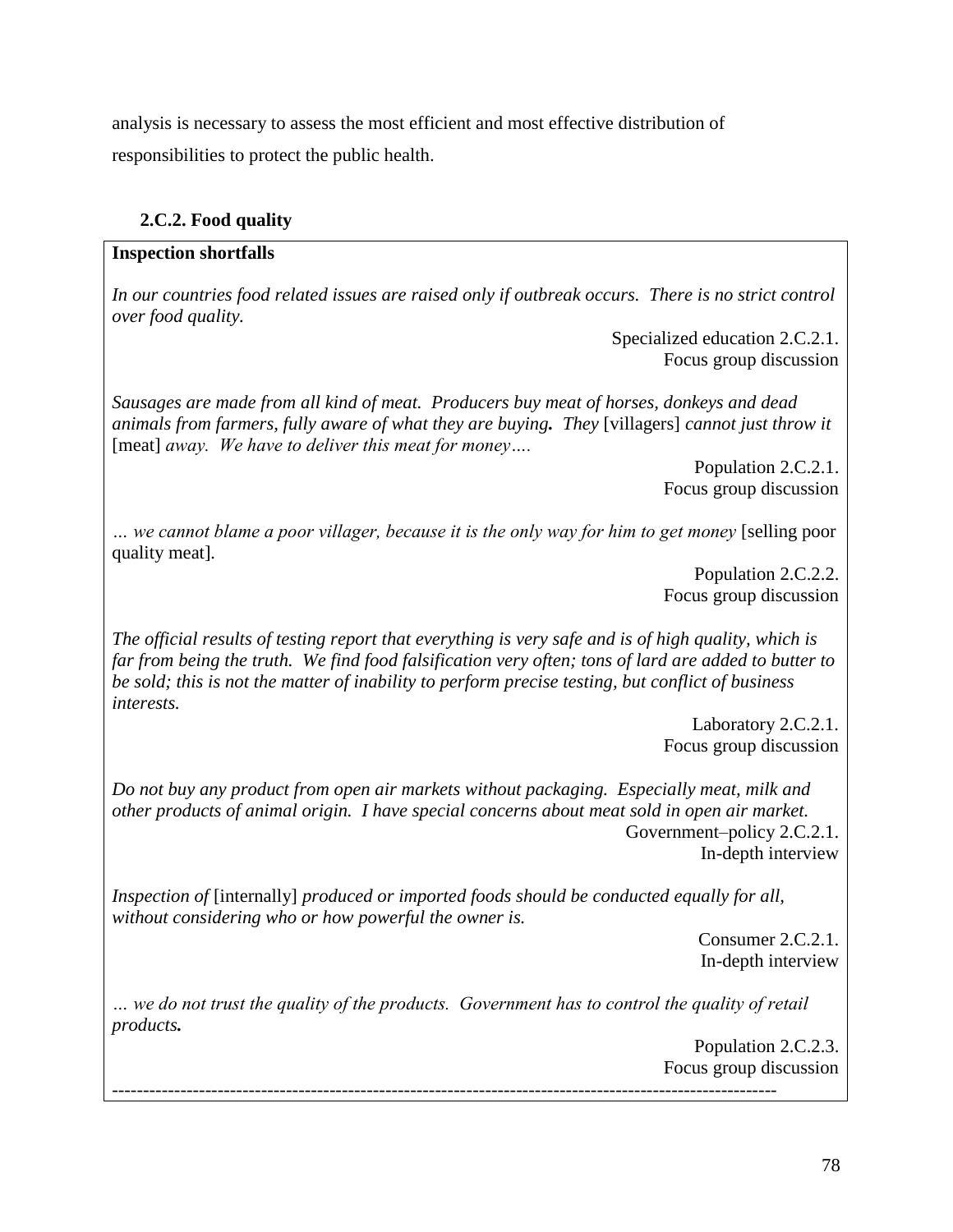#### **Food expiration**

*There is a problem with the expiration date. I often face the problem of out-dated food. Sellers in markets justify that when they receive new food items they forget to take the old one away. We often buy spoiled milk. So this abnormal situation is very common.*

> Population 2.C.2.4. Focus group discussion

*The markets can change the expiration date; they print another date on the old date.* Population 2.C.2.5. Focus group discussion

*…Sometimes, the stores open the packages and sell the food in kilograms so that people cannot control dating.* 

> Population 2.C.2.6. Focus group discussion

*90% of people don't check the quality before buying food… it is not our duty; inspection service should do that.* 

> Population 2.C.2.2. Focus group discussion

Participants from the general population indicated a general lack of trust in the quality of the food products sold in the markets. Many reported falsifications (changing the labels, selling unpacked products, and adding fillers) led people to distrust food quality.

All specialists in this field indicated that animals were slaughtered in the farmers' backyards without assurance of sanitary conditions. Another problem identified by the majority of the participants from the general population from both urban and rural communities was the inadequate quality of meat sold to the sausage producers. They believed that this meat was often not checked by the veterinary specialists. Moreover, study participants felt that the food regulations were not enforced equally to all businesses, large and small.

Many of the study participants, including specialists and the general population, identified the problem of food trade in open air markets, particularly the meat trade. Many restaurants buy their products there. Participants indicated that inspection efforts in such places face a challenge because the meat is being sold by early morning prior to inspection.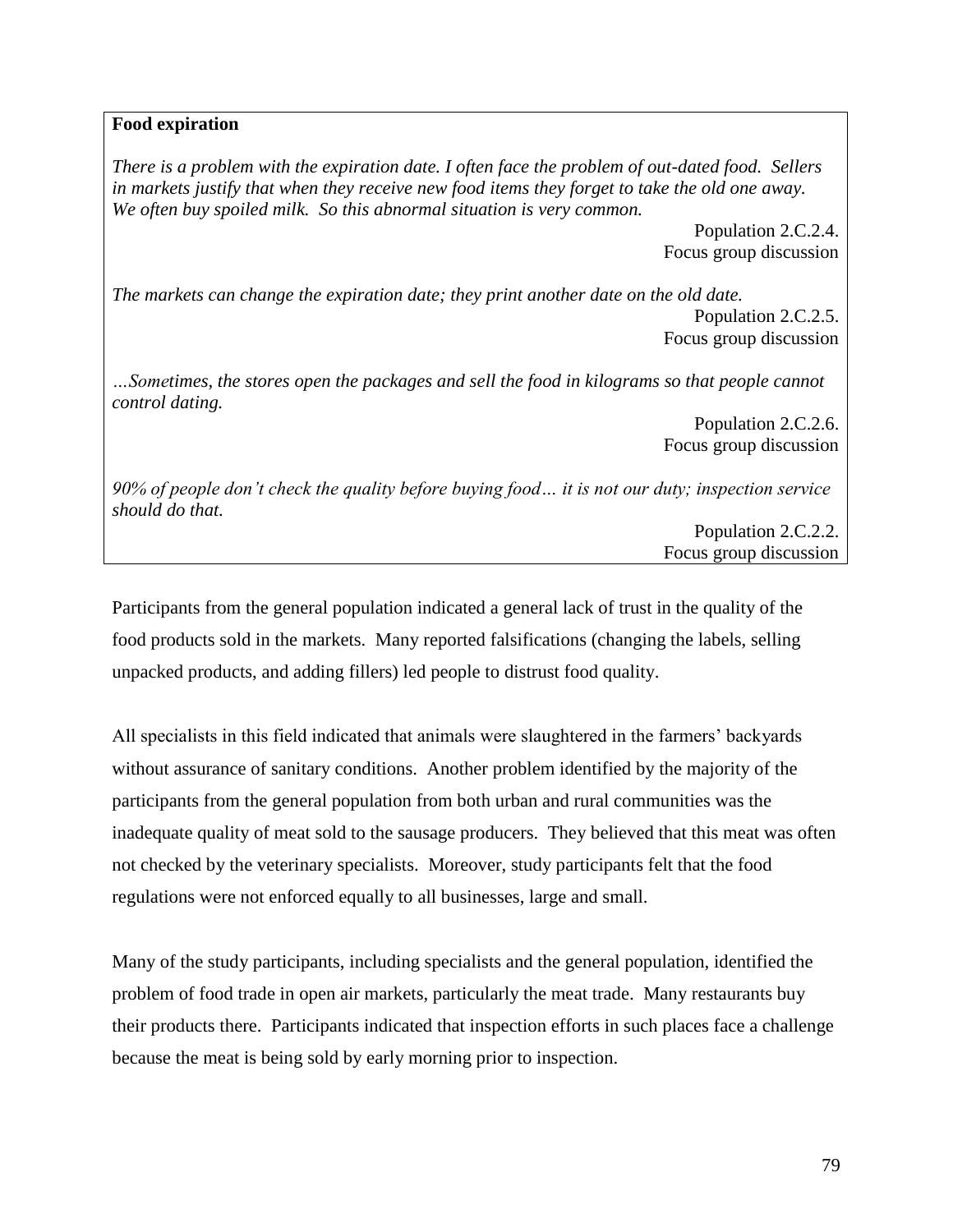According to the majority of study participants, very often (especially in the summer time) milk products sold in the market are spoiled. Participants reported that often dairy products are outdated.

Two solutions were proposed by the majority of the study participants in all groups, first, to implement strong quality control over food producers and markets, and second, to raise the awareness of people about the importance of checking expiration dates of products.

# **2.D. Occupational health**

*We now have many restaurants with very good working conditions. … It requires time and resources, and the development of a culture among employers to provide improved working conditions for their employees.* 

> Government–policy 2.D.1. In-depth interview

*Teachers and food-related workers are undergoing health examinations every year.* Population 2.D.1. Focus group discussion

*I cannot control whether my employee actually has a health exam or not; it is based on mutual trust* [that my employee will have it]*. … An employee can ask the specialist for a "favor" and pay the specialist not to undergo the physical check-up. How can I control this process?* 

Consumer 2.D.1. In-depth interview

*In our field (occupational health) we find many people working in high risk situations. During Soviet times we followed strict rules and monitored the health of vulnerable working groups. Now everything is changed; when we discuss with them about improving the safety of their working conditions to protect their health, they prefer working in less safe environment for bigger money.* 

Government–implementation 2.D.1. Focus group discussion

*During the Soviet times we had occupational health control, and employees were undergoing systematic medical check-ups. Now everything has changed and check-ups are not free anymore; someone can continue working in a profession with a disease that prohibits them from working in that field and no one cares. I propose ... implementation of obligatory* [health] *screenings.*

Local NGO 2.D.1. Focus group discussion

*I saw how the system works in European countries, and they have shown real success. …*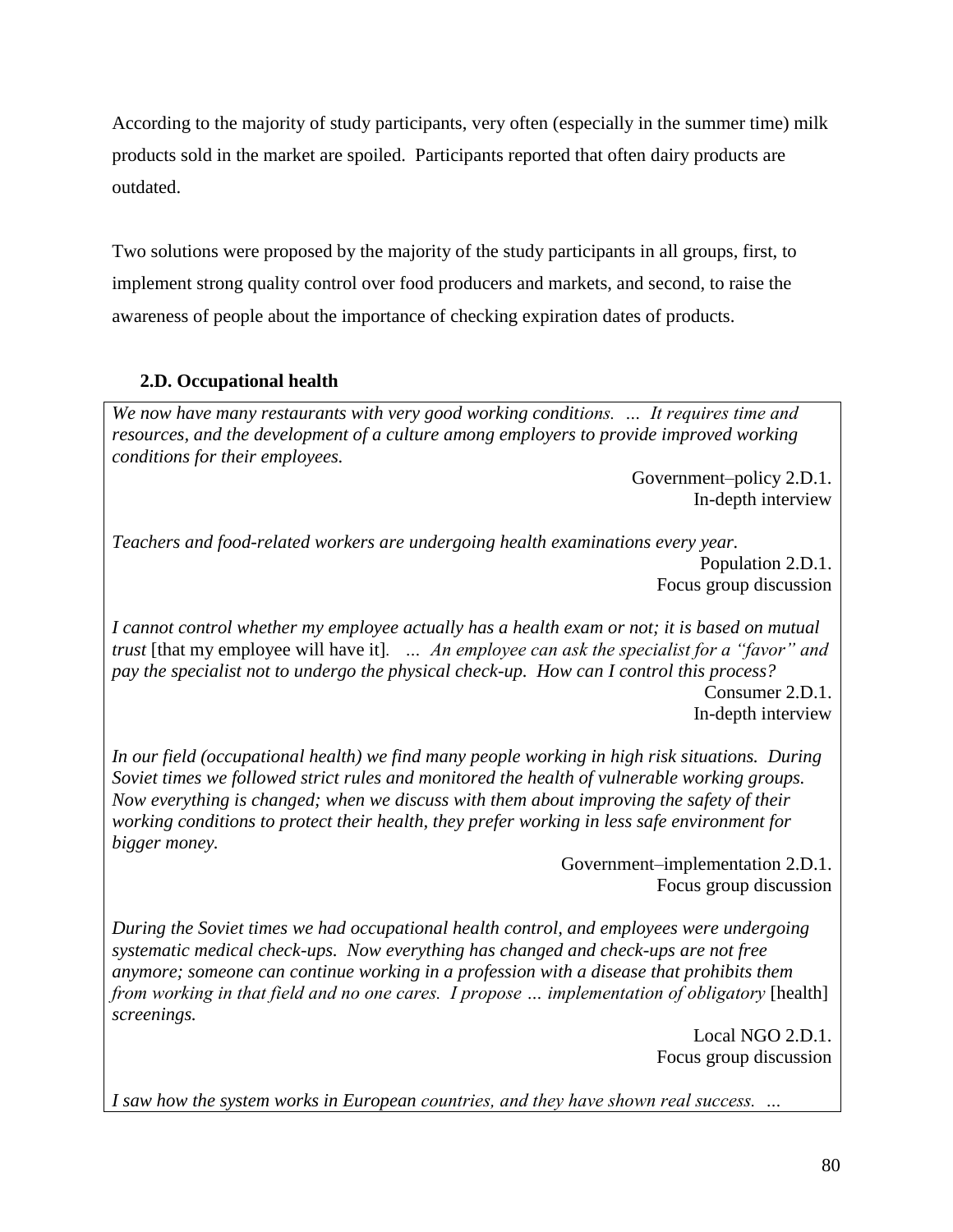*Inspection and control with its previous negative focus on punishment is now focusing on support.* 

Government–implementation 2.D.1. Focus group discussion

According to many participants, routine occupational check-ups are performed for food-related, educational, and health care personnel. However, according to study participants, these checkups rely on the veracity of the employee; some employees reportedly make informal payments to receive health certificate without a check-up.

Occupational health specialists reported that they are facing difficulties maintaining occupational health standards to protect the health of workers. Currently employees are often more concerned about having employment than they are about the conditions at work. It was suggested that standards should be more realistic and specific to different needs. Participants suggested expanding mandatory health screenings. Participants also indicated that inspection services would be more successful if there was a supportive partnership between inspectors and consumers of inspection services.

## **2.E. Laboratory support for investigation of health threats**

Performances of state and private laboratories, clinical and food laboratories as well as sanepidemiological and environmental laboratories are included in the analysis.

## **2.E.1. Laboratory equipment and supplies**

We have good specialists who cannot complete required work because of inadequacy of *supplies and equipment.* 

> Government–policy 2.E.1.1. In-depth interview

*The state laboratories do not even have measuring hoppers, thus doctors work with pipettes and monocular microscopes; as a result the quality of analysis is not assured.* 

> Laboratory 2.E.1.1. Focus group discussion

*We have equipment such as water bath and rhesus equipment which is from 1917: I use it very carefully. It is necessary to update the equipment. We need support.* 

> Laboratory 2.E.1.2. Focus group discussion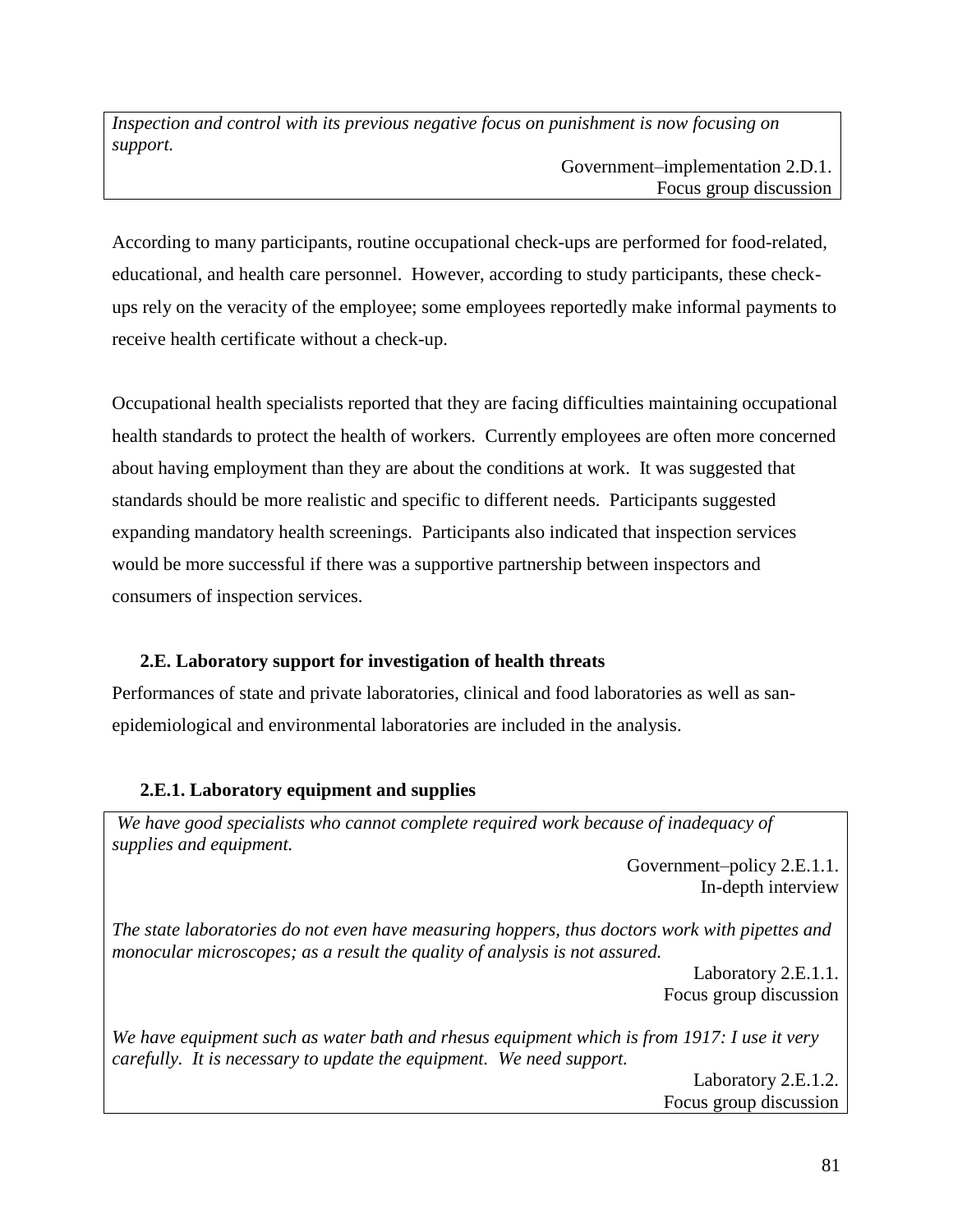*…the problem is the lack of proper equipment in veterinarian laboratories. Our doctors are working with microscopes only, while in other countries new technologies are used.*  Specialized education 2.E.1.1. In-depth interview

*The majority of the regional labs are in very poor condition; it is not comparable to* [laboratories] in] *Yerevan… The Sully hemometer* [to measure hemoglobin] *is the most common instrument used… I congratulate them, because with what they have to work they do tremendous job; they conduct almost precise testing with poor equipment. And this is true not only for remote areas, but also in places like Gyumri where people cannot receive the same quality of services as in Yerevan.* 

> Laboratory 2.E.1.3. Focus group discussion

*Though our equipment is designed to test for hormone levels, we are not provided with necessary reagents to perform these tests. It would be good to provide hormone testing in the marzes, because now people have to come to Yerevan for those services and have to pay for them.* 

> Laboratory 2.E.1.4. Focus group discussion

*... the optimal number of air quality measuring instruments for us is at least 23-28; currently we have only 7.*

> Government–implementation 2.E.1.1. In-depth interview

Universally, the greatest challenge facing laboratories reportedly was the lack of resources, antiquated equipment, and shortage of supplies. Participants noted that private laboratories are better equipped and have superior supplies to that of public laboratories. In addition, rural laboratories are often of lower quality. Laboratory specialists indicated that equipping laboratories with updated instruments and supplies would reduce the negative impact of laboratory staff shortages and assure better quality laboratory results.

## **2.E.2. Laboratory guidelines and information systems**

*We had old guidelines from the Soviet time, which some laboratories still use and some use standards established in 1996-1998; there is no mechanism to establish universal standards.*  Laboratory 2.E.2.1. Focus group discussion

*Some laboratories use the European Good Lab Practice guidelines but it is up to individual laboratory whether to use a guideline or not. It is not mandated by the government.*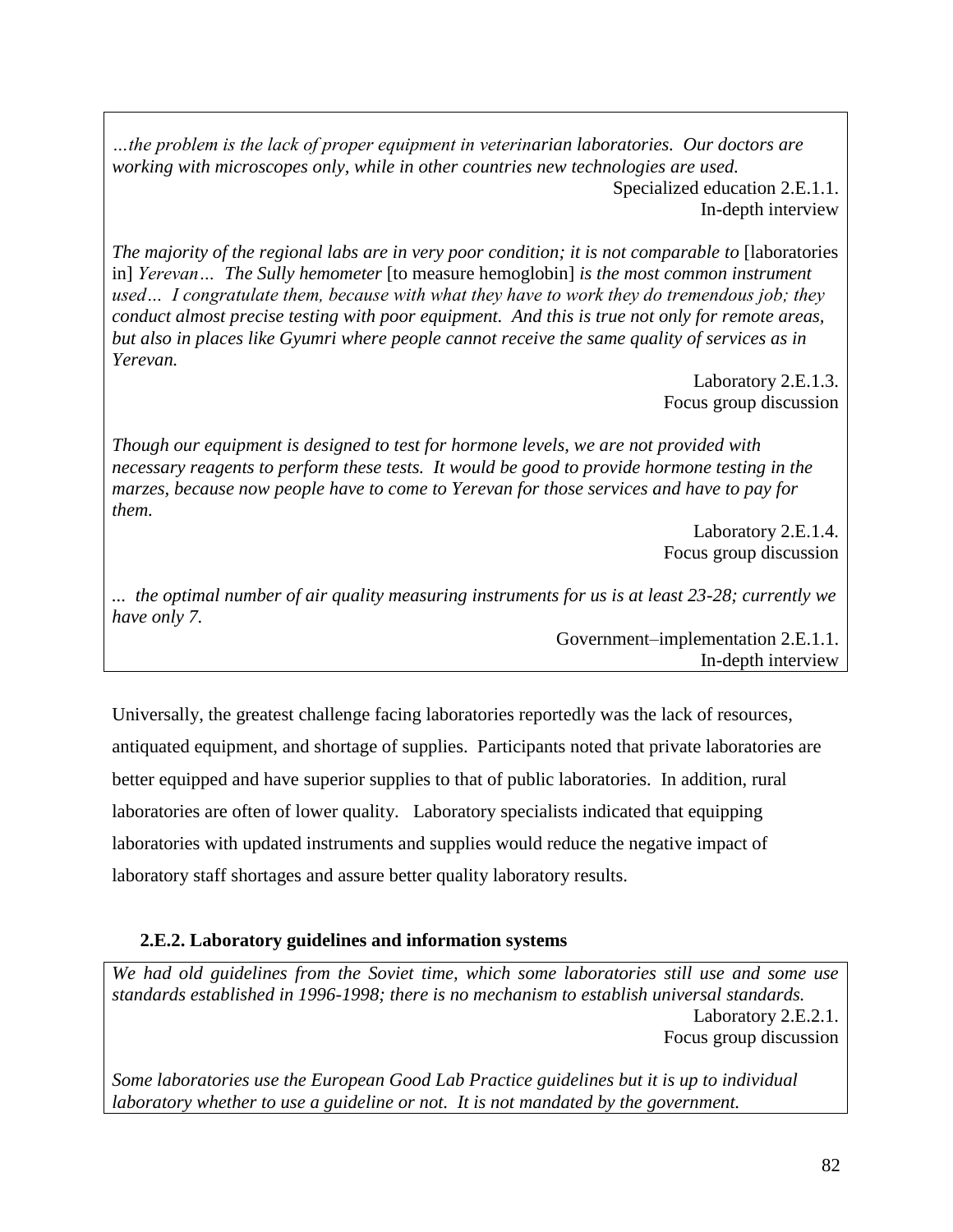Laboratory 2.E.2.2. Focus group discussion

*Until now we do not have our own food standards* [for concentrations of contaminants and minerals] *in Armenia. When we test the safety of vegetables, we use any Maximum Permissible Concentrations (MPC) available at the moment, because there are no* [Armenian national] *standards for heavy metals in vegetables …. We have to develop our own MPC standards for mineral concentrations, which currently do not exist; the government has not addressed this issue.* 

> Laboratory 2.E.2.3. Focus group discussion

*Sometimes the report writing for work takes more time than the work itself. In the polyclinic labs the results are registered in forms and journals. At the end of each month we have to integrate all the data from various sources for different purposes, for different population groups. It is an overwhelming job. Then these products go to the accounting office and then to the Municipality to compute our budget for the following month. There is a high probability of mistakes. It is very difficult to separate out particular information from the aggregate collection of materials.*

> Laboratory 2.E.2.4. Focus group discussion

*We are doing everything by hand, and it is very difficult. … I think it should be computerized.* Laboratory 2.E.2.5. Focus group discussion

As indicated by many study participants there is a lack of guidelines and standards for laboratory testing. Clinical and food laboratory specialists stressed the importance of having universal testing methodologies and Maximum Permissible Concentration standards to more effectively protect the public health.

Specialists from Yerevan and from various marzes indicated the importance of streamlining the overburdening reporting system. They also suggested computerizing the current manual system of data collection, data management and reporting to reduce the workload and errors.

## **2.E.3. Physical conditions of state laboratories**

…*the hygienic conditions of the state labs are extremely bad…*

Laboratory 2.E.3.1. Focus group discussion

*We cannot assure hygienic standards because we have inadequate physical conditions and*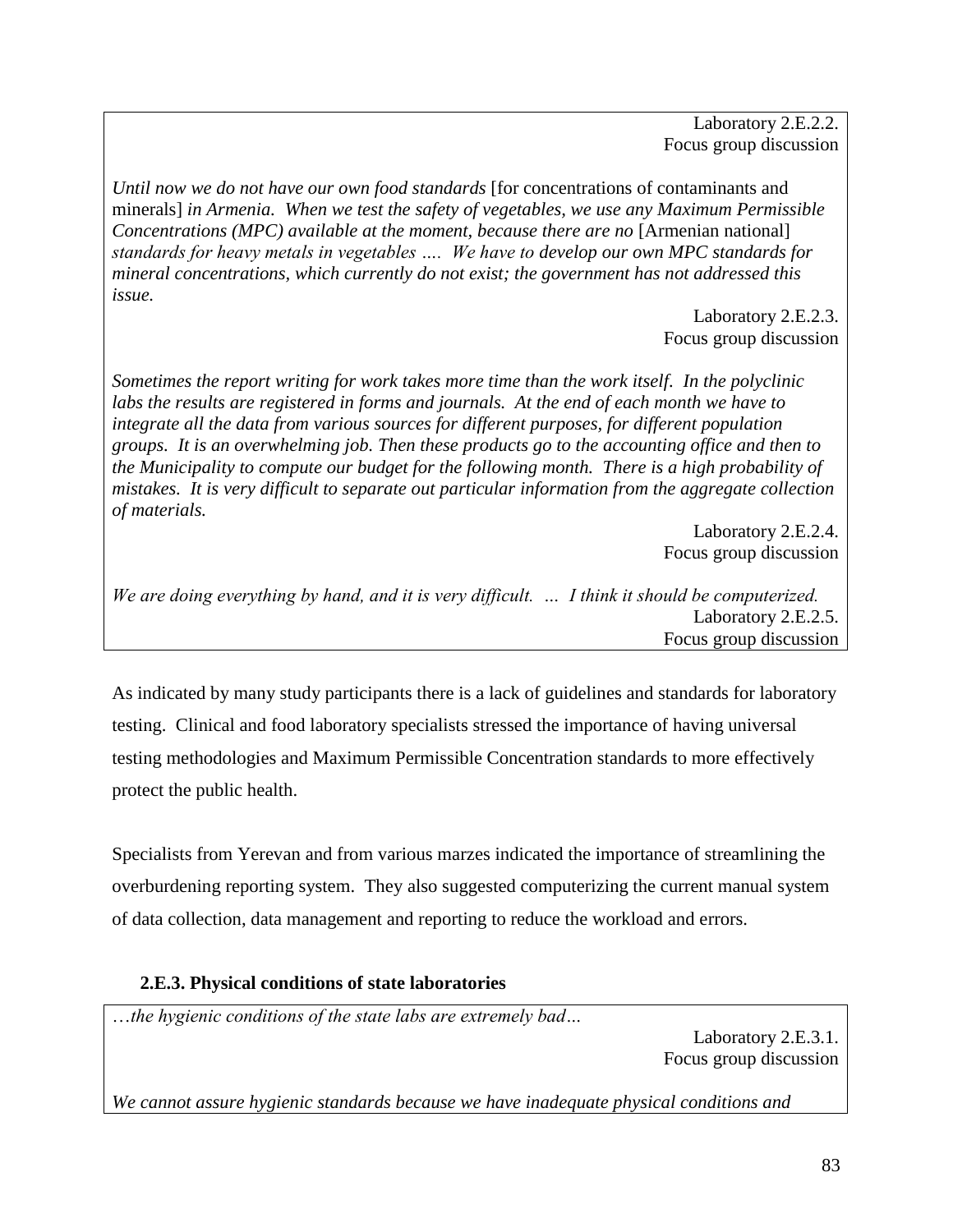*insufficient financial resources.* 

The major problem noted by laboratory specialists was the substandard hygienic and physical conditions found in the state laboratories. These problems were especially raised for state laboratories in the marzes. Participants indicated there was an absence of plans for improvements in the conditions of laboratories because of financial limitations.

# **2.E.4. Quality control of laboratory services**

*State food laboratories are incapable of conducting quality testing that meet the standards of certification for exporting products. … Having updated equipment is not enough. … specialists have to be able to interpret lab results which is the most difficult part of our work, and unfortunately they do not know how to do it.*

> Laboratory 2.E.4.1. Focus group discussion

*Once every few months, SanEpi* inspect*s our laboratories for adequacy of sterilization, cleanliness and sufficiency of supplies.* 

Laboratory 2.E.4.2. Focus group discussion

*They* [SanEpi] *conduct quality control very well and accurately.* 

Laboratory 2.E.4.3. Focus group discussion

*The only issue is that when they identify any problem they… penalize the polyclinic. Since the polyclinic has inadequate resources to improve the situation, nothing is done. The next time they*  [SanEpi] *inspect the facility and again penalize them. … The facility prefers* [again] *to pay the penalty because it is less expensive than improving the conditions.* 

> Laboratory 2.E.4.4. Focus group discussion

*When they* [SanEpi] *first came and penalized our laboratory I asked them to provide us guidelines and standards for what is permissible to avoid further penalties. They told us to find it ourselves. I sought information through the internet and found nothing. We don't know what the SanEpid requirements are for laboratories.* 

Laboratory 2.E.4.5. Focus group discussion

*I recommend establishing a reference lab which could control the quality. We want to have an opportunity to assess the quality of our work.* 

Laboratory 2.E.4.6.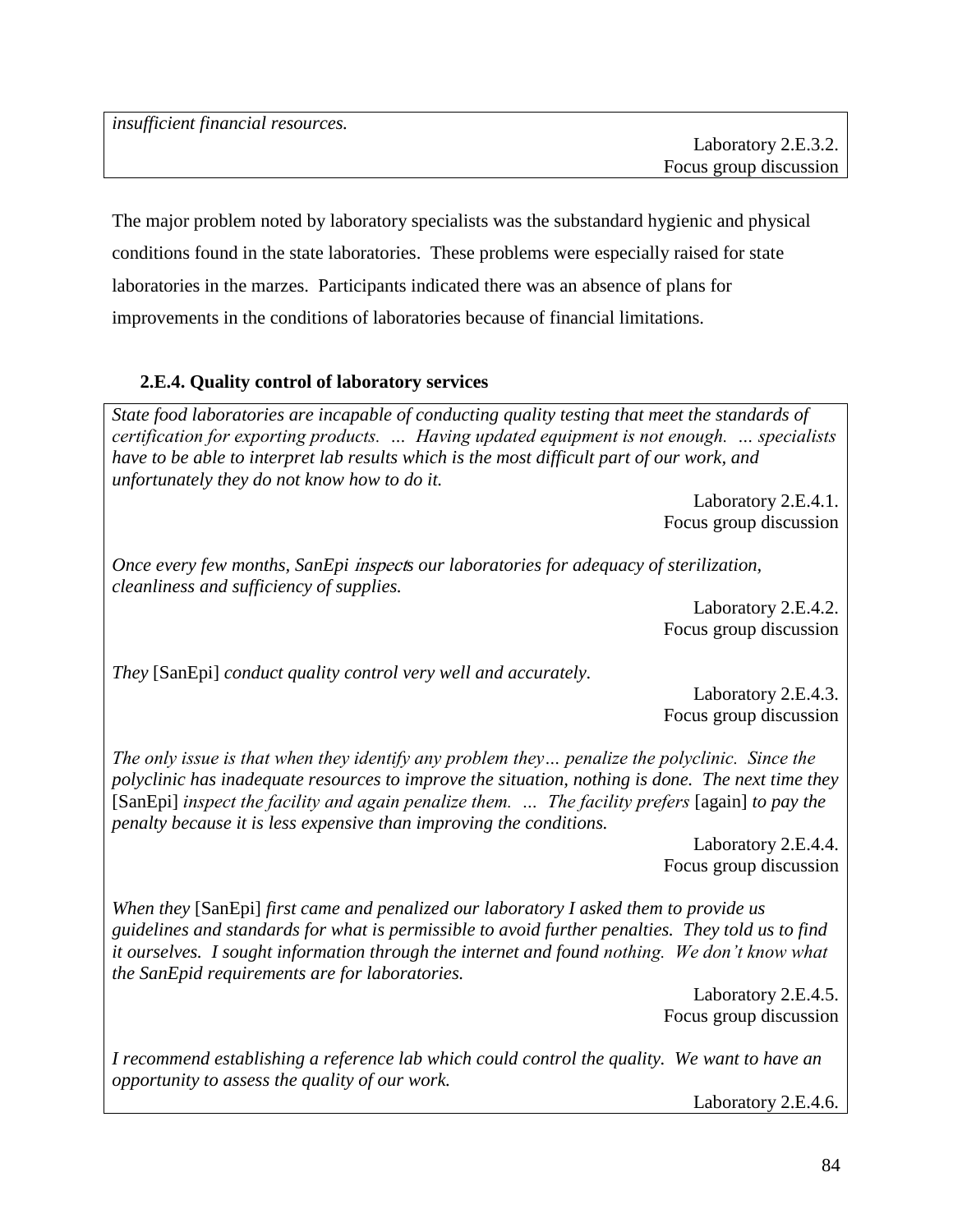Focus group discussion

*Quality control of laboratory procedures should be performed at least once a year so that we know our laboratory meets the standards. We need an outside agency for quality assurance. ... The National TB Program provides quality checks for our TB testing every three months, providing an assessment of our work.* 

Laboratory 2.E.4.7. Focus group discussion

Some participants believed that current laboratory testing in Armenia is not sufficient to meet quality standards. This can be due to deficiencies in tests or lack of capacity among laboratory specialists.

Some laboratory specialists reported that inspection of laboratories was performed regularly and in an appropriate manner. However, the majority of laboratory specialists perceived that the main purpose of the inspection was to penalize the laboratory and collect payments rather than support laboratories in improving conditions. Moreover, participants indicated that such inspection guidelines were not always easily available to the laboratory. The majority of the laboratory specialists indicated that there should be closer collaboration between laboratories and inspection services, based more on partnership and supportive relationships.

In addition, national reference laboratories do not exist for many areas of laboratory testing to assure continuous quality control. Participants recommended that national reference laboratories should be established where absent.

## **2.E.5. Communications and collaboration between laboratories**

*Here* [focus group discussion] *I see my colleges for the first time. We don't know other lab personnel, even in our own marz. We should have some meetings to discuss and share our*  [common] *issues.*

> Laboratory 2.E.5.1. Focus group discussion

*Recently there was a workshop … to introduce a new reactive agent and I was the only representative from the marzes. It was a great pleasure for me to participate in such a meeting and communicate with other biochemists-laboratory workers.* 

Laboratory 2.E.5.2. Focus group discussion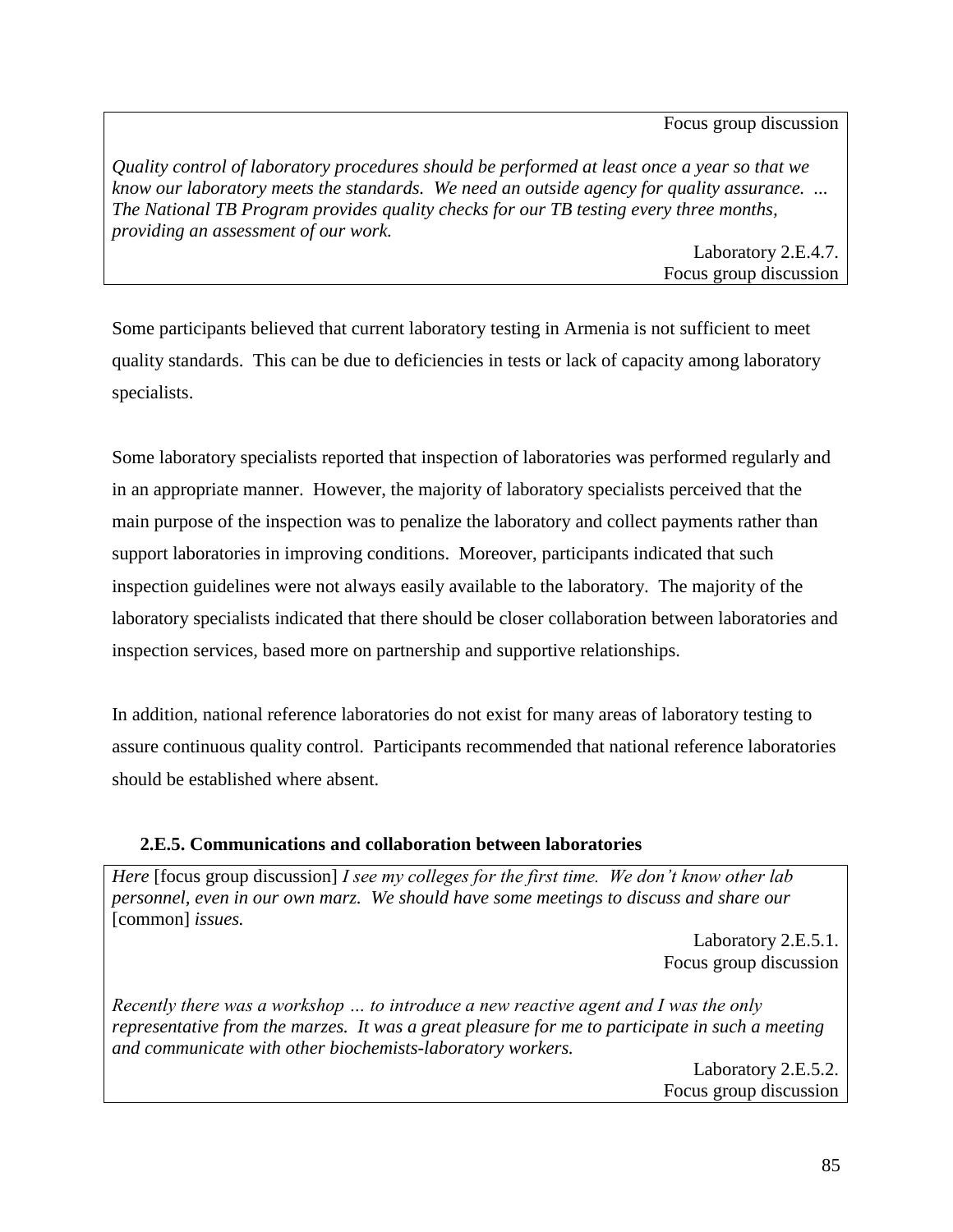*… collaboration is very important; training sessions provide specialists a place to meet, exchange ideas and learn new information.* 

> Laboratory 2.E.5.3. Focus group discussion

*We have some collaboration with Swedish and German laboratories, but no collaboration between our own labs.*

> Laboratory 2.E.5.4. Focus group discussion

Though participants indicated that there was active collaboration between laboratories and other primary health care services within the same medical facility, the absence of any mechanisms for exchange of information and ideas between different laboratories was an issue. This problem was identified to be more amplified in rural areas, where there were fewer workshops, training sessions and meetings. Laboratory specialists from private laboratories, who had local and international partners and were involved in different coalitions, mentioned more about collaboration and communication.

## **3. Health protection**

## **3.A. Laws and regulations**

*…Health legislation …this is an area which needs huge improvements.*  International organization 3.A.1.

Focus group discussion

*We have laws and policies inherited from the Soviet system. Almost nothing has changed.*  International organization 3.A.2. Focus group discussion

*The problem with our legal system is that laws are written for personal benefit, not for the benefit of all.* 

> International organization 3.A.3. Focus group discussion

*I cannot say what specifically works well and what doesn't in our law, but laws that are well written are not implemented in reality.* 

> Government-implementation 3.A.1. In-depth interview

*In the past,* [public health] *law was approved, with regulations, sanitary norms and orders being*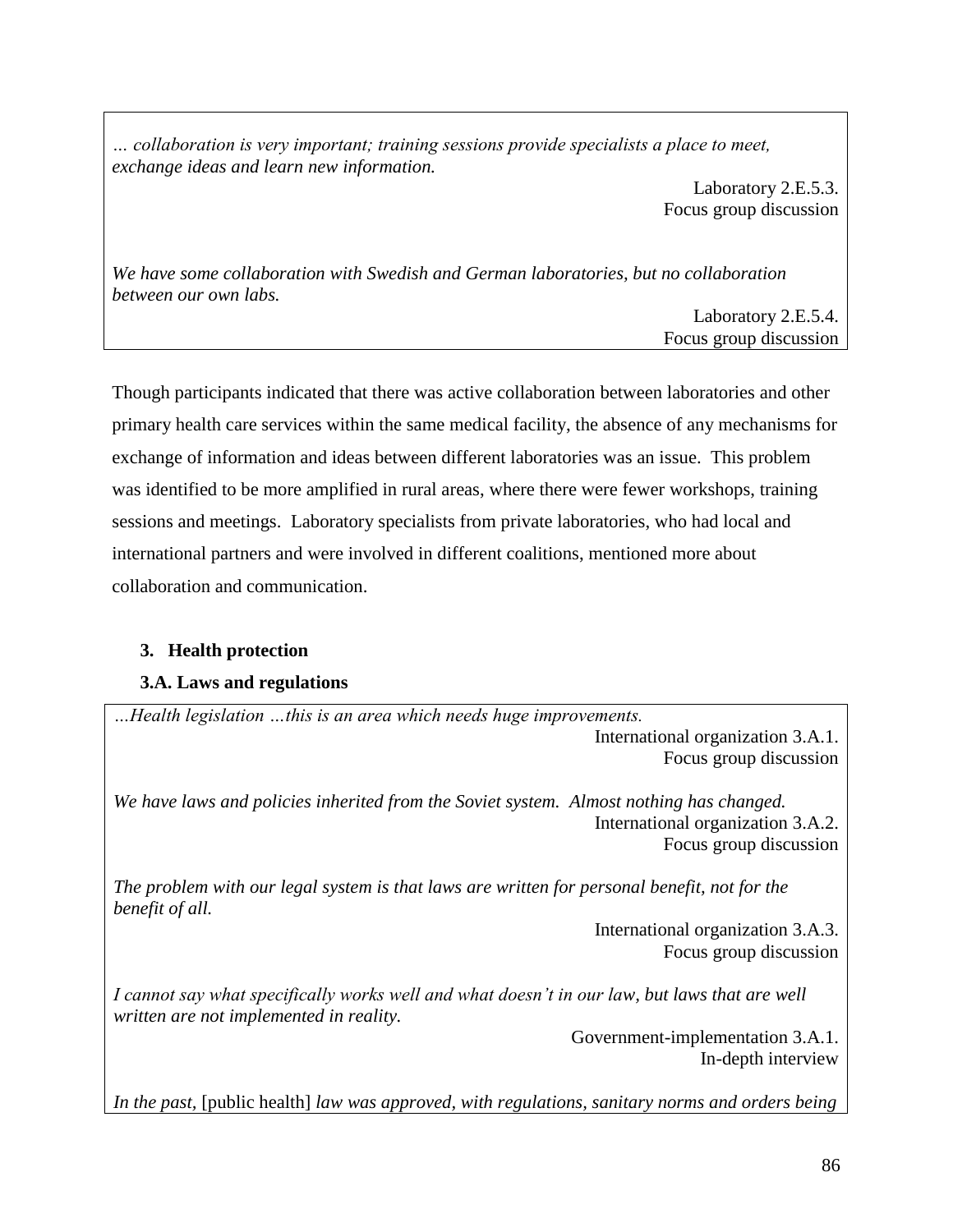*created by the government later. Currently the draft* [public health] *law also covers responsibilities and rights; supervisory practices will be regulated only by this law. This law has a broader field of coverage, as well as new directions. The International Health Regulations, which has been adopted by Armenia, is also integrated into this new draft law.*  Government-policy 3.A.1. In-depth interview

*We cannot say that our draft covers all the PH issues today; however it improves the current law very much. So it would be better if we accept it now and then gradually improve it, amending it. For example, in the current law immunization issues are not covered, while this draft covers all legal issues related to immunization. If with draft approval we improve the immunization coverage then it will be a major success for us.* 

> Government-implementation 3.A.2. In-depth interview

*The State Hygiene and Anti-Epidemic Inspectorate has designed a new public health law which should be approved by the Ministry of Health. According to experts, this law does not address the current needs of the country, so it needs to be improved. It should be more comprehensive. Before approving the comprehensive laws we need to develop a public health strategy and then adjust public health law to that strategy.*

> Government-policy 3.A.2. In-depth interview

*We have two separate laws about public health and about the provision of medical care. I think these two laws should be combined. Only State Hygiene and Anti-epidemic Inspectorate is involved in developing public health legislation. I think more people should be involved in this process. Public health must be more than just SanEpid services.*

> Government-policy 3.A.3. In-depth interview

*The State Hygiene and Anti-epidemic Inspectorate has made a law which they call public health law but that law is only about their inspectorate: how to inspect the shops and markets, etc. Personally I am opposed to that law because public health is more than just inspection.*  Government-implementation 3.A.3. In-depth interview

According to all the participants, the current public health laws need significant improvement.

Participants indicated that the existing public health legal framework was fragmented and outdated. Some felt that the laws were written for the benefit of a few individuals, rather than for the society as a whole. Even if well formulated laws were in place, proper implementation and enforcement of laws was viewed as a problem in Armenia.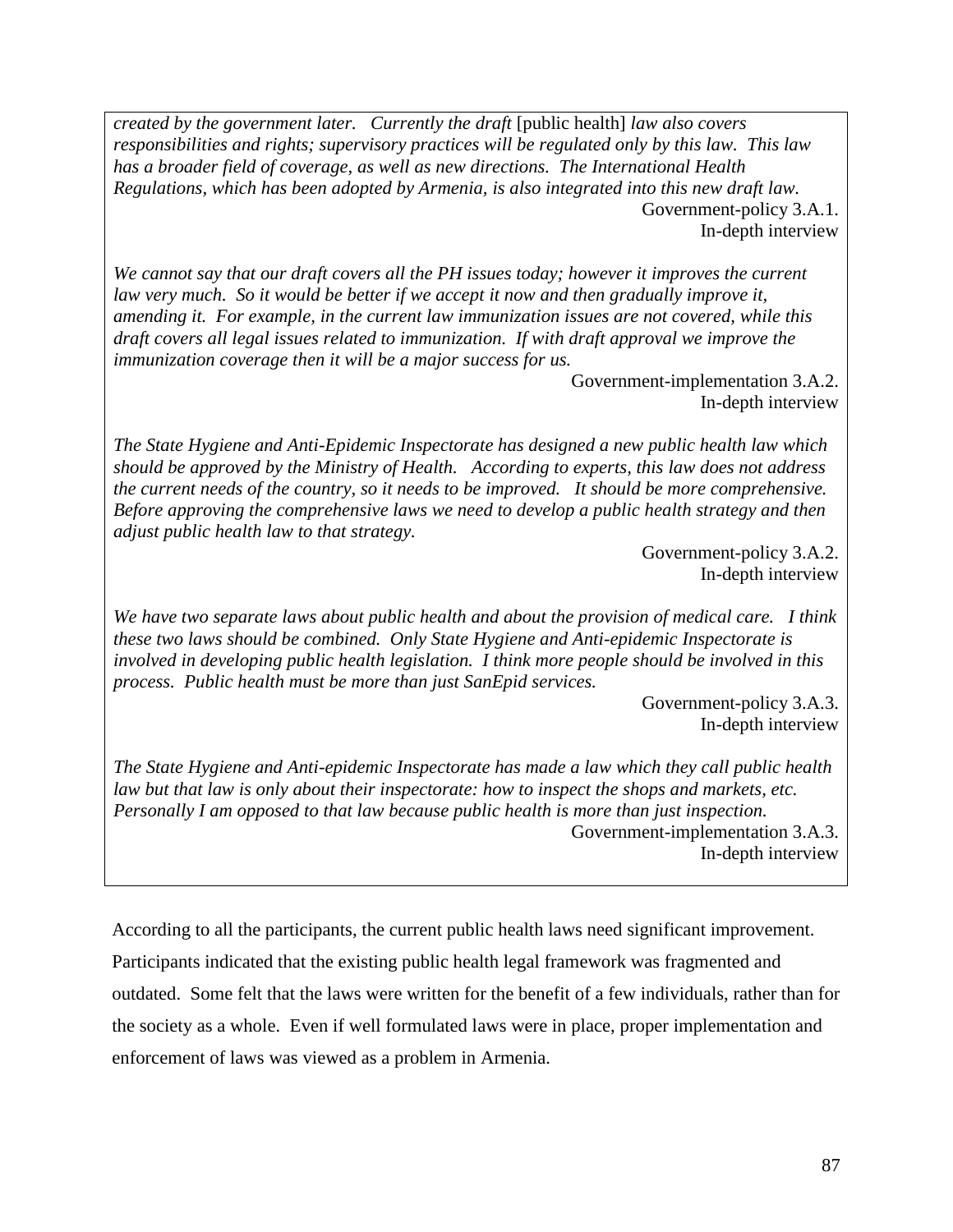To improve the PH legal framework, a draft law was prepared in 2005 by SHAI that covered more PH functions than the current law. The draft law went through review and changes over time. Some participants felt that the draft should be passed by the National Assembly with further improvements being made through future amendments. Other participants felt that there was a need to improve the draft law before presentation to the National Assembly since it covered only the functions of the SHAI and it was not sufficiently comprehensive.

Some participants indicated that informing consumers about inspections three days prior provided consumers the opportunity to cover up violations. These participants indicated that this reduced the quality of inspection services for protecting the public health.

## **3.B. Protection of vulnerable groups**

*We do not have any health related programs for children in orphanages. … Maybe the orphanages themselves have health programs that are implemented by different organizations*  [?]*…*

> Government-policy 3.B.1. In-depth interview

*We are … having … problems with the stigmatization of disabled persons. … In 2007, the Minister of Urban Development approved construction standards to improve accessibility for disabled persons. Very often disabled persons are ignored and stigmatized. Very often people think that disabled persons do not need special arrangements for accessibility because they believe that disabled persons do not leave their homes. … if the problem is discussed, people's awareness and attitude towards this problem will change.* 

> Government-policy 3.B.2. In-depth interview

*We don't have a shortage of these devices* [voice producing equipment, eye prosthesis, hearing devices, etc]. *The problem is lack of funds to purchase them.* 

> Government-policy 3.B.2. In-depth interview

*The main problem is the lack of financial resources. State funding only covers drugs. There is a need to find resources for elderly people who live alone.* 

> Government-policy 3.B.3. In-depth interview

*I think that therapeutic psychological services should be provided in different areas of the health system, even for surgical services.* 

Mental health 3.B.1.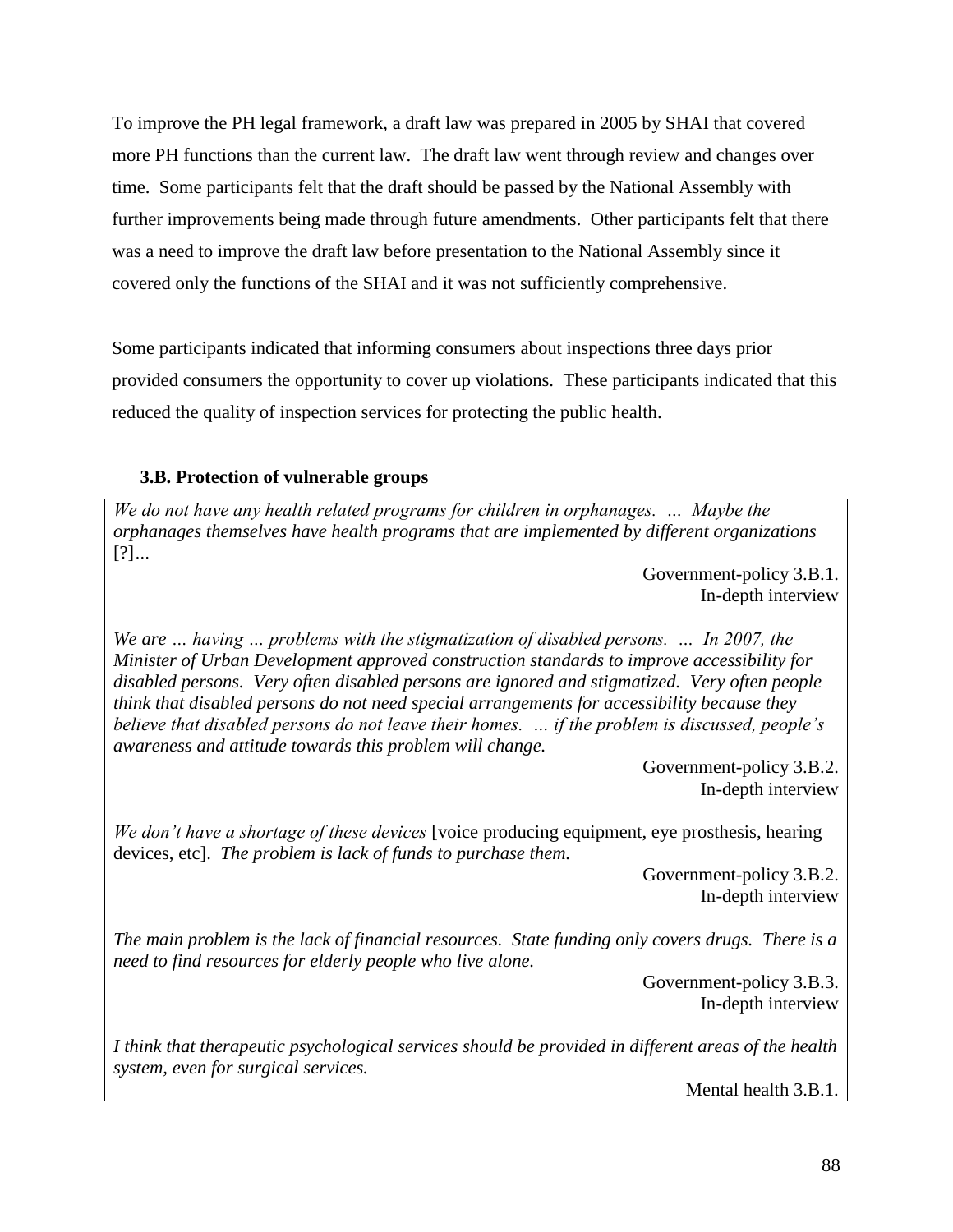In-depth interview

*The state covers all mental health services and we are supplied with very good medications. … Now we have very good drugs for people with mental health problems.* 

> Mental health 3.B.1. In-depth interview

*There is no institute of psychology in Armenia. As Armenians we use gossip as a substitute for psychological therapy.* 

> Population 3.B.1. Focus groups discussion

*…stigma is a big problem. In Armenia people do not utilize mental health services because mental health problems are stigmatized. … Before utilizing psychiatric services, Armenians utilize fortune-tellers, traditional "candle droppers" and "fear measurers"* [practitioners of traditional methods]*. Only when the condition becomes severe, where "the knife reaches the bone", they then utilize mental health services.* 

> Mental health 3.B.1. In-depth interview

*If we utilize psychological services people can say that we are crazy.*

Population 3.B.2. Focus groups discussion

There is a state-sponsored rehabilitation program for persons with disabilities. The program provides devices and equipment for their disabilities free of charge. However, participants indicated that the finances were not enough to cover all the needs for persons with disabilities and the elderly; the resources were insufficient to support full integration into social life for these vulnerable populations. Some participants also indicated that there were no health programs for children in orphanages.

The psychiatric services are covered by the Basic Benefit Package. This coverage also includes expensive new psychotropic drugs that can support persons with mental health problems in integrating them back into normal social life. However, participants indicated that psychological and therapeutic services were not available for the general population or for high risk groups.

Stigmatization of persons with mental health problems, as well as persons with disabilities and some infectious diseases such as TB was identified as a major problem by majority of participants. Participants also indicated that stigmatization extends to any persons using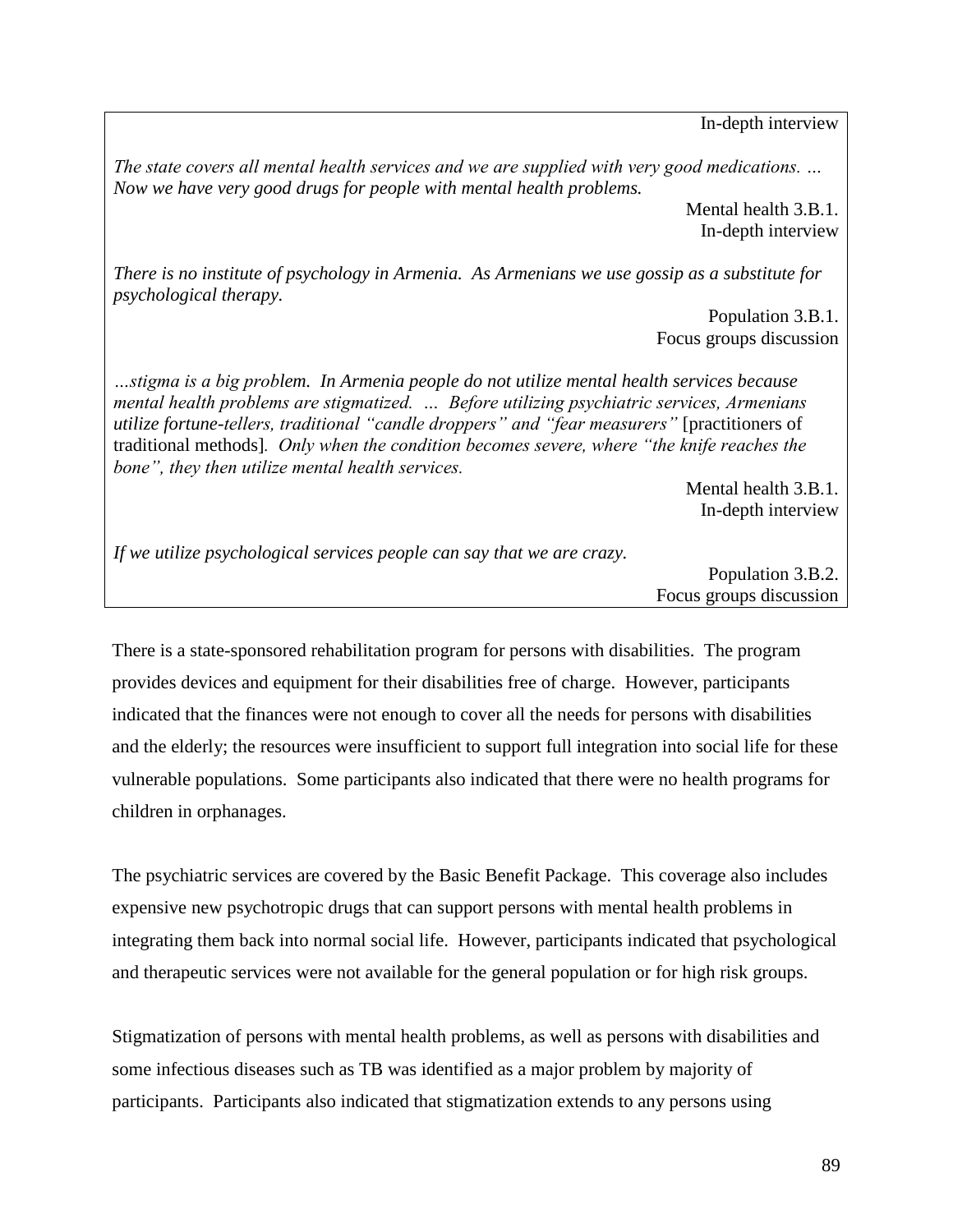psychological services. Stigma contributes to late utilization of necessary health services. Participants indicated that in some cases people still prefer traditional methods for their mental health care.

## **4. The preparedness to emergency situations**

## **4.A. Emergency response plans and capacities**

*We have action plans for all types of emergencies. We have plans for responses to earthquakes, floods, acute toxic substance contaminations, atomic nuclear reactor disasters, etc. … Each plan includes plan of actions for all stakeholders, including the government.* 

> Government-policy 4.A.1 In-depth interview

*We have two systems for data collection. One system collects daily data. These data are analyzed and used for planning for the next year. The other system is problem-based, where we collect data for emergency preparation, then analyze the data to develop emergency preparedness plans.* 

Government-policy 4.A.1 In-depth interview

*During the earthquake in 1988, there were no plans of action, and we received substantial resources from other countries. However, the number of blankets received from these countries could exceed two or three times the number of blankets needed but the number of tents provided was not sufficient. Now we have estimates for the amount of all necessary resources for emergencies based on previous experience.* 

> Government-policy 4.A.1 In-depth interview.

According to an expert in emergency response, there are currently emergency response plans for various emergencies. These plans cover contingencies, rescue actions, emergency surveillance systems, and recovery. Surveillance systems include human health, weather, information on buildings, geographic locations and other relevant emergency information. Data on toxic substances discharged by factories are also collected contingent to disasters in the factories.

According to the expert, the necessary resources for the emergency response are covered in the emergency response plans developed by the Ministry of Emergency Situations and they are reassessed annually. This preparedness protects the country from repeating the mistakes made during the 1988 earthquake.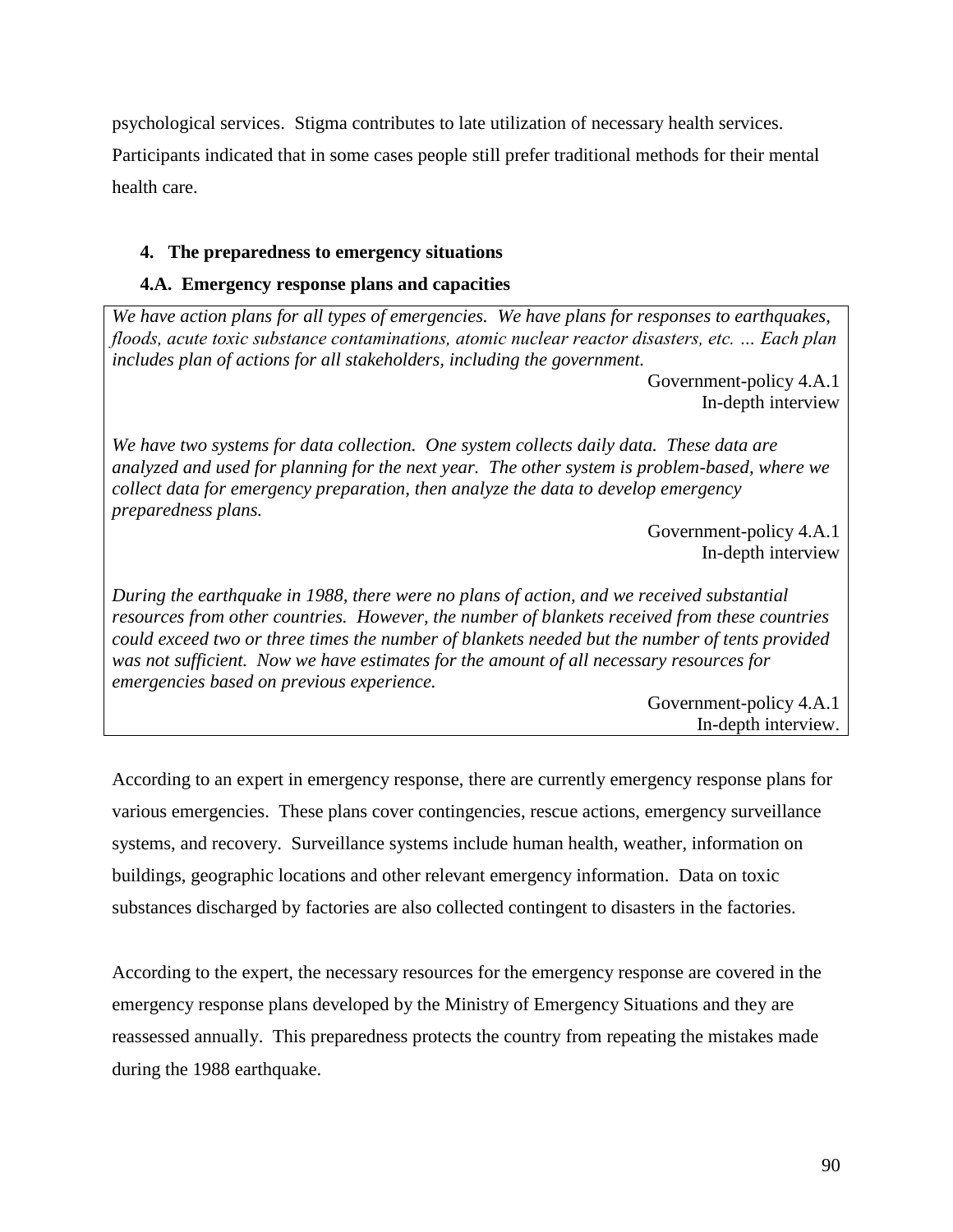### **4.B. Systems for dissemination of information for emergency preparedness**

*We have a system of dissemination of information during emergencies; we provide TV programs and newspaper articles to disseminate information on how to respond to emergencies for the general population. However, we would like to improve our approach for informing the public. We are taking steps to make these improvements.* 

> Government-policy 4.B.1. In-depth interview

*We conducted some small projects with the Armenian Red Cross for emergency preparedness for earthquakes, fire, etc. However it wasn't an integral part of school curricula or formal training; it had little impact on the preparedness of the school system as a whole. Students and teachers are uninformed concerning emergency procedures.*

> Government-policy 4.B.2 In-depth interview

*… some training* [for emergency preparedness] *is organized only in military classes in the school system; these have been organized a few times. Aside from training for emergency preparedness students also receive training on first aid.* 

Population 4.B.1. Focus group discussion

*Neither I nor my children have ever participated in [emergency preparedness] training.* Population 4.B.2. Focus group discussion

*… all people should be engaged in emergency preparedness training; however it cannot be conducted in all parts of the country immediately. … we organize trainings for high risk populations such as those living next to the nuclear power plant or those that live near factories that produce toxic substances.* 

> Government-policy 4.B.1. Focus group discussion

*On a score of 1-10, I would assess our emergency preparedness as 2.* 

PHC 4.B.1. Focus group discussion

*Even if we say that we* [primary health care physicians] *are prepared* [for emergencies]*, those would just be empty words. … in a real emergency everybody would look at each other and no one would know what to do.* 

> PHC 4.B.2. Focus group discussion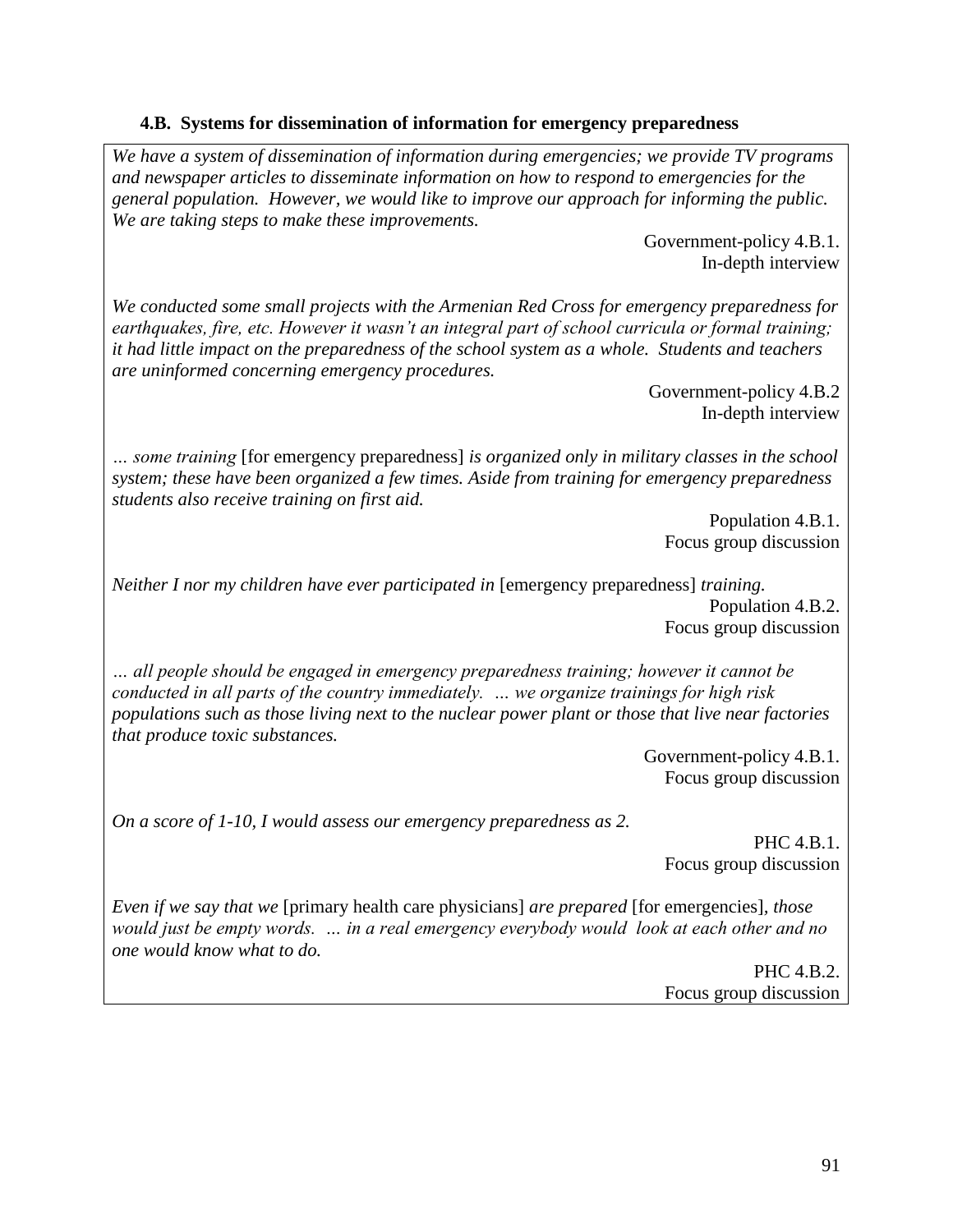There is a system for disseminating information to the general public in Armenia through television and newspapers. However, improvements are being made to more effectively reach the public, especially in the marzes.

Most of the participating general population in the study noted a weakness in emergency preparedness and no opportunity to participate in emergency preparedness training. Participants indicated some training is occurring but it is limited primarily to high risk groups and schools but not fully integrated into those school curricula. Even most primary health care physicians indicated a lack of emergency preparedness among primary health care physicians.

## **4.C. Laboratory capacities for emergency response**

*There are many laboratories in our country that can provide testing for emergency situations. … One laboratory is responsible for testing chemical, radiological assessment in the environment … it was established to collaborate with other labs including SanEpi labs, the Ministry of Agriculture labs, state standards lab and private labs. We have a systematic protocol to … assess whether there is a problem and determine a proper response to that problem.* 

Government-policy 4.C.1 In-depth interview

According to an expert in emergency situations there is a plan in place for a collaborative effort among laboratories during emergency situations. One such centrally collaborative laboratory responsible for chemical and radiological assessments in the environment coordinates data collection among laboratories, assesses problems and determines proper responses.

## **4.D. Human resources in emergency response and capacity building**

*I do not believe that we have a shortage in trained professionals* [in emergency management]. *We have an Emergency Management Academy … that provides an advanced degree …. We have both young and older specialists in the field. … Simulations and trainings on emergency situations response are performed regularly* [for professionals]*. … Our new specialists* [in emergency management] *receive three months training when they first enroll in their position; when being promoted they again undergo professional training. … We are always trying to improve.* 

> Government-policy 4.D.1. In-depth interview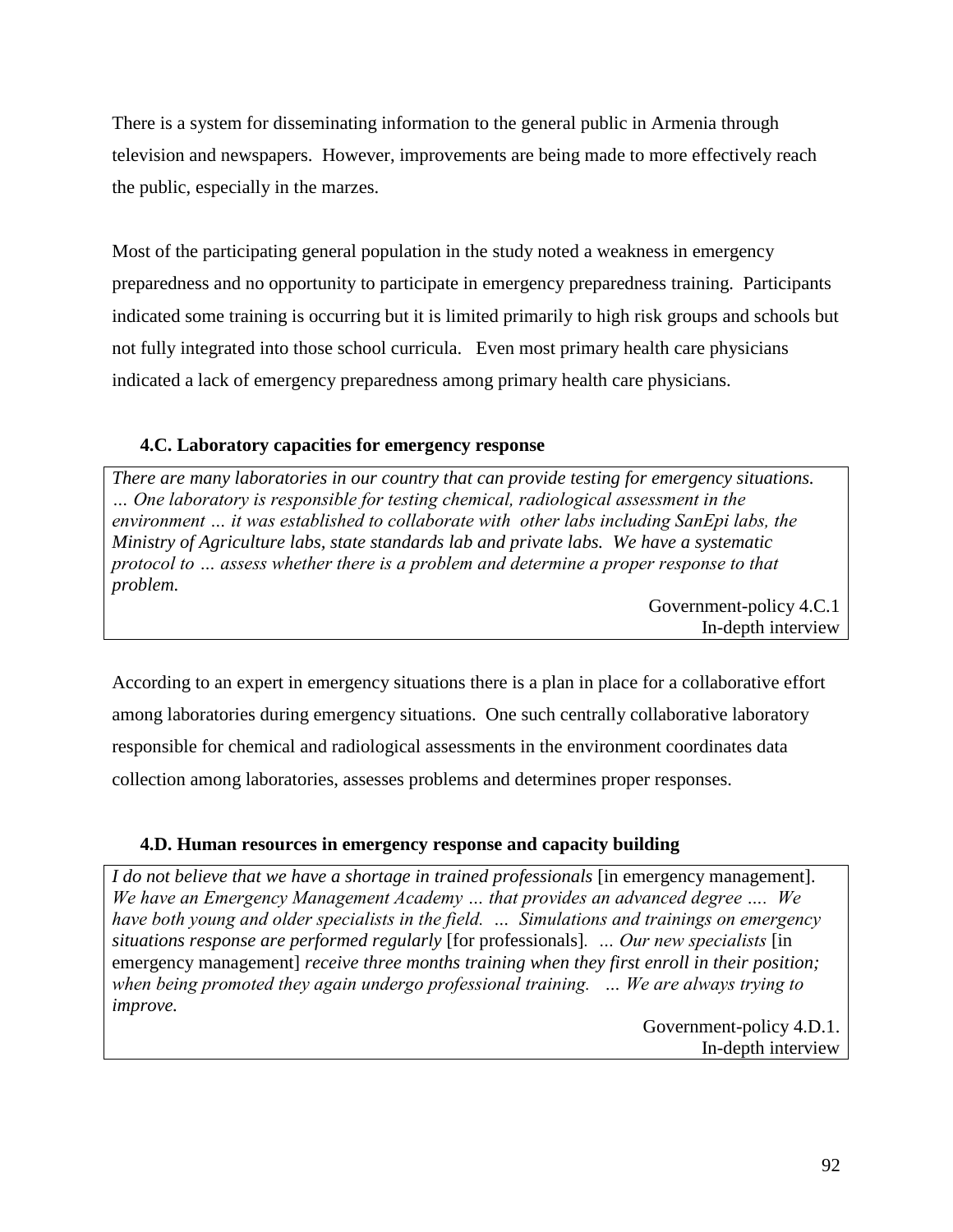Advanced degrees with various specializations are employed in emergency management. Degree training in emergency management is provided by an academy and new employees in this field receive three months of training and further ongoing trainings in this area. This trainings include simulations and coordination with international organizations.

## **4.E. Collaboration in emergency management and future improvement**

*We are not only collaborating with the ministries, but there is a special civil protection department in each ministry. We collaborate with all the authorities, marzpetarans* [marz authorities] and *district authorities. … We collaborate with many international organizations who deal with emergencies. We collaborate with relevant NGOs. There are no major problems in collaboration. The system is broad and includes many fields and functions. It needs time and resources to gradually improve.* 

> Government-policy 4.E.1. In-depth interview

*It is necessary to develop "emergency medicine" in our country, which is very common in other countries… "emergency medicine" specialists are already organized and equipment and resources are already prepared; they are already prepared to respond immediately.*  Government-policy 4.E.1. In-depth interview

The Ministry of Emergency Situation coordinates and collaborates with different state, international and local NGOs on emergency response. It was recommended by an expert of emergency management that for improving emergency response, *emergency medicine* should be established in Armenia; *emergency medicine* reduces response time and improves effectiveness of the response to emergencies by previously organizing response teams, resources and well defined roles.

## **5. Disease prevention and health promotion**

## **5.A. Disease prevention**

## **Provision of preventive services**

*Now many resources and efforts, including the training of family doctors and nurses, are given to improve primary health care services. Even though in the Soviet System, screenings were organized very well, polyclinic doctors did not pay as much attention to healthy lifestyle as they do now. Now doctors are more educated about working with the population. Maybe it is not enough yet, but there has been progress.*

Government-implementation 5.A.1.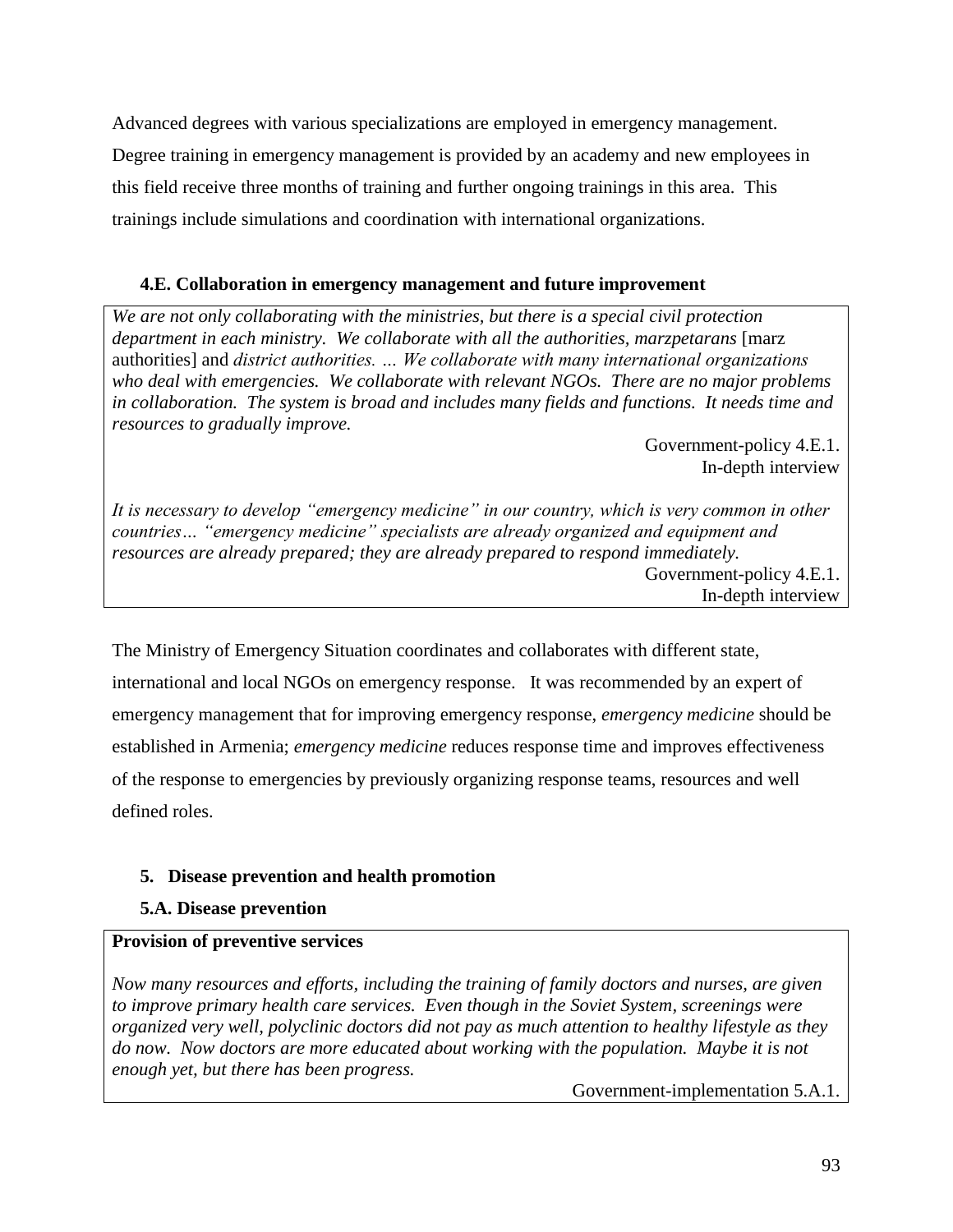Focus group discussion

*The ministry* [of Health] *should have two functions: medical care and public health. The medical department will never perform public health functions because they are specialized in*  [individual] *care and are not interested in prevention.*

> Government-implementation 5.B.2. In depth interview

*We need doctors to promote healthy lifestyle and disease prevention, not only treatment…* International organization 5.A.1. Focus group discussion

*However, from my own experience, health care providers are not ready today to provide the population with such information* [for preventing disease]*, because they do not yet understand that prevention is much more effective than treatment.* 

> International organization 5.A.2. Focus group discussion

**-----------------------------------------------------------------------------------------------------------**

### **Utilization of preventive services**

*Sick people utilize doctors when "the knife reaches the bone"* [when the condition is severe]*. … the culture to utilize health care for preventive check-ups is not embedded in our nation, and … Armenians also know that they have to pay for such services.*

> Population 5.A.1. Focus group discussion

[For prevention] *we only vaccinate our children. For adults it is almost impossible to maintain health through preventive visits to the doctors, because their fee for consultation alone is 5,000 AMD. Who could pay this amount of money for every visit?* 

> Population 5.A.2. Focus group discussion

#### **Antenatal care**

*We have problems in early enrollment of pregnant women. After the implementation of the certificate program, the total enrollment increased but early enrollment didn't change much. … One of the problems is low public awareness … We tried to raise public awareness by informing pregnant women about possible services. … Another possibility* [to increase early enrollment] *is strengthening the motherhood schools.* 

**---------------------------------------------------------------------------------------------------------------------**

**---------------------------------------------------------------------------------------------------------------------**-

Government-policy 5.A.1. In-depth interview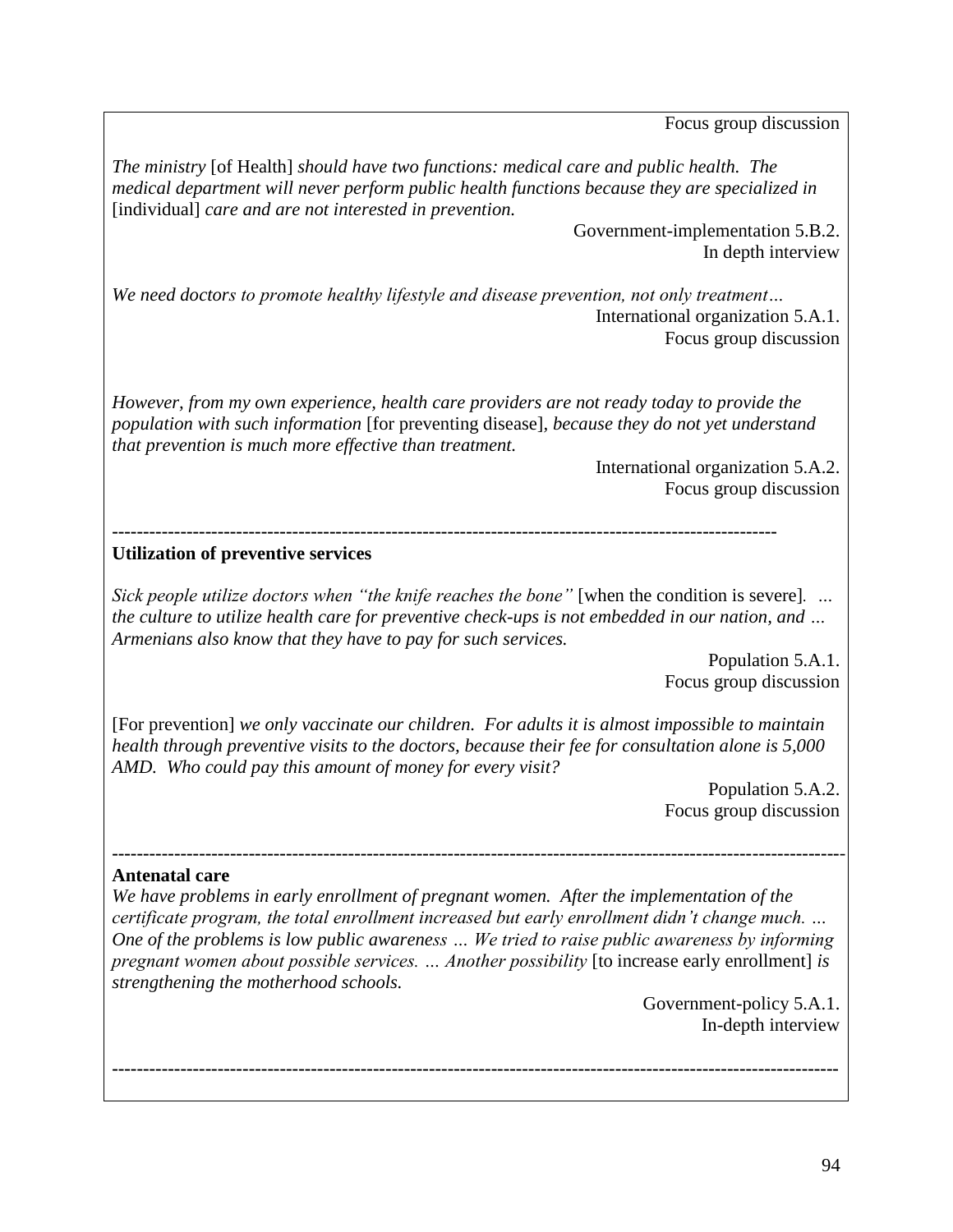#### **Comparative advantages of preventive services**

*It is less expensive to have good results* [preventing disease], *avoiding the development of diseases; if disease develops it requires spending many more resources on treatment. Many of our officials do not understand this issue very well, and it is sometimes very difficult to explain the importance of prevention to them.* 

> Specialized education 5.A.1. Focus group discussion

*I would like to paraphrase the Ministry of Health specialists, when we are talking about public health and preventive care: "Is it rational to let 280,000 patients receiving care in the secondary level/hospitals die, rather than deal with prevention and care of people who would be potential patients in the future?"*

> International organization 5.A.3. Focus group discussion

*… our first action should be* [health] *education starting from a young age… health is something very valuable that is very difficult to recover in treatment; it is much easier to prevent illness and maintain health.* 

> Government-policy 5.A.2. In-depth interview

#### ------------------------------------------------------------------------------------------------------------ **Health screening**

*There are no massive screenings in our country, since we do not have finances for them.* International organization 5.A.4. Focus group discussion

*If health screenings were free of charge many people would participate.* [in one example] *many people attended free screenings and discovered illnesses, but the screening programs are not enough; because people then have to go to Yerevan for their health care, which almost never happens because of the costs involved. People even have a hard time covering the cost of transportation.* 

> Population 5.A.3. Focus group discussion

*The problem in our health system is related to early detection and prevention. It is necessary to implement a program for detection of disorders during early childhood. This program is on paper but has not yet been approved. … It is difficult to explain the necessity of providing money for identification of health problems to the officials.*

> Government-policy 5.A.3. In-depth interview

*…if we screen and provide a diagnosis, but do not provide any support for follow-up treatment, it is neither effective nor moral. The State should consider further steps after screening.*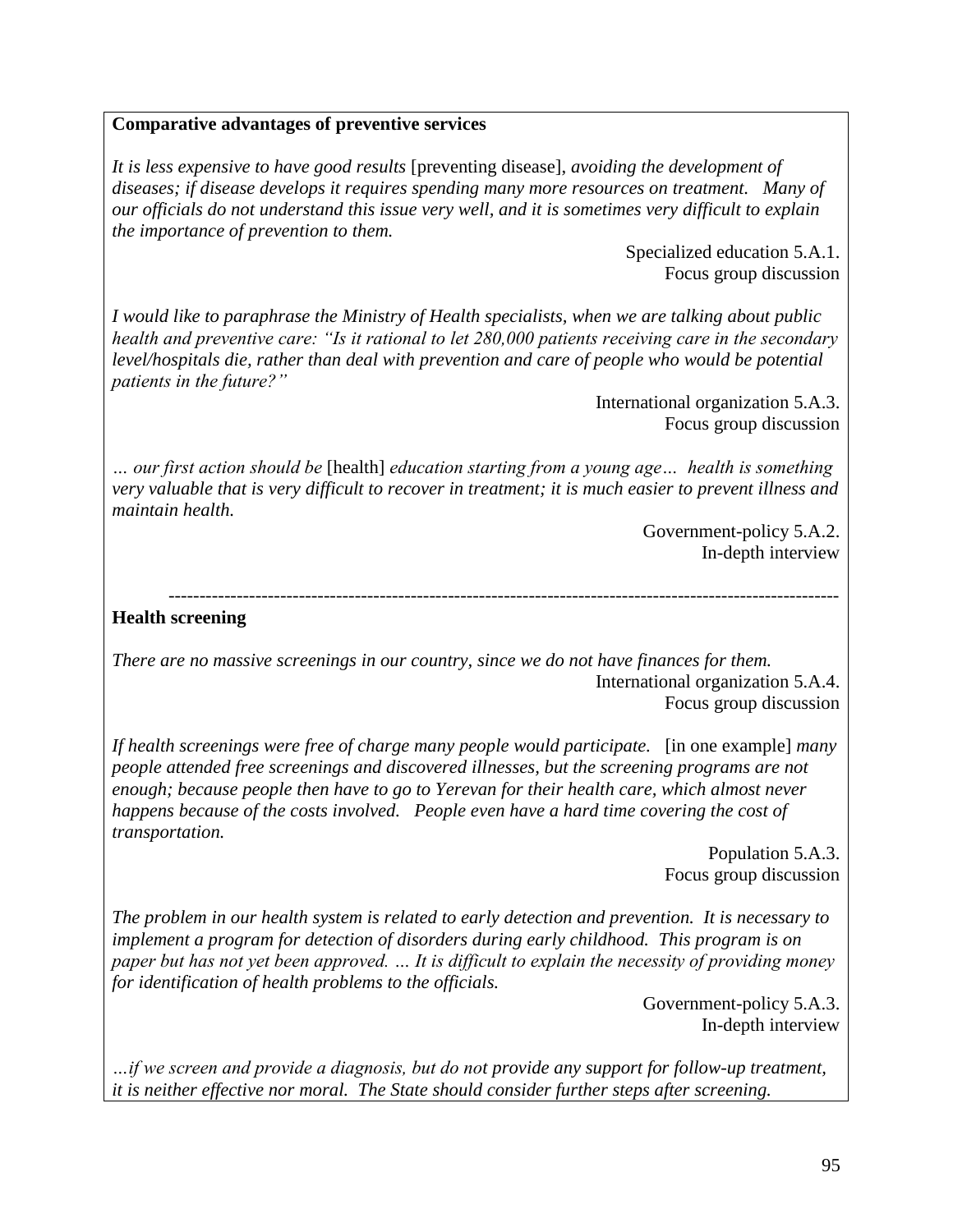International organization 5.A.5. Focus group discussion

#### **Vaccination**

*The vaccination program has improved but we still have a problem with coverage. Sometimes parents do not understand the importance of vaccination.* 

*--------------------------------------------------------------------------------------------------------------------*

Government-policy 5.A.4. In-depth interview

*We do not provide vaccinations to prisoners; at least we haven't during the last seven years. However, we provided vaccinations against diphtheria two years ago, when there was a massive vaccination program against diphtheria in the country. Against which diseases should prisoners be vaccinated? Maybe there is a need for vaccination against Hepatitis B; I cannot say for sure. However, we do not currently provide it.* 

> Government-policy 5.A.5. In-depth interview

According to participants, although some progress has been made in preventive services the health system is still focused on individual medical care. There is little understanding of the advantages of prevention and an absence of incentives to practice preventive medicine among physicians contributes to this situation.

Likewise, participants indicated that the consumers of health services did not have a developed understanding of preventive medicine and did not see the advantages in expending the resources on such services – instead resources were often spent by the general population only when disease was severe. One of the disincentives identified for utilizing preventive services was the out-of-pocket costs to consumers.

Participants agreed that effective preventive services reduced the cost and health burden, such as death and morbidity, of treatment by preventing disease or reducing the severity of disease. However, participants indicated it was much more difficult to convince decision makers to fund prevention when success in prevention meant absence of disease; whereas curative medicine treats existing disease which is easier to understand and easier to see.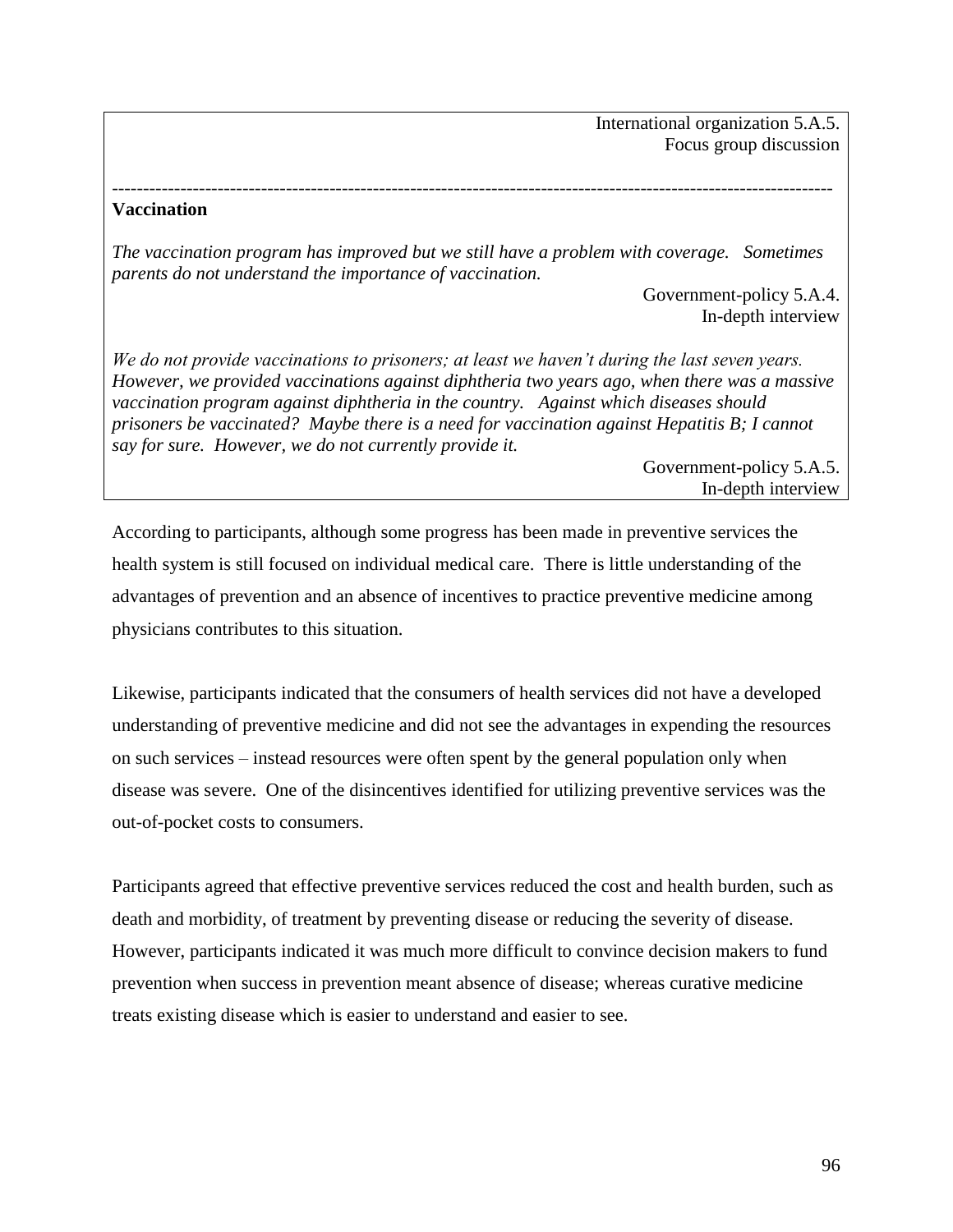Participants indicated that screening for appropriate diseases was limited due to lack of financial resources, though there was an interest in expanding screening programs for the general population and for high risk populations. However, participants noted the essential importance of availability and affordability of effective treatment for early stages of the screened diseases or conditions.

Participants indicated that although the vaccination program for children was fairly successful, coverage could be improved. One participant suggested that this lower coverage was due to parents' lack of awareness, trust and myths about vaccines.

Prisoners are not regularly provided vaccines, though they receive screenings for infectious disease on entry to the penitentiary system. In some penitentiaries the main problem in provision of screenings is the absence of fluorography machines. As in the general population, stigma for many diseases such as AIDS and TB are carried into the penitentiary.

According to one expert there is a problem of late enrollment in antenatal care. One of the factors contributing to late enrollment was low awareness by pregnant women about the importance of early antenatal care. One possible solution provided for this problem was to strengthen motherhood schools which would better inform pregnant women.

## **5.B. Health promotion**

## **Sponsors of health promotion activities**

*Health promotion campaigns are mainly organized by the international organizations. The State authorities feel comfortable with this and show no interest organizing national health promotion campaigns.*

> International organization 5.B.1. Focus group discussion

*Activities* [health promotion] *are very fragmented and donor driven. Some responsibilities for health promotion according to the law are given to the primary health care providers, but they are very passive because they do not have incentives and there are no enforcement mechanisms.* International organization 5.B.2. Focus group discussion

*International organizations are involved in health promotion activities. But their involvement is*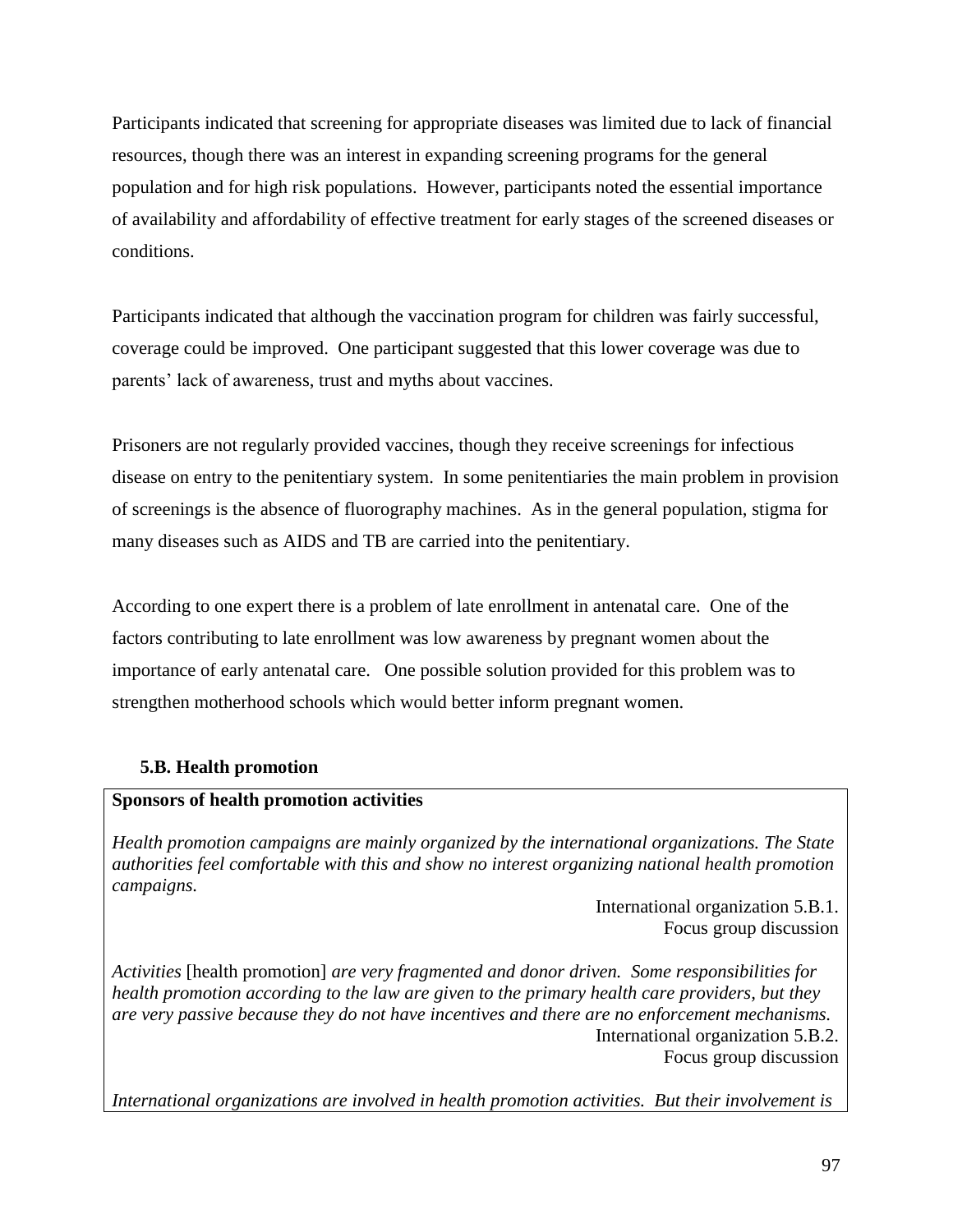*sporadic and limited to certain specific projects and topics such as an immunization program or avian flu. These projects are not permanent. They are short-lived and health promotion needs continuity.* 

> International organization 5.B.3. Focus group discussion

*Health promotion* [within the Ministry of Health] *today is poorly organized.* International organization 5.B.4. Focus group discussion

#### *------------------------------------------------------------------------------------------------------------* **Credibility of disseminated health information**

*Currently, nobody is responsible for the oversight of health promotion programs. Anyone can teach the population without proper knowledge; for example, journalists could easily disseminate wrong information through the mass media and cause panic. This situation has to be controlled.* 

> Government-implementation 5.B.1. Focus group discussion

*NGOs that are involved in health promotion … are very often providing invalid and incorrect information. I saw some booklets regarding healthy lifestyle that were approved by the Ministry of Health and were printed for dissemination among the general population, which included obviously wrong information. It said that hepatitis was transmitted through air droplets. I was shocked that this was a governmentally approved project.*

> International organization 5.B.5. Focus group discussion

*Collaboration activities with specialists to control and regulate the information in educational materials are needed.*

> International organization 5.B.6. Focus group discussion

#### *-----------------------------------------------------------------------------------------------------------* **Stakeholders in health information dissemination**

*We* [primary health care providers in polyclinic] *don't have enough time to talk to the parents; we have many responsibilities. Though, based on protocols, health counseling is the responsibility of primary health care provider; we do not have enough time to cover everything. I think that it will be better to meet with parent groups and discuss questions. Not all, but some polyclinics do it. Also some topics are sensitive, such as sexual health.*

> PHC 5.B.1. Focus group discussion

*Family doctors should be used as resources for health promotion implementation.*  International organization 5.B.4.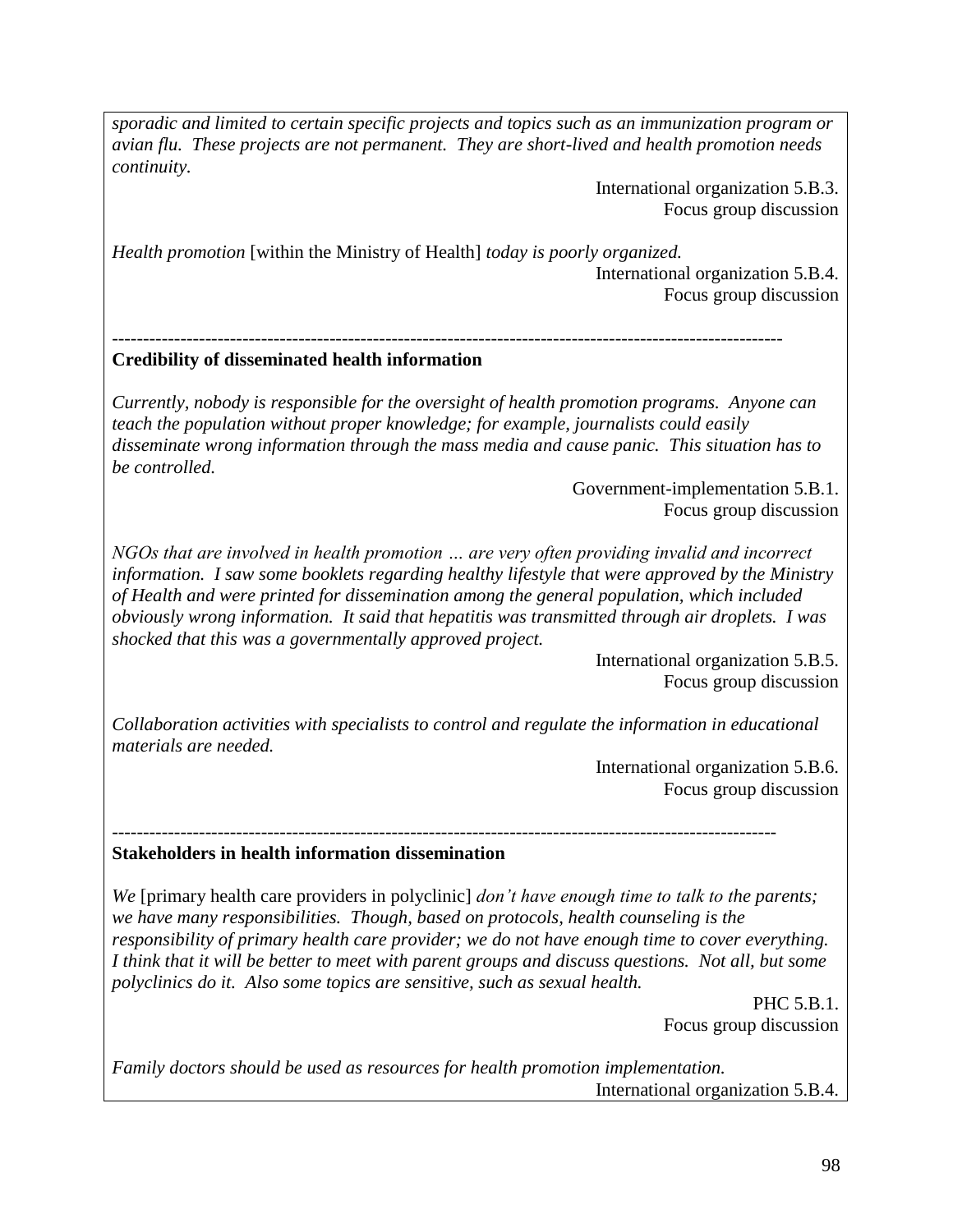Focus group discussion

*For health promotion we need to work closely with the media. The media has the responsibility to provide messages to the population through television or newspapers, and they do sometimes. We do not have the regulatory mechanisms or agencies to coordinate these activities.* 

International organization 5.B.7. Focus group discussion

*…About half of* [health promotion] *activities could be done by primary health care physicians. The rest of the responsibilities should be given to the mass media, because people do not visit health care providers very often, and the information should be provided constantly. It is more effective to receive the same information from different sources.* 

> International organization 5.B.3. Focus group discussion

*I think the school can have more influence on the child regarding healthy lifestyle than a parent. Parents' advice on health is not so easily accepted by the child.* 

> Population 5.B.1. Focus group discussion

### *------------------------------------------------------------------------------------------------------------*

#### **Mental health needs in penitentiary**

*Mental health is a serious concern in prison due to the stressful environment. There was a suggestion that mental health programs should be implemented in the prisons but financial resources are lacking. International donors are necessary for the implementation of such a program.* 

> Government-policy 5.B.1. In-depth interview

Most of the participants noted that health promotion was most commonly conducted by the international agencies but it was sporadic and short-term. Due to limited financial and human resources as well as poorly defined roles and responsibilities, state-sponsored health promotion activities were limited. Some participants expressed a concern about the credibility of disseminated health information and the inadequacy of oversight of health information to assure quality.

Participants agreed that the role and responsibility of primary health care physicians includes health promotion; however participants also indicated that the work burden on the primary health care physician and limitations of time and resources did not permit adequate provision of health promotion services by these professionals, even though some counseling was provided and some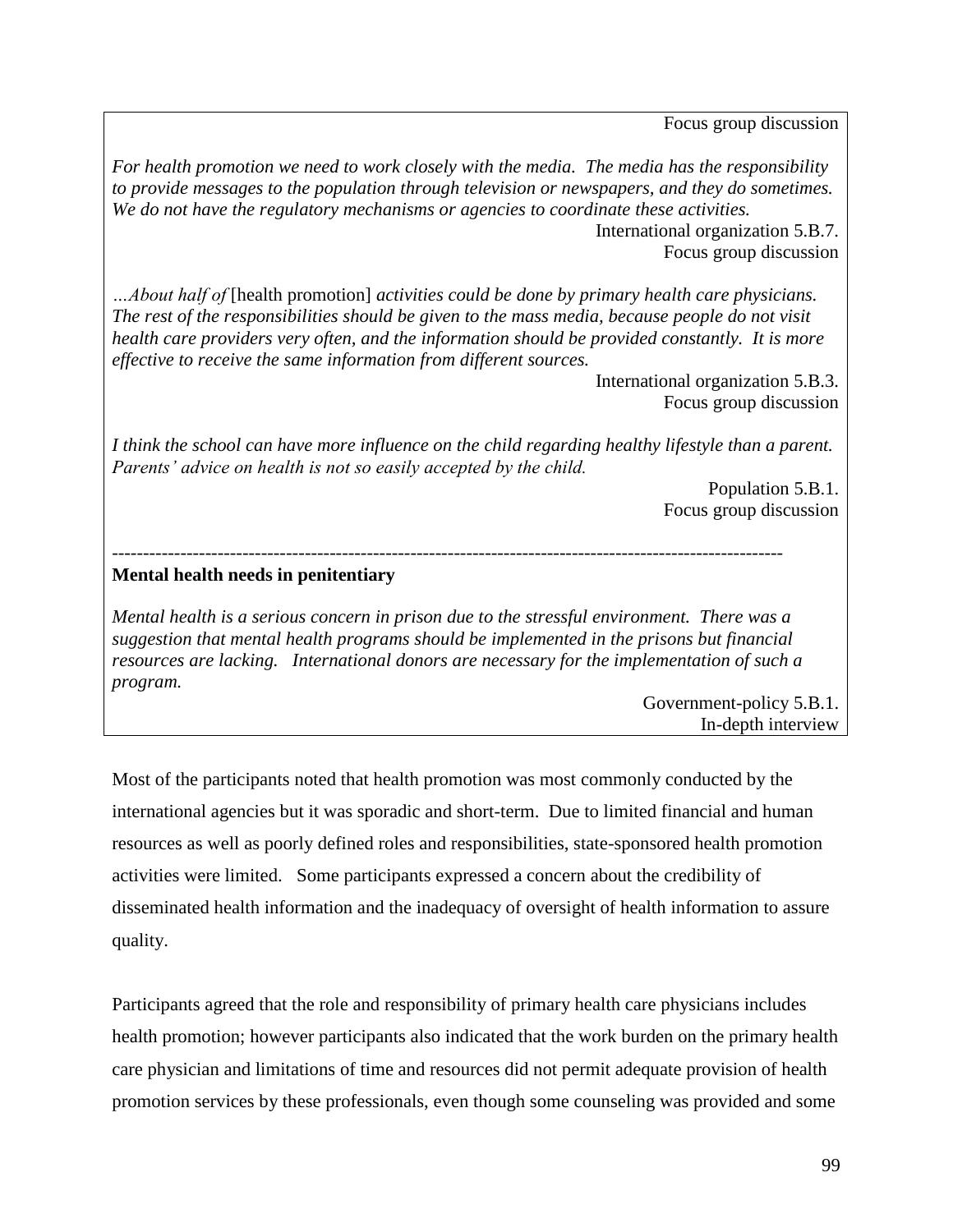materials were distributed. According to some participants the lack of incentives was also a serious barrier for conducting health promotion activities by the primary health care providers.

Mass media was reported to be the primary means of dissemination of health information but the quality of messages and the validity of information requires active involvement and oversight by the Ministry of Health.

Health information is also provided through "Healthy lifestyle" classes for children at schools; majority of participants supported this initiative. However, participants indicated that the population as a whole had many questions about health that remained unanswered such as aging, sexual health, and nutrition.

One specialist indicated the importance of promotion of mental health in especially stressful conditions such as in prisons, but there are no such services currently offered in these institutions given the limited financial resources for health promotion activities. Prisons do provide health promotion activities in TB and HIV/AIDS prevention.

Police provides health promotion activities for traffic safety through the mass media and in children's programs. However, a specialist emphasized the need for collaboration with the Ministry of Health and the Ministry of Education and Science which is currently absent.

## **6. Evaluation of quality and effectiveness of personal and community health services**

If we look at the quality assurance mechanisms, we will see that it is mainly based on input *indicators. Unfortunately the quality based on process and outcome indicators is not very well developed in our country. We should emphasize process and outcome quality assurance more. For example, if we allocate a huge amount of money to build a brand new building but we don't have any outcome, I would say this is a waste of money. If you don't see the outcome everything is nonsense. Although we have outcome related indicators and we conduct periodic evaluation based on these indicators, unfortunately this process mainly focuses on data collection. Evaluation, conclusions, and recommendations based on assessments are not developed.* Government-policy 6.1. In-depth interview

*It is necessary to start implementing the basic concepts of quality…*

International organization 6.1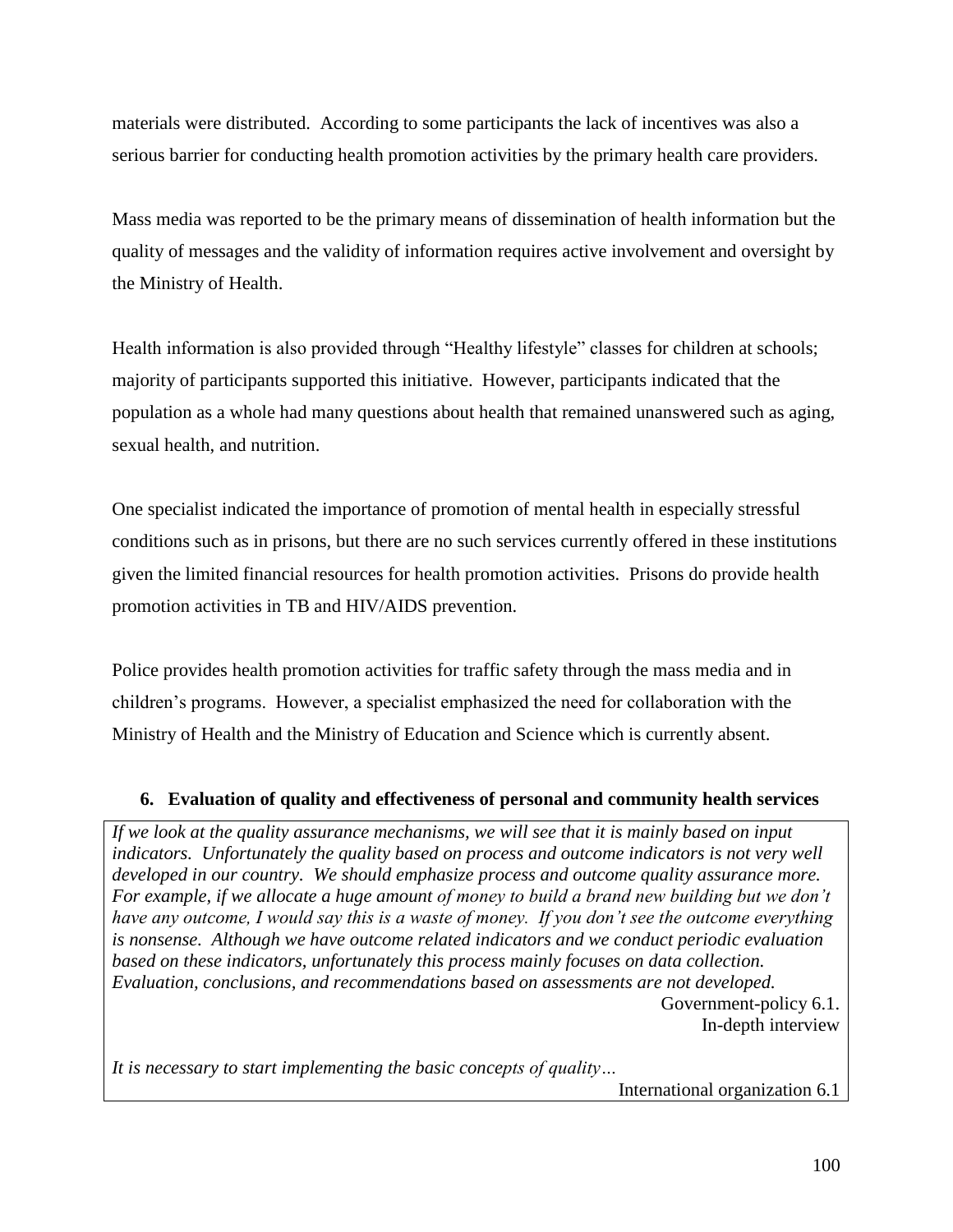Focus group discussion

*There is a quality assurance mechanism in the Primary Health Care Project and it works. But as soon as the program ends the quality assurance program will stop.* Government-policy 6.2.

In-depth interview

One of the participants noted that quality assurance in health care in Armenia is not measured using outcomes, that health care measures should also include those measures of the *impact* that health care actually has on the health of the community. It was noted that concept of quality and how it is measured was poorly defined in health care in Armenia. Some quality assurance programs for health care that are sponsored by international agencies end when those agencies complete their projects.

## **7. Assuring a competent public health and personal health care workforce**

## **7.A. Public health in the curricula of educational institutions**

*We* [educational institutions] *do not have separate public health programs in our undergraduate curricula but these curricula could use some subjects related to public health. The only curricula that have public health subjects are General Medicine and Veterinary Medicine.*  Government-policy 7.A.1. In-depth-interview

*Public health* [at the Yerevan State Medical University] *is incorporated in all departments' curricula. …our public health curricula differ from that of the Master of Public Health program at the American University of Armenia. We have a separate course of public health administration (Social Medicine). We also have courses for epidemiology of infectious diseases and for adults and children hygiene. … all of our graduates have coursework in three different public health subjects.* 

> Specialized education 7.A.1. In-depth-interview

*The Yerevan State Medical University has some courses on hygiene, sociological hygiene, and epidemiology, but they are not public health courses.* 

> International organization 7.A.1 Focus group discussion

*The Yerevan State Medical University is producing medical doctors who do not …understand … public health services.* 

> Government-policy 7.A.2. In-depth interview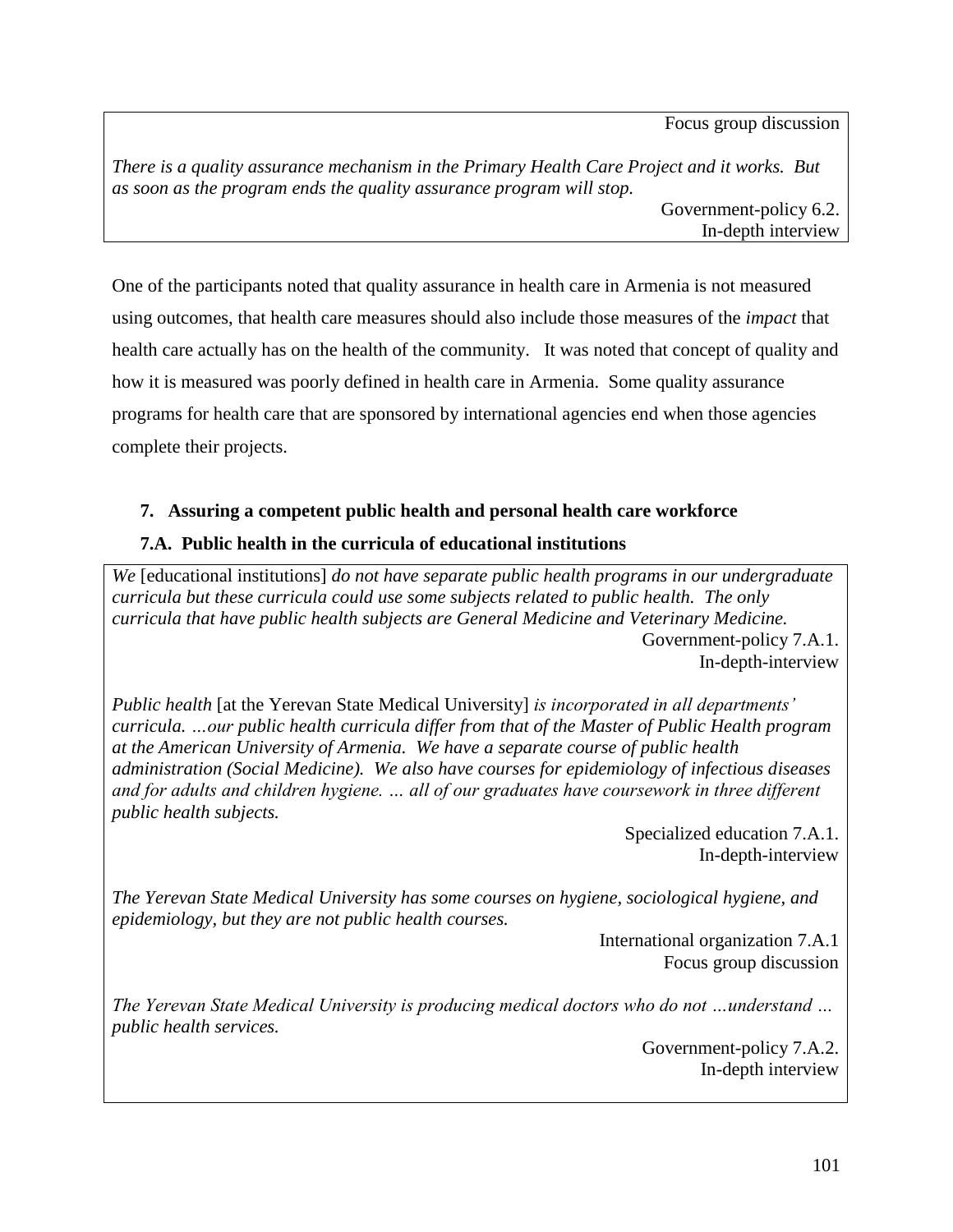*The Public Health department of the National Institute of Health was established in June 2007 and it includes fifteen chairs. … I can say that public health issues are comprehensively covered in the curriculum ….*

> Specialized education 7.A.2. In-depth-interview

*Public health graduate education is provided only by the National Institute of Health and the American University of Armenia, but these two are incomparable. The quality of the National Institute of Health curricula does not meet the international standards. They are teaching descriptive epidemiology which is mostly clinical….* 

> International organization 7.A.1 Focus group discussion

*We do not have public health schools except the American University of Armenia. There is no Master of Public Health program provided by any university in Armenia except the American University of Armenia.*

> Government-policy 7.A.1. In-depth-interview

*…* [There is] *nothing comparable to the American University of Armenia Master of Public Health courses either in quantity and diversity of public health subjects, or in quality.*  International organization 7.A.1 Focus group discussion

*… The American University of Armenia courses* [Master of Public Health] *are very much adapted to international standards and programs and may not be as useful for our reality. Maybe it would be better to adapt it to Armenian public health needs.* 

International organization 7.A.2. In-depth-interview

*The reason for that* [laboratory specialists having difficulties in interpreting laboratory results] *is the inadequacy of their education. We also do not have enough trained specialists for food quality testing.* 

Laboratory 7.A.1. Focus group discussion

Some aspects of public health are incorporated into medical, veterinary and nursing educational programs† . The Yerevan State Medical University covers some aspects of public health in public administration (social medicine), epidemiology (descriptive infectious disease epidemiology) and general hygiene courses. During the social medicine course, students of all three

 $\overline{\phantom{a}}$ † Clarification: representatives of the Master of Public Health Program of the American University of Armenia did not participate in this qualitative study as interviewees, since they are involved in the study as co-authors. This was done to avoid possible conflict of interest situation.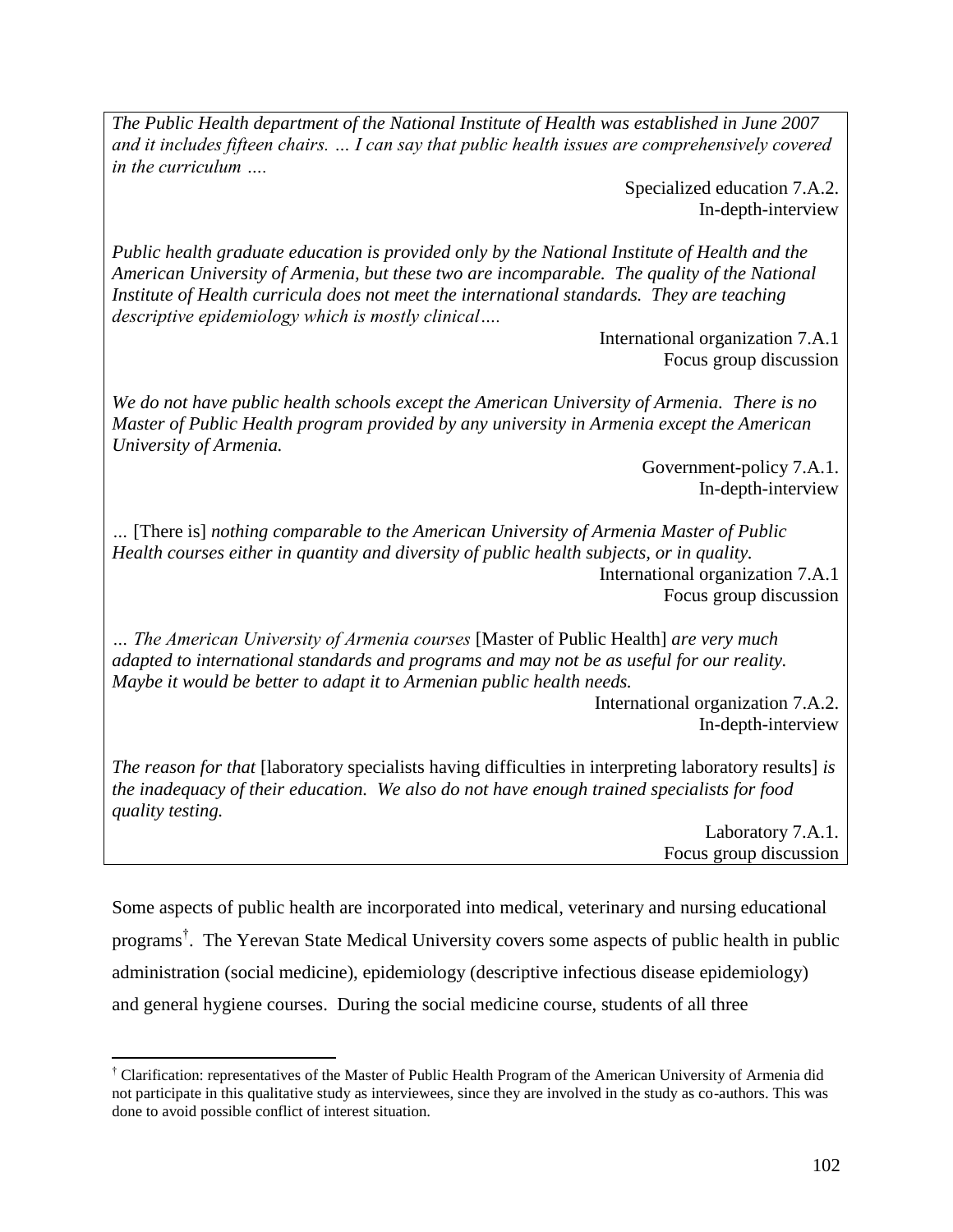departments (general medicine, pharmacology, and dentistry) have classes about the structure and organization of the health system, a minimal course on health statistics and noncommunicable diseases (descriptive) epidemiology. In the general hygiene course, the students of all departments are introduced to the principles of environmental health and hygiene for children, adolescents, and adults. According to some participants these courses currently are not addressing modern public health issues and do not provide training in modern public health methodologies. The Yerevan State Medical University is planning to establish a Master of Public Health program.

The National Institute of Health offers post-graduate residency programs in public health. There is a separate public health department within the National Institute of Health that includes fifteen chairs such as social hygiene, public health administration and management, public health economy and financing, epidemiology, general hygiene, microbiology, medicine of emergency situations, pharmacology and clinical pharmacology, and family dentistry. Although some participants indicated that the public health department provided comprehensive coverage of public health issues, others indicated that the curriculum did not meet international standards for modern public health.

The American University of Armenia offers a Master of Public Health degree. Although the Master of Public Health program is of high quality, well organized and covers modern public health methodologies, some participants felt there were a few courses in the curriculum that were not well adapted to the needs of the country.

The Armenian State Agrarian University provides education in veterinary medicine; aspects of it that are related to public health include food safety and food control for foods of mainly animal origin (meat and meat products, milk and milk products, fish, eggs, honey, and mushrooms) and zoonotic and anthropozoonotic infectious disease outbreak control. According to two food laboratory specialists, some laboratory specialists in their field struggle to interpret results because of inadequate training during their education.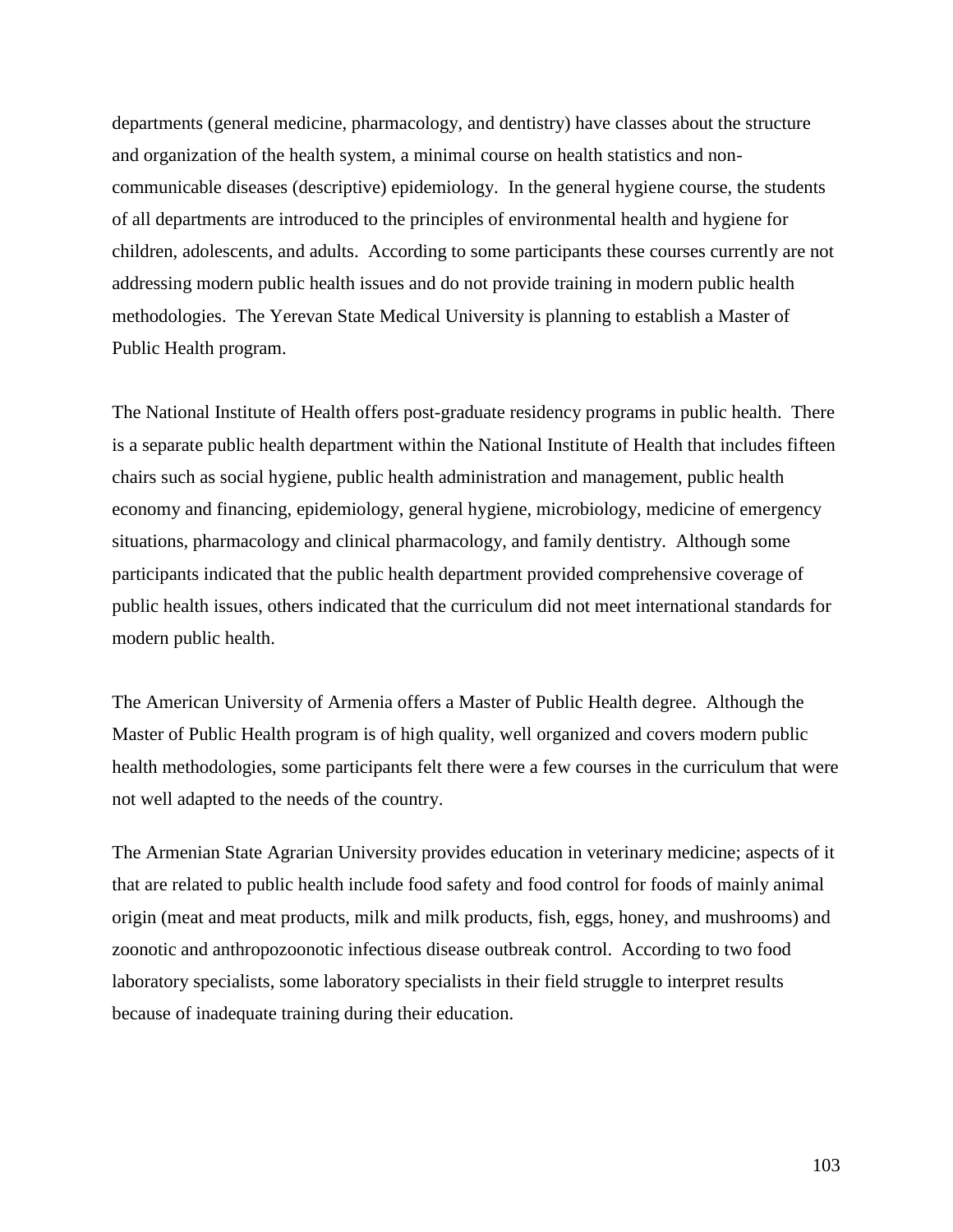The state nursing program curriculum is placing increasing emphasis on primary prevention and primary health care. The nursing curriculum includes a public health course *general hygiene and principles of ecology*.

## **7.B. Quality control in educational programs**

*We* [the Basic Medical College] *have a methodological department that provides quality control for the teaching process - they audit some lectures and organize teaching methods classes and discussions for the staff. We also have students assessing courses and lecturers with questionnaires. We perform an overall assessment once a year and make appropriate changes based on the results.*

Specialized education 7.B.1 In-depth-interview

*We* [the National Institute of Health] *organize peer auditing of classes and methodological discussions. However, we cannot claim this is quality control. … contractual renewal for lecturers is determined every three-five years based on an institutional assessment that includes auditing the lectures, speaking with the heads of the departments about the qualifications of the lecturers and other measures.* 

> Specialized education 7.B.2. In-depth-interview

*We* [the Yerevan State Medical University] *developed indicators to assess the quality of our lecturers. There are also student assessments of courses. These quality assessment indicators are used by the entire university. The indicators are divided into four groups: educationalmethodological, scientific, clinical, and public.*

Specialized education 7.B.3 Focus group discussion

*We* [the Ministry of Education and Science] *have specific requirements to maintain accreditation of the universities. They have to meet all government requirements which are very strict. Every 2-3 years educational institutions update their licenses, which are provided by the licensing department of the Ministry of Education and Science, and every 5 years they are required to pass accreditation.*

Government-policy 7.B.1 In-depth interview

Quality control mechanisms were reportedly used for courses and lectures at the Yerevan State Medical University, the National Institute of Health, and the Basic Nursing College. There are also government accreditation requirement to assure the quality of educational institutions.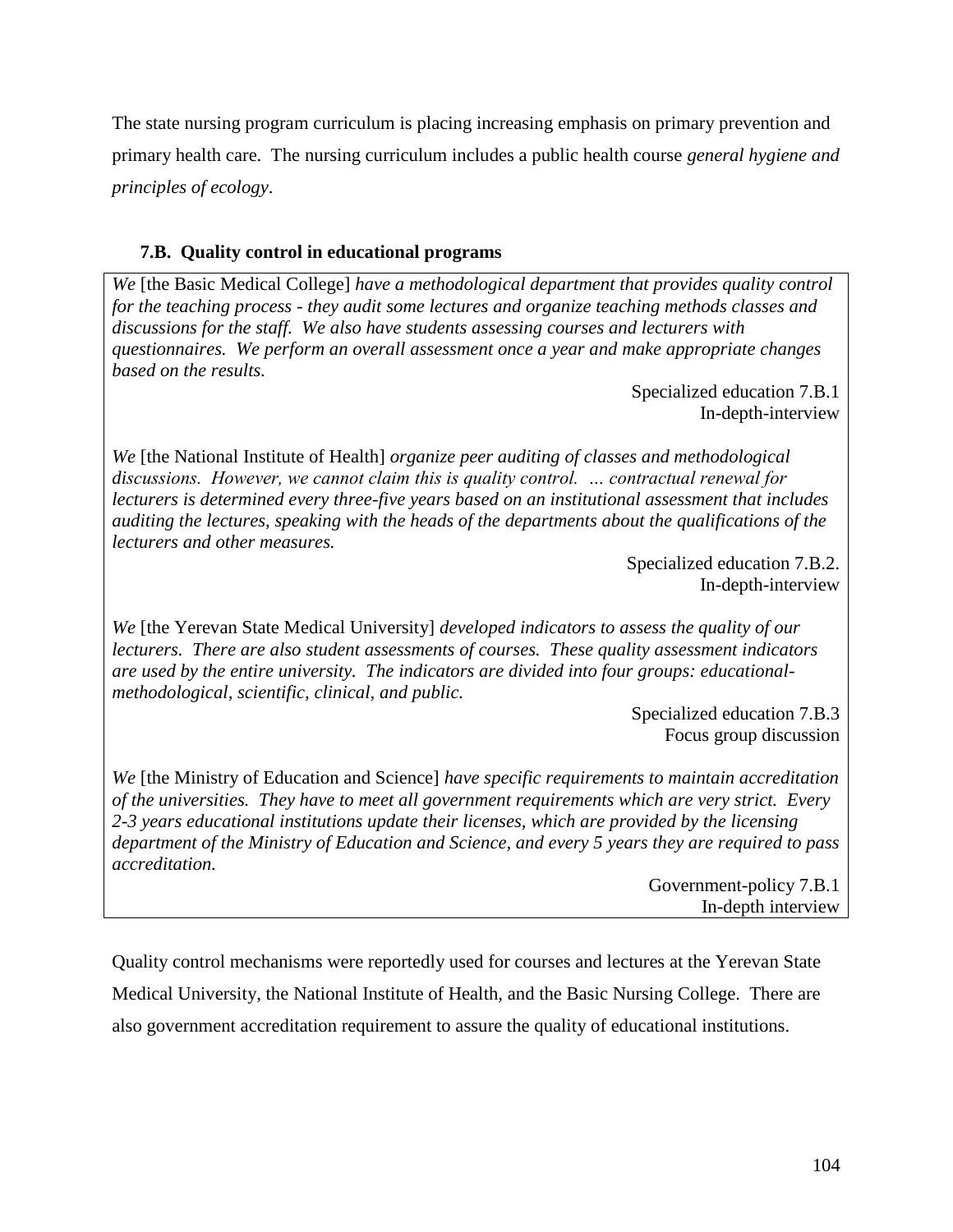## **7.C. Job placement of public health specialists**

## **No job placement program**

*There is a general problem in the country that graduates in every field have to find their jobs themselves; there is no state support for this process.*

> Specialized Education 7.C.1. In-depth interview

*We* [the National Institute Health] *do not have a database to keep track of our graduates. We only know about those graduates who are either employed in our departments, become PhD students or we see them employed with organizations that collaborate with us. We are not engaged in their job placement; job placement is the graduates' responsibility; the department is not responsible.* 

Specialized Education 7.C.2. In-depth interview

*We* [the Yerevan State Medical University] *have no system to keep track of our graduates and to learn about their successes. However, we are planning to have such a system in the near future. Our department has set goals to develop a coordinated alumni association and career center.* 

----------------------------------------------------------------------------------------------------------

Specialized Education 7.C.3. In-depth interview

## **Low remuneration in the state sector**

*There are state* [public health] *positions available but those with good experience and education want to leave the country. … we are losing the best specialists that graduated from the Yerevan State Medical University, the National Institute of Health and the American University of Armenia. …here the salaries are very low and the interests and capabilities of our well educated specialists do not match the opportunities* [in country]*.* 

> International organization 7.C.1. In-depth interview

*... the placement of public health specialists in our country is badly organized. Because of low salaries in the Armenian public health sector and because specialists are over-qualified for the available jobs, the public health graduates from the American University of Armenia who could be actively engaged in the Armenian public health sector, leave for various international organization here and outside of Armenia as managers and coordinators. The job requirements for the international organizations correspond to the knowledge and skill level of the American University of Armenia Master of Public Health graduates.* 

> Specialized Education 7.C.1. In-depth interview

*The American University of Armenia … graduates a number of qualified public health specialists. The problem is how these specialists are distributed. They work outside of the Ministry of Health but not inside it. One of the reasons is that the salaries are very low in the state system. The American University of Armenia Master of Public Health graduates are very*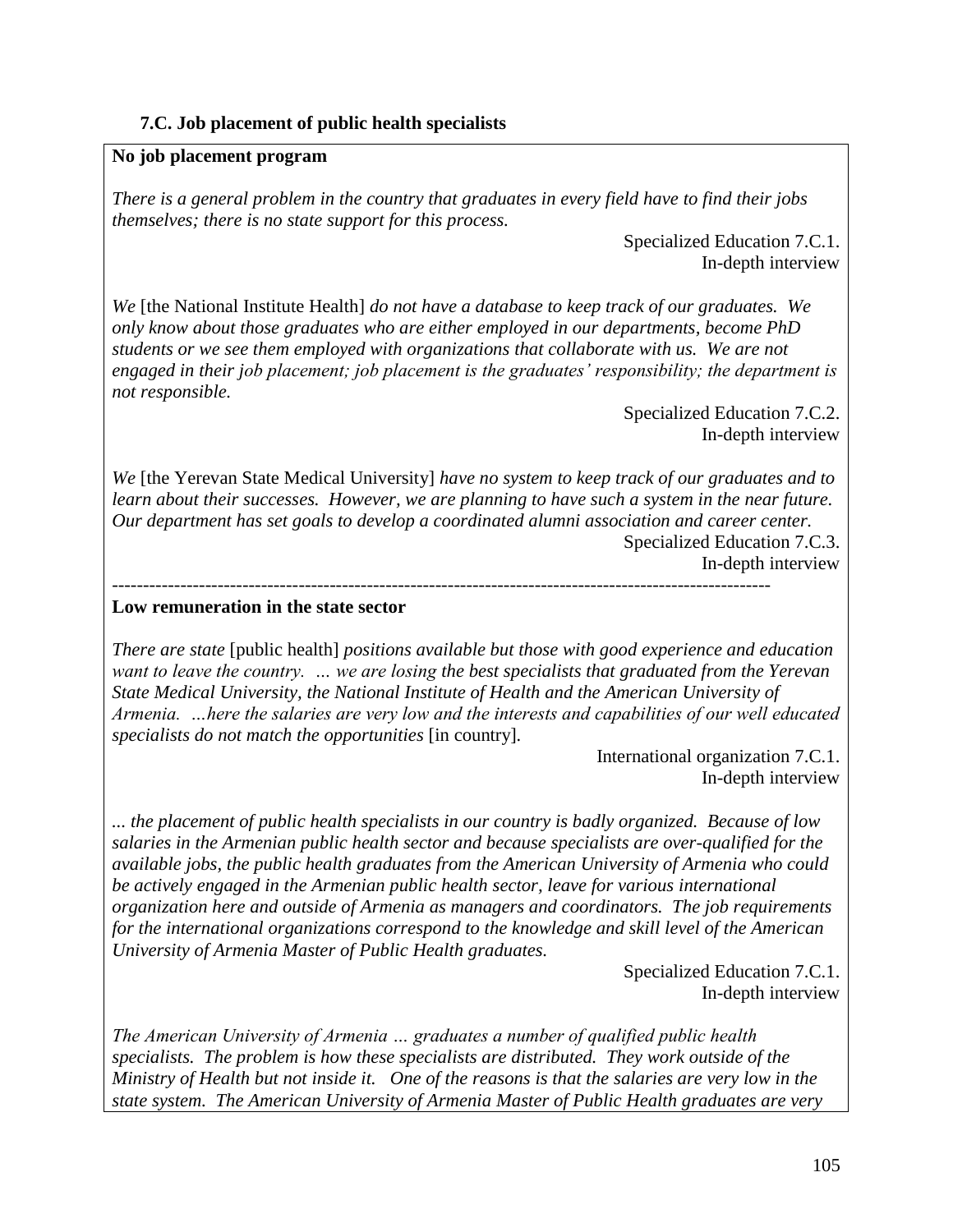*competitive and they find well paid jobs in international organizations and NGOs. There is no national strategy for engaging public health specialists in the national public health system.*  Government-policy 7.C.1. In-depth interview

*We have a serious problem with the number of the staff* [in the State Hygiene and Anti-epidemic Inspectorate]*. We lack certain specialists. The main problem is low salaries and the huge scope of activities. Young people are not encouraged to work here. We have cases when they come here, work for some time and then leave for other attractive and well paid jobs.* 

> Government-implementation 7.C.1. In-depth interview

*We do not have enough* [food inspection] *specialists. The problem is money. We have a limited budget….* 

> Government-policy 7.C.2. In-depth interview

----------------------------------------------------------------------------------------------------------- **Public health specialists hiring in state jobs**

*We all know each other very well in our field, and when needed we hire specialists from our friends and people with whom we are familiar. … Armenia is a country of "acquaintances". "Acquaintance" is a god in our country. In our field when we are restricted in time and resources and we do not have time to choose unfamiliar people* [for these positions].

Local NGO 7.C.1. Focus group discussion

*People do not develop their careers through career development but by personal contacts.* Government-implementation 7.C.2. In-depth interview

*.. Armenian contacts play a role in the selection of civil servants. This can be positive in that a good specialist who is established can be given the job without competition; this is positive for professional growth* [for the individual]*.* 

> Government-implementation 7.C.3. In-depth interview

*Marzpets give* [health manager] *positions to their friends without considering job description guidelines. … thus, the great number of qualified health managers who graduated from the National Institute of Health remain unemployed, and those who have the positions are not qualified.*

> International organization 7.C.2. Focus group discussion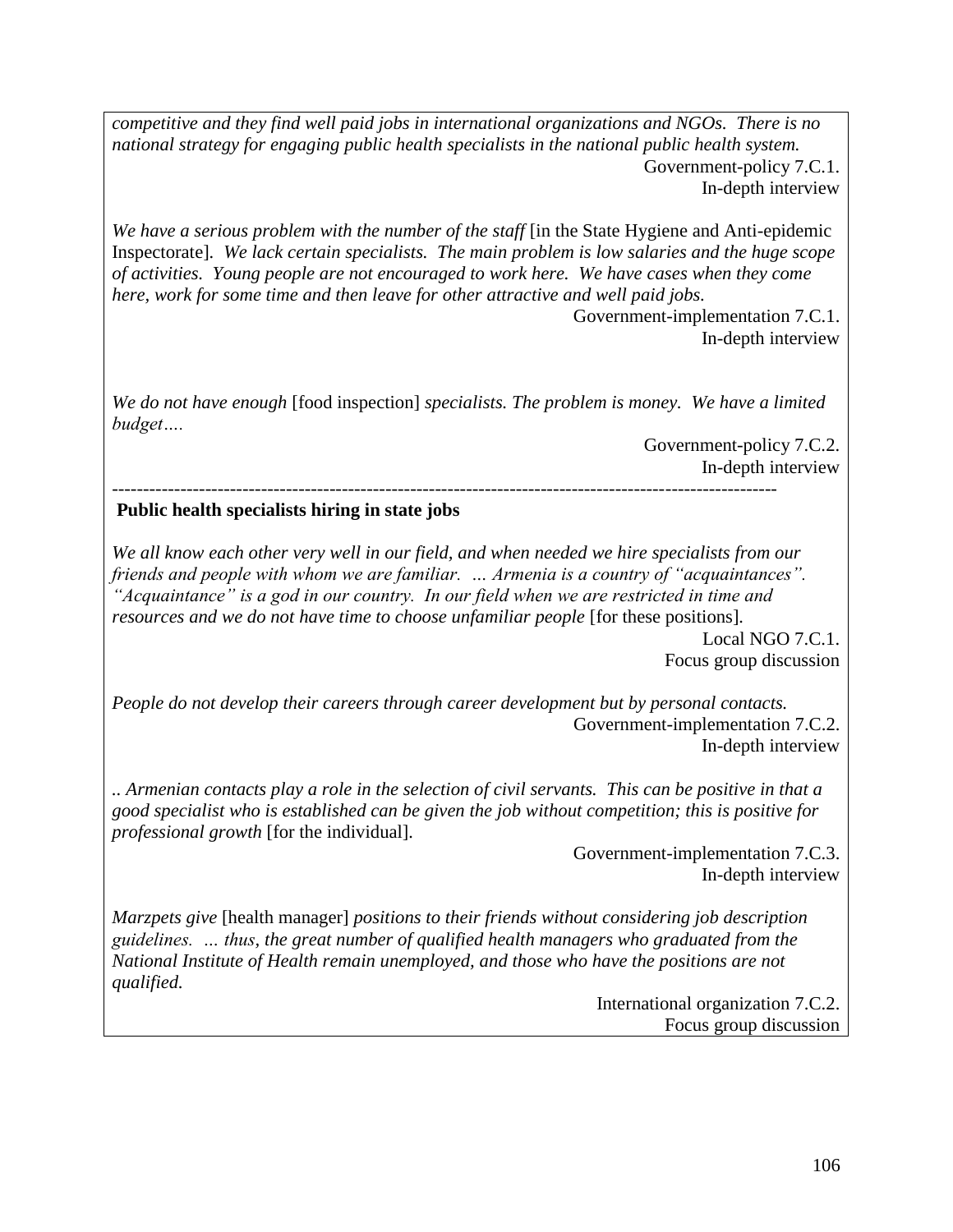According to participants, educational institutions that prepare public health related specialists do not have a formal job placement center, though they sometimes more-informally offer references and job listings. Participants indicated that state educational institutions do not currently maintain databases tracking graduates and their employment status. When they are aware of a graduate's employment status, it is only through personal relationships and contacts. Plans were discussed by participants concerning establishing a graduate registry and an alumni center in the universities to have updated information on graduate employment.

According to participants, the best qualified public health specialists graduating from the state educational institutions and graduates from the American University of Armenia Master of Public Health program are choosing positions with international organizations in Armenia or leave the country for positions that pay better and offer more opportunities. Some leave to pursue doctoral degrees outside of Armenia. According to participants, some of the best qualified public health specialists are not attracted to civil service positions or do not remain if they do take a position in civil services with the government of Armenia because of low salaries and working conditions.

Participants noted that jobs in the government are often secured based on personal relationships rather than merit.

## **7.D. Public health human resources**

## **Human resource planning**

*I think that the planning of human resources is lacking. I am happy that the Minister of Health considers human resource planning as a priority and soon we will see the results*.

Government-policy 7.D.1. In-depth interview

*The work market needs assessment, which we never had; it is very important. We do not know how many specialists we need in specific fields or specialties.* 

> Government-implementation 7.D.1. Focus group discussion

*There is no national strategy for engaging public health specialists in the national public health system. It does not correspond to the current needs of the country.* 

Government-policy 7.D.2.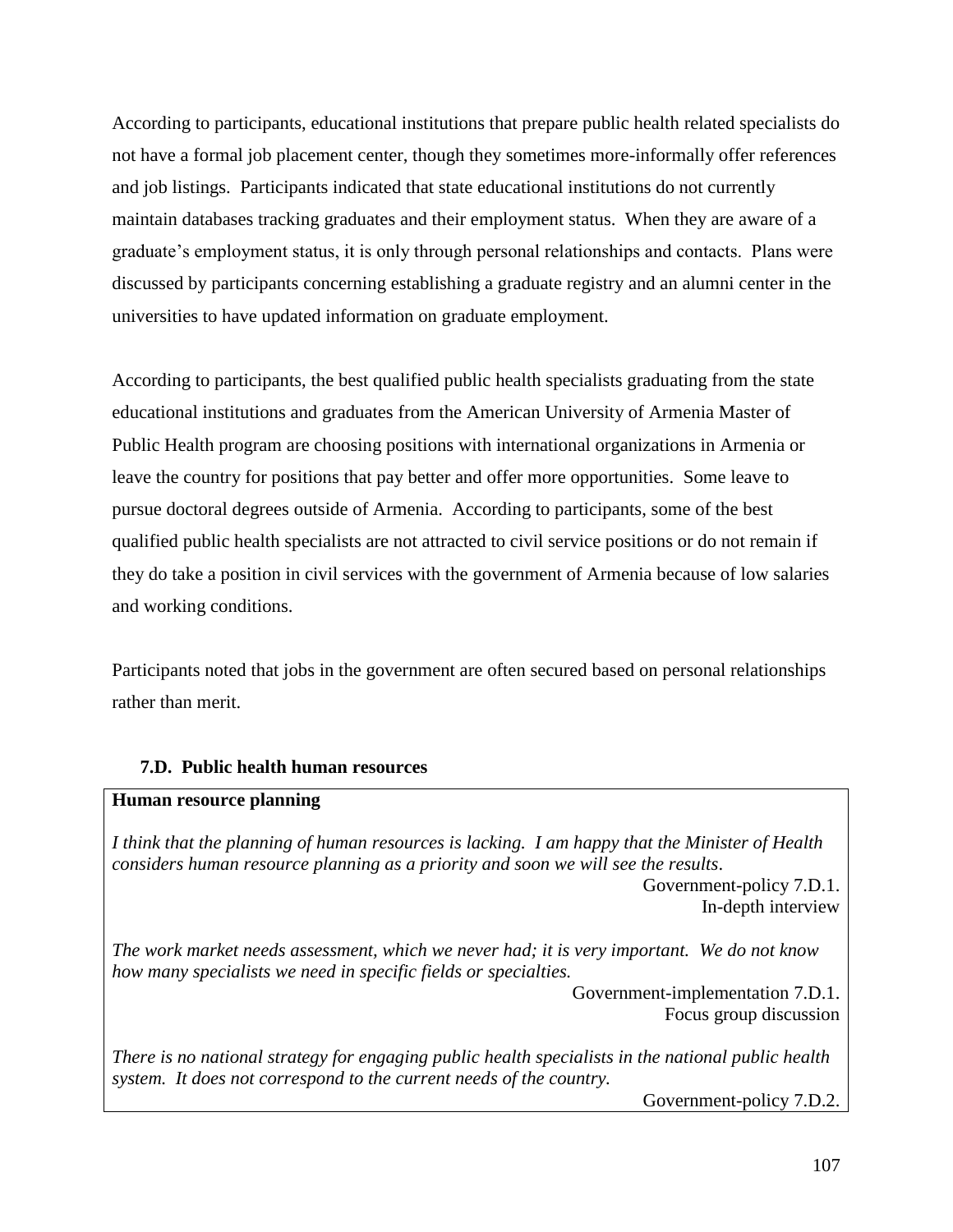In-depth interview

*They* [state officials] *have to assess the country's job needs. It is necessary to have exact job descriptions: who, where and what to do.* 

> International organization 7.D.1. Focus group discussion

------------------------------------------------------------------------------------------------------------

## **Demand for specialists**

*… There is a high demand of public health specialists in our country*.

Specialized education 7.D.1. In-depth interview

*Currently we do not have enough qualified public health personnel to address the* [public health] *problems appropriately. There are many clinicians but they do not understand public health very well.* 

> International organization 7.D.2. Focus group discussion

*Public health is poorly developed in the country and there are many rural areas without public health interventions. There are not enough public health positions for public health specialists but there is much more work that needs to be done in public health.* 

------------------------------------------------------------------------------------------------------------

International organization 7.D.3. Focus group discussion

## **Recruitment and retention**

*Graduates are not interested in hygiene and public health. Graduates choose those specialties where there is money. Incomes are higher for positions in the clinics. Here we have no way to encourage students to apply to public health related departments* [postgraduate study].

Specialized education 7.D.2. In-depth interview

*One to two residents annually are not enough. Every year we* [the Yerevan State Medical] University] *have 5 graduates in the hygiene and sanitation faculty. Currently if all three departments have four residents, and two of them are not working in public health, so where are we after ten years…. The National Institute of Health also graduates public health specialists but this is not enough. We need many public health specialists in the field.* 

> Specialized education 7.D.3. In-depth interview

*The Yerevan State Medical University does not have the Sanitary Faculty anymore. Who will replace us? The Ministry of Health says that education is not our business. They are planning to allow last year students of the faculty of General Medicine to decide on their specialty. But who would choose epidemiology and become a sanitary doctor? Nobody. So we would not have a*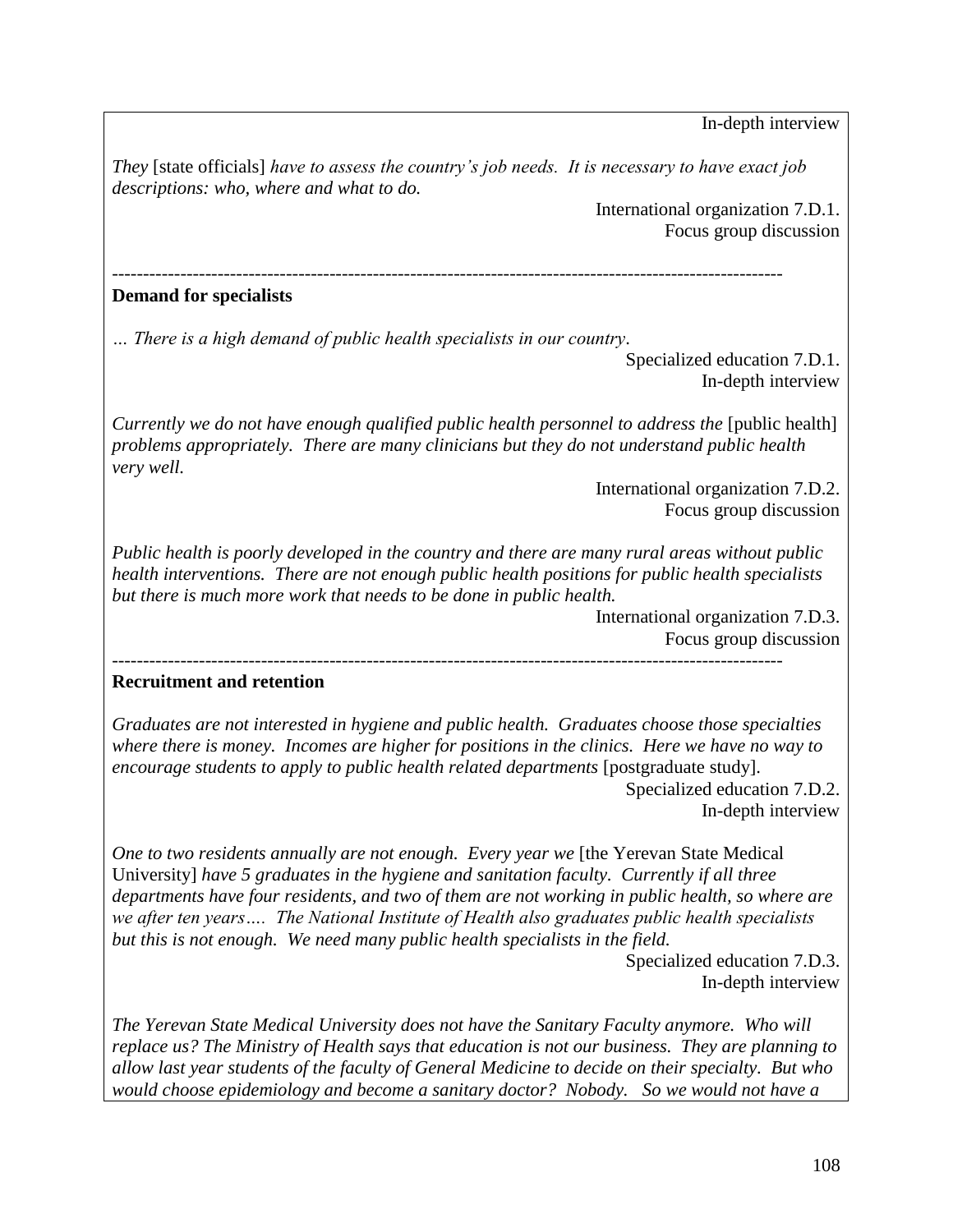*future workforce from the State Medical University. … The "new doctors" graduating from the universities of uncertain quality would come to work with us.*

> Government-implementation 7.D.2. Focus group discussion

*Maybe we have some educational institutions that prepare food specialists but in fact we do not have qualified specialists in food science. … we are lacking qualified specialists in this field.*  International organization 7.D.4. Focus group discussion

*After graduating basic education in medical university, people are not encouraged to continue residency program in the pediatric programs. Only the residency in family medicine is covered by the state. There is a need to have a state policy for attracting residents to pediatric services. The mean age of neonatologists is 60 years old in 30% of the maternity hospitals.* 

Government-policy 7.D.3. In-depth interview

*…we* [the statistical department] *need more qualified and updated personnel… I would like to have younger, enthusiastic specialist with a good knowledge of English. In my department the average age is more than 50, and if we retire nobody can replace us. It would be nice that after our retirement there were people who could continue our work.* 

> Government-implementation 7.D.3. In-depth interview

*We have a shortage of health care providers* [in the prisons]*, particularly in the marzes. There is no national public health human resources planning strategy for the prisons. People do not want to come and work here, because the salary is low.* 

Government-implementation 7.D.4 In-depth interview ------------------------------------------------------------------------------------------------------------

## **Functionality of family doctors in public health**

*The responsibilities of family doctors include working with the community, schools, organizations, etc, but it is impossible to perform all of these functions.* 

> Government-implementation 7.D.5. Focus group discussion

*The reason* [for the failure of family medicine in urban areas] *is that people are more used to going to specialists rather than general practitioners or family doctors, because in the cities there are more options available for patients and health services are more developed.*  Government-policy 7.D.4.

In-depth interview

*Primary health care providers have many responsibilities but they lack time. How they can assure quality? Providers do not have enough time. Then they behave very discourteously with the population. …We need to implement a model for time management.*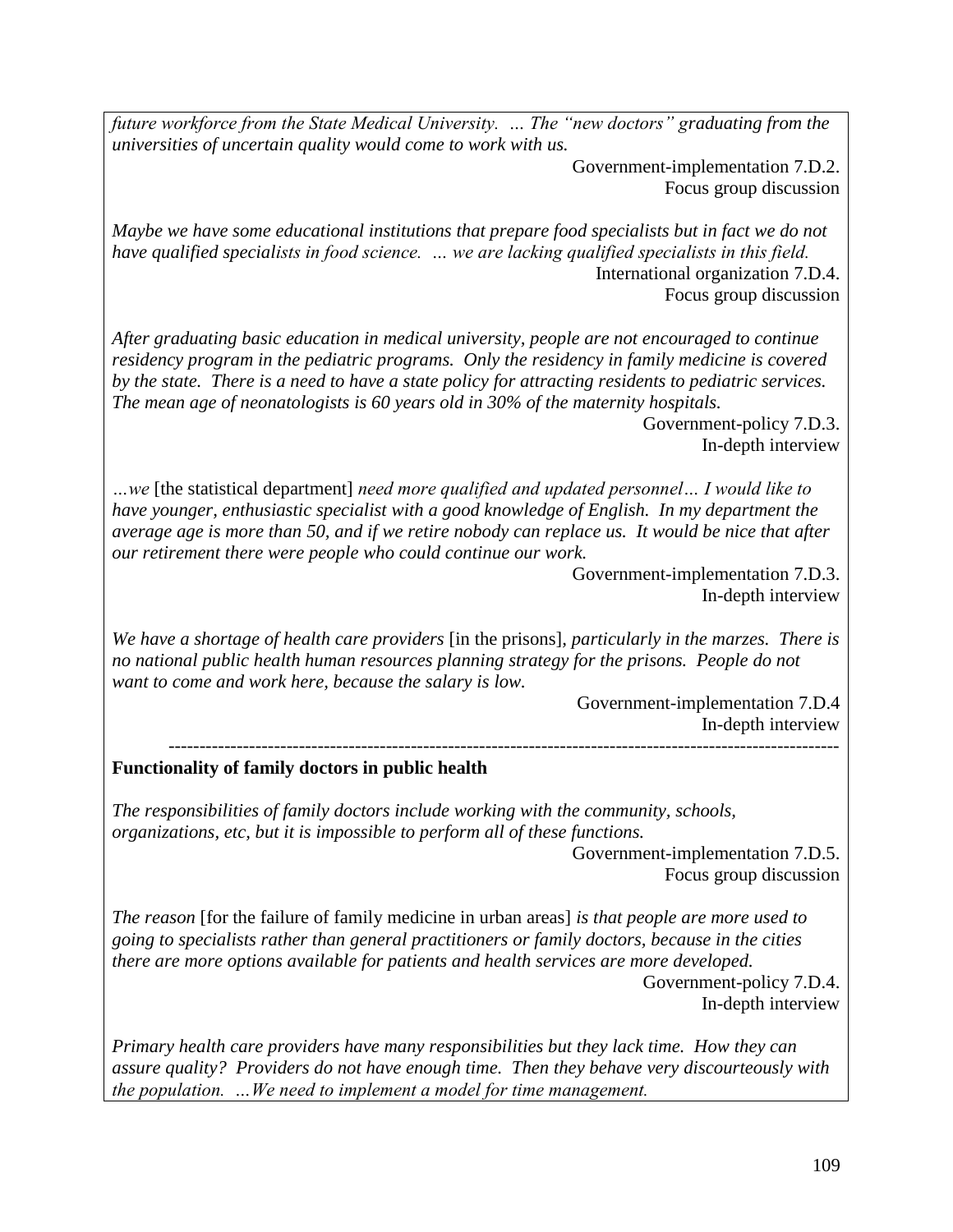PHC 7.D.1. Focus group discussion

*If we ask the primary health care providers they will say that they are overloaded. If we listen to the* [health care] *financing personnel, they insist that they are not overloaded. In reality, family doctors are paid per capita* [by the number of enrolled population]*. Whether the patient utilizes the service or not, the family doctor receives a fixed salary. There is no motivation for them to work.* 

> International organization 7.D.1. Focus group discussion

*It is important that the family doctors are motivated to apply all their knowledge to their practice. It is necessary to have an incentive mechanism to increase family doctors' interest in the prevention of diseases.* 

International organization 7.D.5. Focus group discussion *------------------------------------------------------------------------------------------------------------*

#### **Laboratory specialists' workload**

*I don't think the staff is large enough. The population we serve is large and our staff is very small. Although our work ends by 15:00 pm and all the employees leave the hospital, laboratory workers have to stay in the laboratory up to 17:00 or 18:00. … there were days when I left the laboratory at 19:00. … I think we need more staff.*

> Laboratory 7.D.1. Focus group discussion

*In order to finish all our duties we spend more time in the laboratory. Then … the State Health Agency says that it is not possible to do this much analysis in one month, so they don't pay us. …we worked without any payment* [for this extra work]*.* 

> Laboratory 7.D.2. Focus group discussion

*The flow of patients has increased. Thus, workers have to spend extra hours to complete all the tests; at the end of the month, the State Health Agency says that, for example, they will not pay us 3 million AMD* [for the work] *since we have exceeded the planned activities. …during the staff meetings, instead of praising the laboratory for completing the excessive work they order us to reduce our work load. But we can't refuse to serve anybody who has a referral.* 

Laboratory 7.D.3. Focus group discussion

*We don't have any documented time schedule. For some lab tests, the time of taking a blood sample is very important. …we need to have a time schedule, a fixed number of tests for fixed number of hours.* 

Laboratory 7.D.4. Focus group discussion ------------------------------------------------------------------------------------------------------------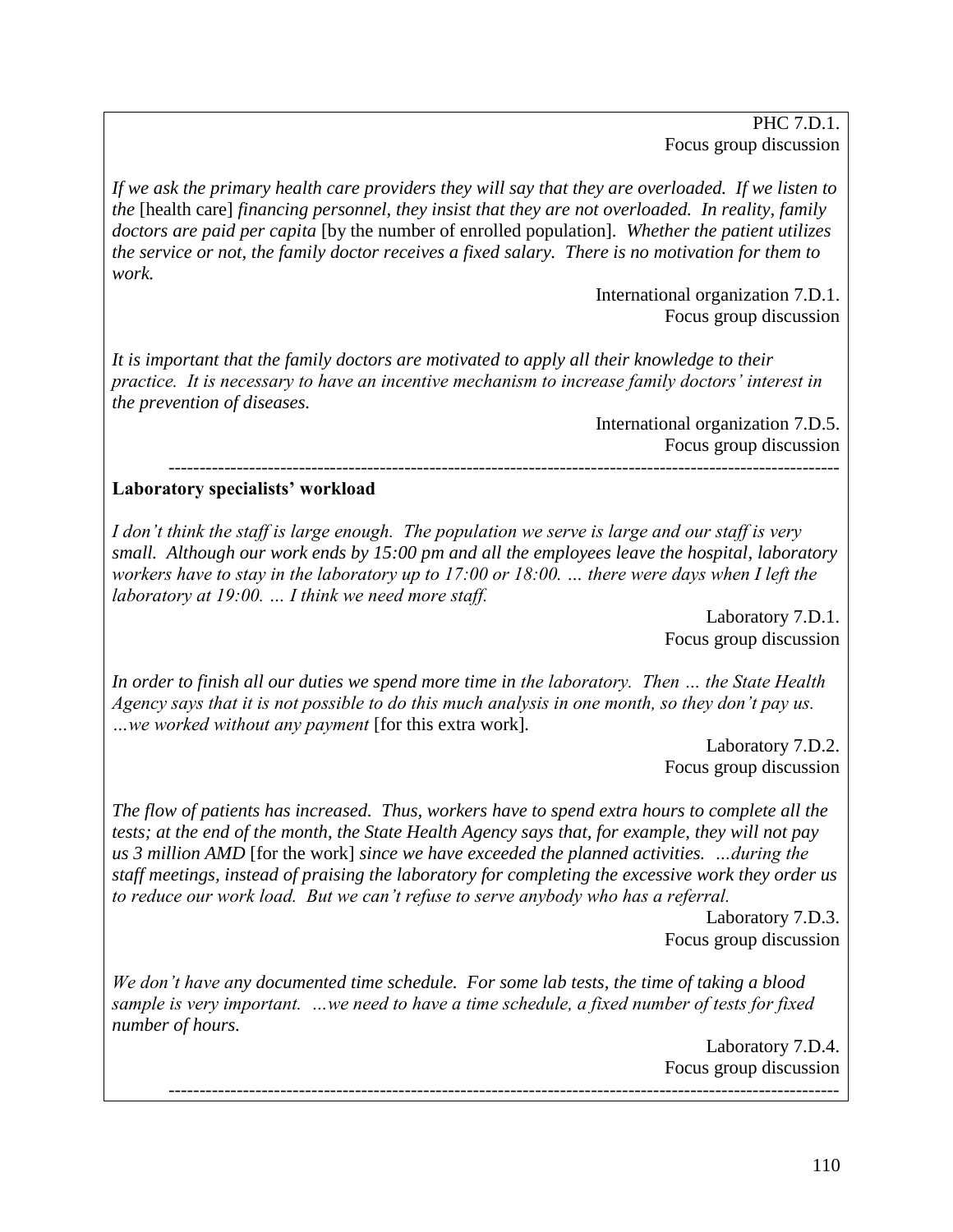#### **Nurses' role**

*…if we look at international experience, we see that nurses have more extensive education and more responsibilities. Here our nurses only do injections and sanitary control.*  Mental health 7.D.1.

Participants indicated that currently there is no national plan or a strategy for public health workforce. There is no current monitoring and projection of current and future demands for public health specialists. Participants suggested that such national plans and strategies should include the changing character of the roles of public health specialists to meet future demands.

According to participants, there is a need for pubic health specialists to meet unmet public health problems. In spite of these demands there is both a shortage of qualified public health personnel and inadequate numbers of public health related positions to address all of these problems in both civilian and penitentiary sectors.

Participants indicated that because of low pay and lack of incentives and encouragement for qualified persons, few are choosing to enter or remain in the positions related to public health. This leaves a vacuum of young qualified professionals to replace retiring personnel in these fields. Reportedly, the closing of the sanitary department at the Yerevan State Medical University has negatively impacted the available pool of qualified applicants for positions in SanEpi services.

Family doctors' responsibilities include disease prevention and health promotion activities in the communities. However, according to participants, the model of family doctors has functioned better in rural areas than urban areas because urban areas offer more specialist and alternatives for health care. In addition, some participants indicated that in both urban and rural areas primary health care providers have many responsibilities and little time is left to meet all those responsibilities. The myriad of paperwork required for physicians reduces time for other activities. Physicians have very little incentive to conduct public health activities; there is a need to develop incentives for primary health care providers to promote disease prevention and health promotion.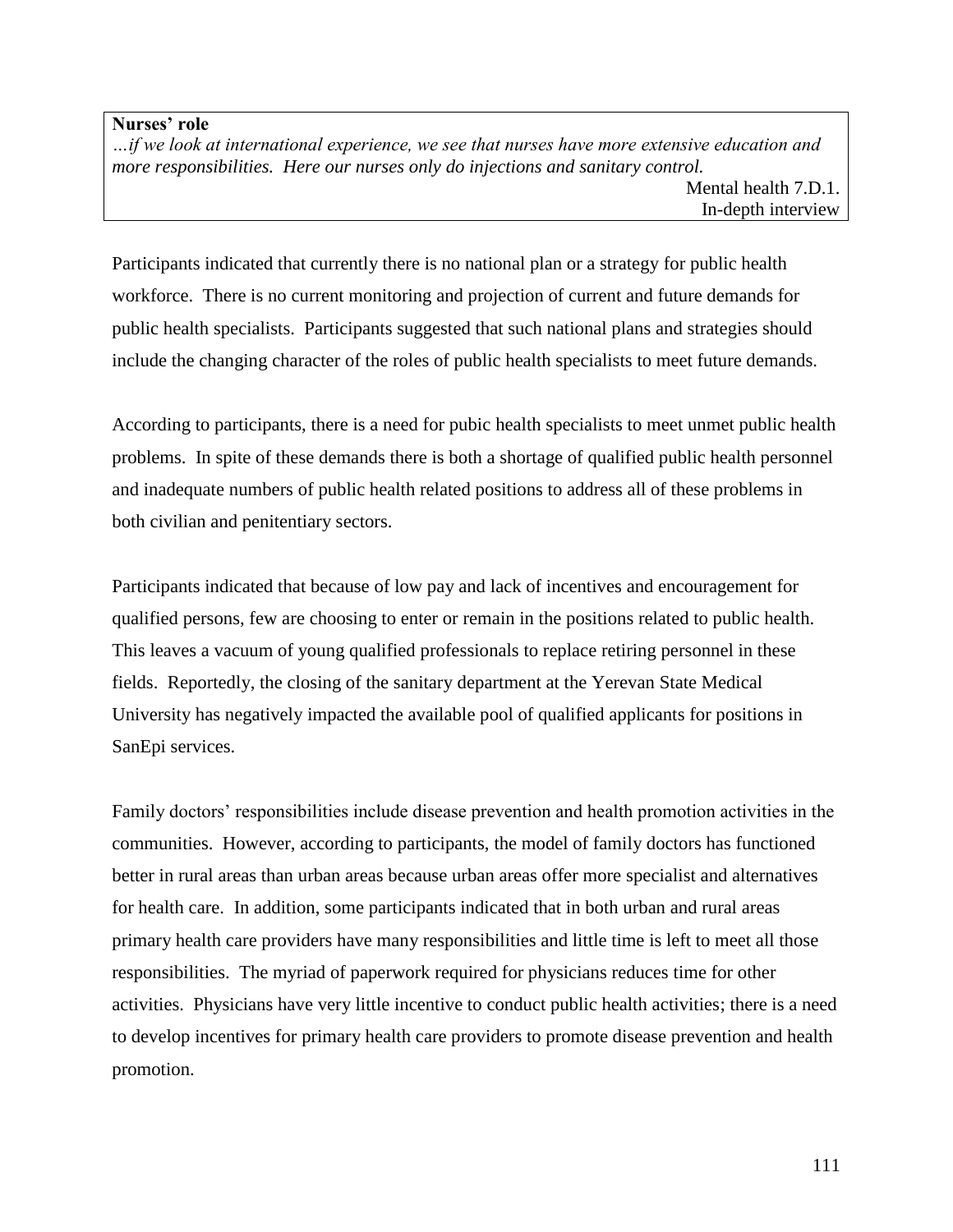Most of laboratory specialists indicated an increased workload for primary health care laboratory staff. As a result, laboratory specialists indicated they work overtime for which they do not receive payment and are criticized. There is no time schedule for laboratory testing.

With the increasing demand of public health, one participant recommended an increased role of nurses similar to other countries.

## **7.E. Continuous public health education**

*… we are trying to engage our staff in more trainings; however it would be very useful if a systematic mechanism of trainings and seminars were developed in our country.* Specialized Education 7.E.1 In-depth-interview

*We …need training. It would be very nice if some of our specialists were financed to receive training abroad. Then they can return and share what they learned with their colleagues. State Hygiene and Anti-epidemic Inspectorate specialists are financed by the state to have two weeks of training locally; however these funds are not sufficient. The training of Marz specialists is particularly problematic, since the cost of their stay in Yerevan is not covered.* 

Government-implementation 7.E.1 In-depth interview

*There is a need for training of State Hygiene and Anti-epidemic Inspectorate specialists. We did not receive any training after graduation. The only training we received was for our epidemiologists in immunization.* 

Government-implementation 7.E.2 In-depth interview

*We have to pay for our training; … not all the physicians can afford it. In some cases physicians are obligated to pay for the training.* 

PHC 7.E.1. Focus group discussion

*Family doctors are very well trained due to the state training program and training from international organizations. However in practice they seldom use these skills.* 

International organization 7.E.1 Focus group discussion

*Training is expensive, especially for those in the state laboratories. … it is difficult for us to pay for these trainings. The government provides some trainings but it is very limited and not all are included.* 

> Laboratory 7.E.1. Focus group discussion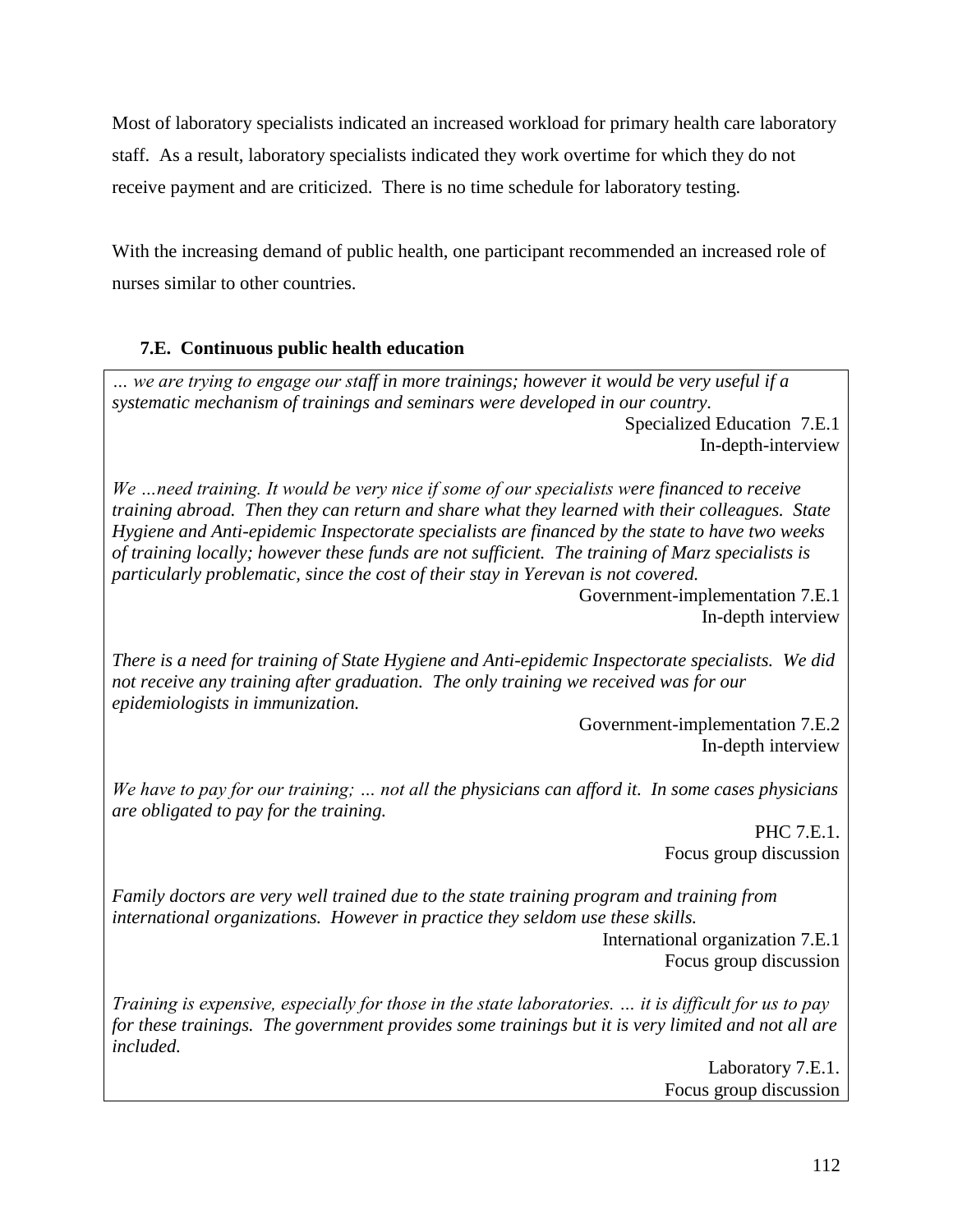*… we cannot afford ongoing trainings for our specialists* [health care providers of the penitentiary sector]*. We very much need these trainings.* 

> Government implementation 7.E.3. In-depth interview

*In my department* [in the statistical field]*, my staff has never received* [in service] *trainings. I and the project coordinator participated in only one two-week training course which was more appropriate for interviewers.* 

Government implementation 7.E.4. In-depth interview

*Different programs do not share training materials* [on the same topic]*. There is no system to register the training and materials used.* 

International organization 7.E.2. Focus group discussion

Across many institutions associated with public health, participants identified the need for continuous education trainings in their fields with the most updated methods. However, the cost of such trainings is a serious barrier that severely limits the amount of trainings available for the people in the field.

Training materials' quality and relevance are often not reviewed and there is no registry for such information. In addition, participants indicated that training sometimes does not translate into practice.

# **8. Leadership, governance and the initiation, development and planning of public health policy**

## **8.A. Strategic planning**

*The public health services are sporadic. For example, we have implemented preventive programs such as an immunization program which is a component of public health but is not integrated into a public health strategy. We have separated programs implemented by state, international organizations or NGOs, but they are not components of a [coordinated] public health package.* 

> Government-policy 8.A.1. In-depth interview

*Various departments in the Ministry of Health are at least in part involved in public health services, but there is no coordination between them and there is no governmental strategy to regulate all public health activities in the country.*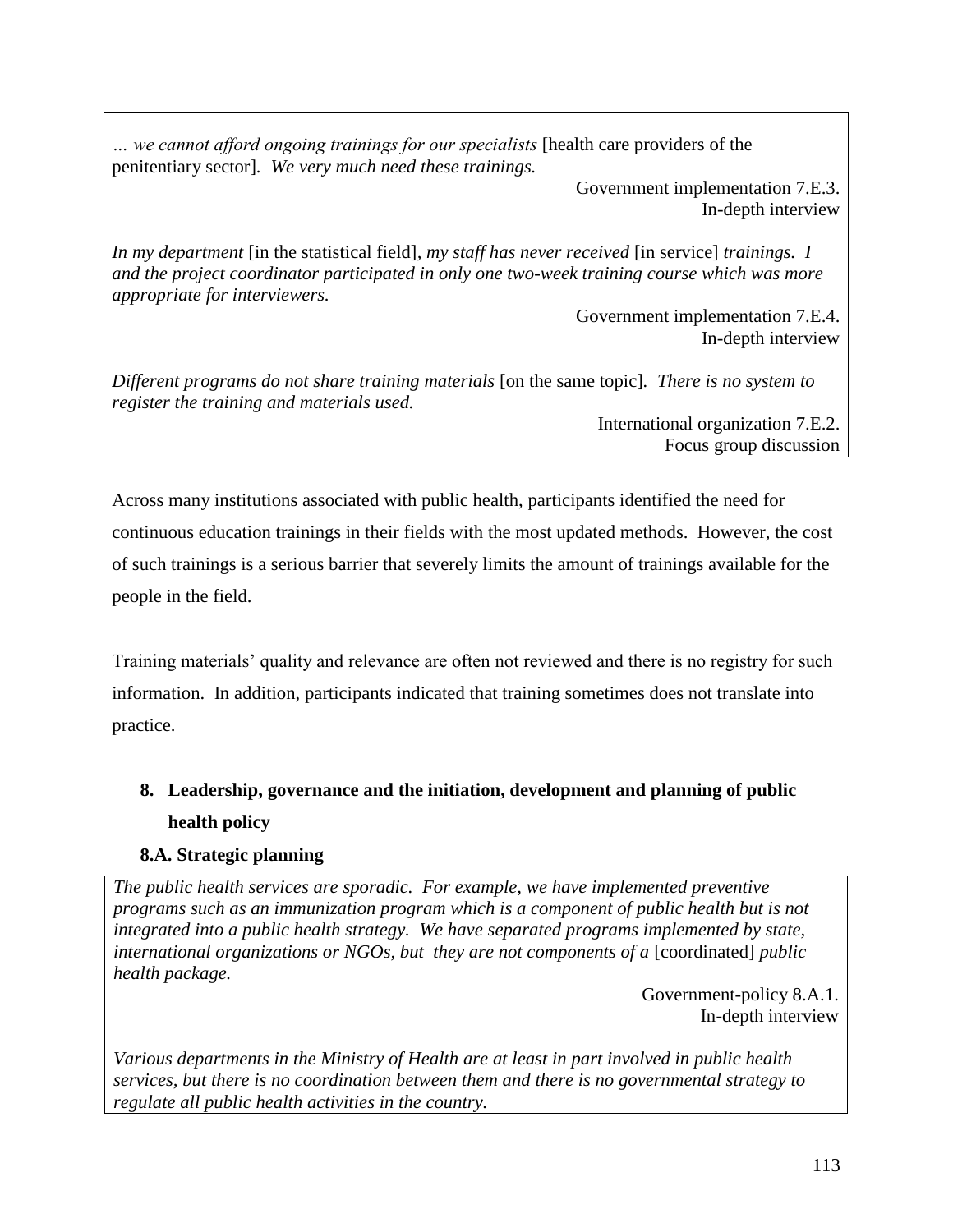International organization 8.A.1. Focus groups discussion

*…there are some public health services that are provided by State Hygiene and Anti-epidemic Inspectorate, primary health care physicians and family doctors. … These services are totally disconnected, which is a major problem for quality control.*

> International organization 8.A.2. Focus groups discussion

*… our country does not have the comprehensive public health strategy, because it is developed by individuals, whose replacement or dismissal changes the whole strategy.* 

International organization 8.A.3. Focus groups discussion

State, international organization and civil society provide public health programs. All participants agreed that the public health programs are sporadic, fragmented and noncoordinated. There is no single comprehensive national strategy for public health that covers all public health services. Efforts to develop a public health strategy fail when key policy makers in that development are replaced or dismissed.

## **8.B. Information system for decision making**

*Another serious problem in public health is the lack of information exchange. We do not have any database to maintain information about past projects. Statistical information is not available…*

> International organization 8.B.1. Focus groups discussion

*The solutions of public health problems are not sought* [after a public health problem is identified]. *For example, if we identify a* [dangerous] *level of air pollution due to heavy traffic and heavy construction in Yerevan, what is next? What actions will follow to reduce the air pollution?* 

Government-policy 8.B.1. In-depth interview

*The main thing that we should do as public health experts is to teach decision-makers to use data. They don't know how to use data for decision-making*.

> Government-implementation 8.B.1. In-depth interview

The study participants indicated that information in public health is not shared between stakeholders and no central database maintains information from previous projects. Even when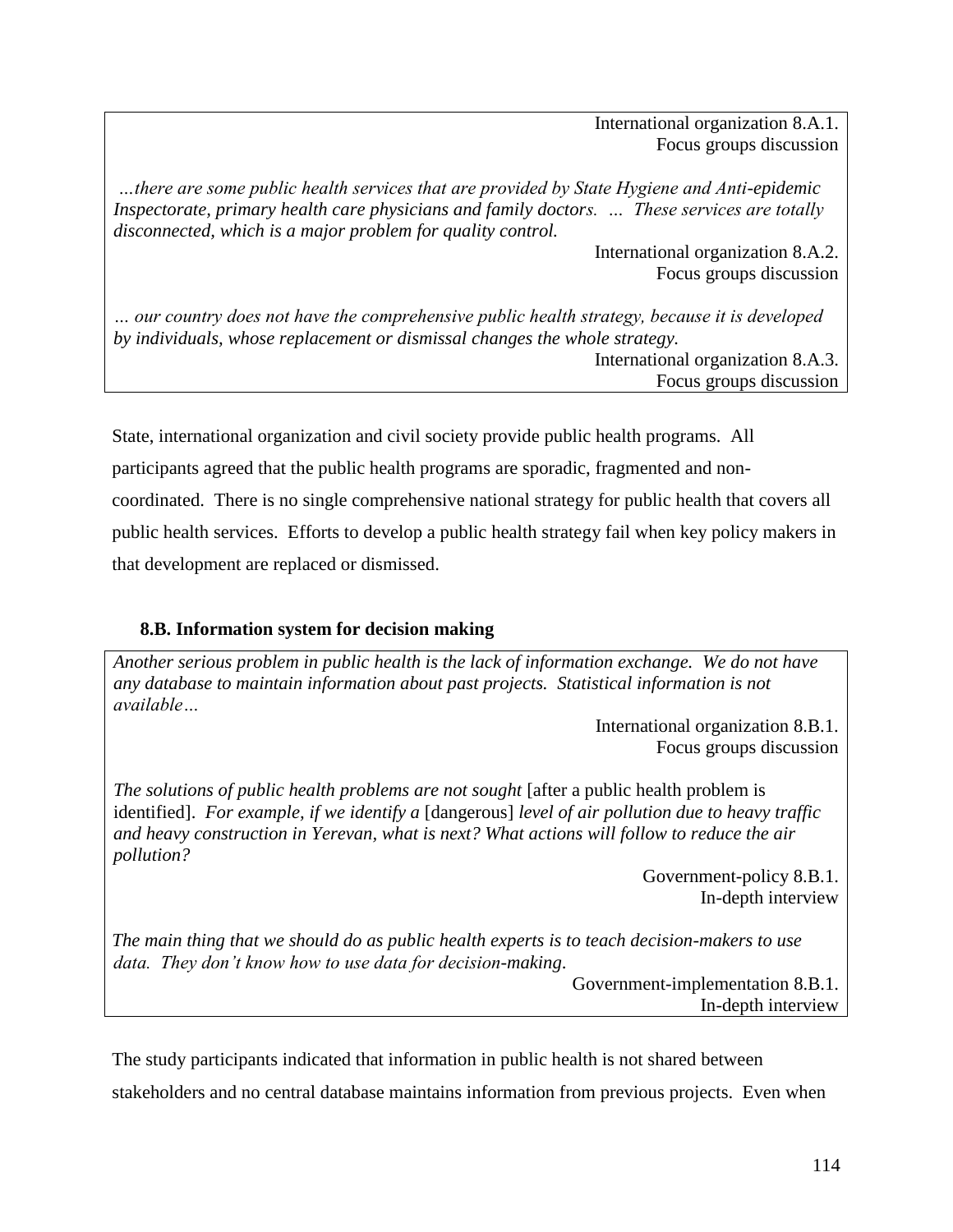information is available decision-makers do not use it to design and implement interventions. One participant recommended that decision-makers be taught to use information for decisionmaking.

## **8.C. International organizations in public health**

*The Ministry of Health does not have an agency to coordinate international programs. It is difficult to coordinate functions of international organizations since each organization has its own mandate.*  Government-policy 8.C.1. In-depth interview *It is necessary that any health advocacy or policy programs consider the population needs. … there are many gaps that are not addressed.*  International organization 8.C.1. Focus groups discussion *…* [international] *projects come to our country, regardless whether the country needs them or not….*  Government-implementation 8.C.1. Focus groups discussion

*If, for example, the country prioritizes a problem* [for Armenia] *but it is not a European priority, we would not have sufficient funds nor human resources for this priority.* 

International organization 8.C.2. Focus groups discussion

*Organizations that work in public health are doing the same work and we have lots of duplication in efforts. To overcome this problem, the Ministry of Health should develop regulations to improve cooperation between organizations and ensure transparency of activities.* International organization 8.C.3. Focus groups discussion

*We do not have a universal database for all projects; thus, projects are duplicating and even triplicating work in the same field.*

> International organization 8.C.4. Focus groups discussion

… *what will happen if the international organizations leave our country?* Local NGO 8.C.1. Focus groups discussion

International organizations provide resources and technical support for public health programs in Armenia. However, the priorities of those programs might not always match population needs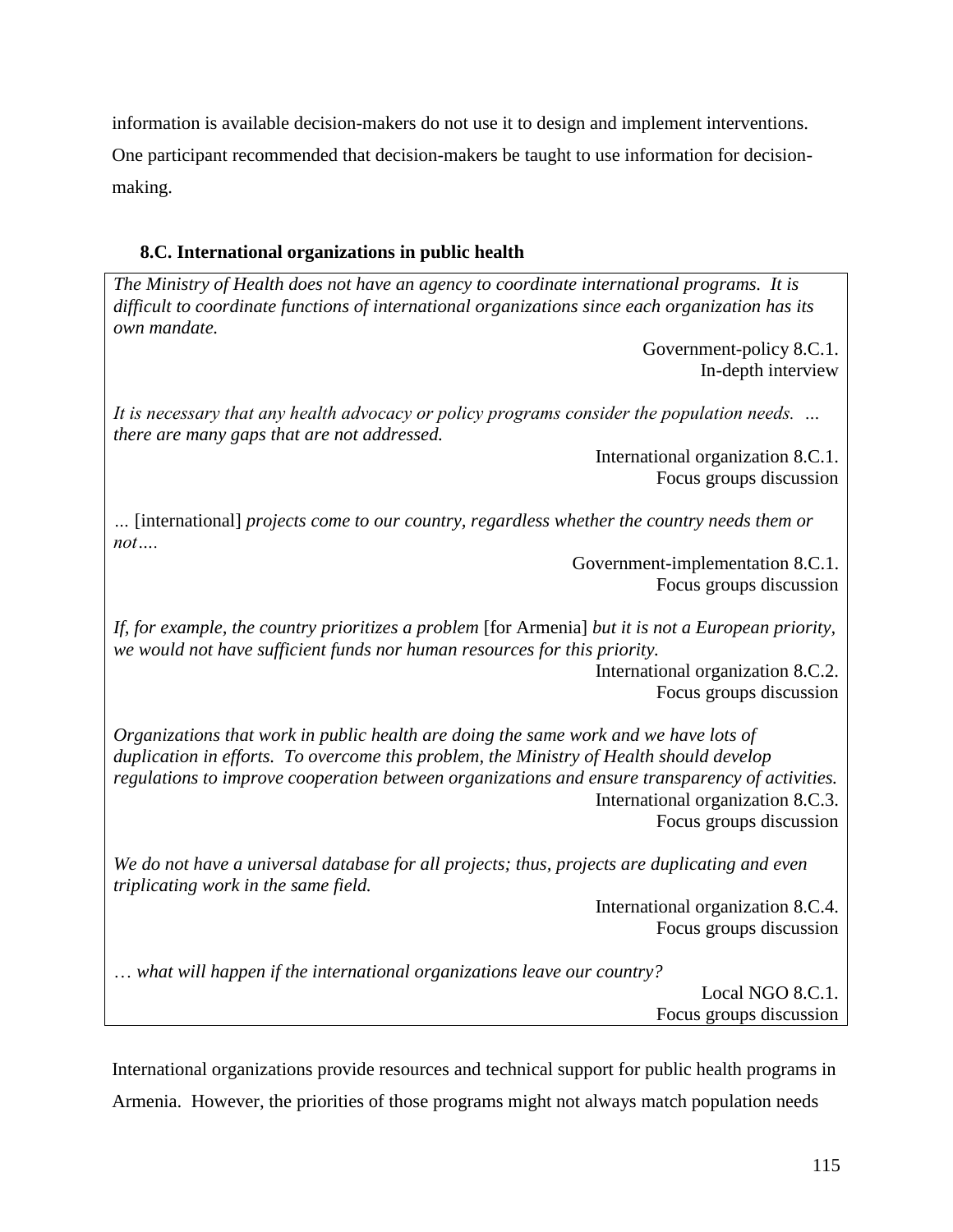and national priorities. There is no systematic mechanism in place to negotiate priorities between the international organizations and the government.

Duplication of similar efforts in public health services occurs between different organizations and agencies. According to participants, the Ministry of Health should establish a strong coordinating role to avoid duplications and to increase efficiency in the use of resources for the public health.

Participants also showed concern for the sustainability of internationally supported public health programs, whether these programs or their impacts would continue when outside funding sources were terminated.

## **8.D. Inspection services**

*We are required to inform any facility three days prior to an inspection visit. … the facilities prepare for our visit by improving their sanitation and hygiene conditions ...* 

Government-implementation 8.D.1. In-depth interview

*Our function now looks more like punishment than control, because we cannot enter any facility or business place to assess the sanitary conditions unexpectedly. We have to notify the subject 3 days prior to our visit; thus what we do now is ridiculous.* 

> Government-implementation 8.D.2. In-depth interview

*We have an inside agreement that we pay 40,000 AMD per year to inspection services. It is the official minimum penalty…* 

> Consumer 8.D.1. In-depth interview

*… there are pharmacies who pay 5,000 AMD every month to the State Hygiene and Antiepidemic Inspectorate specialist to avoid penalty,… other pharmacies choose the option of paying half of the penalty to the specialist and another half officially to the bank.* 

> Consumer 8.D.2. In-depth interview

*Before I was paying 40,000 – 50,000 AMD in penalty every year, now I pay 60,000 AMD. Since I pay that money they don't bother me often. It is also in my interest to pay that money and get rid of them; otherwise, they can always write a penalty.*

Consumer 8.D.3. In-depth interview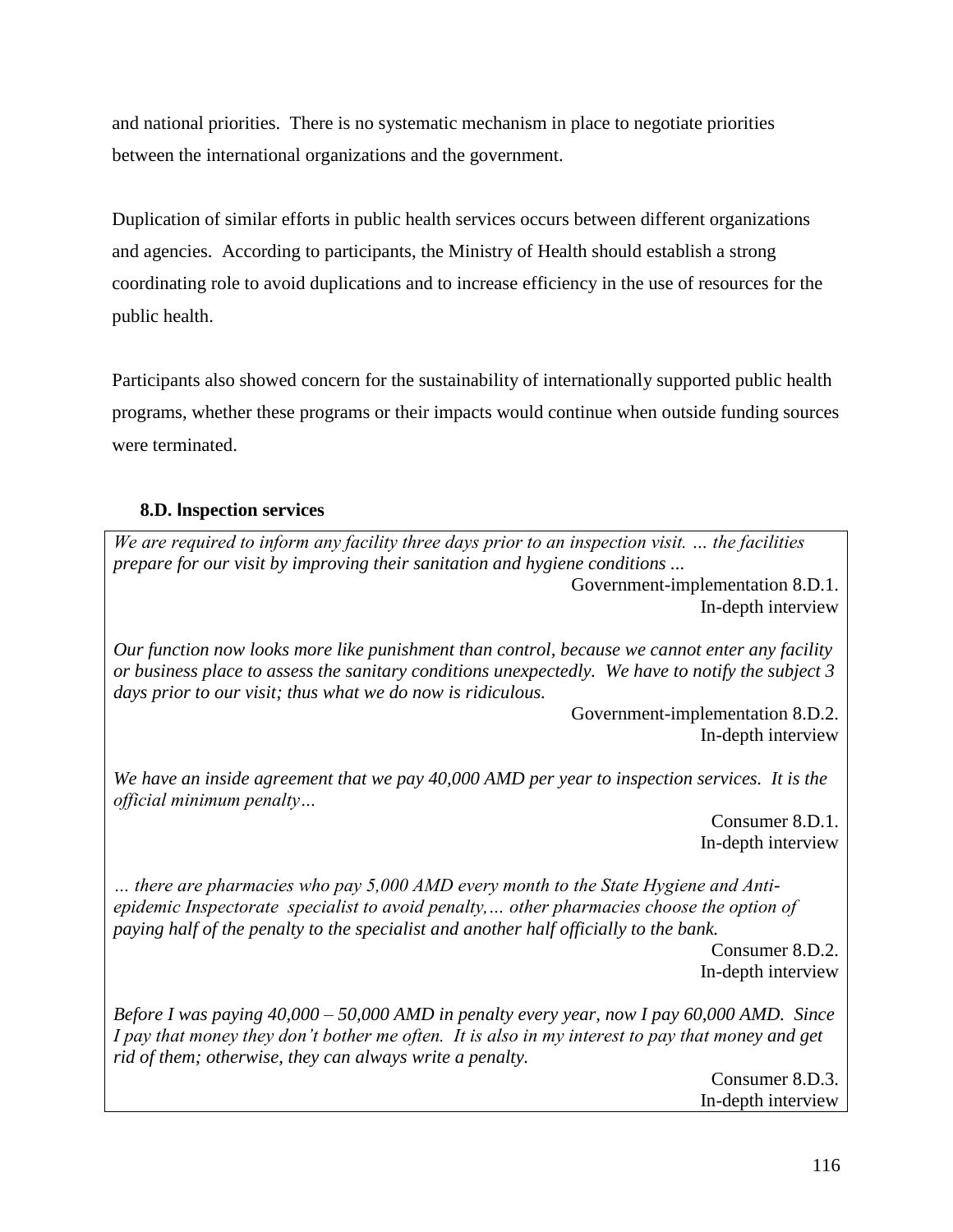*… I know that they* [inspection services] *have a quota for number of penalties …*

Consumer 8.D.1. In-depth interview

*… the laboratory services* [for inspection services] *are separated from inspection services. … Usually they* [laboratory and inspection services] *visit the facilities for inspection and penalize them separately. … this division puts more burden on people.* 

Government-implementation 8.D.3. In-depth interview

*I think it is important to have inspection control, but it should be preventive to be useful rather than punishing collecting penalty fees.* 

Government-implementation 8.D.4. In-depth interview

Inspecting agencies are required to inform those to be inspected three days prior to inspection. The specialists indicated that the three day notice permits those to be inspected to make temporary fixes to pass inspection. The specialists also felt that this was more punishment rather than control oriented mechanism.

According to participants, various informal payment arrangements are made between consumers and inspection services. In some cases, independent visits of laboratory and inspection services lead to double informal payments.

## **8.E. Monitoring and evaluation of public health policies and programs**

*It is very important that health projects be monitored and evaluated to have true measures of the achievements and outcomes. Also it is necessary to perform cost-effectiveness analysis of the programs to see how rationally the funds were used for the desirable outcomes.*  International organization 8.E.1.

Focus groups discussion

*It would be very useful if some part of the state health budget could be allocated for assessment of projects that are conducted by the Ministry of Health. … the Ministry of Health runs many projects, but the outcomes are rarely appropriately assessed.* 

> Local NGO 8.E.1. Focus group discussion

*It is very important to monitor and evaluate all programs that we have (usually programs are lacking a monitoring and evaluation component). We need to have a public health center… to collect and analyze data on a national level. Then that Center can invite health consultations*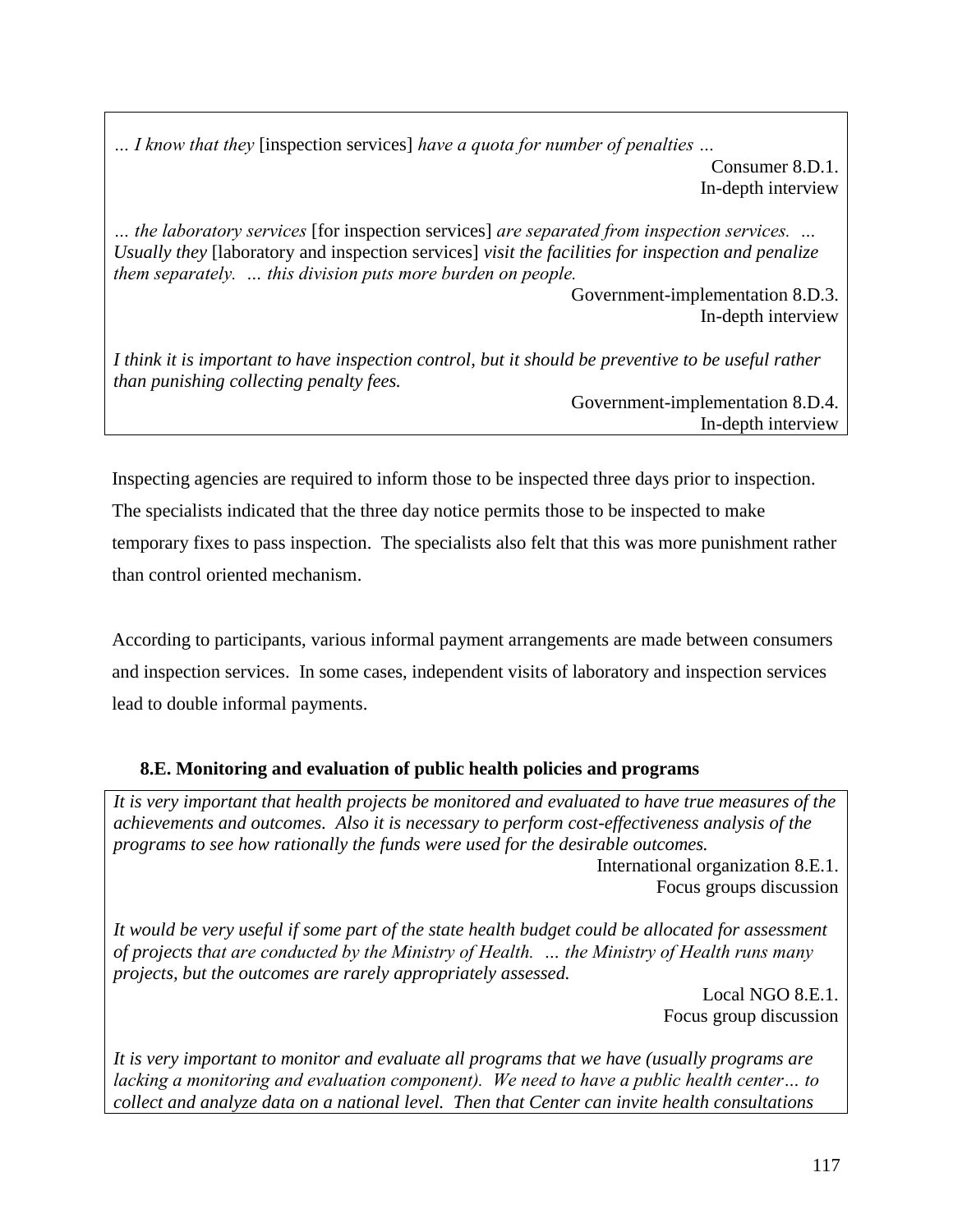*for decision making.*

Government-policy 8.E.1. In-depth interview

*Many state officials have their own NGOs and they are using state grants for their own NGOs. We all know these tricks very well.* 

> Local NGO 8.E.2. Focus group discussion

Many participants agreed on the importance of monitoring and evaluation of public health programs to assure success and improve efficiency of the programs. However, participants also indicated that there is a deficiency in appropriate monitoring and evaluation of public health programs. This sometimes leads to abuse of state grants. Participants recommended the establishment of a Center that collects and analysis data for the monitoring and evaluation of public health programs to assure that funds are being spent most effectively and efficiently with greatest impact.

## **8.F. Collaboration**

*…inter-sectorial collaboration is very weak. … information exchange between different ministries and departments still needs to be improved. Each ministry deals only with their own problems without working collaboratively to solve these problems with other stakeholders in public health.*

> International organization 8.F.1. Focus groups discussion

*I think that* [local] *NGOs have an important role to play in public health. Unfortunately, they are not sufficiently integrated in the system. Their involvement depends on the international funding. NGOs are not active since the state does not encourage them. We should allocate more state funding to involve NGOs in public health.* 

> Government-policy 8.F.1. In-depth interview

*The main donors* [for local NGOs] *are international organizations. Our government does not see NGOs as partners and state officials see NGOs as "Grant eating" and do not consider that they do a useful job. So the STATE-NGO "dialogue" remains only on the paper and in practice it is not developed.* 

> Local NGO 8.F.1. In-depth interview

*We do not have problems with international organizations. Their work is of high quality. We collaborate with them and do not have any problems. We collaborated with some* [local] *NGOs,*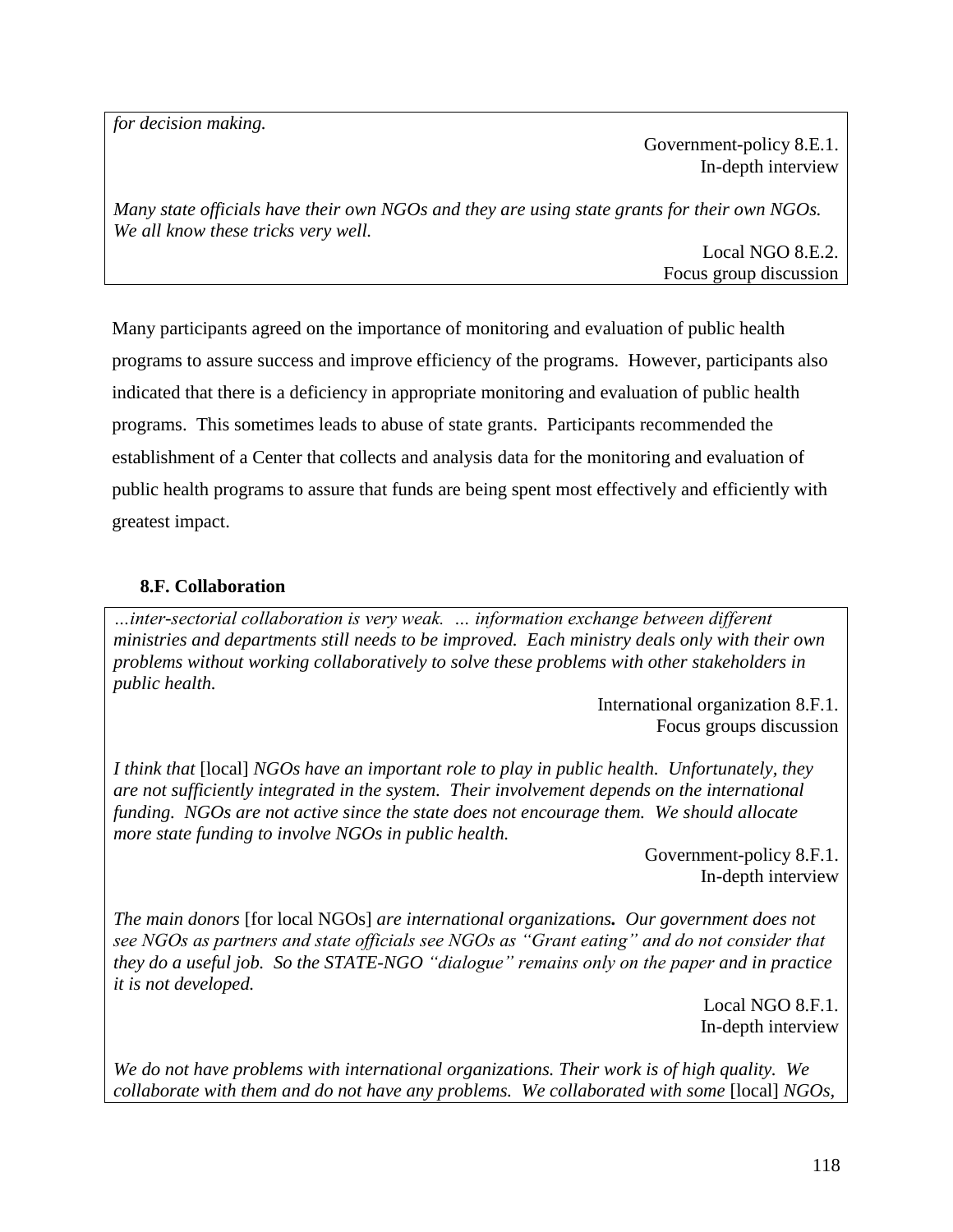*however they torture us more than help.* 

Government-implementation 8.F.1. In-depth interview

*We collaborate very well with international organizations. … We benefit only from collaboration with international organizations: this experience provides us with an opportunity for professional growth, since we do not have sufficient resources for outside trainings; we learn from international specialists working in our country.*

> Government-implementation 8.F.2. In-depth interview

*It is very difficult to work with state donors; they are more like controllers, meanwhile international donors are very responsive and helpful.* 

Local NGO 8.F.2. In-depth interview

According to some state officials, there is no problem with collaboration between ministries and agencies within the government. However, the majority of participants mentioned that this collaboration between ministries and agencies within the government is quite weak.

Both government officials and participants from local NGOs indicated that state-civil society cooperation is also poorly developed. Local NGOs are not adequately integrated into public health programs and policies. The involvement of local NGOs in public health primarily depends on funds from international sources. State funding for civil society in public health is limited.

Participants both from civil society and government find the collaboration with international organizations valuable and necessary. The international organizations provide technical and financial support for public health services in the country.

## **9. Health research**

*In general, research is a big problem in Armenia; there is really a gap in this field. The main problems are the lack of financing and human resources.*

Government implementation 9.1. In-depth interview

*Specialists do not have basic research skills and are totally unfamiliar with epidemiological analyses. Even the quality of thesis projects and dissertations in our institutions is very low and*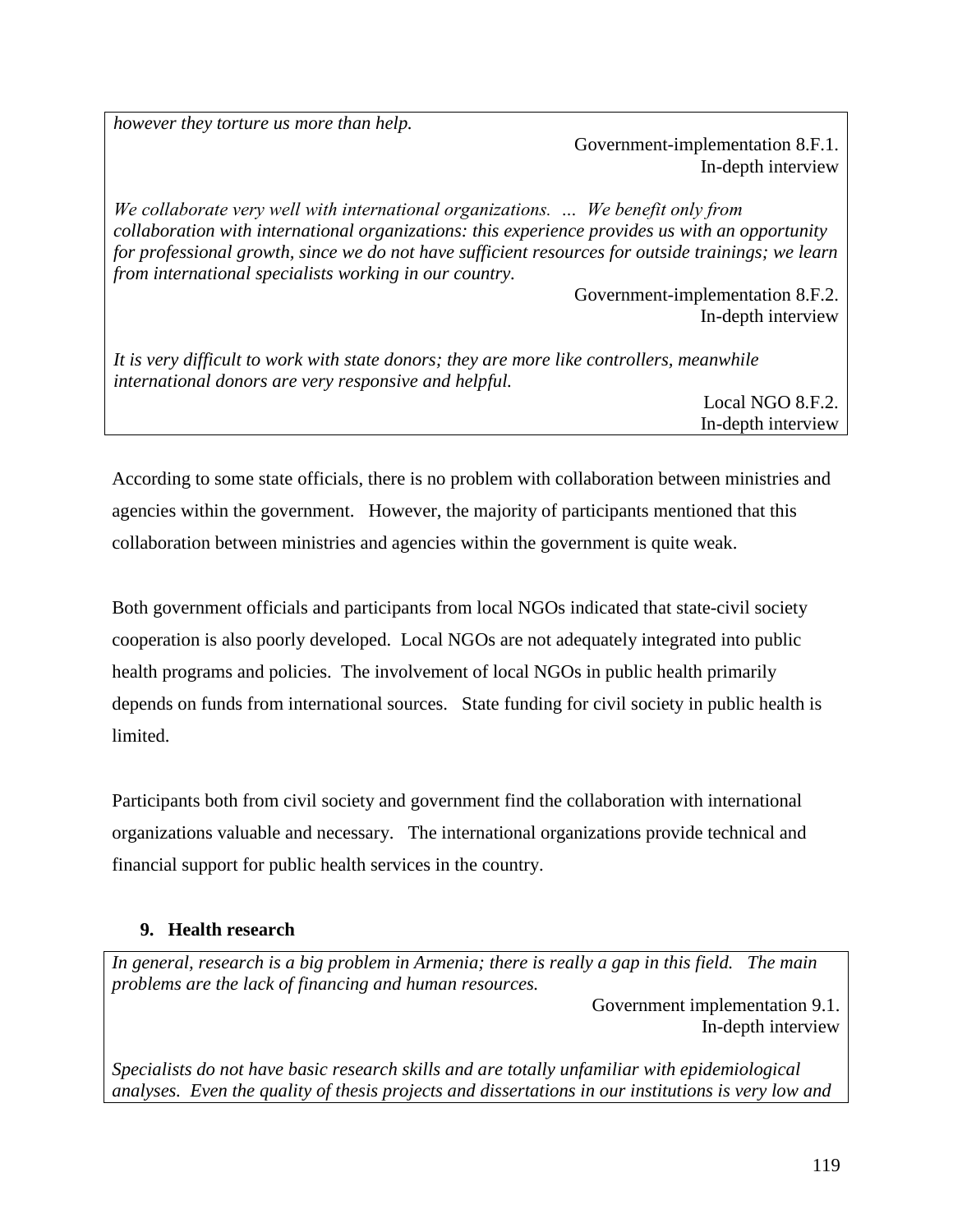*sometimes does not meet any accepted standards*

International organization 9.1. Focus group discussion

[There is] *a lack of appropriate specialists who are familiar with public health study methodology and tools. Many of our specialists do not know appropriate methods for research… if more specialists and doctors are introduced to research methodologies and tools they will use them more frequently in their research.* 

> Specialized education 9.1. In-depth interview

*There are many problems related to public health research. Funding for research is very restricted. …currently the whole scientific state budget is 5 or 6 million drams.*  Specialized education 9.2.

Focus group discussion

*We have insufficient finances for research. We work on enthusiasm. We have one or two PhD students finishing every year and sometimes they spend their own money on their research. Currently we lack appropriate lab equipment to perform rigorous scientific research.* 

Specialized education 9.3. Focus group discussion

*The university* [the Yerevan State Medical University] *is engaged in public health research. We have different departments, which are engaged in public health research in their particular fields of interest – ecology, hygiene, health administration and management.*

Specialized education 9.4. In-depth interview

*Dissertation research* [at the university] *is common … but is very weak in statistical analysis.*  International organization 9.2. Focus group discussion

*Not all organizations have enough finances to do serious research. Their responsibilities are limited to public health interventions. Even if there are some organizations and physicians who conduct research, their findings are not useful.* 

> International organization 9.3. Focus group discussion

*Much research is done* [by medical doctors] *on public health topics … and many of them are very interesting, but the quality of instruments used and the methods of analyses are far from being perfect.* 

> International organization 9.4. Focus group discussion

*The ecological department of our* [Yerevan State] *university, as well as the chemistry and physics departments, is not aware of modern ecological research findings. They are only*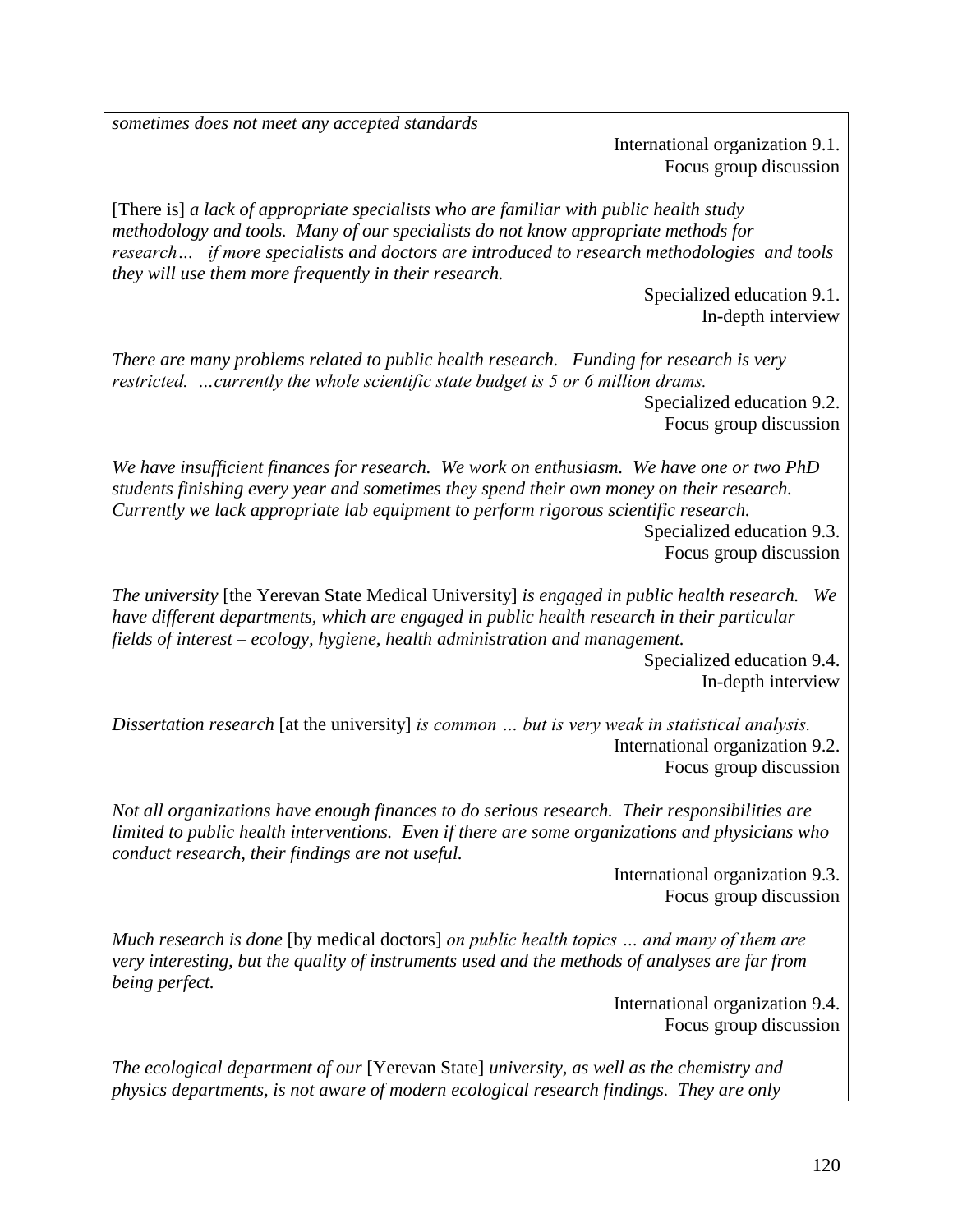*publishing in local journals which do not have any international ranking and I do not think that they are serious work.* 

> Government implementation 9.2. In-depth interview

*The Ministry of Health does not evaluate the health impact of contamination or pollution. For example, they say that people in Alaverdy city develop asthma and other respiratory diseases because of air pollution. However, when I asked for evidence for this association, they could not find any.*

Government implementation 9.3. In-depth interview

The participants indicated that public health research is lacking though some educational institutions such as the Yerevan State Medical University, the National Institute of Health, the Armenian State Agrarian University, the Yerevan State University, the American University of Armenia, international organizations and agencies as well as physicians conduct such research. State financial resources for health research are very limited.

According to participants, among many physicians and researchers in state universities and state institutions, appropriate modern research skills and familiarity of rigorous research methods are deficient. Participants indicated that these researchers do not receive training on modern research methods including most up to date statistical and epidemiological methods. Many of these researchers do not have access to internationally published journals. In addition, few of their papers are published in these journals.

In addition, many participants indicated that there is no evidence-based research conducted on the association between environmental contamination and health risks to inform public health interventions and policy development.

# **10. Participants' recommendations for changes in infrastructure and provision of public health services**

*Understanding of public health is not clearly formed in Armenia by the government. In the Ministry of Health there is no special public health department that regulates all public health activities. Different MOH departments are partially involved in public health services, but there is no coordination between them.*

International organizations 10.1.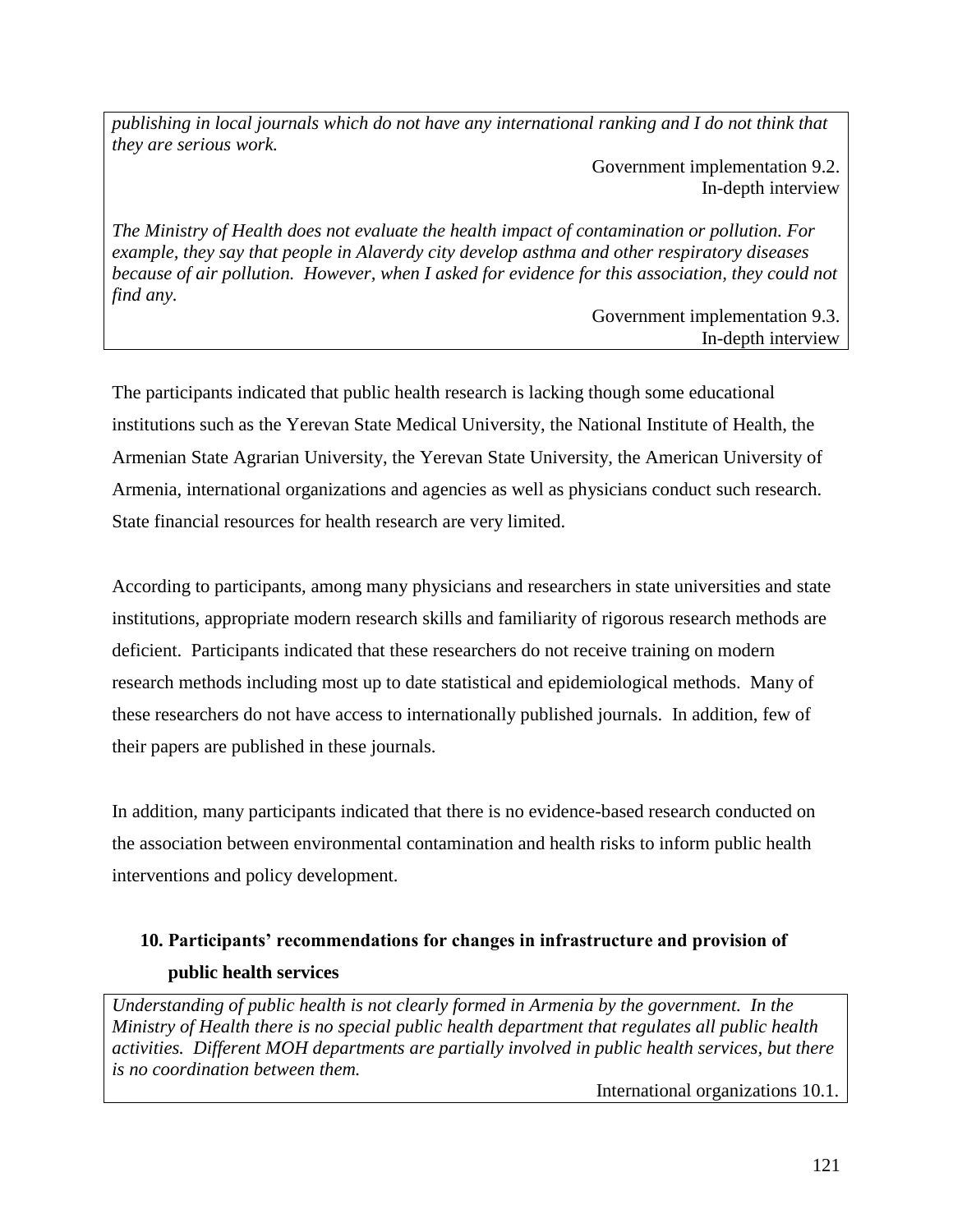Focus group discussion

*Though we have friends who work in the inspectorate, it is necessary to separate surveillance from inspection. Even monitoring should not be covered by the inspectorate. The meaning of monitoring is to identify the problems of programs and come up with solutions to improve the program. The goal of inspection is to identify those who do not perform their responsibilities. The public health structure cannot be within inspection. It should be broader.* 

> Government-policy 10.1. In-depth interview

*We* [the State Hygiene and Anti-epidemic Inspectorate] *do not need any additional responsibilities. They are so many that we can hardly manage to fulfill the existing ones. We do not need to have additional functions.* 

> Government-implementation 10.1. In-depth interview

*All the governmental and non-governmental stakeholders should be invited to discuss public health issues. Everyone should understand that this is not a battle for new functions but to serve the public benefit. … That is why we need to develop strategy, develop infrastructure, establish structures with clear roles and responsibilities … Also, it is important to involve NGOs in this process.* 

> Government-policy10.2. In-depth interview

*We need public health department which will develop public health policies and implement public health programs. To improve the public health system we should start with developing a public health department.* 

> International organizations 10.1. In-depth interview

*… it could be useful to establish a separate public health department within the Ministry, but only if it would be a part of the Ministry of Health under the supervision of the Minister, to provide monitoring and control of public projects and services.* 

> Government-policy 10.1. In-depth interview

*The public health implementing body should be within the Ministry of Health though 85% of the activities may be the responsibility of other ministries.*

> Government-policy 10.2. In-depth interview

*There should be an institution which would regulate inter-sectorial communications* [for public health]*…*

> International organizations 10.2. Focus group discussion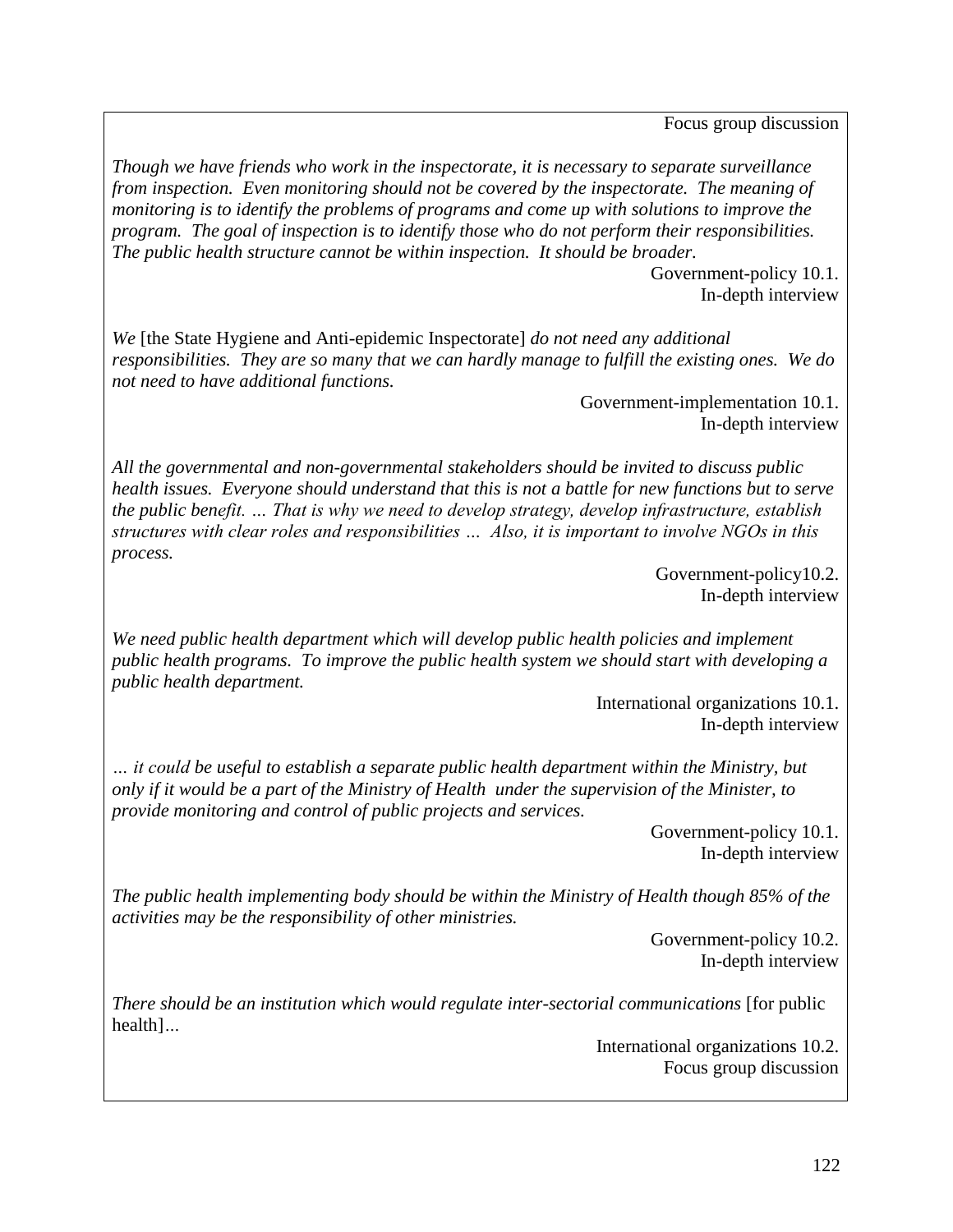*The network can be improved via increasing information flow, improving cooperation and coordination between different levels of the system, it would be useful if the Ministry of Health had this coordination role and provided a means of sharing information between different stakeholders.*

> International organizations 10.2. Focus group discussion

*The Ministry of Health has a lot to do towards establishing, strengthening, and enlarging collaborations between different public health stakeholders in the country.*

> International organizations 10.3. Focus group discussion

*I would recommend having a Chief State Sanitary Doctor…in the country… Inspecting and implementing bodies should be separated and under the control of the Chief State Sanitary Doctor.*

> Government-implementation 10.2. In-depth interview

Currently no coordinating governmental body is responsible for the broad range of public health programs and interventions that cross over numerous ministries, government agencies, and nongovernmental organizations. This absence contributes to the lack of collaboration and cooperation in public health efforts. Participants recommended establishment of a public health department, most of whom considered the appropriate place to be within the Ministry of Health that would promote inter-sectoral collaboration and communication between all governmental and non-governmental stakeholders in public health, and monitor and regulate the various public health projects and services nationwide. Participants recommended that this department be much broader in the scope of responsibilities than existing agencies and organizations in the government. Such a department would not only integrate and optimize the effectiveness of public health services but also would provide a reporting body on the status of public health and public health services in the country.

Some participants suggested separating out public health surveillance responsibilities from the inspection services. Another participant recommended separating out public health program implementation from inspection services. In addition, two participants suggested the reestablishment of a chief state sanitary doctor that would have the authority over public health issues and could resolve differences between agencies and departments.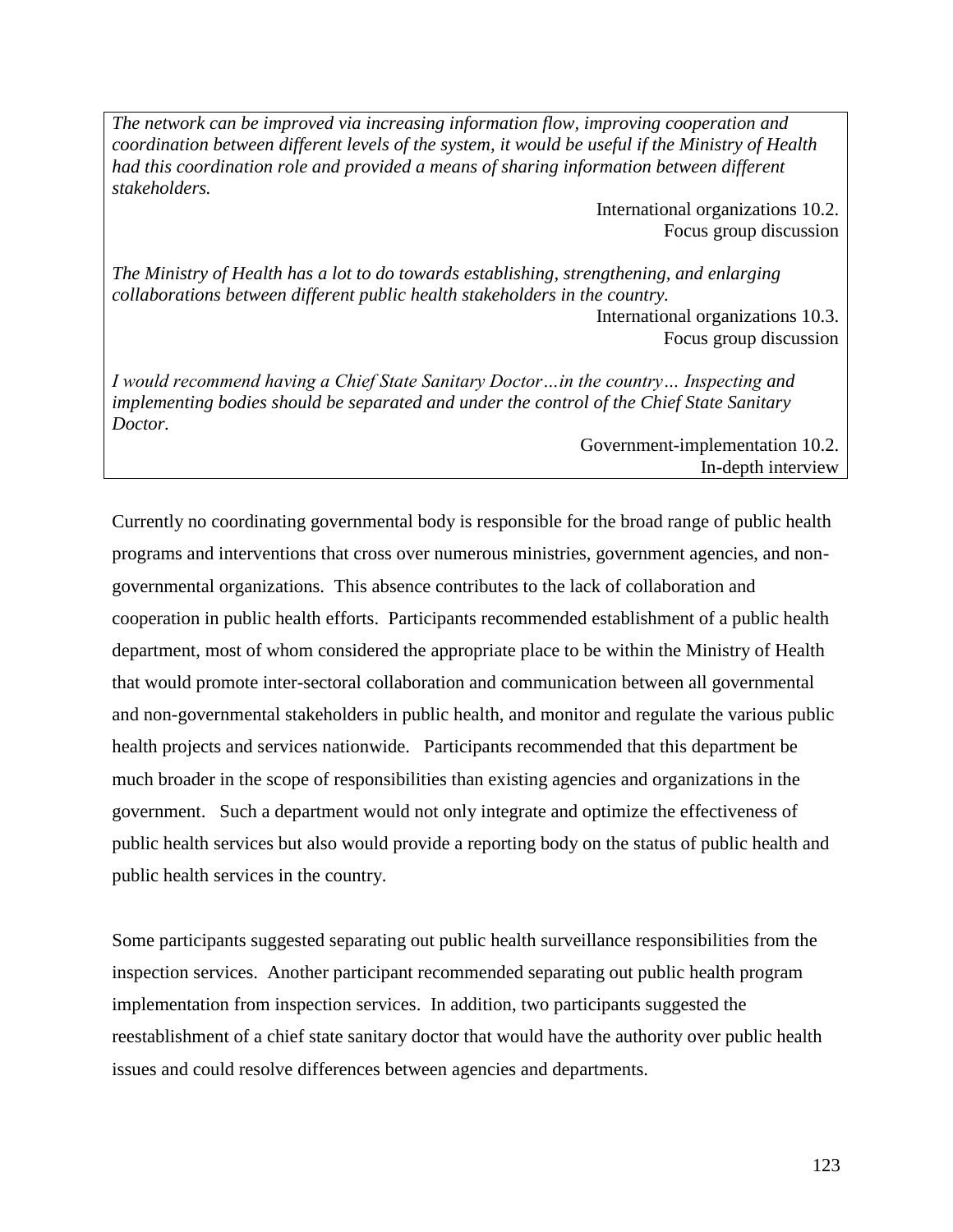## **APPENDIX 5 – PUBLIC HEALTH STANDARDS**

Some countries developed their public health standards in order to assess the quality of public health services and programs and provide a basis for their improvement. Different principles and approaches are used in the development of those standards.

#### **PH standards in the United States of America**

In the United States (US), for state and local public health systems and for public health governing bodies the Center for Disease Control and Prevention (CDC) implements the National Public Health Performance Standards Program (NPHPSP). The goals of this National Partnership initiative are to "Provide performance standards for public health systems and encouraging their widespread use; encourage and leverage national, state, and local partnerships to build a stronger foundation for public health preparedness; promote continuous quality improvement of public health systems; and strengthen the science base for public health practice improvement"<sup>64</sup>. The NPHPSP is designed around the ten Essential Public Health Services<sup>‡</sup> at the state and community levels. The US standards are developed for the overall PH system that includes all public, private, and voluntary structures and organizations that contribute to development of PH functions in the country and describe an optimal level of performance, which ensures possible use of the standards by system partners for continuous quality improvement. The NPHPSP includes practice-oriented and user-friendly three instruments developed by CDC and its partner organizations that include different model standards<sup>64</sup>.

1) The State Public Health System Performance Assessment Instrument (State Instrument) focuses on the "state public health system," and includes state public health agencies and other partners that contribute to public health services at the state level. This instrument includes 40 model standards based on Planning and Implementation, State-Local Relationships, Performance Management and Quality Improvement, and Public Health Capacity and Resources.

2) The Local Public Health System Performance Assessment Instrument (Local Instrument) focuses on the "local public health system" or all entities that contribute to the delivery of public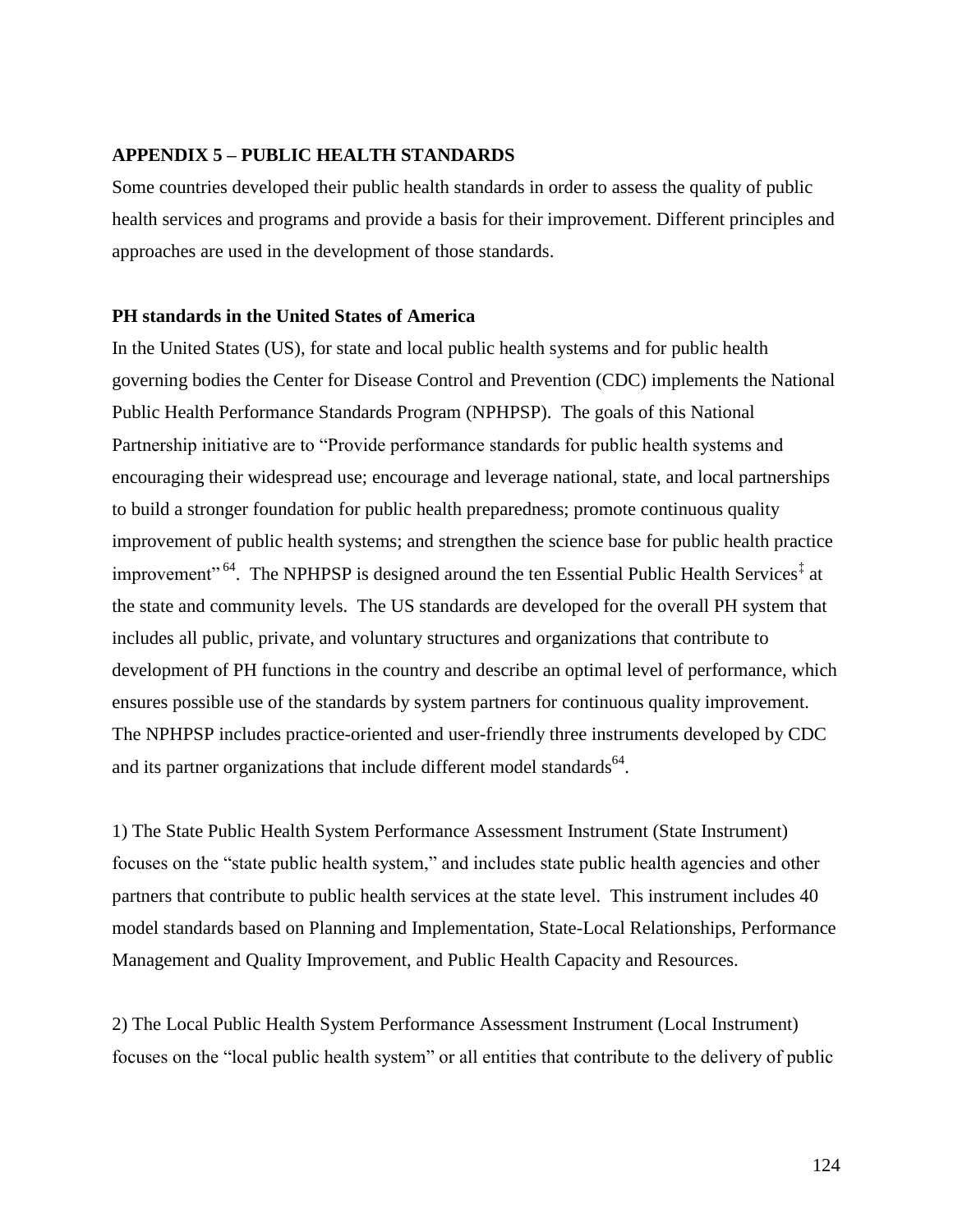health services within a community. This system includes all public, private, and voluntary entities, as well as individuals and informal associations. There are total of 30 model standards in this instrument.

3) The Local Public Health Governance Performance Assessment Instrument (Governance Instrument) focuses on the governing body ultimately accountable for public health at the local level. Such governing bodies may include boards of health or county commissioners. There are 10 model standards included in this instrument $^{64}$ .

Though PH standards described above are developed for the entire US, different states are able to develop their own standards based on the local needs. For example, the Iowa PH Standards have provided a sequential, liable approach to promoting and protecting the health of Iowans<sup>65</sup>. These standards are aimed to assess the governmental health system that includes local boards of health, local public health agencies, the Iowa Department of Public Health, and the State Board of Health. Its functions are applied to two main levels: the local boards of health and the State Board of Health to oversee the local PH agencies and assure the compliance with the state criteria of the Iowa Public Health Standards. Standards were developed in 11 component areas from which the first six are the Organizational Capacity Standards: Governance, Administration, Communication and Information Technology, Workforce, Community Assessment and Planning, and Evaluation; the other five are the Public Health Services Standards: Prevent Epidemics and the Spread of Disease, Protect Against Environmental Hazards, Prevent Injuries, Promote Healthy Behaviors, and Prepare for, Respond to, and Recover from Public Health Emergencies<sup>65</sup>.

#### **Ontario Public Health Standards**

l

The Ontario Public Health Standards are the core for implementation of basic public health programs and services that include assessment and surveillance, health promotion and policy development, disease and injury prevention, and health protection<sup>66</sup>. Thirty six local boards of health use the Ontario Public Health Standards that are supported by specific protocols; they identify and implement programs and services to meet local needs and work towards specified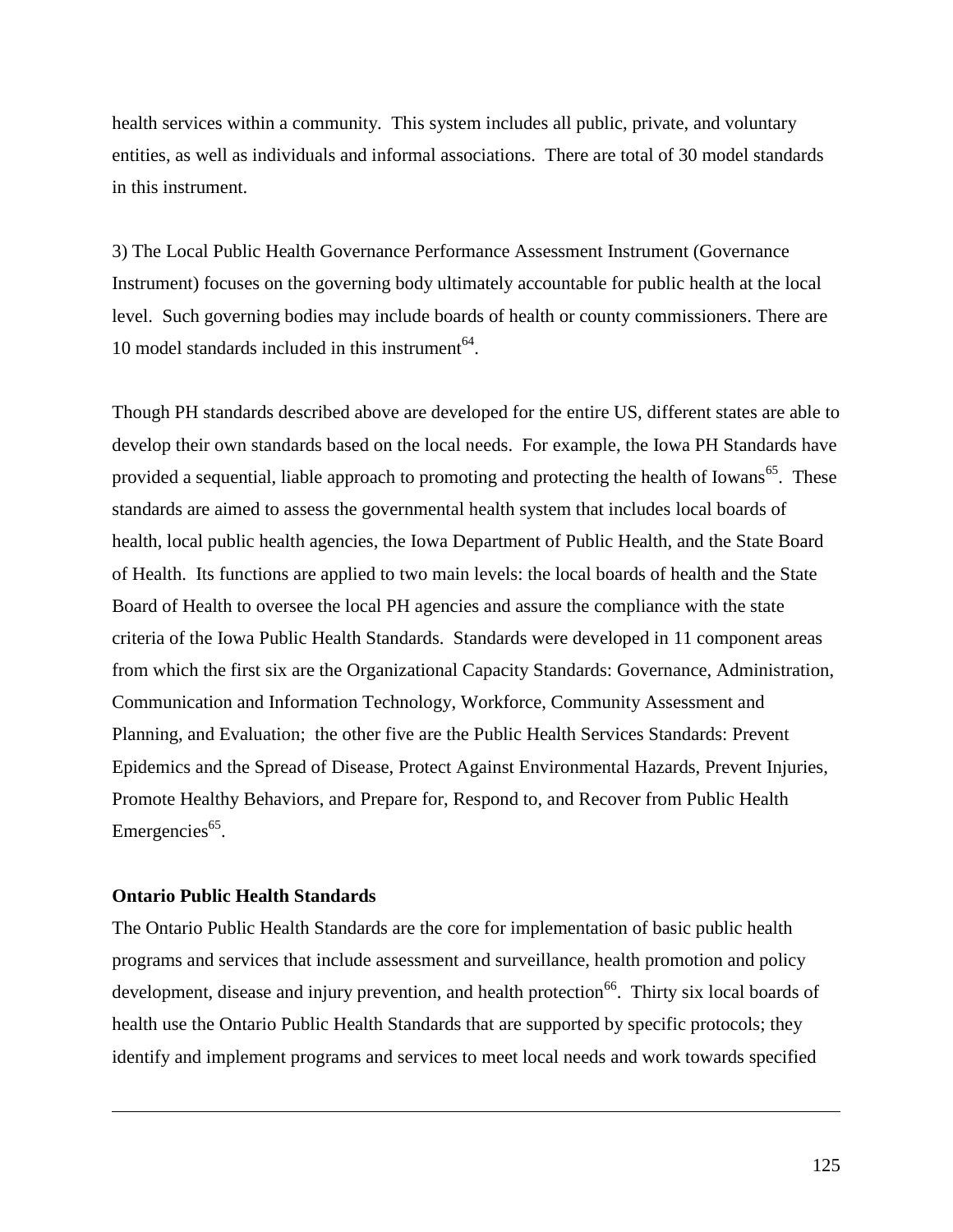outcomes and goals within their geographic borders. About two-thirds of Ontario's boards of health are autonomous bodies that provide local public health services. Municipal councils act as the board of health for the remainder. The Ontario Public Health Standards document is organized in two main groups: The Foundational Standards and the Program Standards. The first includes Population Health Assessment, Surveillance, Research and Knowledge Exchange, and Program Evaluation with taking into consideration four main principals (Need, Impact, Capacity, and Partnership and Collaboration) and underlie and support all Program Standards. Program Standards are grouped under five program areas which address Chronic Diseases and Injuries, Family Health, Infectious Diseases, Environmental Health, and Emergency Preparedness and regulated, assessed by the board of health. Both the Foundational Standard and the Program Standards express broad societal *goals* that result from the activities undertaken by boards of health and many others, including community partners, non-governmental organizations, and governmental bodies<sup>66</sup>.

#### **Public Health Standards in the United Kingdom**

The United Kingdom (UK) Public health standards - "Standards for better health" present the level of quality that health care organizations, including National Health Services (NHS) Foundation Trusts, and private and voluntary providers of NHS care, are expected to meet in terms of seven domains, which are  $67$ : safety; clinical and cost effectiveness; governance; patient focus; accessible and responsive care; care environment and amenities; and public health. In each of these domains the standards are braked into two categories: 1) core standards, which organize and reduce existing requirements for the health service and setting out the minimum level of service patients and service users have a right to expect; 2) developmental standards, which indicate the direction to move toward and provide a framework for NHS bodies to plan the delivery of services with continues improvement for the raised patient expectations<sup>67</sup>.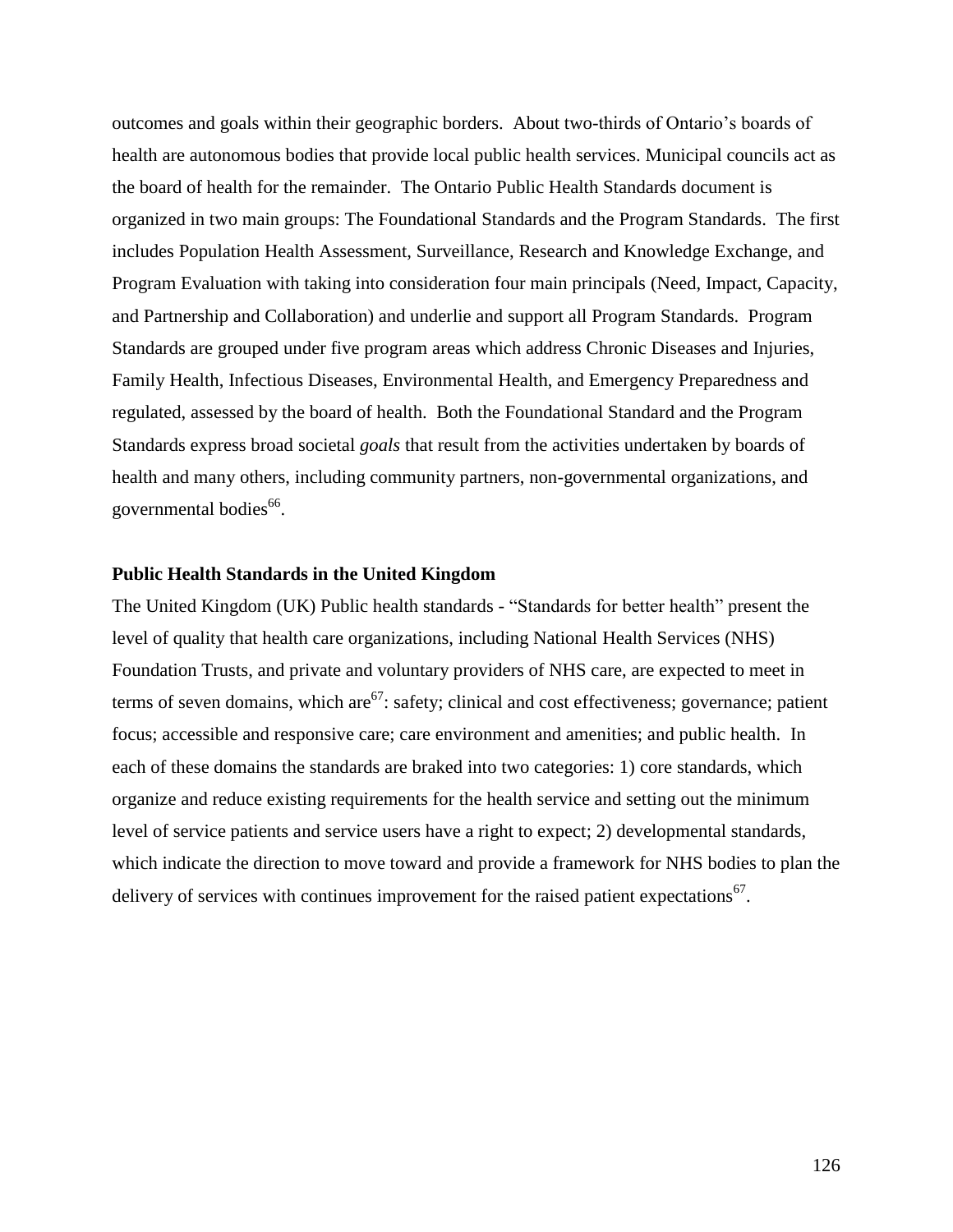## **APPENDIX 6 – INTERNATIONAL EXPERIENCE**

The following summary of public health successes in countries with both centralized and decentralized systems of public health could provide valuable lessons for modernizing the Armenian public health system. Countries like the United Kingdom, Australia and Estonia have higher national/state central control of public health, while in countries such as Canada, Sweden and Denmark the regional and local authorities have more autonomy and greater authority on public health issues.

The **United Kingdom** has a centralized system of public health, with the public health authority and responsibilities concentrated in the national Department of Health and the National Health Services, with their implementing branches at the local level. At the *national level,* the Department of Health is under the direction of the Secretary of State for Health, who with a team of five ministers (Minister of State for Health Services, Minister of State for Public Health, Minister of State for Care Services, Parliamentary Under Secretary of State, Parliamentary Under Secretary for Health Services) is responsible for health and personal social services in England<sup>68</sup>. At the *local level,* the Department of Health has staff in each of England's nine Government Offices for the Regions. These regional teams deliver improvements to the services through partnerships with the regional and local levels and provide health service delivery support for the Department of Health, as well as developing regional strategies on public health $^{69}$ .

## *Public Health Financing*

The National Health Service is financed primarily through general taxation  $68$ .

## *National Public Health Strategies*

The aim of the public health strategy *Informing healthier choices: information and intelligence for healthy populations* published in May 30, 2007 is to improve the availability, timeliness and quality of health information and intelligence across England and to increase its use to support population health improvement, commissioning of services for health and well-being, and health protection. A detailed vision for the future is set out under the "four-box strategy", provided as follows $^{70}$ :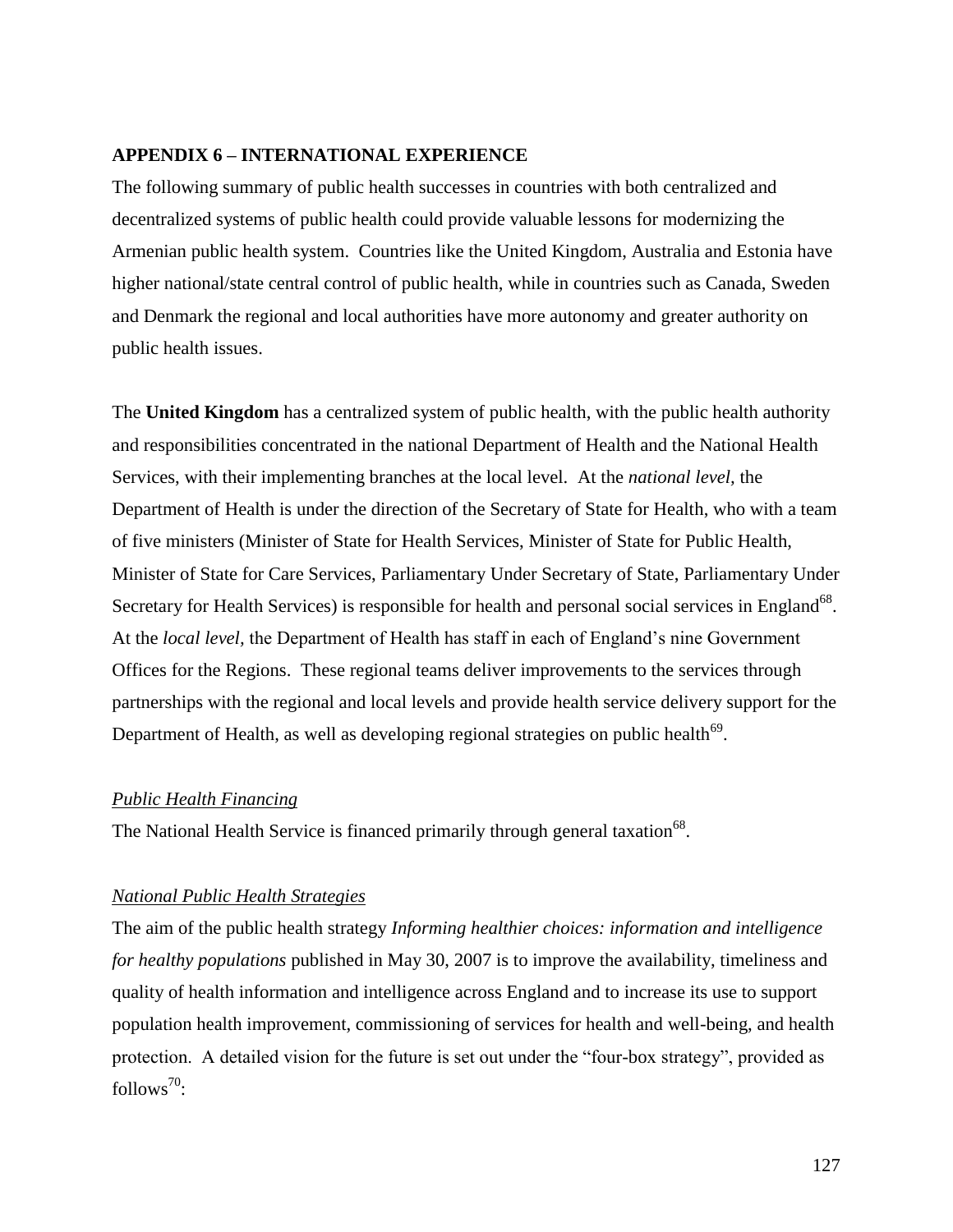- Workforce capacity and capability
- Improved data and information provision
- Stronger organizations
- Health information and intelligence portal and underlying systems.

#### *Intersectoral Collaboration*

There is emphasis on the coordination of health policies across ministries and departments that have a role in public health-related matters. These include *the Department of Social Security* which is responsible for social welfare payments, *the Department of the Environment, Transport and the Regions* which is responsible for personal social services administered through local government authorities, *The Ministry of Agriculture, Food and Fisheries* which responsible for food standards, and *The Department for Education and Employment* which funds the training of medical students and other health professionals<sup>69</sup>.

#### *Monitoring and Evaluation of Public Health Policies*

In 2005 the *Standards for Better Health* were implemented in England which were aimed to assess the quality of the National Health Service performance. The standards are organized into seven domains: Safety, Clinical and Cost Effectiveness, Governance, Patient Focus, Accessible and Responsive Care, Care Environment and Amenities and Public Health<sup>67</sup>.

**Australia**, with a centralized system of public health, has a federal government that predominantly provides broad policy leadership and financing for public health services. At the *national level*, the National Public Health Partnership (NPHP) develops the national agenda for public health, improves and maintains collaboration, coordinates strategies, and strengthens the public health infrastructure. This partnership is comprised of one senior representative from the government and one representative from each of the states and territories, along with the director of the Australian Institute of Health and Welfare (AIHW) and the chair of the Health Advisory Committee of the National Health and Medical Research Council (NHMRC). The Public Health Association of Australia is an evidence-based advocacy group that provides information to governments at all levels, as well as to other interested parties. The Public Health Research Advisory Group promotes and advocates public health research in the country. The National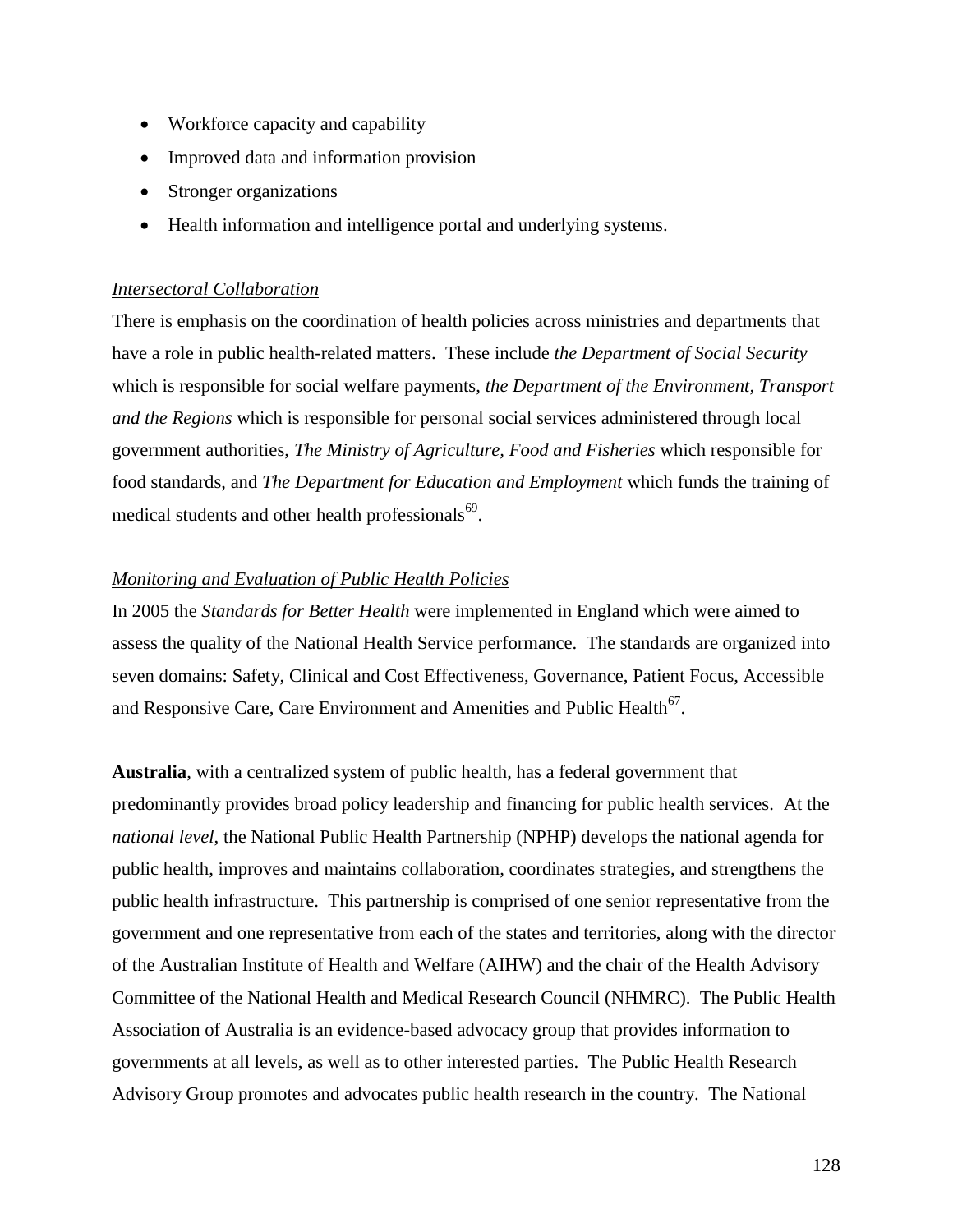Health and Medical Research Council (NHMRC) plays a key role in setting standards and priorities. The Australian Health Ministers' Advisory Council helps consolidate priorities and finding consensus. At the *local level,* state and territorial governments are responsible for the administration and delivery of public health services in Australia<sup>72</sup>.

## *Public Health Financing*

Around 5.3% of total health expenditure is allocated for public health and prevention<sup>62</sup>.

## *National Public Health Strategies*

The National Public Health Partnership implements many crucial national strategies, including HIV/AIDS, the National Indigenous Australian's Sexual Health Strategy, the National Tobacco Campaign, and the National Injury Prevention Activities. The government is working towards the development of a child public health national policy focusing on health inequities and evidence-based interventions<sup>78</sup>.

The *National Health Priority Action Council* identifies advocates and facilitates actions within and across national priorities which are conducted according to the following principles<sup>62</sup>:

- promotion and protection of the health of all Australians and minimizing the incidence of preventable mortality, illness, injury and disability
- access to cost-effective medical services, medicines and acute health care for all Australians
- support of healthy ageing for older Australians and quality and cost-effective care for frail older people and support for careers
- improved quality, integration and effectiveness of care
- improved health outcomes for Australians living in regional, rural and remote locations
- reduced consequences of hearing loss for eligible clients
- improved health status for Aboriginal and Torres Strait Islander peoples
- viable private health industry to improve the choice of health services for Australians
- knowledge, information and training for developing better strategies to improve the health of Australians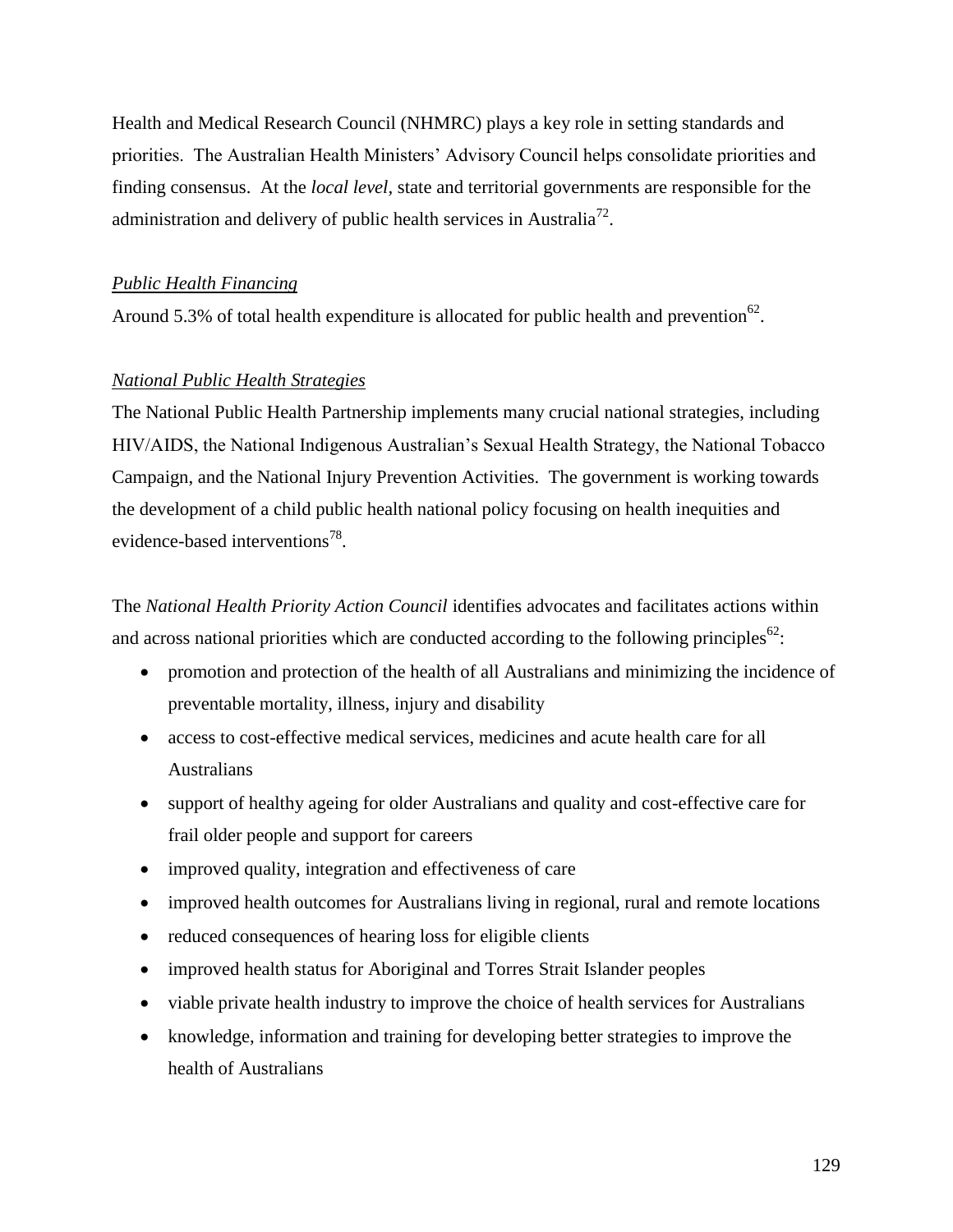#### *Intersectoral Collaboration*

The National Public Health Partnership was established in Australia to facilitate collaboration and communication efforts within the public health system  $62$ .

#### *Monitoring and Evaluation of Public Health Policies*

Returns on investment in public health have been assessed by the government to evaluate public health programs to inform further policy development strategies. The *Public Health Evidence Based Advisory Mechanism* applies an economic evaluation to public health decision-making to provide a framework for assessing public health interventions, but this approach has some  $\text{limitations}^{62}.$ 

**Estonia** has centralized health system which is organized into national, county and municipal governance. At the *national* level, the Social Affairs Committee within the Parliament of Estonia is responsible for developing legislative acts addressing social insurance, labor relations, and health care. The national executive bodies responsible for the development, implementation and regulation of public health policies and the supervision of health service quality and access include the Ministry of Social Affairs, the Health Care Board (HCB), the Health Protection Inspectorate (HPI), the National Institute for Health Development (NIHD), the Estonian Health Insurance Fund (EHIF), the Labor Inspectorate, the Environmental Inspectorate, and the Ministry of the Environment. At the *local level* the county offices of the national Health Protection Inspectorate and Labor Inspectorate, the health promotion specialists, and the county government public health programs are the primary bodies responsible for implementing national public health policy. The local municipalities coordinate health promotion and disease prevention interventions and control implementation of legislation at the local level as well<sup>73</sup>.

#### *Public Health Financing*

The Estonian Health Insurance Fund is the largest purchaser/payer in the Estonian health care system, representing two-thirds of the total health care expenditures. Social payroll taxes, paid by the population into the mandatory health insurance program, are the primary source of funding for public health programs in Estonia. In addition, general tax revenues funneled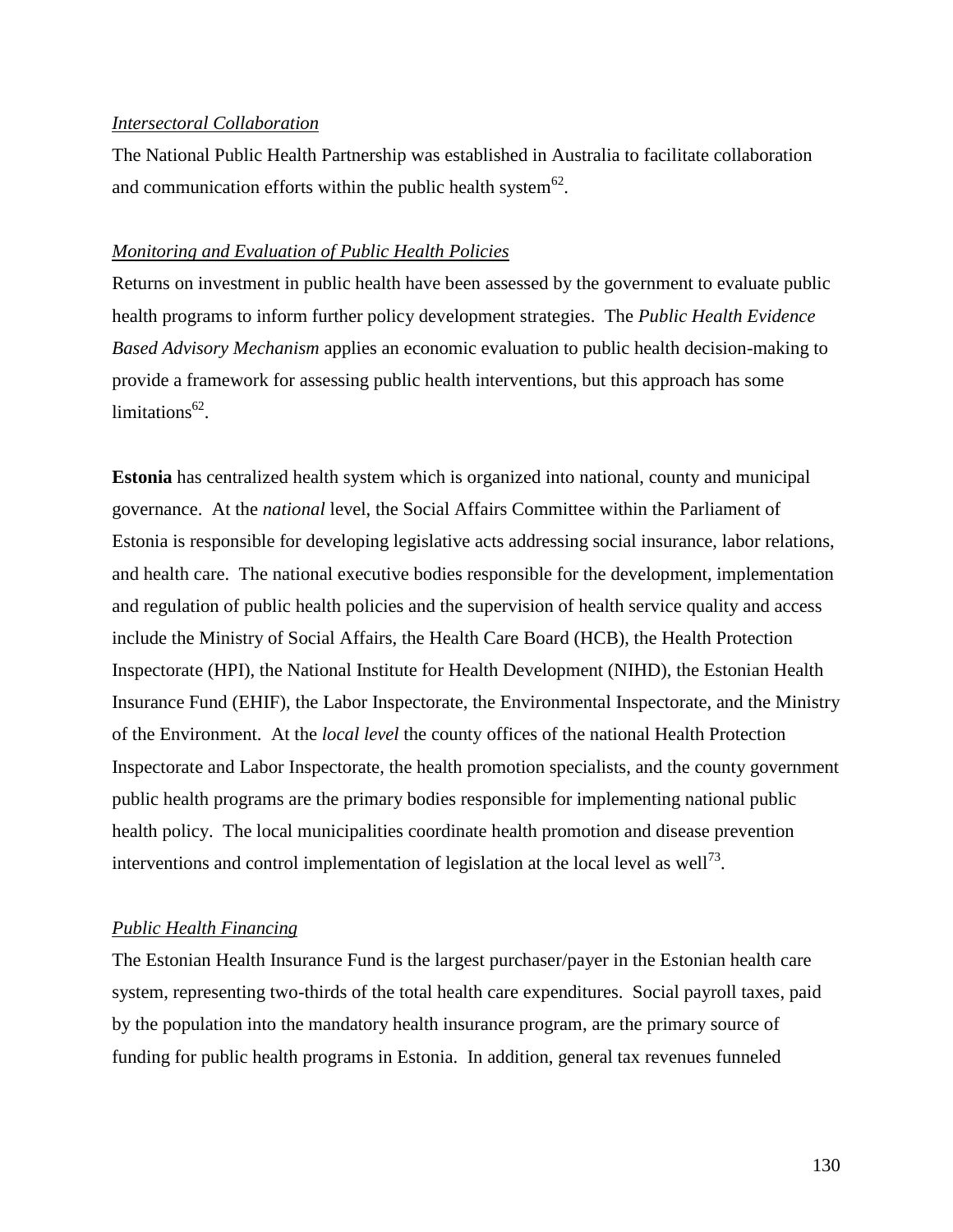through the Ministry of Social Affairs and the municipalities also support public health programs<sup>73</sup>.

## *National Public Health Strategies*

The current national public health strategy of Estonia includes the following activities:

- communicable disease control
- air, water and food quality control
- occupational health and injury prevention
- health promotion
- disease prevention
- cooperation with private sector and nongovernmental organizations in public health.

However, some of the major problems in Estonia's public health system include the weakness in horizontal linkages and coordination, a deficient information exchange, and inadequate public health human resources. A new national health strategy for 2008–2020 includes four elements for action: 1) explicit political commitment, 2) leadership, 3) institutional change, and 4) intersectoral partnerships<sup>74</sup>.

## *Intersectoral Collaboration*

Although the roles and responsibilities of different stakeholders in the health care system of Estonia are partially defined by law, these roles and responsibilities are not complete and are targeted for clarification and development<sup>73</sup>.

## *Monitoring and Evaluation of Public Health Policies*

Monitoring of public health related issues in the country is the primary responsibility of the Planning and Monitoring Department of the Estonian Health Protection Inspectorate<sup>73</sup>.

**Canada**, with a decentralized system of public health, is a federal state that has highly decentralized and predominantly publicly-financed health system which consist of *federal* and *provincial/territorial* governments (of which there are 13), with the provincial/territorial public health services being essentially independent of the federal authority. The federal government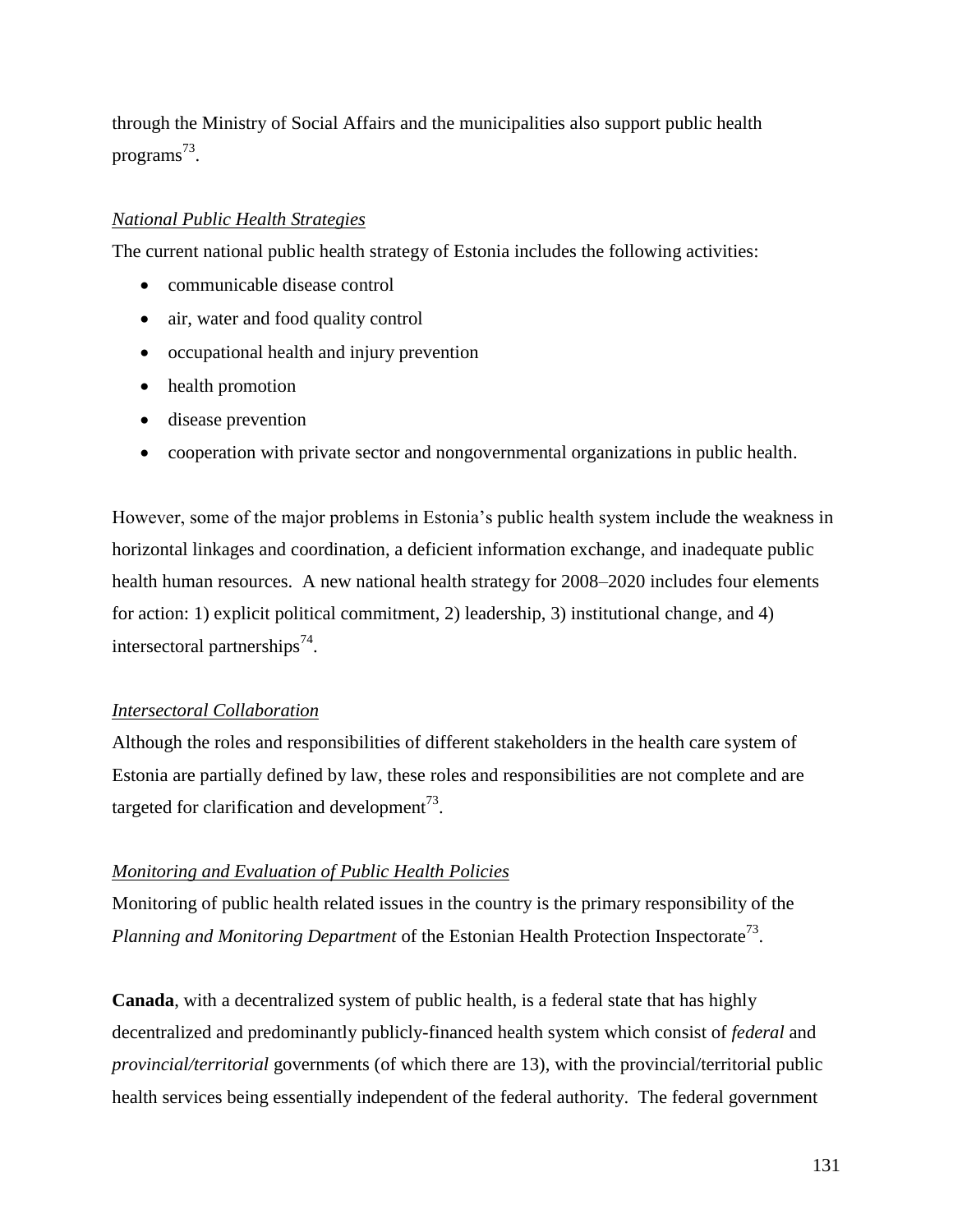has a Ministry of Health and each province/territory has its own Ministry of Health which are entirely independent of the federal Ministry of Health<sup>62,71</sup>.

The Federal government (*national level*) and the federal department of health, *Health Canada*, play a critical role in health research data collection, public health and health protection. The federal government has jurisdiction for the financing and administration of a range of health benefits and services for First Nations (Aborigines) and Inuit people that are not included in the provincial and territorial insured health care programs, as well as health care services for the Canadian armed forces, the Royal Canadian Mounted Police, veterans and inmates in the federal penitentiaries. Provincial and territorial governments (*local level*) are primarily responsibility for the funding, administration and delivery of public health services provided according to specific provincial/territorial legislation. Some provincial governments are also heavily involved in the assessment of health technologies as well as in the funding of health research<sup>71</sup>.

## *Public Health Financing*

Sources of funding for public health services include provincial and federal general taxes (73%), and supplementary insurance, employer sponsored benefits and out-of-pocket payments (27%). Around 7% of total health expenditure is allocated to public health and prevention<sup>72</sup>.

## *National Public Health Strategies*

Health Canada has an ongoing process to develop an integrated national strategy with specified goals, a means of monitoring progress towards them and mechanisms to ensure collaboration at all levels of government. The main priorities of the national public health strategies are to improve health and reduce inequities through the following<sup>72</sup>:

- addressing determinants of health
- basing decisions on evidence
- increasing investments
- applying multiple strategies to problems
- collaborating across sectors and levels
- demonstrating accountability for health outcomes.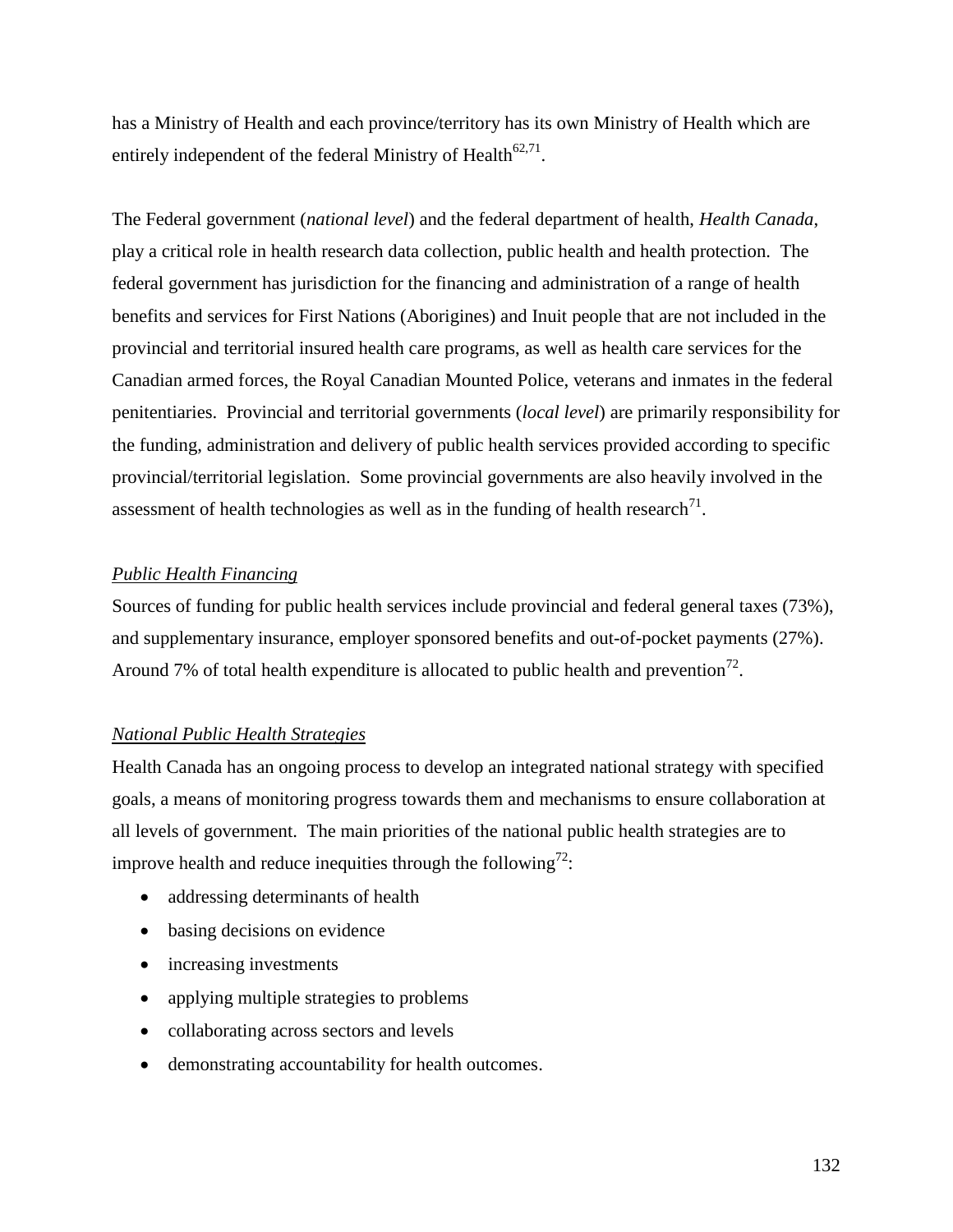## *Intersectoral Collaboration*

There is an official legal body, the C*onference of federal/provincial/territorial ministers and committees,* for collaboration, coordination and communication between these ministries<sup>71</sup>.

## *Monitoring and Evaluation of Public Health Policies*

Annual health reports provide information on the health of the population and factors associated with health problems based on national surveys, with the purpose to promote research to inform public health interventions. There is growing use of process and outcome evaluation in public health in Canada, though this effort is still limited $^{71}$ .

**Sweden,** with a decentralized system of public health, has national and local government public health systems. On the *national level*, the National Institute for Public Health (NIPH) is responsible for the support of health promotion, disease prevention, and reducing inequities, the National Public Health Committee assists in developing national strategies, the Commission on National Targets guides the formation of health targets, the National Board of Health and Social Welfare publishes national public health reports describing patterns of health and disease, living conditions and risk factors, and the distribution of health resources. The Ministry of Health and Welfare is responsible for regulation and setting policy frameworks for pubic health functions<sup>75</sup>.

At the *local level*, the independent regional government, which consists of county councils, is responsible for public health services provided regionally. Each county council has a department of public health that plans services based on the analyses of epidemiological data<sup>76</sup>.

## *Public Health Financing*

Sweden health care is delivered through both public and private services. Approximately 3% of the total government health expenditures is allocated to public health services. Sources of funding for public health services include taxes levied by county councils and national government funds allocated to county councils according to a per capita formula<sup>76</sup>.

## *National Public Health Strategies*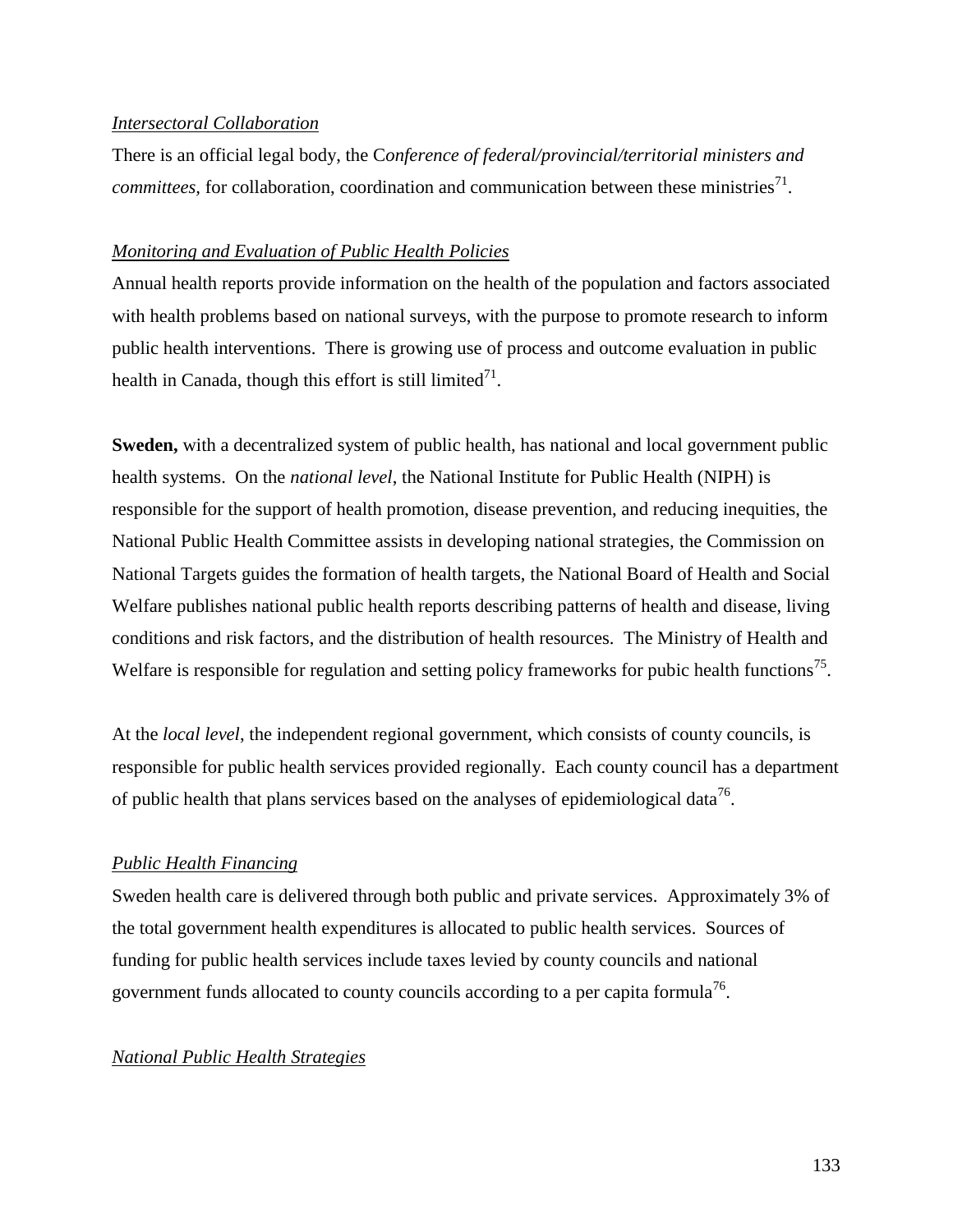The Swedish national public health strategy was established in 2003 to ensure good health equitably for the population. This strategy focuses on prevention by targeting social health determinants. The main priorities of the public health strategy are to reduce health inequities and strengthen lifestyle factors supporting healthy choices; the specific priorities are as follows:

- participation and influence on society
- economic and social security
- favorable conditions during childhood and adolescence
- healthier working life
- healthy and safe environments and products
- health and medical care that more actively promotes good health
- effective protection of communicable diseases
- safe sexuality and good reproductive health
- increased physical activity
- good eating habits and safe food
- reduced use of tobacco, alcohol, illicit drugs, doping, and gambling.

Reports published by the National Board of Public Health and Social Welfare formed the basis for the development of central policy on public health and for local policy-making. These publications provide results and findings based on data from epidemiological, demographic and household surveys. Priorities are set based on an *ethical platform* of human dignity, need and solidarity, and cost–effectiveness $^{75}$ .

## *Intersectoral Collaboration*

There was considerable intersectoral involvement in the formation of the national strategy for the Sweden public health system through collaboration and cooperation of governmental and nongovernmental organizations, county councils, municipalities, trade unions, and academic institutions. This strategy plan calls for the assessment of health impacts of all national policies, such as how agricultural policies may impact the health of the population<sup>76</sup>.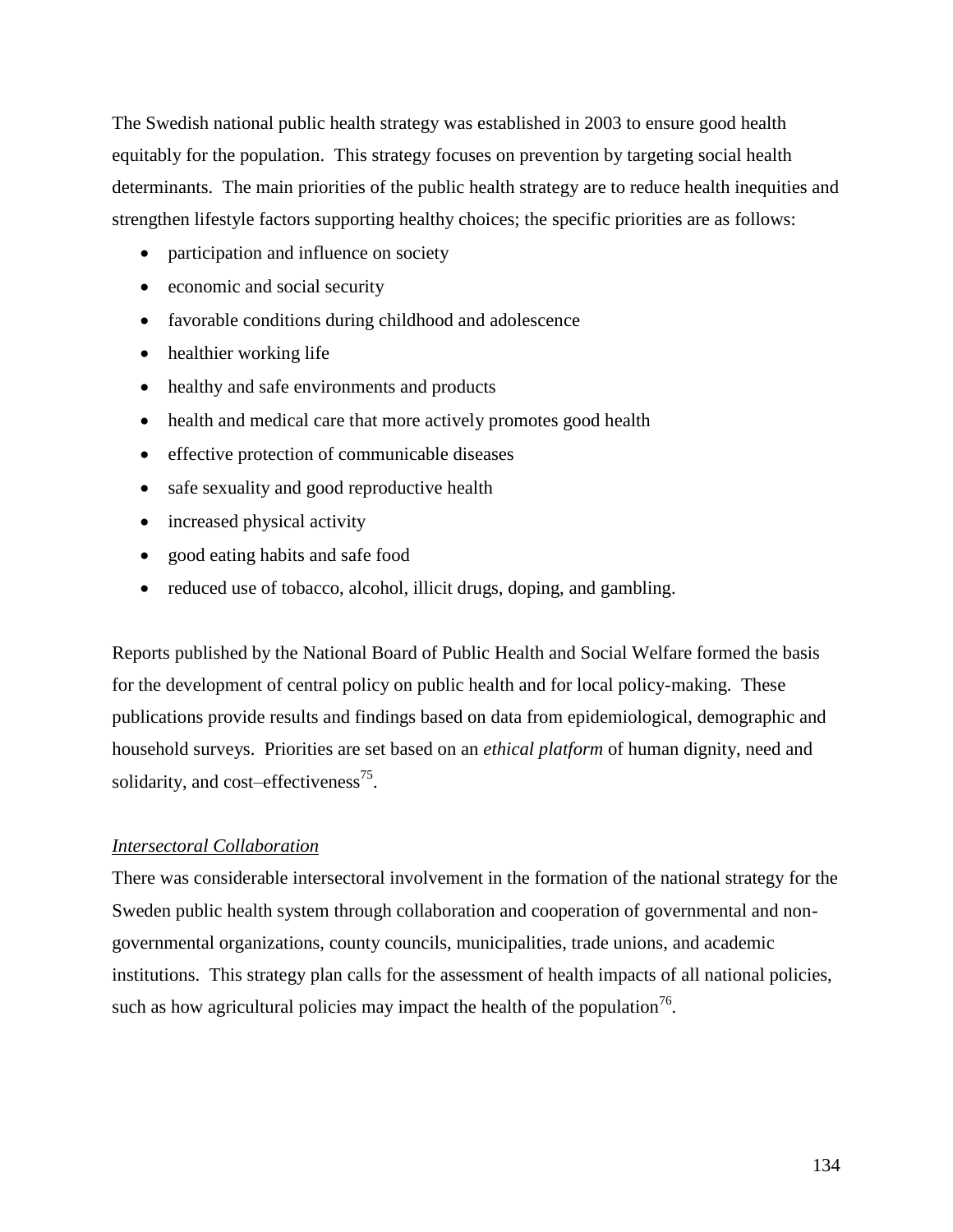## *Monitoring and Evaluation of Public Health Policies*

The national strategy plan also recommends that the National Institute for Public Health monitors the 11 objectives of the national strategy and report on progress towards the national health goals every four years. Monitoring is carried out through the Swedish *Survey of Living*  Conditions<sup>75</sup>.

**Denmark** has a decentralized system of public health, which along with other health services, are primarily financed through income taxes collected by county councils who are responsible for health promotion initiatives. The National Board of Public Health assists with disease prevention and health promotion initiatives, the Institute for Clinical Epidemiology conducts public health research, the Council on Health Promotion Policy develops and evaluates promotion programs, and the Danish Council on Smoking and Health develops programs targeting tobacco. At the *national level,* the Ministry of Health coordinates a comprehensive program on health promotion and is responsible for surveillance and communicable disease control with the involvement of 12 other ministries. At the *local level,* municipalities carry substantial responsibilities for public health services<sup>77</sup>.

## *Public Health Financing*

State and local taxation (82.0%), out-of-pocket payments (16.5%), voluntary health insurance (1.5%) are the sources for funding. About 6.7% of the total health expenditures are earmarked for public health<sup>77</sup>.

## *National Public Health Strategies*

The main priorities of the Danish national public health strategy are to increase life expectancy and quality of life and to improve health equity through targeting lifestyle factors including tobacco, alcohol abuse, exercise, nutrition, obesity, traffic accidents, HIV/AIDS, and drug abuse. This strategy also targets age groups, including children, young people, senior citizens, and areas including primary schools, workplaces and local communities. The strategy also focuses on health services cooperation across all levels as well as research and education. The major strategies devised for program implementation are as follows $^{62}$ :

• health promotion policies at all levels